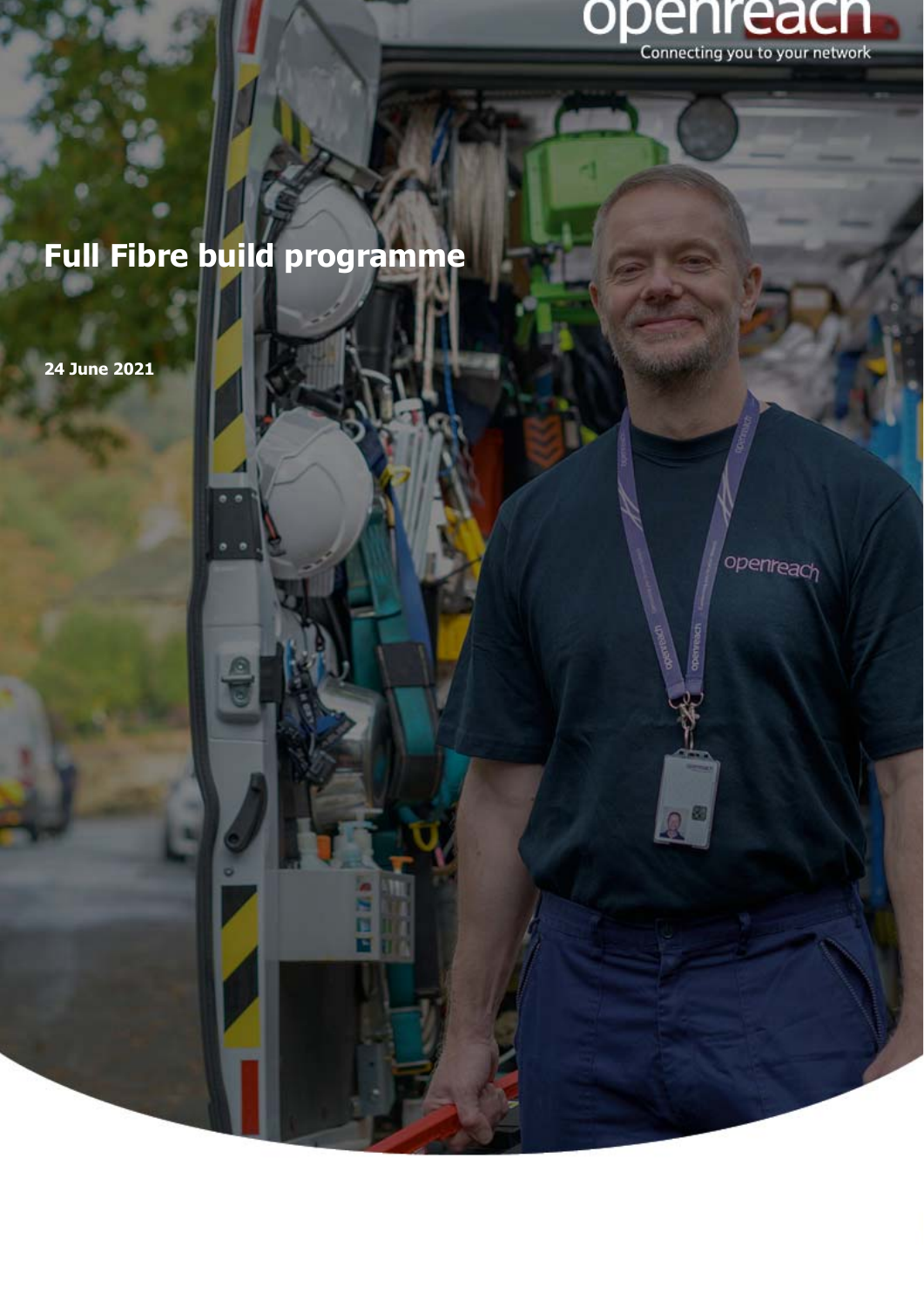#### **Cities**

| <b>Key</b>           |                         | Changes from the previous announcement |                 |                             |
|----------------------|-------------------------|----------------------------------------|-----------------|-----------------------------|
| <b>Locations</b>     | <b>Exchange Name</b>    | <b>Build Delivery Phase</b>            |                 | <b>Programme (Exchange)</b> |
|                      |                         | $21/22 - 23/24$                        | $22/23 - 24/25$ | <b>Build Complete*</b>      |
| Aberdeen             | Aberdeen Ashgrove       | Yes                                    |                 |                             |
| Aberdeen             | Aberdeen<br>Balgownie   | <b>Yes</b>                             |                 |                             |
| Aberdeen             | Aberdeen Kincorth       | Yes                                    |                 |                             |
| Aberdeen             | Aberdeen<br>Lochnagar   | Yes                                    |                 |                             |
| Aberdeen             | Aberdeen Denburn        | Yes                                    |                 |                             |
| Aberdeen             | Aberdeen North          | <b>Yes</b>                             |                 |                             |
| Aberdeen             | Aberdeen West           | <b>Yes</b>                             |                 |                             |
| Adur and Worthing    | Shoreham                | Yes                                    |                 |                             |
| Adur and Worthing    | <b>Worthing Central</b> | Yes                                    |                 |                             |
| Adur and Worthing    | Worthing<br>Swandean    | Yes                                    |                 |                             |
| Adur and Worthing    | Findon                  | Yes                                    |                 |                             |
| Adur and Worthing    | Lancing                 | Yes                                    |                 |                             |
| Adur and Worthing    | <b>Worthing West</b>    | Yes                                    |                 |                             |
| Alloway              | Alloway                 | Yes                                    |                 |                             |
| <b>Amber Valley</b>  | <b>Ripley</b>           | <b>Yes</b>                             |                 |                             |
| <b>Amber Valley</b>  | Horsley                 | <b>Yes</b>                             |                 |                             |
| <b>Amber Valley</b>  | Alfreton                | <b>Yes</b>                             |                 |                             |
| Antrim               | Antrim                  | Yes                                    |                 |                             |
| Armagh               | Armagh                  | Yes                                    |                 |                             |
| Ashford; Kent        | Ashford; Kent           | <b>Yes</b>                             |                 |                             |
| Aughton              | Aughton Green           | Yes                                    |                 |                             |
| Ayr                  | Ayr                     | Yes                                    |                 |                             |
| <b>Babergh</b>       | Higham                  |                                        | Yes             |                             |
| Babergh              | Copdock                 |                                        | <b>Yes</b>      |                             |
| Babergh              | Woolverstone            |                                        | <b>Yes</b>      |                             |
| Ballyclare           | <b>Ballyclare</b>       | Yes                                    |                 |                             |
| Ballymena            | Ballymena               | <b>Yes</b>                             |                 |                             |
| Ballymena            | Martinstown             | Yes                                    |                 |                             |
| Ballymoney           | Ballymoney              | Yes                                    |                 |                             |
| Ballynahinch         | Ballynahinch            | Yes                                    |                 |                             |
| Banbridge            | Banbridge               | Yes                                    |                 |                             |
| Barking and Dagenham | Dagenham                |                                        |                 | Yes                         |
| <b>Barnsley</b>      | <b>Barnsley</b>         |                                        | <b>Yes</b>      |                             |
| <b>Barnsley</b>      | Cudworth                |                                        | <b>Yes</b>      |                             |
| <b>Barnsley</b>      | Darton                  |                                        | <b>Yes</b>      |                             |
| <b>Barnsley</b>      | Royston                 |                                        | <b>Yes</b>      |                             |
| <b>Barnsley</b>      | Silkstone               |                                        | <b>Yes</b>      |                             |
| <b>Barnsley</b>      | Wombwell                |                                        | <b>Yes</b>      |                             |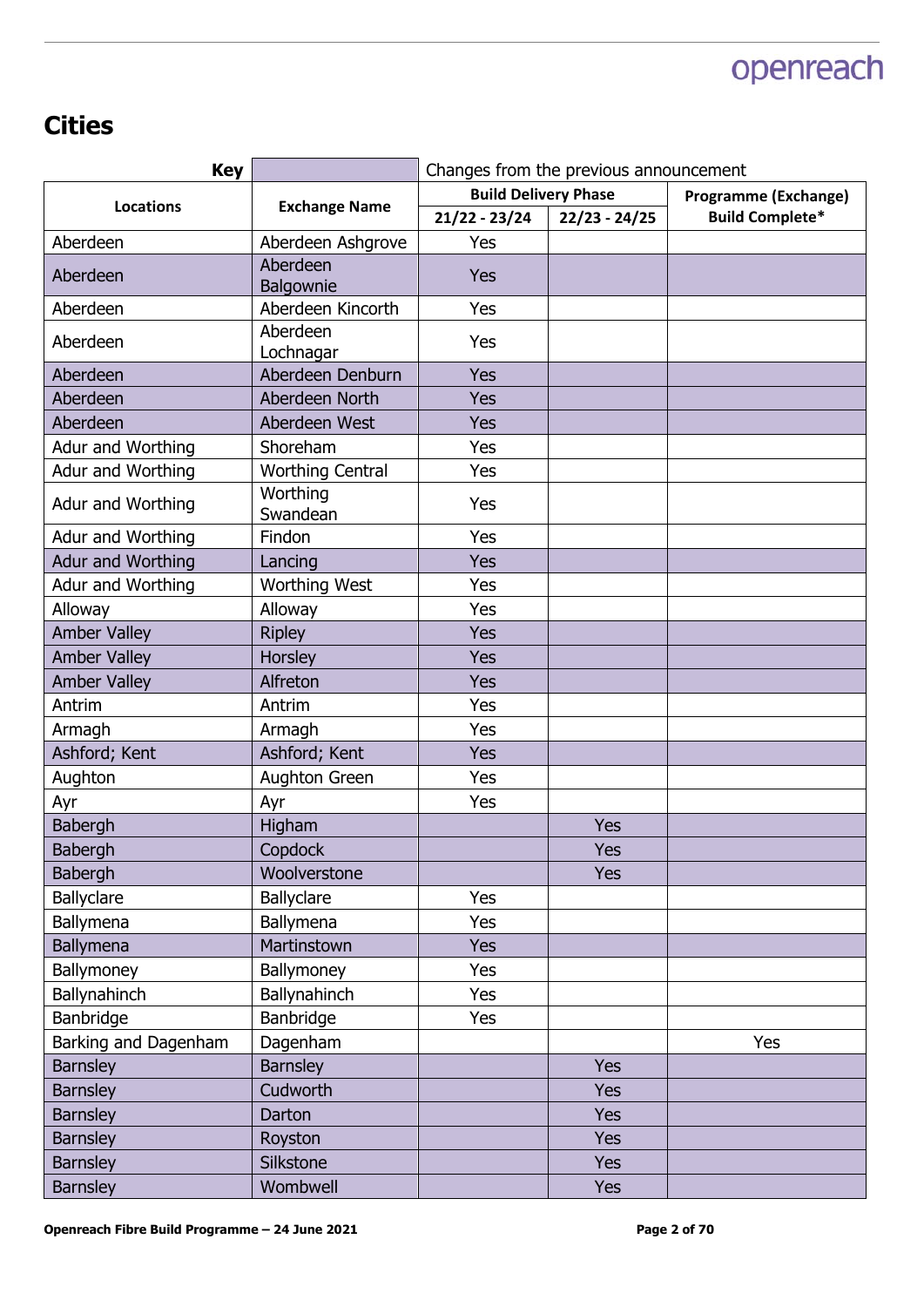| <b>Key</b>        |                               | Changes from the previous announcement                     |                 |                        |
|-------------------|-------------------------------|------------------------------------------------------------|-----------------|------------------------|
| <b>Locations</b>  | <b>Exchange Name</b>          | <b>Build Delivery Phase</b><br><b>Programme (Exchange)</b> |                 |                        |
|                   |                               | $21/22 - 23/24$                                            | $22/23 - 24/25$ | <b>Build Complete*</b> |
| <b>Basildon</b>   | Laindon                       | Yes                                                        |                 |                        |
| <b>Basildon</b>   | <b>Basildon</b>               | <b>Yes</b>                                                 |                 |                        |
| Basingstoke       | Basingstoke                   | Yes                                                        |                 |                        |
| <b>Bassetlaw</b>  | <b>Worksop Mnr</b>            |                                                            | Yes             |                        |
| <b>Bathgate</b>   | <b>Bathgate</b>               | Yes                                                        |                 |                        |
| <b>Bedford</b>    | <b>Bedford</b>                | Yes                                                        |                 |                        |
| <b>Bedford</b>    | Turvey                        | <b>Yes</b>                                                 |                 |                        |
| <b>Bedford</b>    | Harrold                       | Yes                                                        |                 |                        |
| <b>Bedford</b>    | Wilstead                      | <b>Yes</b>                                                 |                 |                        |
| <b>Bedford</b>    | Lower Shelton                 | <b>Yes</b>                                                 |                 |                        |
| <b>Beith</b>      | <b>Beith</b>                  | <b>Yes</b>                                                 |                 |                        |
| <b>Belfast</b>    | Ballysillan                   | Yes                                                        |                 |                        |
| <b>Belfast</b>    | Balmoral                      | Yes                                                        |                 |                        |
| <b>Belfast</b>    | City                          | Yes                                                        |                 |                        |
| <b>Belfast</b>    | Cregagh                       | Yes                                                        |                 |                        |
| <b>Belfast</b>    | Dundonald                     | Yes                                                        |                 |                        |
| <b>Belfast</b>    | East                          | Yes                                                        |                 |                        |
| <b>Belfast</b>    | Fortwilliam                   | Yes                                                        |                 |                        |
| <b>Belfast</b>    | Knock                         | Yes                                                        |                 |                        |
| <b>Belfast</b>    | Malone                        | Yes                                                        |                 |                        |
| <b>Belfast</b>    | North                         | Yes                                                        |                 |                        |
| <b>Belfast</b>    | Ormeau                        | Yes                                                        |                 |                        |
| <b>Belfast</b>    | Stormont                      | Yes                                                        |                 |                        |
| <b>Bexley</b>     | Bexleyheath                   | Yes                                                        |                 |                        |
| <b>Bexley</b>     | Crayford                      |                                                            |                 | Yes                    |
| <b>Bexley</b>     | Erith                         | Yes                                                        |                 |                        |
| <b>Bexley</b>     | Sidcup                        | Yes                                                        |                 |                        |
| <b>Billericay</b> | Billericay                    | Yes                                                        |                 |                        |
| Birmingham        | <b>Acocks Green</b>           | Yes                                                        |                 |                        |
| Birmingham        | Beacon                        |                                                            |                 | Yes                    |
| Birmingham        | Bearwood                      |                                                            |                 | <b>Yes</b>             |
| Birmingham        | <b>Birchfield</b>             |                                                            |                 | Yes                    |
| Birmingham        | Great Barr                    | Yes                                                        |                 |                        |
| Birmingham        | Harborne                      | Yes                                                        |                 |                        |
| Birmingham        | Highbury                      |                                                            |                 | Yes                    |
| Birmingham        | Kings Norton                  | Yes                                                        |                 |                        |
| Birmingham        | Northern                      | Yes                                                        |                 |                        |
| Birmingham        | Sheldon                       |                                                            |                 | Yes                    |
| Birmingham        | Springfield; West<br>Midlands |                                                            |                 | Yes                    |
| Birmingham        | Stechford                     |                                                            |                 | Yes                    |
| Birmingham        | <b>Streetly</b>               |                                                            |                 | Yes                    |
| Birmingham        | Woodgate                      | Yes                                                        |                 |                        |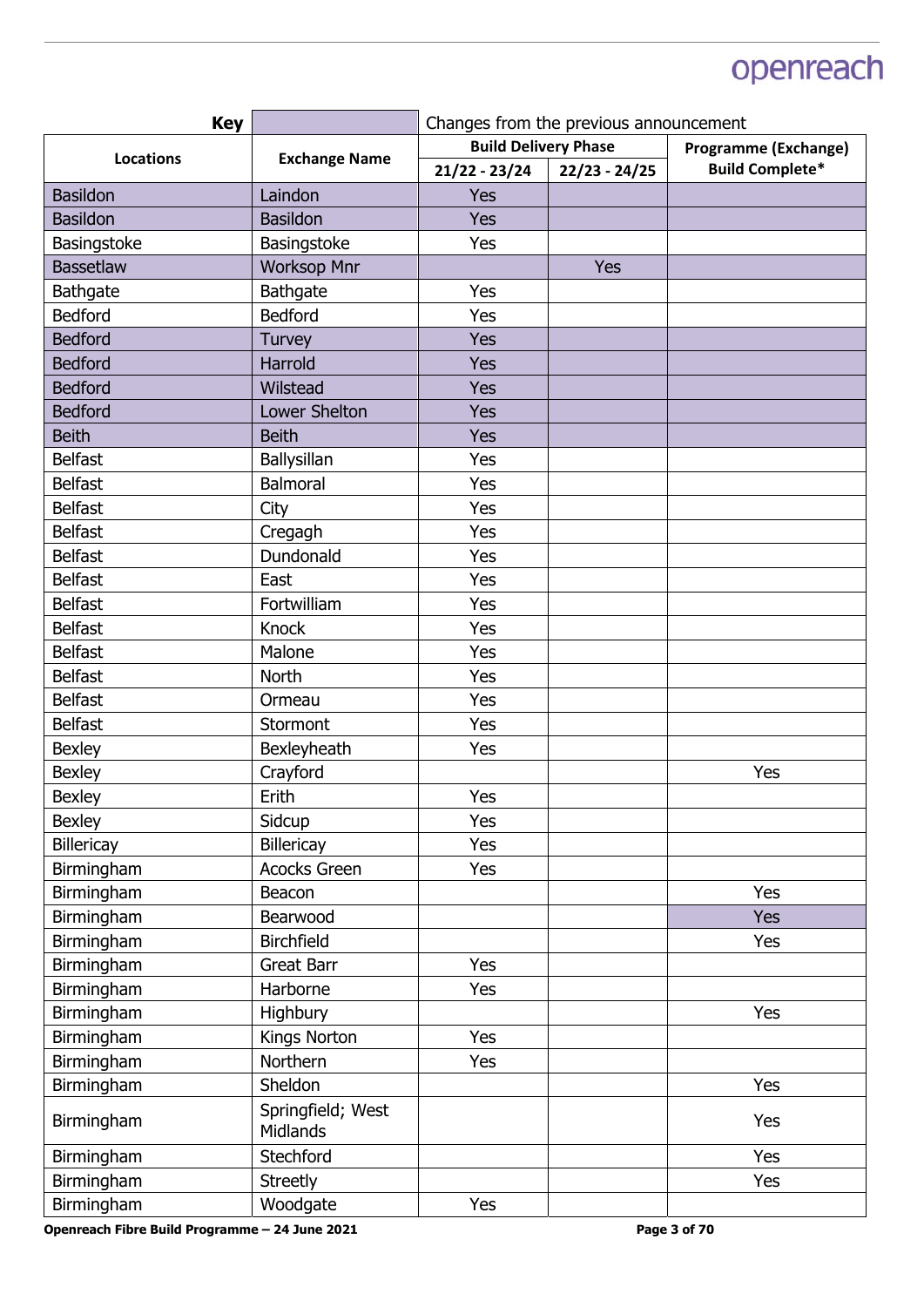| <b>Key</b>                                    |                       | Changes from the previous announcement |                 |                             |
|-----------------------------------------------|-----------------------|----------------------------------------|-----------------|-----------------------------|
| <b>Locations</b>                              | <b>Exchange Name</b>  | <b>Build Delivery Phase</b>            |                 | <b>Programme (Exchange)</b> |
|                                               |                       | $21/22 - 23/24$                        | $22/23 - 24/25$ | <b>Build Complete*</b>      |
| Birmingham                                    | Calthorpe             |                                        | Yes             |                             |
| Birmingham                                    | Midland               |                                        | Yes             |                             |
| Birmingham                                    | Smallbrook            |                                        | <b>Yes</b>      |                             |
| Birmingham                                    | Victoria              |                                        | <b>Yes</b>      |                             |
| <b>Blackburn with Darwen</b>                  | <b>Blackburn</b>      |                                        | Yes             |                             |
| <b>Blackburn with Darwen</b>                  | Darwen                |                                        | Yes             |                             |
| <b>Blackburn with Darwen</b>                  | Pleasington           |                                        | <b>Yes</b>      |                             |
| Blackpool                                     | Blackpool             |                                        | Yes             |                             |
| Blackpool                                     | Layton                |                                        | Yes             |                             |
| Blackpool                                     | Marton                |                                        | Yes             |                             |
| Blackpool                                     | <b>North Shore</b>    |                                        | <b>Yes</b>      |                             |
| <b>Bolsover</b>                               | Shirebrook            |                                        | <b>Yes</b>      |                             |
| <b>Boston Spa</b>                             | <b>Boston Spa</b>     | Yes                                    |                 |                             |
| Bournemouth,<br><b>Christchurch and Poole</b> | Bournemouth           |                                        | Yes             |                             |
| Bournemouth,<br><b>Christchurch and Poole</b> | <b>Boscombe</b>       |                                        | Yes             |                             |
| Bournemouth,<br><b>Christchurch and Poole</b> | <b>Canford Cliffs</b> |                                        | Yes             |                             |
| Bournemouth,<br><b>Christchurch and Poole</b> | Southbourne           |                                        | Yes             |                             |
| Bournemouth,<br><b>Christchurch and Poole</b> | Winton                |                                        | Yes             |                             |
| Bournemouth,<br><b>Christchurch and Poole</b> | Westbourne            |                                        | Yes             |                             |
| <b>Bracknell Forest</b>                       | <b>Bracknell</b>      |                                        | <b>Yes</b>      |                             |
| <b>Bracknell Forest</b>                       | Crowthorne            |                                        | Yes             |                             |
| <b>Bracknell Forest</b>                       | <b>Winkfield Row</b>  |                                        | <b>Yes</b>      |                             |
| <b>Bradford</b>                               | Idle                  | Yes                                    |                 |                             |
| <b>Bradford</b>                               | Shipley               | Yes                                    |                 |                             |
| <b>Bradford</b>                               | <b>Dudley Hill</b>    |                                        | <b>Yes</b>      |                             |
| <b>Bradford</b>                               | <b>Horton Bank</b>    |                                        | <b>Yes</b>      |                             |
| <b>Bradford</b>                               | Laisterdyke           |                                        | <b>Yes</b>      |                             |
| <b>Bradford</b>                               | Low Moor              |                                        | <b>Yes</b>      |                             |
| <b>Bradford</b>                               | Queensbury            |                                        | <b>Yes</b>      |                             |
| <b>Bradford</b>                               | Thornton              |                                        | <b>Yes</b>      |                             |
| <b>Bradford</b>                               | <b>Undercliffe</b>    |                                        | <b>Yes</b>      |                             |
| Brentwood                                     | Brentwood             | Yes                                    |                 |                             |
| <b>Brighouse</b>                              | <b>Brighouse</b>      | <b>Yes</b>                             |                 |                             |
| Brighton and Hove                             | Brighton Withdean     | Yes                                    |                 |                             |
| <b>Brighton and Hove</b>                      | Hove                  | <b>Yes</b>                             |                 |                             |
| Brighton and Hove                             | Southwick             | Yes                                    |                 |                             |
| Brighton and Hove                             | Portslade             | Yes                                    |                 |                             |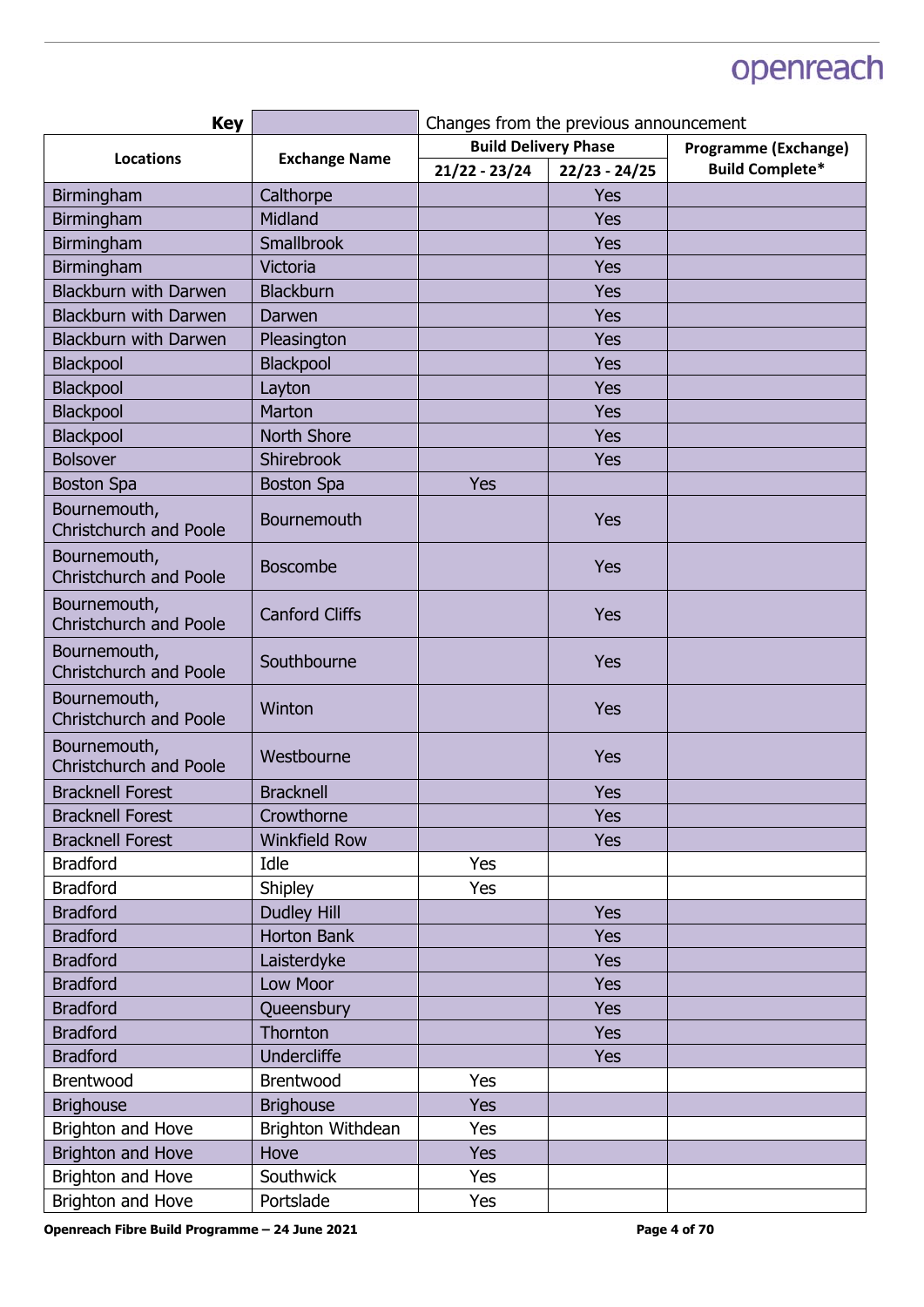| <b>Key</b>             |                                   | Changes from the previous announcement |                 |                             |
|------------------------|-----------------------------------|----------------------------------------|-----------------|-----------------------------|
| <b>Locations</b>       | <b>Exchange Name</b>              | <b>Build Delivery Phase</b>            |                 | <b>Programme (Exchange)</b> |
|                        |                                   | $21/22 - 23/24$                        | $22/23 - 24/25$ | <b>Build Complete*</b>      |
| Bristol, City of       | Bedminster                        |                                        |                 | Yes                         |
| Bristol, City of       | Bishopsworth                      | Yes                                    |                 |                             |
| Bristol, City of       | <b>Bristol North</b>              |                                        |                 | Yes                         |
| Bristol, City of       | <b>Bristol South</b>              |                                        |                 | Yes                         |
| Bristol, City of       | <b>Bristol West</b>               | Yes                                    |                 |                             |
| Bristol, City of       | Easton                            | Yes                                    |                 |                             |
| Bristol, City of       | Westbury -On-<br>Trym             |                                        |                 | Yes                         |
| Bristol, City of       | Whitchurch; Avon                  | Yes                                    |                 |                             |
| Bristol, City of       | Eastville                         | Yes                                    |                 |                             |
| Bristol, City of       | <b>Bristol Redcliffe</b>          | Yes                                    |                 |                             |
| Bristol, City of       | <b>Stoke Bishop</b>               |                                        | <b>Yes</b>      |                             |
| <b>Broadstairs</b>     | <b>Broadstairs</b>                | Yes                                    |                 |                             |
| <b>Bromley</b>         | Farnborough; Kent                 | Yes                                    |                 |                             |
| <b>Bromley</b>         | Orpington                         | Yes                                    |                 |                             |
| <b>Bromley</b>         | <b>Biggin Hill</b>                | Yes                                    |                 |                             |
| <b>Bromley</b>         | Chislehurst                       | Yes                                    |                 |                             |
| <b>Bromley</b>         | Hayes Common                      | <b>Yes</b>                             |                 |                             |
| Bromsgrove             | Bromsgrove                        | Yes                                    |                 |                             |
| <b>Bromsgrove</b>      | Hillside; Hereford &<br>Worcester | Yes                                    |                 |                             |
| <b>Broxbourne</b>      | Hoddesdon                         |                                        | <b>Yes</b>      |                             |
| <b>Broxbourne</b>      | <b>Waltham Cross</b>              |                                        | Yes             |                             |
| <b>Broxburn</b>        | <b>Broxburn</b>                   | Yes                                    |                 |                             |
| <b>Broxtowe</b>        | <b>Beeston</b>                    | Yes                                    |                 |                             |
| <b>Broxtowe</b>        | Kimberley                         | <b>Yes</b>                             |                 |                             |
| <b>Broxtowe</b>        | Sandiacre                         | Yes                                    |                 |                             |
| Burgh Heath            | <b>Burgh Heath</b>                |                                        |                 | <b>Yes</b>                  |
| <b>Burton</b>          | <b>Burton</b>                     | <b>Yes</b>                             |                 |                             |
| <b>Bury</b>            | Bury; Greater<br>Manchester       | Yes                                    |                 |                             |
| <b>Bury</b>            | Prestwich                         | Yes                                    |                 |                             |
| <b>Bury</b>            | Radcliffe                         |                                        |                 | Yes                         |
| <b>Bury</b>            | Whitefield                        | Yes                                    |                 |                             |
| <b>Bury St Edmunds</b> | <b>Bury St Edmunds</b>            | <b>Yes</b>                             |                 |                             |
| Calderdale             | Elland                            |                                        | <b>Yes</b>      |                             |
| Calderdale             | <b>Halifax</b>                    |                                        | <b>Yes</b>      |                             |
| Calderdale             | Illingworth                       |                                        | <b>Yes</b>      |                             |
| Calderdale             | Sowerby Bridge                    |                                        | <b>Yes</b>      |                             |
| Calderdale             | Hipperholme                       |                                        | <b>Yes</b>      |                             |
| Camden                 | Maida Vale                        |                                        | <b>Yes</b>      |                             |
| Camden                 | Primrose Hill                     |                                        | <b>Yes</b>      |                             |
| <b>Cannock Chase</b>   | <b>Heath Hayes</b>                |                                        | <b>Yes</b>      |                             |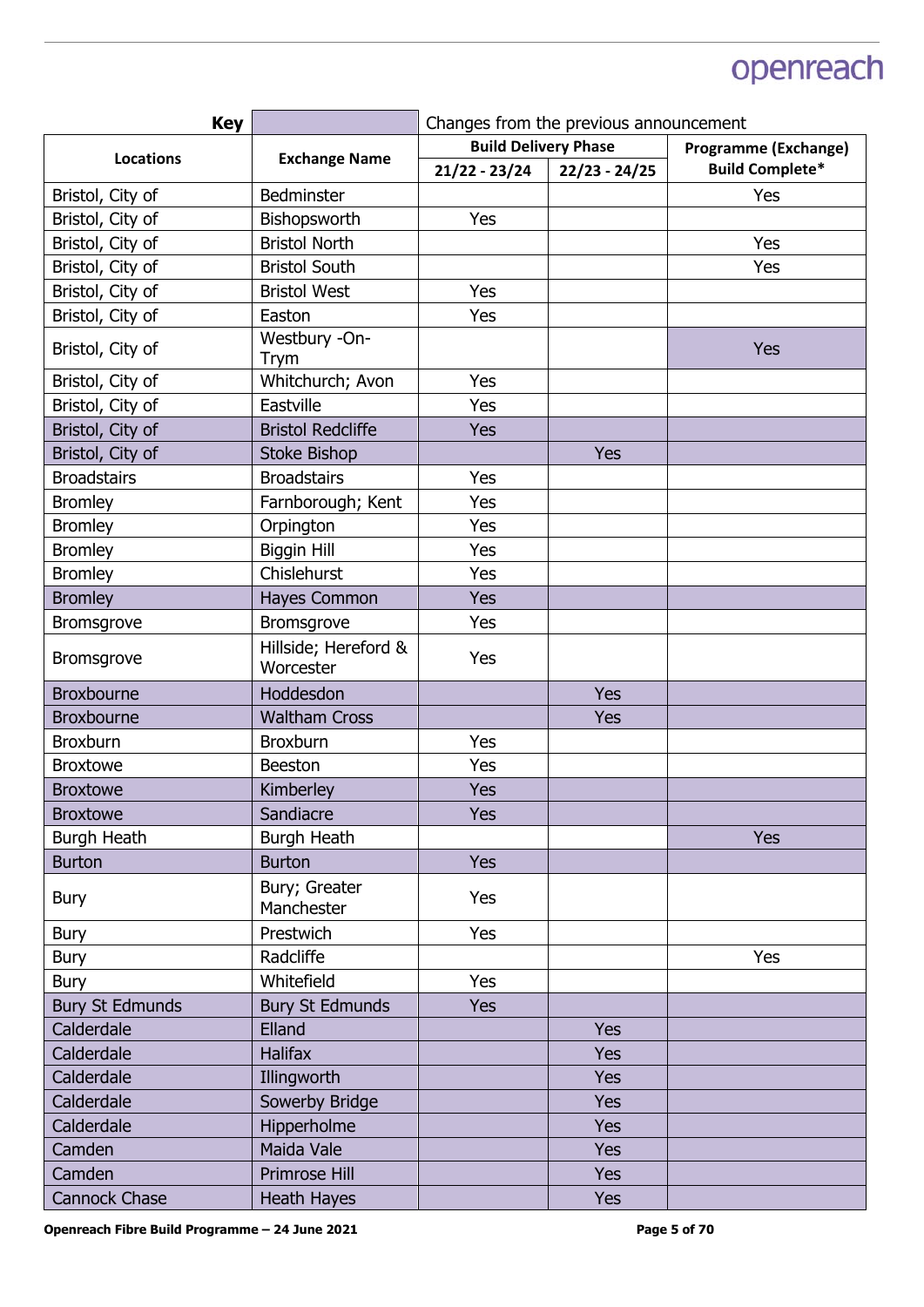| <b>Key</b>                          |                                | Changes from the previous announcement |                             |                        |
|-------------------------------------|--------------------------------|----------------------------------------|-----------------------------|------------------------|
| <b>Locations</b>                    | <b>Exchange Name</b>           | <b>Build Delivery Phase</b>            | <b>Programme (Exchange)</b> |                        |
|                                     |                                | $21/22 - 23/24$                        | $22/23 - 24/25$             | <b>Build Complete*</b> |
| <b>Cannock Chase</b>                | Rugeley                        |                                        | Yes                         |                        |
| Cardiff                             | Cardiff                        | Yes                                    |                             |                        |
| Cardiff                             | Roath                          | Yes                                    |                             |                        |
| Cardiff                             | Whitchurch; South<br>Glamorgan |                                        |                             | Yes                    |
| Cardiff                             | Radyr                          | Yes                                    |                             |                        |
| Cardiff                             | Llanishen                      | Yes                                    |                             |                        |
| Cardiff                             | Llandaff                       | <b>Yes</b>                             |                             |                        |
| Carrickfergus                       | Carrickfergus                  | Yes                                    |                             |                        |
| Castleford                          | Castleford                     | Yes                                    |                             |                        |
| <b>Central Bedfordshire</b>         | <b>Flitwick</b>                |                                        | <b>Yes</b>                  |                        |
| <b>Central Bedfordshire</b>         | Biggleswade                    |                                        | Yes                         |                        |
| Central Bedfordshire                | Langford                       |                                        | <b>Yes</b>                  |                        |
| Central Bedfordshire                | Sandy                          |                                        | <b>Yes</b>                  |                        |
| Central Bedfordshire                | Stotfold                       |                                        | Yes                         |                        |
| Charnwood                           | <b>Birstall</b>                |                                        | <b>Yes</b>                  |                        |
| Charnwood                           | Goscote                        |                                        | Yes                         |                        |
| Chelmsford                          | <b>Boreham</b>                 |                                        |                             | Yes                    |
| Chelmsford                          | Chelmsford                     | Yes                                    |                             |                        |
| Chelmsford                          | <b>Great Baddow</b>            | Yes                                    |                             |                        |
| Cheltenham                          | Cheltenham                     |                                        | <b>Yes</b>                  |                        |
| Cheshire West and<br>Chester        | Aldford                        |                                        | Yes                         |                        |
| <b>Cheshire West and</b><br>Chester | <b>Broxton</b>                 |                                        | <b>Yes</b>                  |                        |
| Cheshire West and<br>Chester        | Christleton                    |                                        | Yes                         |                        |
| Cheshire West and<br>Chester        | <b>Chester Central</b>         |                                        | <b>Yes</b>                  |                        |
| Cheshire West and<br>Chester        | <b>Chester North</b>           |                                        | <b>Yes</b>                  |                        |
| Cheshire West and<br>Chester        | <b>Huxley</b>                  |                                        | <b>Yes</b>                  |                        |
| Cheshire West and<br>Chester        | <b>Tattenhall</b>              |                                        | <b>Yes</b>                  |                        |
| Cheshire West and<br>Chester        | <b>Tilston</b>                 |                                        | <b>Yes</b>                  |                        |
| Chesterfield                        | Chesterfield                   |                                        | <b>Yes</b>                  |                        |
| Chorley                             | Chorley                        | Yes                                    |                             |                        |
| Chorley                             | Coppull                        |                                        | <b>Yes</b>                  |                        |
| Chorleywood                         | Chorleywood                    | Yes                                    |                             |                        |
| City of Edinburgh                   | <b>Davidsons Mains</b>         | Yes                                    |                             |                        |
| City of Edinburgh                   | Dean                           | <b>Yes</b>                             |                             |                        |
| City of Edinburgh                   | Donaldson                      |                                        |                             | Yes                    |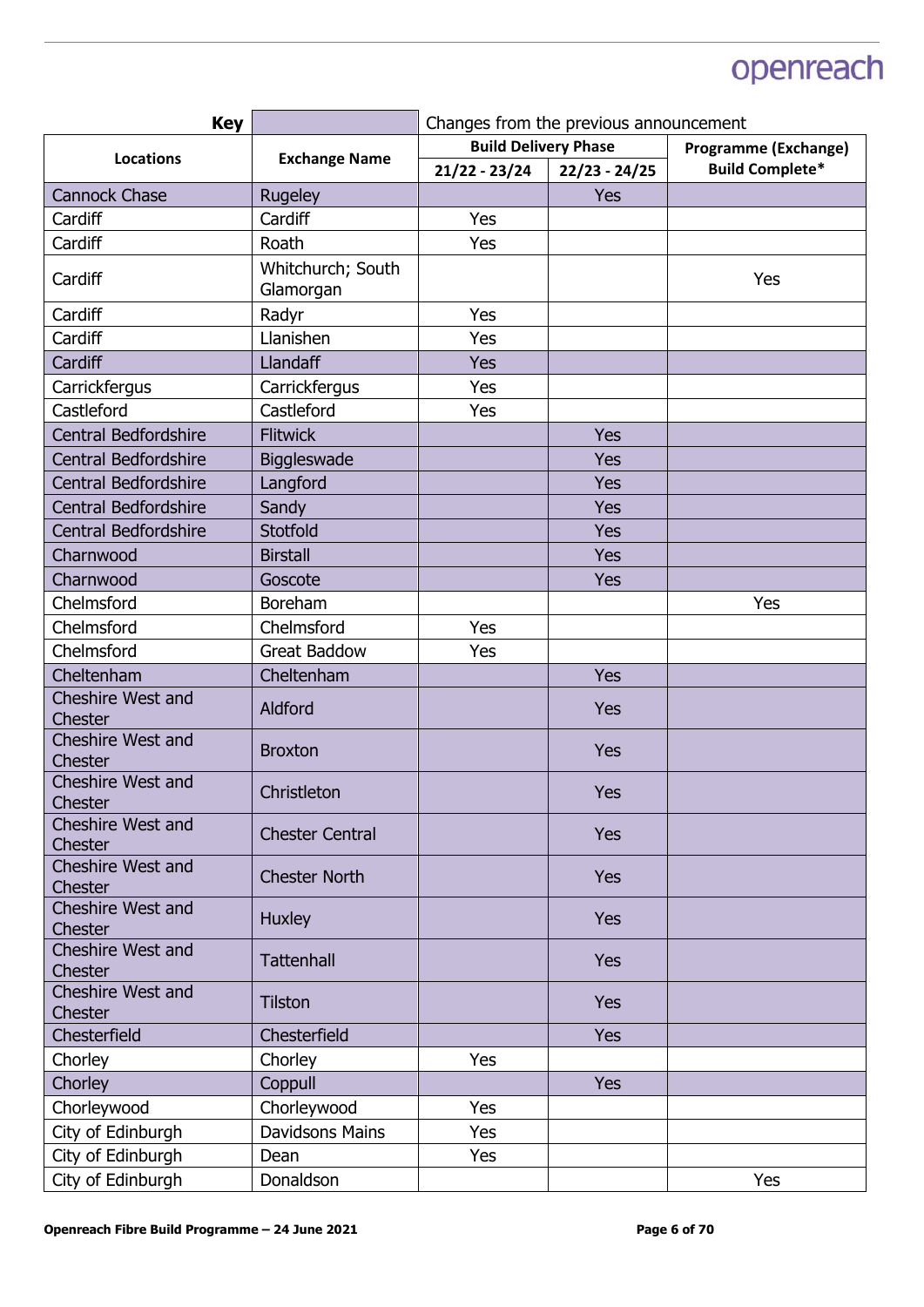| <b>Key</b>        |                                 | Changes from the previous announcement |                             |                        |
|-------------------|---------------------------------|----------------------------------------|-----------------------------|------------------------|
|                   |                                 | <b>Build Delivery Phase</b>            | <b>Programme (Exchange)</b> |                        |
| <b>Locations</b>  | <b>Exchange Name</b>            | $21/22 - 23/24$                        | $22/23 - 24/25$             | <b>Build Complete*</b> |
| City of Edinburgh | Edinburgh<br>Abbeyhill          |                                        |                             | Yes                    |
| City of Edinburgh | Edinburgh Colinton              | Yes                                    |                             |                        |
| City of Edinburgh | Edinburgh<br>Corstorphine       |                                        |                             | Yes                    |
| City of Edinburgh | Edinburgh<br>Craiglockhart      | Yes                                    |                             |                        |
| City of Edinburgh | Edinburgh Maybury               | Yes                                    |                             |                        |
| City of Edinburgh | Edinburgh<br>Morningside        | Yes                                    |                             |                        |
| City of Edinburgh | Edinburgh<br>Newington          |                                        |                             | Yes                    |
| City of Edinburgh | Edinburgh<br>Portobello         | Yes                                    |                             |                        |
| City of Edinburgh | Edinburgh<br>Waverley           | Yes                                    |                             |                        |
| City of Edinburgh | Leith                           | Yes                                    |                             |                        |
| City of Edinburgh | Granton                         | Yes                                    |                             |                        |
| City of Edinburgh | Kirkliston                      | Yes                                    |                             |                        |
| City of Edinburgh | Fountainbridge                  |                                        | Yes                         |                        |
| City of Edinburgh | <b>Rose Street</b>              |                                        | <b>Yes</b>                  |                        |
| City of London    | Faraday & Baynard               |                                        |                             | Yes                    |
| City of London    | Fleet Street;<br>Central London |                                        |                             | Yes                    |
| City of London    | Monument                        | Yes                                    |                             |                        |
| City of London    | Moorgate                        | Yes                                    |                             |                        |
| City of London    | Wood St.                        | Yes                                    |                             |                        |
| Colchester        | Colchester                      |                                        | <b>Yes</b>                  |                        |
| Colchester        | <b>Highwoods</b>                |                                        | <b>Yes</b>                  |                        |
| Colchester        | Rowhedge                        |                                        | <b>Yes</b>                  |                        |
| Colchester        | <b>Tiptree</b>                  |                                        | <b>Yes</b>                  |                        |
| Coleraine         | Coleraine                       | Yes                                    |                             |                        |
| Cookstown         | Cookstown                       | Yes                                    |                             |                        |
| Cornwall          | Saltash                         |                                        | Yes                         |                        |
| Cornwall          | Torpoint                        |                                        | <b>Yes</b>                  |                        |
| Coventry          | <b>Binley</b>                   | Yes                                    |                             |                        |
| Coventry          | Cheylesmore                     | Yes                                    |                             |                        |
| Coventry          | Earlsdon                        |                                        |                             | Yes                    |
| Coventry          | Keresley                        | Yes                                    |                             |                        |
| Coventry          | Radford                         |                                        |                             | Yes                    |
| Coventry          | Tile Hill                       |                                        |                             | Yes                    |
| Coventry          | Exhall                          | Yes                                    |                             |                        |
| Coventry          | <b>Highway</b>                  | <b>Yes</b>                             |                             |                        |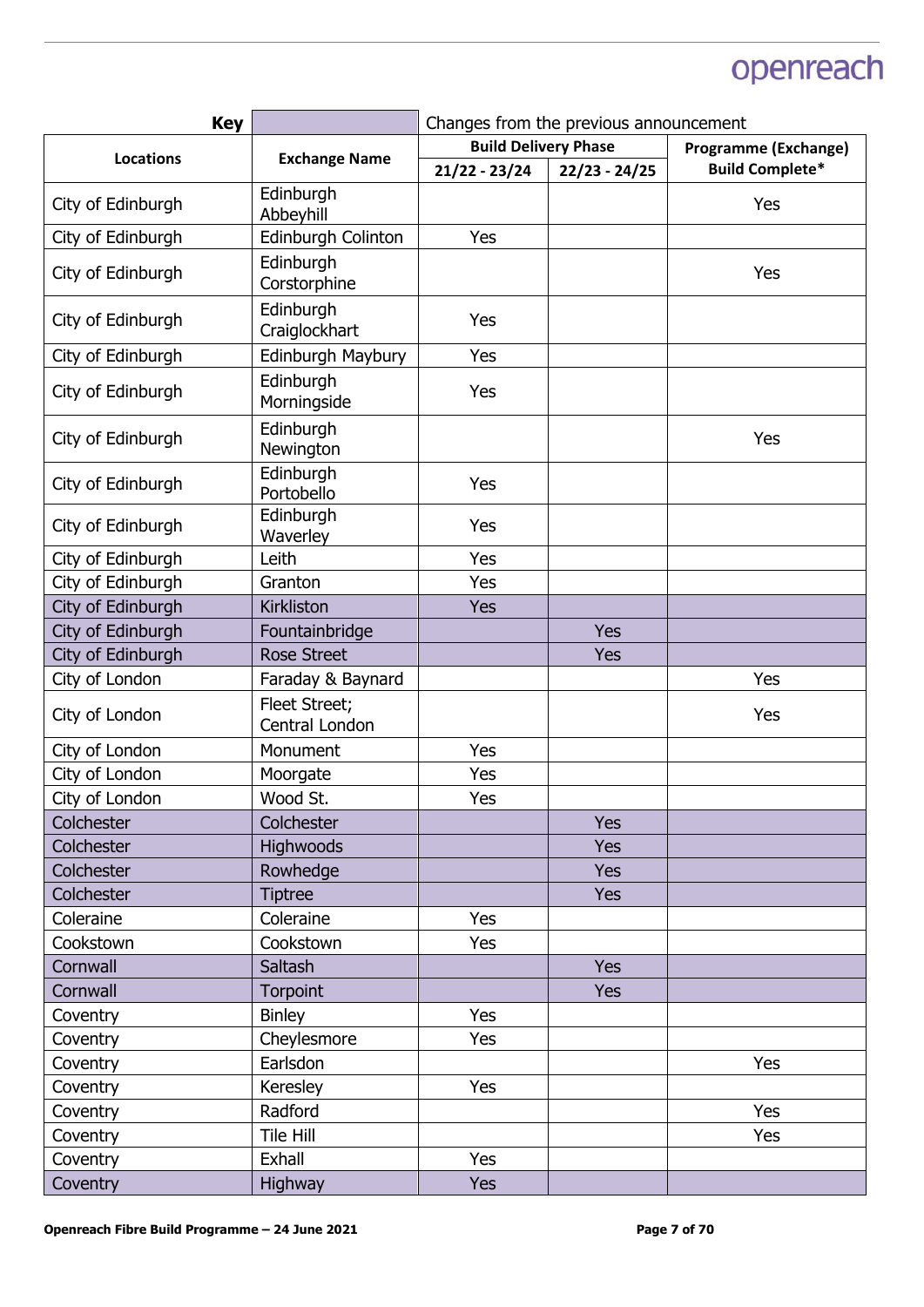| <b>Key</b>                 |                       | Changes from the previous announcement |                 |                        |
|----------------------------|-----------------------|----------------------------------------|-----------------|------------------------|
| <b>Locations</b>           | <b>Exchange Name</b>  | <b>Build Delivery Phase</b>            |                 | Programme (Exchange)   |
|                            |                       | $21/22 - 23/24$                        | $22/23 - 24/25$ | <b>Build Complete*</b> |
| Coventry                   | Allesley              | Yes                                    |                 |                        |
| Coventry                   | Folsehill             | Yes                                    |                 |                        |
| Craigavon                  | Annaghmore            | Yes                                    |                 |                        |
| Craigavon                  | Derryadd              | Yes                                    |                 |                        |
| Craigavon                  | Lurgan                | Yes                                    |                 |                        |
| Craigavon                  | Portadown             | Yes                                    |                 |                        |
| Crownhill                  | Crownhill             | Yes                                    |                 |                        |
| Croydon                    | Norbury               | Yes                                    |                 |                        |
| Croydon                    | <b>Thornton Heath</b> |                                        |                 | Yes                    |
| Croydon                    | Downland              |                                        | <b>Yes</b>      |                        |
| Croydon                    | Purley                |                                        | <b>Yes</b>      |                        |
| Daventry                   | Creaton               | Yes                                    |                 |                        |
| Daventry                   | <b>Brixworth</b>      | Yes                                    |                 |                        |
| Denbighshire               | Llanarmon-Yn-Ial      |                                        | Yes             |                        |
| Derby                      | <b>Allestree Park</b> | Yes                                    |                 |                        |
| Derby                      | Chellaston            | Yes                                    |                 |                        |
| Derby                      | Mickleover            | Yes                                    |                 |                        |
| Derby                      | Peartree              | Yes                                    |                 |                        |
| <b>Derby</b>               | Alvaston              | <b>Yes</b>                             |                 |                        |
| Derby                      | Shardlow              | Yes                                    |                 |                        |
| Derbyshire Dales           | Hathersage            |                                        | Yes             |                        |
| Derry-Londonderry          | <b>Brookhall</b>      | Yes                                    |                 |                        |
| Derry-Londonderry          | Campsie               | Yes                                    |                 |                        |
| Derry-Londonderry          | Cross                 | Yes                                    |                 |                        |
| Derry-Londonderry          | Eglinton              | Yes                                    |                 |                        |
| Derry-Londonderry          | Londonderry           | Yes                                    |                 |                        |
| Derry-Londonderry          | Waterside             | Yes                                    |                 |                        |
| Doncaster                  | <b>Balby</b>          |                                        |                 | <b>Yes</b>             |
| Doncaster                  | Cantley               | Yes                                    |                 |                        |
| Doncaster                  | Doncaster             | Yes                                    |                 |                        |
| Doncaster                  | Doncaster North       | Yes                                    |                 |                        |
| Dover                      | Dover                 |                                        | <b>Yes</b>      |                        |
| Downpatrick                | Downpatrick           | Yes                                    |                 |                        |
| <b>Dudley</b>              | Sedgley               |                                        | Yes             |                        |
| Dungannon                  | Dungannon             | Yes                                    |                 |                        |
| <b>East Dunbartonshire</b> | Kirkintilloch         |                                        | Yes             |                        |
| <b>East Hertfordshire</b>  | <b>Hertford Town</b>  |                                        | Yes             |                        |
| <b>East Hertfordshire</b>  | Sawbridgeworth        |                                        | <b>Yes</b>      |                        |
| <b>East Hertfordshire</b>  | Ware                  |                                        | Yes             |                        |
| East Northamptonshire      | Irthlingborough       |                                        | <b>Yes</b>      |                        |
| East Northamptonshire      | Raunds                |                                        | <b>Yes</b>      |                        |
| <b>East Renfrewshire</b>   | <b>Busby</b>          |                                        | <b>Yes</b>      |                        |
| East Renfrewshire          | <b>Newton Mearns</b>  |                                        | <b>Yes</b>      |                        |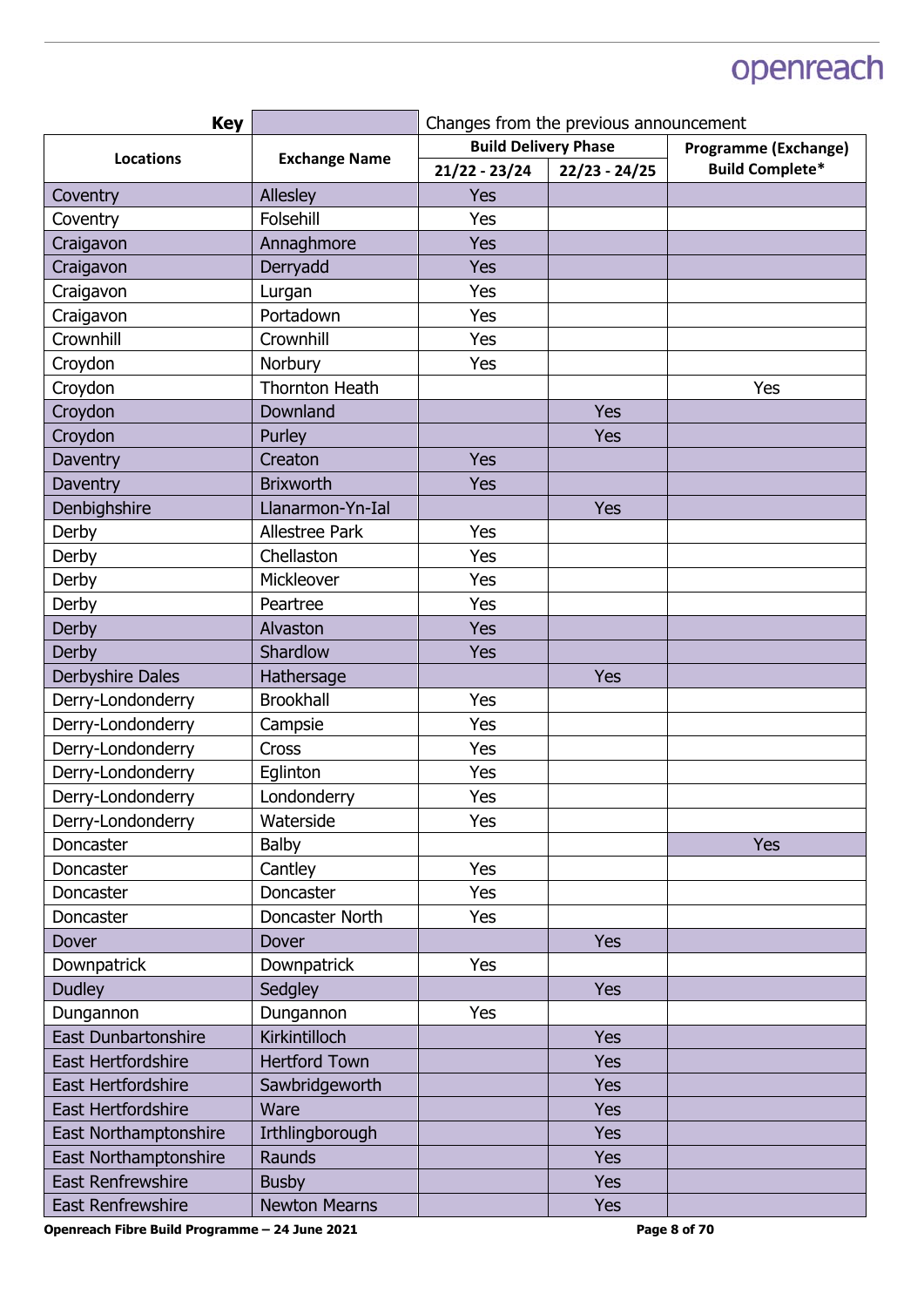| <b>Key</b>            |                         | Changes from the previous announcement |                 |                             |
|-----------------------|-------------------------|----------------------------------------|-----------------|-----------------------------|
| <b>Locations</b>      | <b>Exchange Name</b>    | <b>Build Delivery Phase</b>            |                 | <b>Programme (Exchange)</b> |
|                       |                         | $21/22 - 23/24$                        | $22/23 - 24/25$ | <b>Build Complete*</b>      |
| <b>East Suffolk</b>   | Kesgrave                |                                        | Yes             |                             |
| <b>East Suffolk</b>   | Waldringfield           |                                        | Yes             |                             |
| <b>East Suffolk</b>   | Witnesham               |                                        | <b>Yes</b>      |                             |
| Eastbourne            | Eastbourne              |                                        | <b>Yes</b>      |                             |
| Eastbourne            | Hampden Park            |                                        | <b>Yes</b>      |                             |
| Eastbourne            | Pevensey Marina         |                                        | Yes             |                             |
| Eastleigh             | <b>Botley</b>           |                                        | <b>Yes</b>      |                             |
| Egham                 | Egham                   | Yes                                    |                 |                             |
| <b>Ellesmere Port</b> | <b>Ellesmere Port</b>   | Yes                                    |                 |                             |
| Elmbridge             | Cobham                  |                                        | <b>Yes</b>      |                             |
| Elmbridge             | <b>Esher</b>            |                                        | Yes             |                             |
| Elmbridge             | Oxshott                 |                                        | <b>Yes</b>      |                             |
| Elmbridge             | Weybridge               |                                        | Yes             |                             |
| Elmbridge             | <b>Walton On Thames</b> |                                        | <b>Yes</b>      |                             |
| Enfield               | Lea Valley              |                                        | <b>Yes</b>      |                             |
| Enfield               | Edmonton                |                                        | Yes             |                             |
| Enniskillen           | Enniskillen             | Yes                                    |                 |                             |
| <b>Epping Forest</b>  | <b>Epping</b>           | <b>Yes</b>                             |                 |                             |
| <b>Epping Forest</b>  | Loughton                | <b>Yes</b>                             |                 |                             |
| <b>Epping Forest</b>  | <b>Theydon Bois</b>     | <b>Yes</b>                             |                 |                             |
| Epsom                 | Epsom                   | Yes                                    |                 |                             |
| Erewash               | Ilkeston                | <b>Yes</b>                             |                 |                             |
| Erewash               | Long Eaton              | Yes                                    |                 |                             |
| Ewell                 | Ewell                   |                                        |                 | Yes                         |
| Exeter                | Exeter                  | Yes                                    |                 |                             |
| Exeter                | Pinhoe                  | Yes                                    |                 |                             |
| <b>Falkirk</b>        | <b>Falkirk</b>          |                                        | <b>Yes</b>      |                             |
| <b>Falkirk</b>        | Larbert                 |                                        | <b>Yes</b>      |                             |
| <b>Falkirk</b>        | Polmont                 |                                        | <b>Yes</b>      |                             |
| <b>Falkirk</b>        | Slamannan               |                                        | Yes             |                             |
| Fareham               | Fareham                 |                                        | <b>Yes</b>      |                             |
| Fareham               | Stubbington             |                                        | <b>Yes</b>      |                             |
| Fareham               | <b>Titchfield</b>       |                                        | Yes             |                             |
| Fareham               | Locks Heath             |                                        | <b>Yes</b>      |                             |
| <b>Fife</b>           | Dalgety Bay             |                                        | Yes             |                             |
| Fife                  | Dunfermline             |                                        | Yes             |                             |
| Fife                  | <b>Newmills</b>         |                                        | <b>Yes</b>      |                             |
| <b>Fife</b>           | New Oakley              |                                        | <b>Yes</b>      |                             |
| Fylde                 | Kirkham                 |                                        | <b>Yes</b>      |                             |
| Galgate               | Galgate                 | <b>Yes</b>                             |                 |                             |
| Gateshead             | Blaydon                 | <b>Yes</b>                             |                 |                             |
| Gateshead             | Dunston                 |                                        | Yes             |                             |
| Gateshead             | Gateshead               |                                        | <b>Yes</b>      |                             |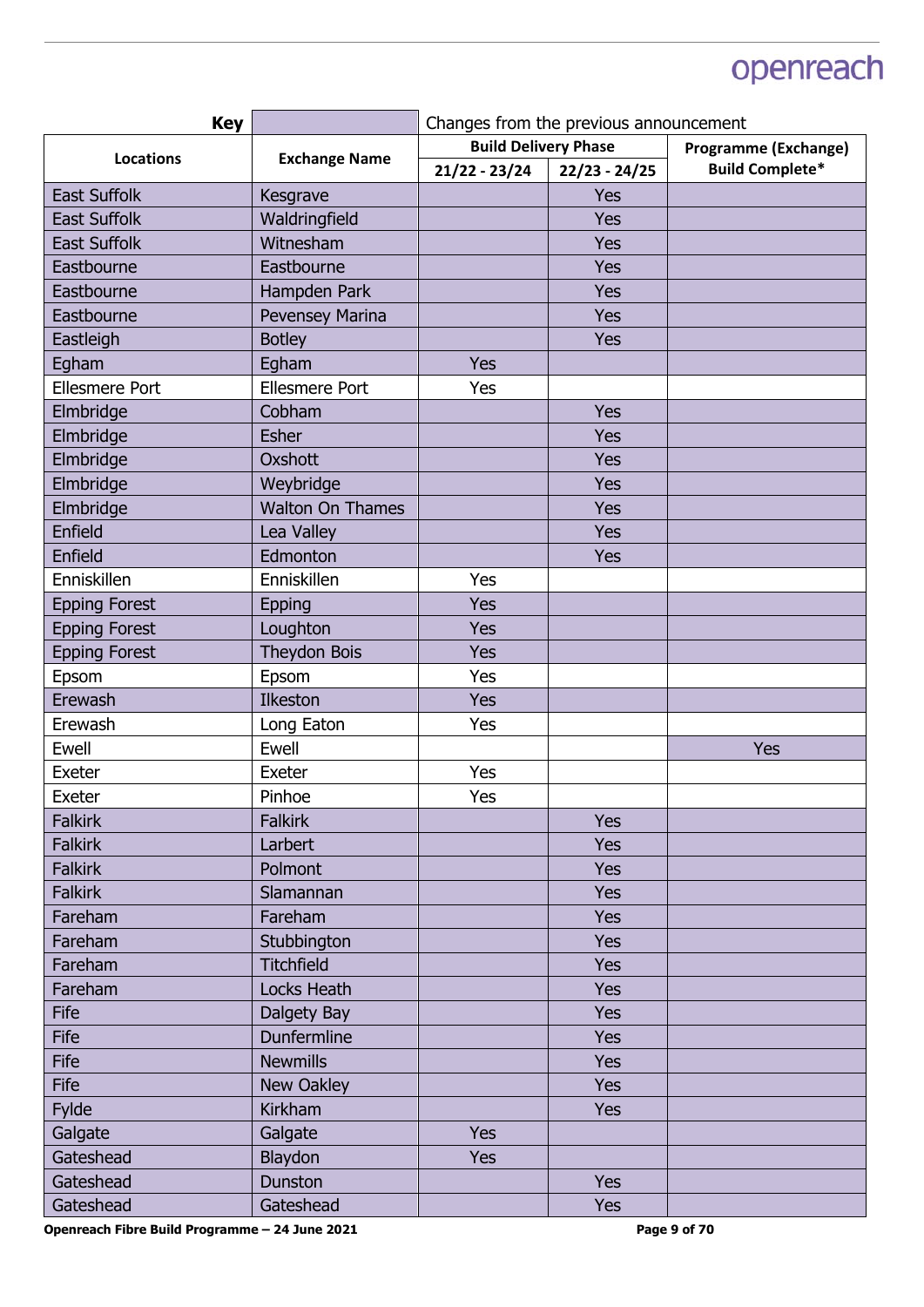| <b>Key</b>                      |                      | Changes from the previous announcement |                 |                             |
|---------------------------------|----------------------|----------------------------------------|-----------------|-----------------------------|
| <b>Locations</b>                | <b>Exchange Name</b> | <b>Build Delivery Phase</b>            |                 | <b>Programme (Exchange)</b> |
|                                 |                      | $21/22 - 23/24$                        | $22/23 - 24/25$ | <b>Build Complete*</b>      |
| Gedling                         | Gedling              |                                        |                 | Yes                         |
| Gedling                         | Arnold               | Yes                                    |                 |                             |
| Gedling                         | <b>Burton Joyce</b>  | <b>Yes</b>                             |                 |                             |
| <b>Glasgow City</b>             | <b>Bell</b>          |                                        | <b>Yes</b>      |                             |
| <b>Glasgow City</b>             | Central              |                                        | Yes             |                             |
| <b>Glasgow City</b>             | Douglas              |                                        | <b>Yes</b>      |                             |
| Glasgow City                    | Western              |                                        | <b>Yes</b>      |                             |
| <b>Glasgow City</b>             | <b>Ibrox</b>         |                                        | <b>Yes</b>      |                             |
| Glasgow City                    | Langside             |                                        | <b>Yes</b>      |                             |
| <b>Glasgow City</b>             | Merrylee             |                                        | <b>Yes</b>      |                             |
| Gloucester                      | Barnwood             |                                        | <b>Yes</b>      |                             |
| Gloucester                      | Hardwicke            |                                        | <b>Yes</b>      |                             |
| Gorleston                       | Gorleston            | <b>Yes</b>                             |                 |                             |
| Gosport                         | Gosport              |                                        | <b>Yes</b>      |                             |
| Gosport                         | Lee-On-The-Solent    |                                        | Yes             |                             |
| Greater Belfast                 |                      |                                        |                 |                             |
| (Carryduff &                    | Ballygowan           | Yes                                    |                 |                             |
| Castlereagh)                    |                      |                                        |                 |                             |
| Greater Belfast<br>(Carryduff & | Carryduff            | Yes                                    |                 |                             |
| Castlereagh)                    |                      |                                        |                 |                             |
| Greater Belfast                 |                      |                                        |                 |                             |
| (Carryduff &                    | Castlereagh          | Yes                                    |                 |                             |
| Castlereagh)                    |                      |                                        |                 |                             |
| <b>Greater Belfast</b>          |                      |                                        |                 |                             |
| (Carryduff &<br>Castlereagh)    | Drumbo               | Yes                                    |                 |                             |
| <b>Greater Belfast</b>          |                      |                                        |                 |                             |
| (Newtownabbey)                  | Glengormley          | Yes                                    |                 |                             |
| Greater Belfast                 |                      |                                        |                 |                             |
| (Newtownabbey)                  | Whiteabbey           | Yes                                    |                 |                             |
| <b>Greater Glasgow</b>          | Glasgow Baillieston  | Yes                                    |                 |                             |
| <b>Greater Glasgow</b>          | Glasgow Bearsden     | Yes                                    |                 |                             |
| Greater Glasgow                 | Glasgow Giffnock     | Yes                                    |                 |                             |
| Greater Glasgow                 | Glasgow Halfway      | Yes                                    |                 |                             |
| <b>Greater Glasgow</b>          | Govan                | <b>Yes</b>                             |                 |                             |
| <b>Greater Glasgow</b>          | South                | <b>Yes</b>                             |                 |                             |
| <b>Greater Glasgow</b>          | <b>Pollok</b>        | <b>Yes</b>                             |                 |                             |
| <b>Greater Glasgow</b>          | <b>Barrhead</b>      | <b>Yes</b>                             |                 |                             |
| Greater Glasgow                 | Provanmill           | <b>Yes</b>                             |                 |                             |
| <b>Greater Glasgow</b>          | Rutherglen           | <b>Yes</b>                             |                 |                             |
| <b>Greater Glasgow</b>          | Springburn           | <b>Yes</b>                             |                 |                             |
| <b>Greater Glasgow</b>          | Scotstoun            | <b>Yes</b>                             |                 |                             |
| <b>Greater Glasgow</b>          | Drumchapel           | <b>Yes</b>                             |                 |                             |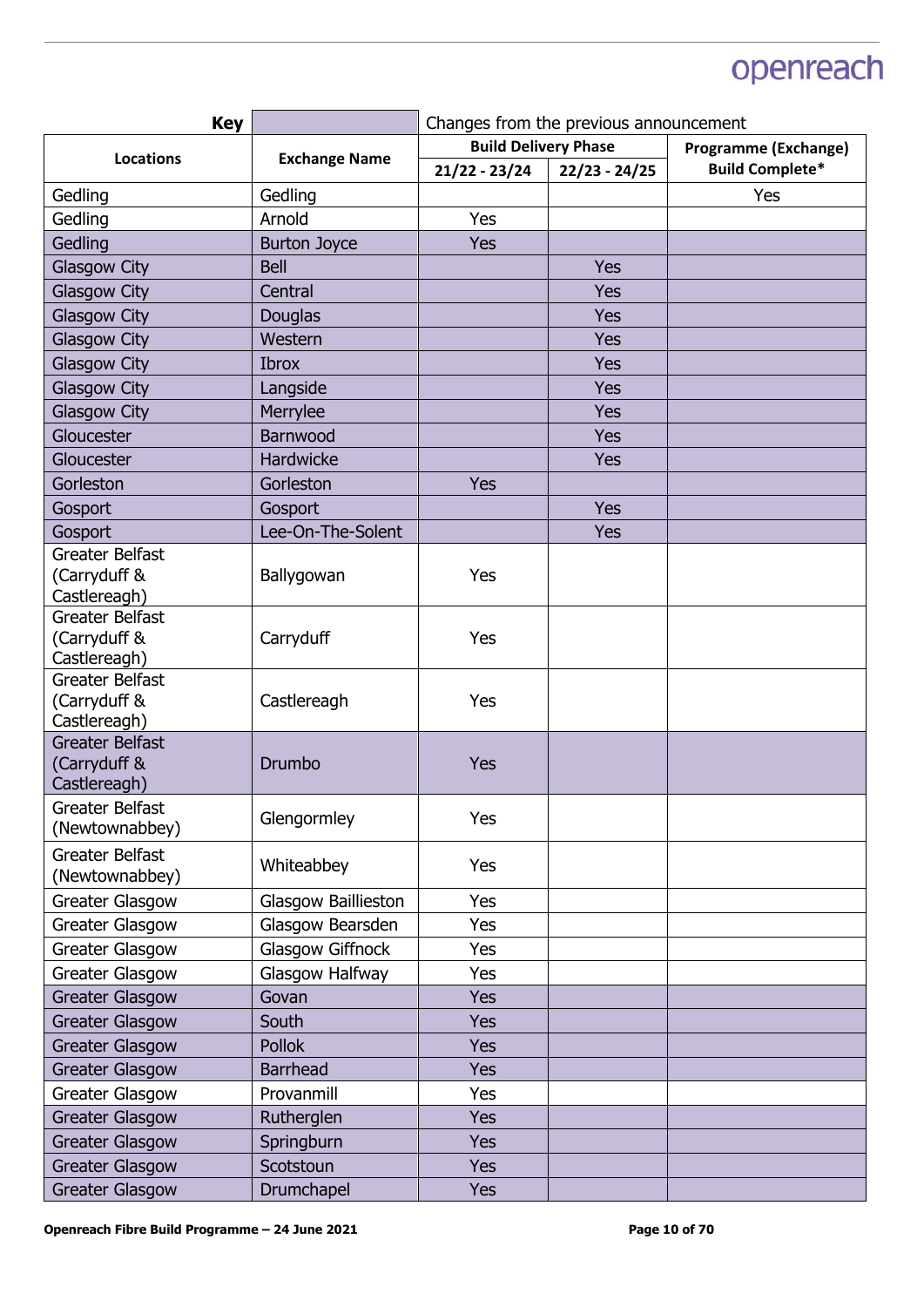| <b>Key</b>             |                      | Changes from the previous announcement |                 |                             |
|------------------------|----------------------|----------------------------------------|-----------------|-----------------------------|
| <b>Locations</b>       |                      | <b>Build Delivery Phase</b>            |                 | <b>Programme (Exchange)</b> |
|                        | <b>Exchange Name</b> | $21/22 - 23/24$                        | $22/23 - 24/25$ | <b>Build Complete*</b>      |
| Greater Glasgow        | Cranhill             | Yes                                    |                 |                             |
| <b>Greater Glasgow</b> | Maryhill             | <b>Yes</b>                             |                 |                             |
| <b>Greater Glasgow</b> | <b>Bridgeton</b>     | <b>Yes</b>                             |                 |                             |
| <b>Greater Glasgow</b> | <b>Bishopgriggs</b>  | <b>Yes</b>                             |                 |                             |
| Greater Glasgow        | Shettleston          | Yes                                    |                 |                             |
| Greenwich              | Thamesmead           | Yes                                    |                 |                             |
| Greenwich              | Eltham               | Yes                                    |                 |                             |
| Greenwich              | Kidbrooke            | <b>Yes</b>                             |                 |                             |
| Greenwich              | Woolwich             | <b>Yes</b>                             |                 |                             |
| Hackney                | Clapton              |                                        | <b>Yes</b>      |                             |
| Hackney                | Hackney              |                                        | Yes             |                             |
| Hackney                | Kingsland Green      |                                        | <b>Yes</b>      |                             |
| <b>Hackney</b>         | <b>Stamford Hill</b> |                                        | Yes             |                             |
| Halton                 | <b>Runcorn East</b>  |                                        | Yes             |                             |
| Halton                 | <b>Runcorn Main</b>  |                                        | Yes             |                             |
| Halton                 | Widnes               |                                        | Yes             |                             |
| Harborough             | <b>Billesdon</b>     |                                        | <b>Yes</b>      |                             |
| Harborough             | Hungarton            |                                        | Yes             |                             |
| Harborough             | <b>Tilton</b>        |                                        | <b>Yes</b>      |                             |
| Haringey               | <b>Bowes Park</b>    |                                        | <b>Yes</b>      |                             |
| Haringey               | Tottenham            |                                        | Yes             |                             |
| Harrogate              | Harrogate            |                                        | <b>Yes</b>      |                             |
| Harrogate              | Knaresborough        |                                        | Yes             |                             |
| Harrogate              | Spofforth            |                                        | <b>Yes</b>      |                             |
| Harrogate              | <b>Starbeck</b>      |                                        | Yes             |                             |
| <b>Harrow</b>          | Pinner               |                                        | Yes             |                             |
| Harrow                 | Kenton Road          |                                        |                 | Yes                         |
| Hart                   | Yateley              |                                        | Yes             |                             |
| Hatch End              | Hatch End            | Yes                                    |                 |                             |
| Helsby                 | Helsby               | <b>Yes</b>                             |                 |                             |
| Hemel Hempstead        | Hemel Hempstead      | Yes                                    |                 |                             |
| Herongate              | Herongate            | <b>Yes</b>                             |                 |                             |
| <b>Hest Bank</b>       | <b>Hest Bank</b>     | <b>Yes</b>                             |                 |                             |
| Heysham                | Heysham              | <b>Yes</b>                             |                 |                             |
| <b>High Peak</b>       | Edale                |                                        | Yes             |                             |
| Highworth              | Highworth            | <b>Yes</b>                             |                 |                             |
| Hillingdon             | Harefield            |                                        | <b>Yes</b>      |                             |
| Hillingdon             | Northolt             |                                        | <b>Yes</b>      |                             |
| Hillingdon             | Northwood            |                                        | <b>Yes</b>      |                             |
| Hillingdon             | <b>Ruislip</b>       |                                        | Yes             |                             |
| Hillingdon             | <b>West Drayton</b>  |                                        | <b>Yes</b>      |                             |
| Hillingdon             | Hayes                | Yes                                    |                 |                             |
| Hillingdon             | Uxbridge             | Yes                                    |                 |                             |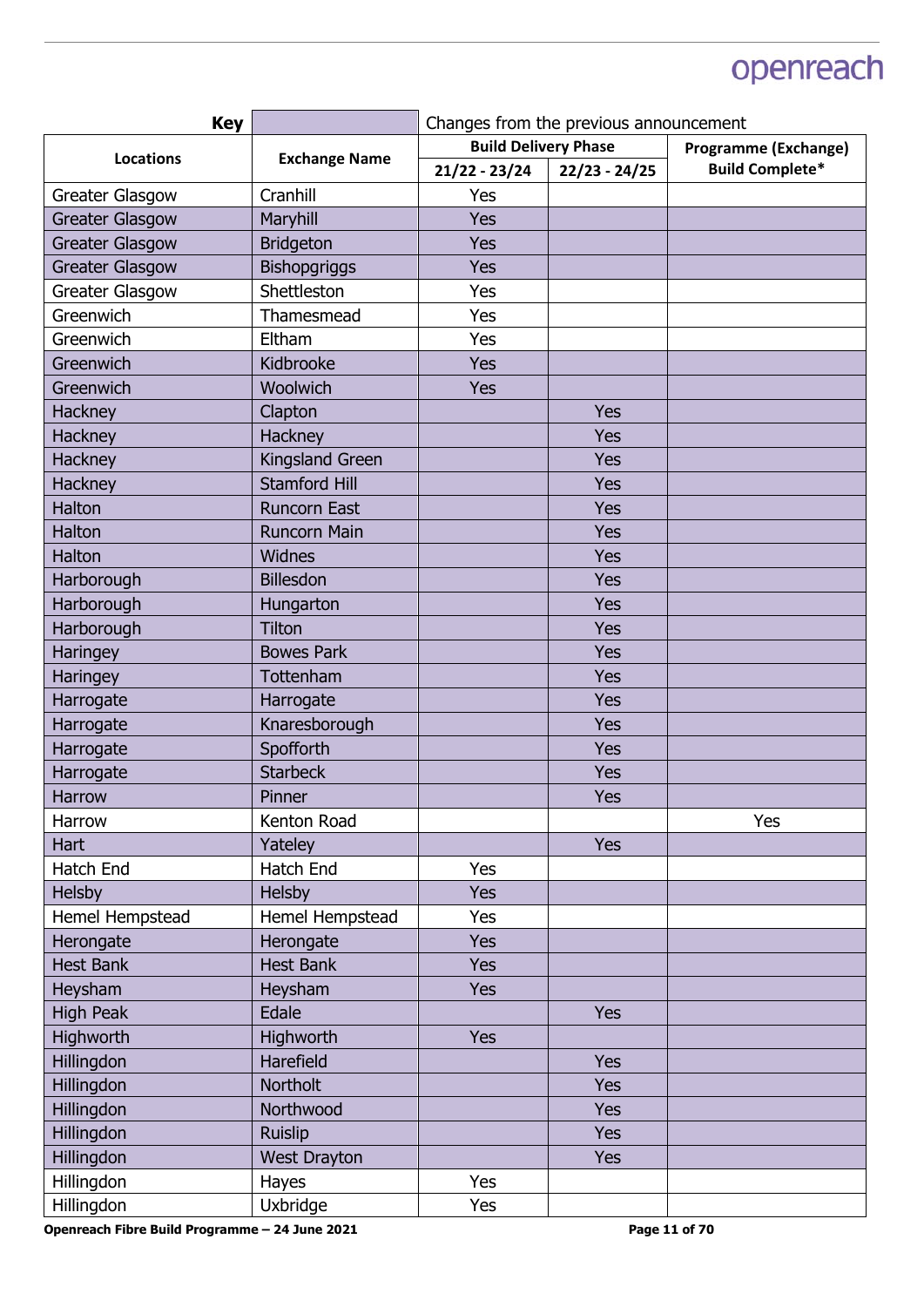| <b>Key</b>                |                           | Changes from the previous announcement |                 |                             |
|---------------------------|---------------------------|----------------------------------------|-----------------|-----------------------------|
| <b>Locations</b>          | <b>Exchange Name</b>      | <b>Build Delivery Phase</b>            |                 | <b>Programme (Exchange)</b> |
|                           |                           | $21/22 - 23/24$                        | $22/23 - 24/25$ | <b>Build Complete*</b>      |
| Hinckley and Bosworth     | Hinckley                  |                                        | Yes             |                             |
| Hooton                    | Hooton                    | Yes                                    |                 |                             |
| Hounslow                  | Feltham                   | Yes                                    |                 |                             |
| Ingrebourne               | Ingrebourne               | Yes                                    |                 |                             |
| Inverclyde                | Kilmacolm                 |                                        | Yes             |                             |
| <b>Inverness Culloden</b> | <b>Inverness Culloden</b> | Yes                                    |                 |                             |
| Ipswich                   | Foxhall                   |                                        | <b>Yes</b>      |                             |
| Ipswich                   | Ipswich                   |                                        | Yes             |                             |
| Islington                 | Canonbury                 |                                        | Yes             |                             |
| Ivybridge                 | Ivybridge                 | <b>Yes</b>                             |                 |                             |
| Kettering                 | <b>Burton Latimer</b>     |                                        | <b>Yes</b>      |                             |
| <b>Kettering</b>          | <b>Broughton</b>          |                                        | <b>Yes</b>      |                             |
| Kettering                 | Desborough                |                                        | Yes             |                             |
| Kettering                 | Kettering                 |                                        | <b>Yes</b>      |                             |
| Keynsham                  | Keynsham                  | Yes                                    |                 |                             |
| Kilbirnie                 | Kilbirnie                 | <b>Yes</b>                             |                 |                             |
| Kilmarnock                | Kilmarnock                | Yes                                    |                 |                             |
| Kings Langley             | Kings Langley             | <b>Yes</b>                             |                 |                             |
| Kingston upon Thames      | Chessington               |                                        | <b>Yes</b>      |                             |
| Kingston upon Thames      | Kingston                  |                                        | Yes             |                             |
| Kingston upon Thames      | <b>New Malden</b>         |                                        | <b>Yes</b>      |                             |
| Kingston upon Thames      | Surbiton                  |                                        | Yes             |                             |
| <b>Kirklees</b>           | Honley                    | <b>Yes</b>                             |                 |                             |
| <b>Kirklees</b>           | Meltham                   | <b>Yes</b>                             |                 |                             |
| <b>Kirklees</b>           | Milnsbridge               | Yes                                    |                 |                             |
| <b>Kirklees</b>           | Cleckheaton               | <b>Yes</b>                             |                 |                             |
| <b>Kirklees</b>           | <b>Batley</b>             |                                        | <b>Yes</b>      |                             |
| <b>Kirklees</b>           | Dewsbury                  |                                        | Yes             |                             |
| <b>Kirklees</b>           | Heckmondwike              |                                        | <b>Yes</b>      |                             |
| <b>Kirklees</b>           | Mirfield                  |                                        | Yes             |                             |
| <b>Kirklees</b>           | Holmfirth                 |                                        | <b>Yes</b>      |                             |
| <b>Kirklees</b>           | Slaithwaite               |                                        | Yes             |                             |
| Lambeth                   | <b>Gipsy Hill</b>         |                                        | <b>Yes</b>      |                             |
| Lambeth                   | <b>Tulse Hill</b>         |                                        | <b>Yes</b>      |                             |
| Lambeth                   | Vauxhall                  |                                        | Yes             |                             |
| Lambeth                   | <b>Brixton</b>            |                                        | <b>Yes</b>      |                             |
| Lambeth                   | Streatham                 | Yes                                    |                 |                             |
| Lancaster                 | Lancaster                 | <b>Yes</b>                             |                 |                             |
| Larne                     | Larne                     | Yes                                    |                 |                             |
| Leeds                     | Chapeltown                |                                        |                 | Yes                         |
| Leeds                     | Crossgates                | Yes                                    |                 |                             |
| Leeds                     | Drighlington              |                                        |                 | <b>Yes</b>                  |
| Leeds                     | Harehills                 |                                        |                 | Yes                         |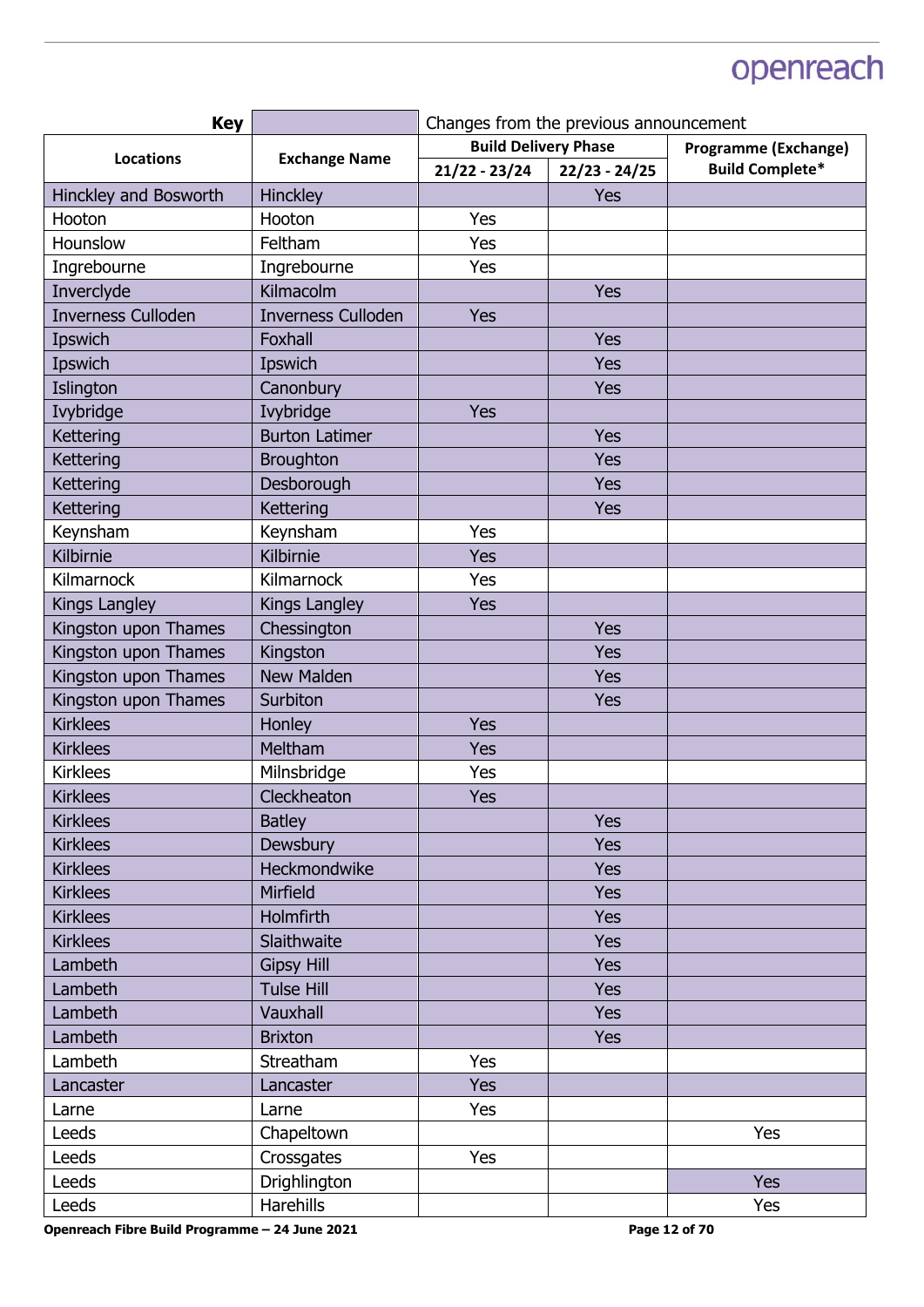| <b>Key</b>       |                         | Changes from the previous announcement              |                 |                        |
|------------------|-------------------------|-----------------------------------------------------|-----------------|------------------------|
| <b>Locations</b> | <b>Exchange Name</b>    | <b>Build Delivery Phase</b><br>Programme (Exchange) |                 |                        |
|                  |                         | $21/22 - 23/24$                                     | $22/23 - 24/25$ | <b>Build Complete*</b> |
| Leeds            | Headingley              |                                                     |                 | Yes                    |
| Leeds            | Horsforth               | Yes                                                 |                 |                        |
| Leeds            | Moortown                |                                                     |                 | Yes                    |
| Leeds            | Morley                  |                                                     |                 | Yes                    |
| Leeds            | Pudsey                  | Yes                                                 |                 |                        |
| Leeds            | Rawdon                  | Yes                                                 |                 |                        |
| Leeds            | Guiseley                | Yes                                                 |                 |                        |
| Leeds            | Garforth                | <b>Yes</b>                                          |                 |                        |
| Leeds            | Adel                    |                                                     | Yes             |                        |
| Leeds            | Armley                  |                                                     | <b>Yes</b>      |                        |
| Leeds            | Collingham Bridge       |                                                     | Yes             |                        |
| Leeds            | <b>Hunslet</b>          |                                                     | <b>Yes</b>      |                        |
| Leeds            | Rothwell                |                                                     | Yes             |                        |
| Leicester        | Saint Barnabas          |                                                     | <b>Yes</b>      |                        |
| Leicester        | Stoneygate              |                                                     | <b>Yes</b>      |                        |
| Leicester        | Thurnby                 |                                                     | Yes             |                        |
| Leighton Buzzard | Leighton Buzzard        | <b>Yes</b>                                          |                 |                        |
| Leven            | Leven                   | Yes                                                 |                 |                        |
| Lewisham         | <b>Forest Hill</b>      |                                                     | <b>Yes</b>      |                        |
| Lewisham         | <b>Rushey Green</b>     |                                                     | <b>Yes</b>      |                        |
| Lewisham         | <b>Grove Park</b>       | Yes                                                 |                 |                        |
| Lichfield        | Burntwood               | Yes                                                 |                 |                        |
| Lichfield        | Lichfield               | Yes                                                 |                 |                        |
| Lichfield        | Armitage                |                                                     | <b>Yes</b>      |                        |
| Lichfield        | <b>Hamstall Ridware</b> |                                                     | Yes             |                        |
| Limavady         | Limavady                | Yes                                                 |                 |                        |
| Lisburn          | Lisburn                 | Yes                                                 |                 |                        |
| Lisburn          | Maze                    | <b>Yes</b>                                          |                 |                        |
| Liverpool        | Childwall               |                                                     |                 | Yes                    |
| Liverpool        | Cressington Park        |                                                     |                 | Yes                    |
| Liverpool        | Gateacre                |                                                     |                 | Yes                    |
| Liverpool        | <b>Great Crosby</b>     |                                                     |                 | Yes                    |
| Liverpool        | Sefton Park             |                                                     |                 | Yes                    |
| Liverpool        | Stoneycroft             |                                                     |                 | Yes                    |
| Liverpool        | Waterloo                |                                                     |                 | Yes                    |
| Liverpool        | Huyton                  | Yes                                                 |                 |                        |
| Liverpool        | Netherley               | <b>Yes</b>                                          |                 |                        |
| Liverpool        | <b>Hunts Cross</b>      | <b>Yes</b>                                          |                 |                        |
| Liverpool        | Formby                  | Yes                                                 |                 |                        |
| Liverpool        | Maghull                 |                                                     |                 | <b>Yes</b>             |
| Liverpool        | Aintree                 |                                                     | Yes             |                        |
| Liverpool        | Allerton                |                                                     | <b>Yes</b>      |                        |
| Liverpool        | Anfield                 |                                                     | <b>Yes</b>      |                        |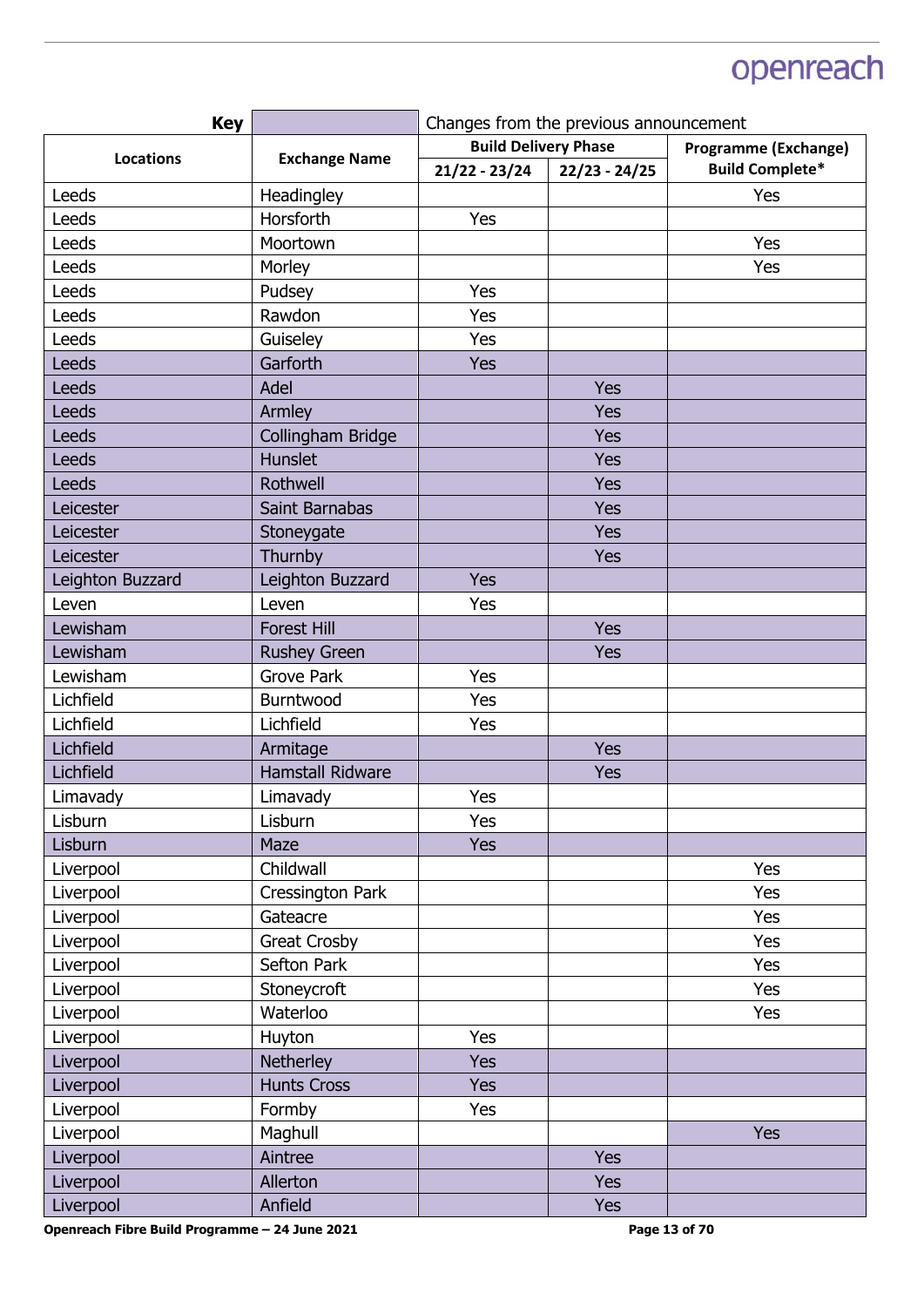| <b>Build Delivery Phase</b><br><b>Programme (Exchange)</b><br><b>Exchange Name</b><br><b>Locations</b><br><b>Build Complete*</b><br>$21/22 - 23/24$<br>$22/23 - 24/25$<br>Yes<br>Liverpool<br><b>Stanley</b><br>Liverpool<br>Central<br><b>Yes</b><br>Larklane<br><b>Yes</b><br>Liverpool<br>Liverpool<br><b>North</b><br><b>Yes</b><br>Liverpool<br><b>Yes</b><br>Royal<br>Liverpool<br>Hale<br><b>Yes</b><br>Long Ashton<br>Yes<br>Long Ashton |
|--------------------------------------------------------------------------------------------------------------------------------------------------------------------------------------------------------------------------------------------------------------------------------------------------------------------------------------------------------------------------------------------------------------------------------------------------|
|                                                                                                                                                                                                                                                                                                                                                                                                                                                  |
|                                                                                                                                                                                                                                                                                                                                                                                                                                                  |
|                                                                                                                                                                                                                                                                                                                                                                                                                                                  |
|                                                                                                                                                                                                                                                                                                                                                                                                                                                  |
|                                                                                                                                                                                                                                                                                                                                                                                                                                                  |
|                                                                                                                                                                                                                                                                                                                                                                                                                                                  |
|                                                                                                                                                                                                                                                                                                                                                                                                                                                  |
|                                                                                                                                                                                                                                                                                                                                                                                                                                                  |
|                                                                                                                                                                                                                                                                                                                                                                                                                                                  |
| Magherafelt<br>Magherafelt<br>Yes                                                                                                                                                                                                                                                                                                                                                                                                                |
| Manchester<br>Chorlton<br><b>Yes</b>                                                                                                                                                                                                                                                                                                                                                                                                             |
| Manchester<br><b>Didsbury</b><br><b>Yes</b>                                                                                                                                                                                                                                                                                                                                                                                                      |
| Manchester<br><b>Ardwick</b><br><b>Yes</b>                                                                                                                                                                                                                                                                                                                                                                                                       |
| Manchester<br>East<br><b>Yes</b>                                                                                                                                                                                                                                                                                                                                                                                                                 |
| <b>Moss Side</b><br>Manchester<br><b>Yes</b>                                                                                                                                                                                                                                                                                                                                                                                                     |
| Manchester<br>Rusholme<br><b>Yes</b>                                                                                                                                                                                                                                                                                                                                                                                                             |
| Manchester<br>Failsworth<br>Yes                                                                                                                                                                                                                                                                                                                                                                                                                  |
| Manchester<br>Wythenshawe<br>Yes                                                                                                                                                                                                                                                                                                                                                                                                                 |
| Mansfield<br><b>Yes</b><br>Mansfield                                                                                                                                                                                                                                                                                                                                                                                                             |
| Maybole<br>Yes<br>Maybole                                                                                                                                                                                                                                                                                                                                                                                                                        |
| Medway<br>Hoo<br>Yes                                                                                                                                                                                                                                                                                                                                                                                                                             |
| Medway<br>Yes<br>Strood                                                                                                                                                                                                                                                                                                                                                                                                                          |
| Yes<br>Medway<br>Chatham                                                                                                                                                                                                                                                                                                                                                                                                                         |
| Rainham<br>Medway<br>Yes                                                                                                                                                                                                                                                                                                                                                                                                                         |
| Medway<br>Gillingham<br>Yes                                                                                                                                                                                                                                                                                                                                                                                                                      |
| Melton<br>Gaddesby<br>Yes                                                                                                                                                                                                                                                                                                                                                                                                                        |
| <b>Melton Mowbray</b><br>Melton<br><b>Yes</b>                                                                                                                                                                                                                                                                                                                                                                                                    |
| Mitcham<br>Merton<br><b>Yes</b>                                                                                                                                                                                                                                                                                                                                                                                                                  |
| Wimbledon<br>Merton<br><b>Yes</b>                                                                                                                                                                                                                                                                                                                                                                                                                |
| <b>Merton Park</b><br>Merton<br><b>Yes</b>                                                                                                                                                                                                                                                                                                                                                                                                       |
| Midlothian<br><b>Dalkeith</b><br><b>Yes</b>                                                                                                                                                                                                                                                                                                                                                                                                      |
| <b>Bradwell Abbey</b><br>Yes<br>Milton Keynes                                                                                                                                                                                                                                                                                                                                                                                                    |
| <b>Milton Keynes</b><br>Milton Keynes<br><b>Yes</b>                                                                                                                                                                                                                                                                                                                                                                                              |
| Milton Keynes<br><b>Stony Stratford</b><br><b>Yes</b>                                                                                                                                                                                                                                                                                                                                                                                            |
| Milton Keynes<br>Wolverton<br><b>Yes</b>                                                                                                                                                                                                                                                                                                                                                                                                         |
| Mole Valley<br><b>Bookham</b><br><b>Yes</b>                                                                                                                                                                                                                                                                                                                                                                                                      |
| Mole Valley<br>Leatherhead<br><b>Yes</b>                                                                                                                                                                                                                                                                                                                                                                                                         |
| Mole Valley<br><b>Dorking</b><br><b>Yes</b>                                                                                                                                                                                                                                                                                                                                                                                                      |
| Molesey<br>Molesey<br>Yes                                                                                                                                                                                                                                                                                                                                                                                                                        |
| Monmouthshire<br><b>Yes</b><br>Magor                                                                                                                                                                                                                                                                                                                                                                                                             |
| Morecambe<br><b>Yes</b><br>Morecambe                                                                                                                                                                                                                                                                                                                                                                                                             |
| Motherwell<br>Motherwell<br><b>Yes</b>                                                                                                                                                                                                                                                                                                                                                                                                           |
| Newark and Sherwood<br>Yes<br><b>Bilsthorpe</b>                                                                                                                                                                                                                                                                                                                                                                                                  |
| Farnsfield<br>Newark and Sherwood<br><b>Yes</b>                                                                                                                                                                                                                                                                                                                                                                                                  |
| Newbury<br>Newbury<br>Yes                                                                                                                                                                                                                                                                                                                                                                                                                        |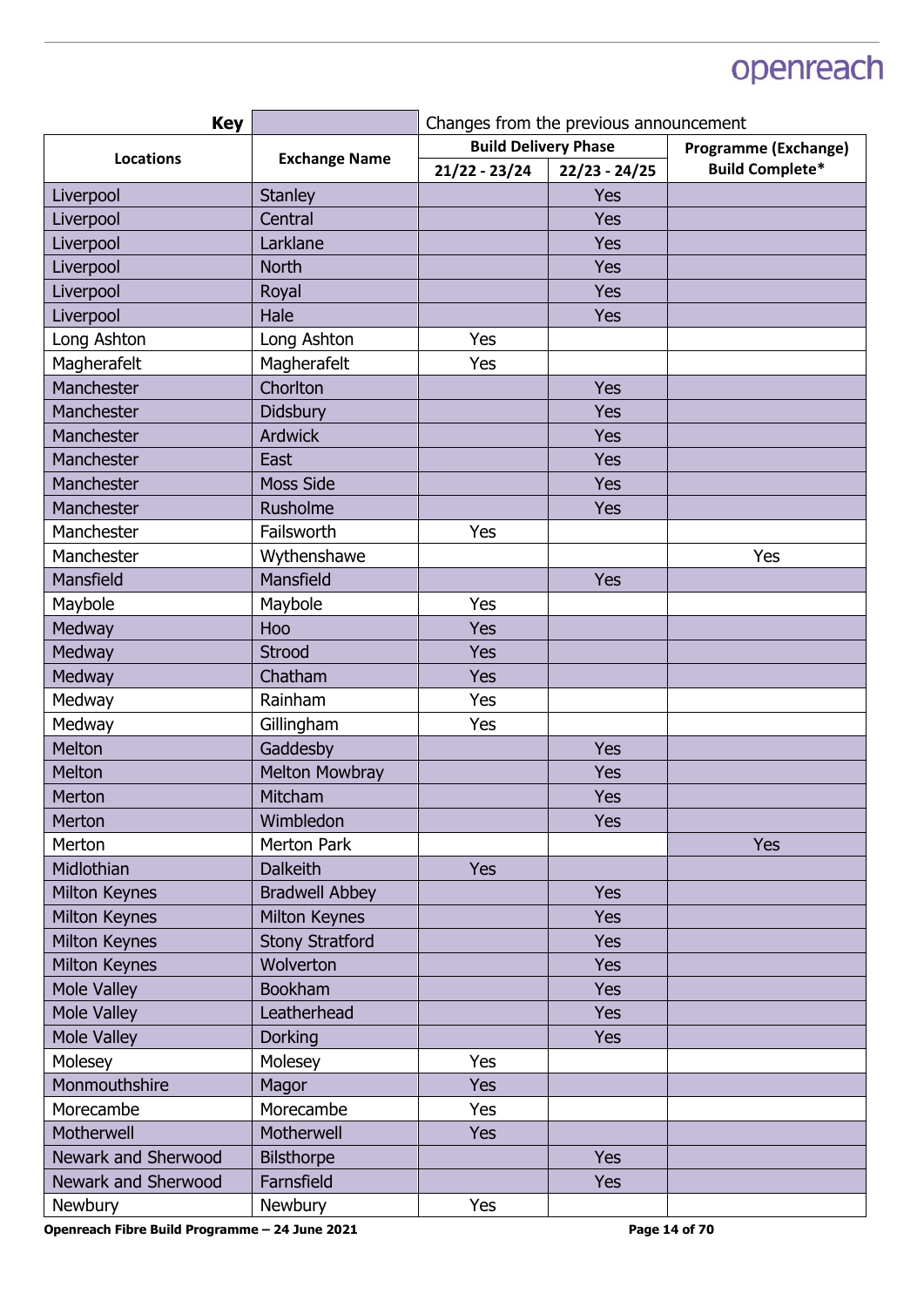| <b>Key</b>            |                          | Changes from the previous announcement |                 |                             |
|-----------------------|--------------------------|----------------------------------------|-----------------|-----------------------------|
| <b>Locations</b>      | <b>Exchange Name</b>     | <b>Build Delivery Phase</b>            |                 | <b>Programme (Exchange)</b> |
|                       |                          | $21/22 - 23/24$                        | $22/23 - 24/25$ | <b>Build Complete*</b>      |
| Newcastle             | Newcastle                | Yes                                    |                 |                             |
| Newcastle upon Tyne   | Benton                   | Yes                                    |                 |                             |
| Newcastle upon Tyne   | Gosforth; Tyne &<br>Wear | Yes                                    |                 |                             |
| Newcastle upon Tyne   | <b>Whitley Bay</b>       | Yes                                    |                 |                             |
| Newcastle upon Tyne   | <b>Jesmond</b>           | Yes                                    |                 |                             |
| Newcastle upon Tyne   | <b>Newcastle Central</b> | Yes                                    |                 |                             |
| Newcastle upon Tyne   | Newcastle East           | Yes                                    |                 |                             |
| Newcastle upon Tyne   | Newcastle West           | <b>Yes</b>                             |                 |                             |
| Newcastle-under-Lyme  | Newcastle Under<br>Lyme  | Yes                                    |                 |                             |
| Newport               | Rhiwderin                | Yes                                    |                 |                             |
| Newport               | Maesglas                 | Yes                                    |                 |                             |
| Newport               | <b>Newport Chartist</b>  | Yes                                    |                 |                             |
| Newport               | Newport Savoy            | Yes                                    |                 |                             |
| <b>Newry</b>          | Killeavy                 | <b>Yes</b>                             |                 |                             |
| <b>Newry</b>          | Mayobridge               |                                        |                 |                             |
| <b>Newry</b>          | <b>Newry</b>             | Yes                                    |                 |                             |
| <b>Newry</b>          | Poyntzpass               | Yes                                    |                 |                             |
| Newtownards & Bangor  | Bangor                   | Yes                                    |                 |                             |
| Newtownards & Bangor  | Comber                   | Yes                                    |                 |                             |
| Newtownards & Bangor  | Donaghadee               | Yes                                    |                 |                             |
| Newtownards & Bangor  | Helens Bay               | Yes                                    |                 |                             |
| Newtownards & Bangor  | Holywood                 | Yes                                    |                 |                             |
| Newtownards & Bangor  | Newtownards              | Yes                                    |                 |                             |
| Normanton             | Normanton                | Yes                                    |                 |                             |
| North East Derbyshire | <b>Dronfield</b>         |                                        | Yes             |                             |
| North Hertfordshire   | Royston                  |                                        | <b>Yes</b>      |                             |
| North Hertfordshire   | <b>Baldock</b>           |                                        | <b>Yes</b>      |                             |
| North Hertfordshire   | <b>Hitchin</b>           |                                        | <b>Yes</b>      |                             |
| North Lanarkshire     | Airdrie                  |                                        | <b>Yes</b>      |                             |
| North Lanarkshire     | Glenboig                 |                                        | Yes             |                             |
| North Lanarkshire     | <b>Stepps</b>            |                                        | <b>Yes</b>      |                             |
| <b>North Somerset</b> | <b>Bleadon</b>           |                                        | <b>Yes</b>      |                             |
| <b>North Somerset</b> | Worle                    |                                        | Yes             |                             |
| North Somerset        | Weston-Super-<br>Mare    |                                        | <b>Yes</b>      |                             |
| North Tyneside        | <b>North Shields</b>     |                                        | Yes             |                             |
| North Tyneside        | Killingworth             |                                        | <b>Yes</b>      |                             |
| North Tyneside        | Wallsend                 |                                        | <b>Yes</b>      |                             |
| Northampton           | Hardingstone             | Yes                                    |                 |                             |
| Northampton           | Rushden                  | Yes                                    |                 |                             |
| Northampton           | Roade                    | <b>Yes</b>                             |                 |                             |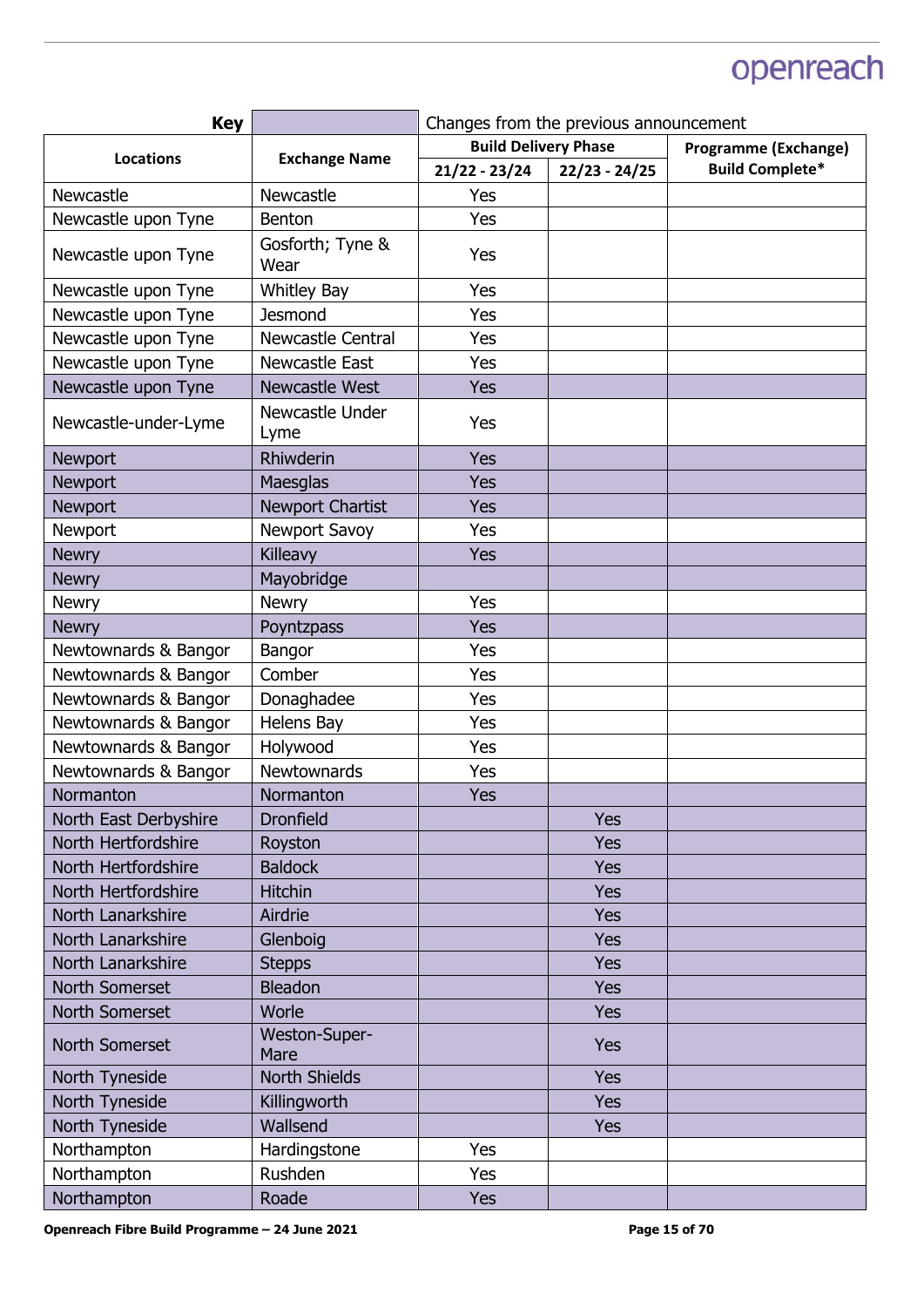| <b>Key</b>            |                       | Changes from the previous announcement |                 |                             |
|-----------------------|-----------------------|----------------------------------------|-----------------|-----------------------------|
| <b>Locations</b>      | <b>Exchange Name</b>  | <b>Build Delivery Phase</b>            |                 | <b>Programme (Exchange)</b> |
|                       |                       | $21/22 - 23/24$                        | $22/23 - 24/25$ | <b>Build Complete*</b>      |
| Northampton           | <b>Duston</b>         | Yes                                    |                 |                             |
| Northampton           | Cogenhoe              | <b>Yes</b>                             |                 |                             |
| Northampton           | Chapel Brampton       | Yes                                    |                 |                             |
| Northampton           | Northampton           | Yes                                    |                 |                             |
| Northampton           | Kingsthorpe           | Yes                                    |                 |                             |
| Northampton           | Kislingbury           | <b>Yes</b>                             |                 |                             |
| <b>Norwich</b>        | Norwich               | Yes                                    |                 |                             |
| Nottingham            | Ruddington            | Yes                                    |                 |                             |
| Nottingham            | Sherwood              |                                        |                 | Yes                         |
| Nottingham            | Trentside             | Yes                                    |                 |                             |
| Nottingham            | Wollaton              |                                        |                 | Yes                         |
| Nottingham            | Lowdham               | Yes                                    |                 |                             |
| Nottingham            | Hucknall              | Yes                                    |                 |                             |
| Nuneaton and Bedworth | Chapel End            |                                        | <b>Yes</b>      |                             |
| Nuneaton and Bedworth | <b>Nuneaton</b>       |                                        | Yes             |                             |
| Omagh                 | Omagh                 | Yes                                    |                 |                             |
| <b>Ormskirk</b>       | <b>Ormskirk</b>       | Yes                                    |                 |                             |
| Oxford                | Oxford                |                                        | Yes             |                             |
| Paignton              | Paignton              | Yes                                    |                 |                             |
| <b>Park Street</b>    | <b>Park Street</b>    | <b>Yes</b>                             |                 |                             |
| Petersfield           | Petersfield           | Yes                                    |                 |                             |
| Plymouth              | Devonport             |                                        | Yes             |                             |
| Plymouth              | Plymstock             |                                        | <b>Yes</b>      |                             |
| Plymouth              | Plymouth              |                                        | <b>Yes</b>      |                             |
| Plymouth              | <b>St Budeaux</b>     |                                        | Yes             |                             |
| Plympton              | Plympton              | <b>Yes</b>                             |                 |                             |
| Portrush              | Portrush              | Yes                                    |                 |                             |
| Portstewart           | Portstewart           | Yes                                    |                 |                             |
| Prescot               | Prescot               | <b>Yes</b>                             |                 |                             |
| Preston               | Ashton On Ribble      |                                        | <b>Yes</b>      |                             |
| Preston               | <b>Broughton</b>      |                                        | <b>Yes</b>      |                             |
| Preston               | Fulwood               |                                        | <b>Yes</b>      |                             |
| Preston               | Preston               |                                        | <b>Yes</b>      |                             |
| Preston               | Ribbleton             |                                        | <b>Yes</b>      |                             |
| Prestwick             | Prestwick             | Yes                                    |                 |                             |
| Purfleet              | Purfleet              | Yes                                    |                 |                             |
| Ramsgate              | Ramsgate              | Yes                                    |                 |                             |
| Reading               | Reading South         |                                        | <b>Yes</b>      |                             |
| Redbourn              | Redbourn              | Yes                                    |                 |                             |
| Redbridge             | <b>Gants Hill</b>     |                                        |                 | <b>Yes</b>                  |
| Redbridge             | <b>Ilford Central</b> | Yes                                    |                 |                             |
| Redbridge             | <b>Ilford North</b>   |                                        |                 | <b>Yes</b>                  |
| Redbridge             | Woodford              | <b>Yes</b>                             |                 |                             |
|                       |                       |                                        |                 |                             |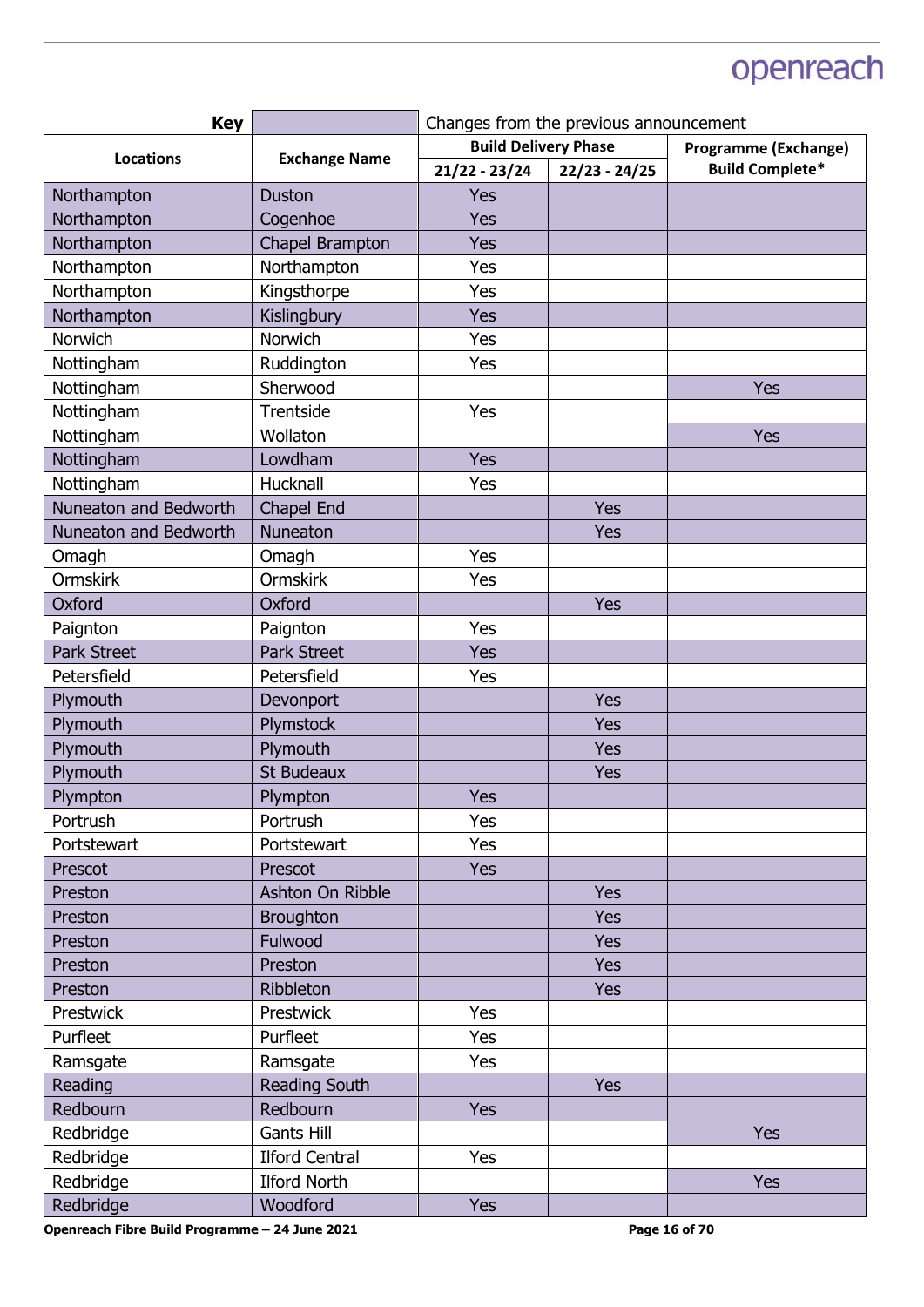| <b>Key</b>             |                                | Changes from the previous announcement |                 |                             |
|------------------------|--------------------------------|----------------------------------------|-----------------|-----------------------------|
| <b>Locations</b>       | <b>Exchange Name</b>           | <b>Build Delivery Phase</b>            |                 | <b>Programme (Exchange)</b> |
|                        |                                | $21/22 - 23/24$                        | $22/23 - 24/25$ | <b>Build Complete*</b>      |
| Reigate and Banstead   | Merstham                       |                                        | Yes             |                             |
| Reigate and Banstead   | Mogador                        |                                        | <b>Yes</b>      |                             |
| Reigate and Banstead   | Redhill                        |                                        | <b>Yes</b>      |                             |
| Reigate and Banstead   | Reigate                        |                                        | <b>Yes</b>      |                             |
| Renfrewshire           | <b>Bishopton</b>               |                                        | <b>Yes</b>      |                             |
| Renfrewshire           | <b>Bridge Of Weir</b>          |                                        | <b>Yes</b>      |                             |
| Renfrewshire           | <b>Erskine</b>                 |                                        | <b>Yes</b>      |                             |
| Renfrewshire           | Paisley                        |                                        | <b>Yes</b>      |                             |
| Renfrewshire           | Renfrew                        |                                        | <b>Yes</b>      |                             |
| Renfrewshire           | <b>Thornly Park</b>            |                                        | <b>Yes</b>      |                             |
| Richmond upon Thames   | Twickenham                     |                                        |                 | Yes                         |
| Rickmansworth          | Rickmansworth                  | Yes                                    |                 |                             |
| Rochdale               | Heywood                        |                                        | <b>Yes</b>      |                             |
| Rochdale               | Littleborough                  |                                        | <b>Yes</b>      |                             |
| Rochdale               | Rochdale                       |                                        | <b>Yes</b>      |                             |
| Rotherham              | Rotherham                      |                                        | Yes             |                             |
| Royal Sutton Coldfield | Four Oaks                      | Yes                                    |                 |                             |
| Royal Sutton Coldfield | <b>Sutton Coldfield</b>        | Yes                                    |                 |                             |
| Royal Tunbridge Wells  | Tunbridge Wells                | <b>Yes</b>                             |                 |                             |
| Royal Wootton Bassett  | <b>Wootton Bassett</b>         | <b>Yes</b>                             |                 |                             |
| Runnymede              | Chertsey                       |                                        | <b>Yes</b>      |                             |
| <b>Rushcliffe</b>      | Edwalton                       | Yes                                    |                 |                             |
| <b>Rushcliffe</b>      | Bingham                        | <b>Yes</b>                             |                 |                             |
| <b>Rushcliffe</b>      | Plumtree                       | <b>Yes</b>                             |                 |                             |
| Saintfield             | Saintfield                     | Yes                                    |                 |                             |
| Salford                | <b>Trafford</b>                |                                        | <b>Yes</b>      |                             |
| Salford                | <b>Eccles</b>                  |                                        |                 | Yes                         |
| Salford                | Swinton; Greater<br>Manchester |                                        |                 | Yes                         |
| Salford                | Walkden                        |                                        |                 | Yes                         |
| Salisbury              | Salisbury                      |                                        |                 | Yes                         |
| Sandwell               | Tipton                         | Yes                                    |                 |                             |
| Sandwell               | <b>Broadwell</b>               | <b>Yes</b>                             |                 |                             |
| Sandwell               | Wednesbury                     | Yes                                    |                 |                             |
| Sandwell               | <b>West Bromwich</b>           | <b>Yes</b>                             |                 |                             |
| Sandwell               | Stone cross                    | <b>Yes</b>                             |                 |                             |
| Sefton                 | <b>Bootle</b>                  |                                        | <b>Yes</b>      |                             |
| <b>Sevenoaks</b>       | Edenbridge                     |                                        | <b>Yes</b>      |                             |
| Sheffield              | Intake                         | Yes                                    |                 |                             |
| Sheffield              | Mosborough                     | <b>Yes</b>                             |                 |                             |
| Sheffield              | <b>Wadsley Bridge</b>          | <b>Yes</b>                             |                 |                             |
| Sheffield              | Woodhouse                      | Yes                                    |                 |                             |
| Sheffield              | Ranmoor                        | <b>Yes</b>                             |                 |                             |

Openreach Fibre Build Programme - 24 June 2021 **Page 17 of 70 Page 17 of 70**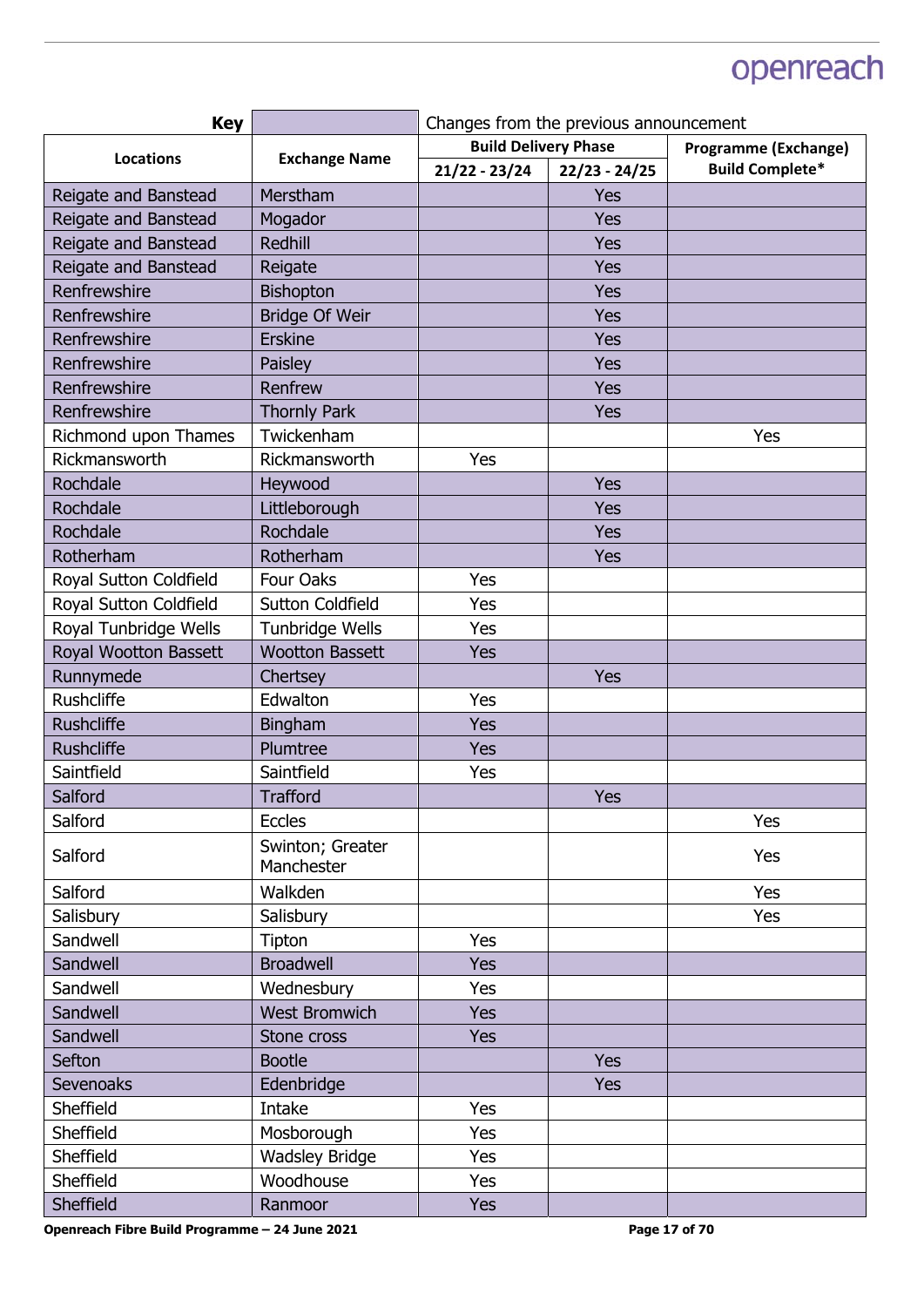| <b>Key</b>            |                                  | Changes from the previous announcement |                 |                        |
|-----------------------|----------------------------------|----------------------------------------|-----------------|------------------------|
| <b>Locations</b>      | <b>Exchange Name</b>             | <b>Build Delivery Phase</b>            |                 | Programme (Exchange)   |
|                       |                                  | $21/22 - 23/24$                        | $22/23 - 24/25$ | <b>Build Complete*</b> |
| Sheffield             | <b>Broomhill</b>                 | <b>Yes</b>                             |                 |                        |
| Sheffield             | Sheffield                        | Yes                                    |                 |                        |
| Sheffield             | Beauchief                        |                                        | Yes             |                        |
| Sheffield             | Greenhill                        |                                        | <b>Yes</b>      |                        |
| Sheffield             | Sharrow                          |                                        | <b>Yes</b>      |                        |
| Sheffield             | Woodseats                        |                                        | Yes             |                        |
| Sheffield             | Ecclesfield                      |                                        | <b>Yes</b>      |                        |
| Sheffield             | Oughtibridge                     |                                        | Yes             |                        |
| Shropshire            | <b>Bayston Hill</b>              |                                        | <b>Yes</b>      |                        |
| Shropshire            | <b>Church Stretton</b>           |                                        | <b>Yes</b>      |                        |
| Shropshire            | Shrewsbury                       |                                        | <b>Yes</b>      |                        |
| Slough                | Burnham;<br>Buckinghamshire      | Yes                                    |                 |                        |
| Slough                | Langley                          | Yes                                    |                 |                        |
| Slough                | Slough                           | Yes                                    |                 |                        |
| Slough                | Colnbrook                        |                                        | Yes             |                        |
| Solihull              | <b>Berkswell</b>                 | <b>Yes</b>                             |                 |                        |
| Solihull              | Shirley; West<br><b>Midlands</b> | Yes                                    |                 |                        |
| Solihull              | Solihull                         | Yes                                    |                 |                        |
| South Bucks           | Farnham Common                   |                                        | <b>Yes</b>      |                        |
| South Bucks           | Iver                             |                                        | Yes             |                        |
| South Gloucestershire | Almondsbury                      |                                        | Yes             |                        |
| South Hams            | Holbeton                         |                                        | <b>Yes</b>      |                        |
| South Hams            | Wembury                          |                                        | <b>Yes</b>      |                        |
| South Hams            | Yealmpton                        |                                        | Yes             |                        |
| South Lanarkshire     | Cambuslang                       |                                        | Yes             |                        |
| South Oxfordshire     | <b>Didcot</b>                    |                                        | <b>Yes</b>      |                        |
| South Oxfordshire     | Warborough                       |                                        | <b>Yes</b>      |                        |
| South Ribble          | Leyland                          | <b>Yes</b>                             |                 |                        |
| South Ribble          | Bamber Bridge                    | <b>Yes</b>                             |                 |                        |
| South Ribble          | Longton                          |                                        | <b>Yes</b>      |                        |
| South Ribble          | Penwortham                       |                                        | <b>Yes</b>      |                        |
| South Staffordshire   | <b>Brewood</b>                   |                                        | <b>Yes</b>      |                        |
| South Staffordshire   | Codsall                          |                                        | <b>Yes</b>      |                        |
| South Staffordshire   | Wombourne                        |                                        | <b>Yes</b>      |                        |
| South Staffordshire   | <b>Wheaton Aston</b>             |                                        | <b>Yes</b>      |                        |
| South Staffordshire   | Cheslyn Hay                      |                                        | <b>Yes</b>      |                        |
| Southend-on-Sea       | Eastwood                         |                                        | <b>Yes</b>      |                        |
| Southend-on-Sea       | Leigh On Sea                     |                                        | <b>Yes</b>      |                        |
| Southend-on-Sea       | Shoeburyness                     |                                        | <b>Yes</b>      |                        |
| Southend-on-Sea       | Southend                         |                                        | <b>Yes</b>      |                        |
| Southend-on-Sea       | Thorpe Bay                       |                                        | <b>Yes</b>      |                        |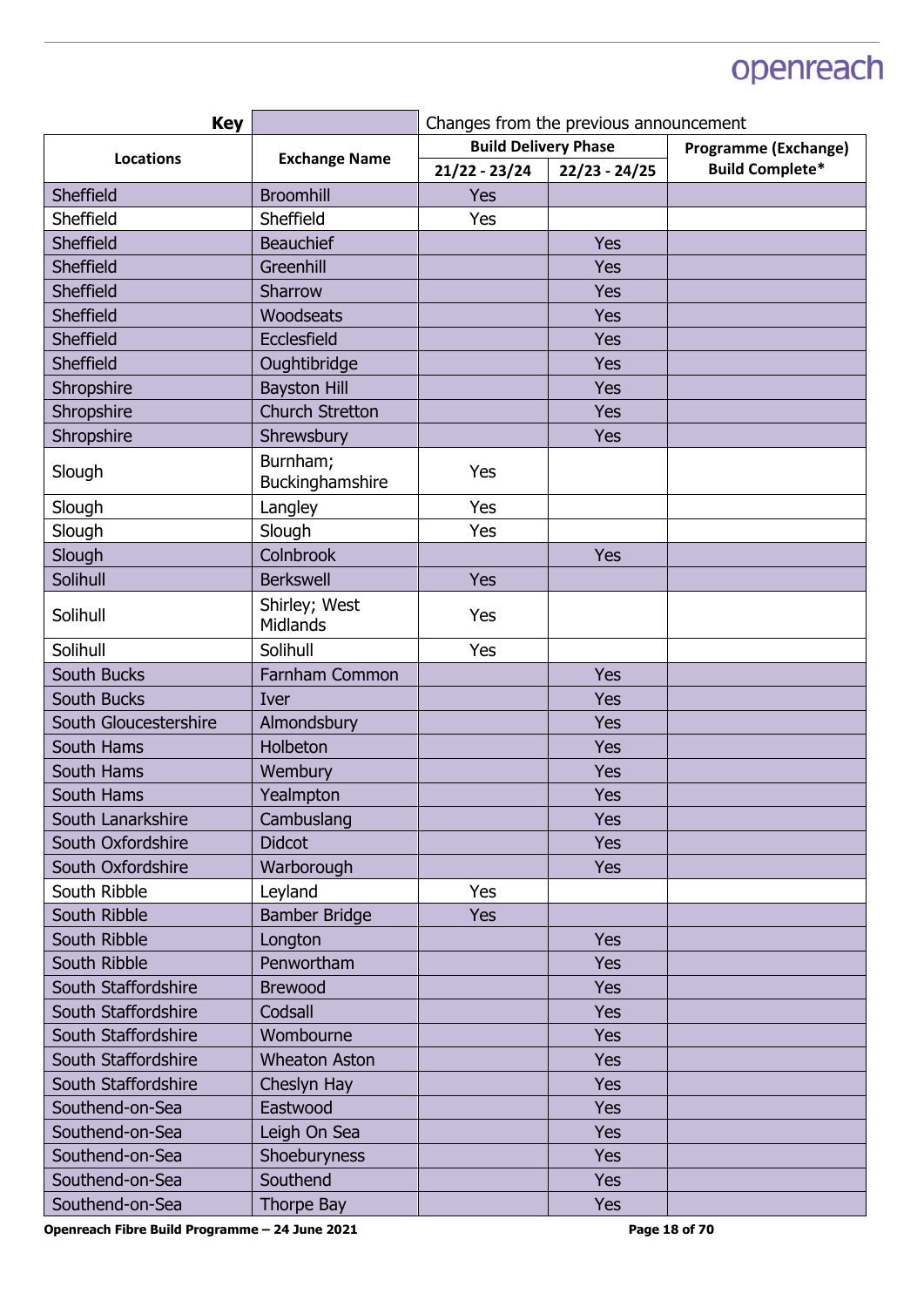| <b>Key</b>          |                                | Changes from the previous announcement |                 |                        |
|---------------------|--------------------------------|----------------------------------------|-----------------|------------------------|
| <b>Locations</b>    | <b>Exchange Name</b>           | <b>Build Delivery Phase</b>            |                 | Programme (Exchange)   |
|                     |                                | $21/22 - 23/24$                        | $22/23 - 24/25$ | <b>Build Complete*</b> |
| Southwark           | <b>Dulwich</b>                 |                                        | Yes             |                        |
| Southwark           | <b>Southwark</b>               |                                        | Yes             |                        |
| Southwark           | Walworth                       |                                        | Yes             |                        |
| Southwark           | Southbank                      |                                        | Yes             |                        |
| Southwark           | Bermondsey                     | Yes                                    |                 |                        |
| Southwark           | <b>New Cross</b>               | Yes                                    |                 |                        |
| Spelthorne          | Ashford                        | Yes                                    |                 |                        |
| Spelthorne          | <b>Staines</b>                 | Yes                                    |                 |                        |
| Spelthorne          | Sunbury                        | Yes                                    |                 |                        |
| <b>St Albans</b>    | Bowmansgreen                   | Yes                                    |                 |                        |
| St Albans           | Harpenden                      | Yes                                    |                 |                        |
| St Albans           | St. Albans                     | Yes                                    |                 |                        |
| <b>St Neots</b>     | <b>St Neots</b>                | Yes                                    |                 |                        |
| St. Helens          | <b>Marshalls Cross</b>         |                                        | <b>Yes</b>      |                        |
| St. Helens          | Newton -Le -<br><b>Willows</b> |                                        | <b>Yes</b>      |                        |
| St. Helens          | <b>St.Helens</b>               |                                        | Yes             |                        |
| <b>Stafford</b>     | <b>Bradley</b>                 |                                        | Yes             |                        |
| <b>Stafford</b>     | Gnosall                        |                                        | Yes             |                        |
| <b>Stafford</b>     | Milford                        |                                        | Yes             |                        |
| <b>Stafford</b>     | Seighford                      |                                        | Yes             |                        |
| <b>Stafford</b>     | <b>Stafford</b>                |                                        | Yes             |                        |
| Stanecastle         | Stanecastle                    | Yes                                    |                 |                        |
| <b>Stewarton</b>    | Stewarton                      | <b>Yes</b>                             |                 |                        |
| Stockport           | <b>Bramhall</b>                | Yes                                    |                 |                        |
| Stockport           | Hulme Hall                     | Yes                                    |                 |                        |
| Stockport           | Marple                         | Yes                                    |                 |                        |
| Stockport           | Woodley                        | Yes                                    |                 |                        |
| Strabane            | <b>Sion Mills</b>              | Yes                                    |                 |                        |
| Strabane            | Strabane                       | Yes                                    |                 |                        |
| Sunderland          | East Herrington                |                                        | <b>Yes</b>      |                        |
| Sunderland          | Ryhope                         |                                        | <b>Yes</b>      |                        |
| Sunderland          | Sunderland                     |                                        | <b>Yes</b>      |                        |
| Sunderland          | <b>Sunderland North</b>        |                                        | <b>Yes</b>      |                        |
| <b>Surrey Heath</b> | <b>Bagshot</b>                 |                                        | <b>Yes</b>      |                        |
| Sutton              | <b>Worcester Park</b>          |                                        | Yes             |                        |
| Sutton              | North Cheam                    |                                        | <b>Yes</b>      |                        |
| Sutton              | <b>Sutton Cheam</b>            |                                        | <b>Yes</b>      |                        |
| Sutton              | Wallington                     |                                        | <b>Yes</b>      |                        |
| Swansea             | Mayals                         | Yes                                    |                 |                        |
| Swansea             | <b>Mumbles</b>                 | Yes                                    |                 |                        |
| Swansea             | Swansea                        | Yes                                    |                 |                        |
| Swindon             | Haydon Wick                    | Yes                                    |                 |                        |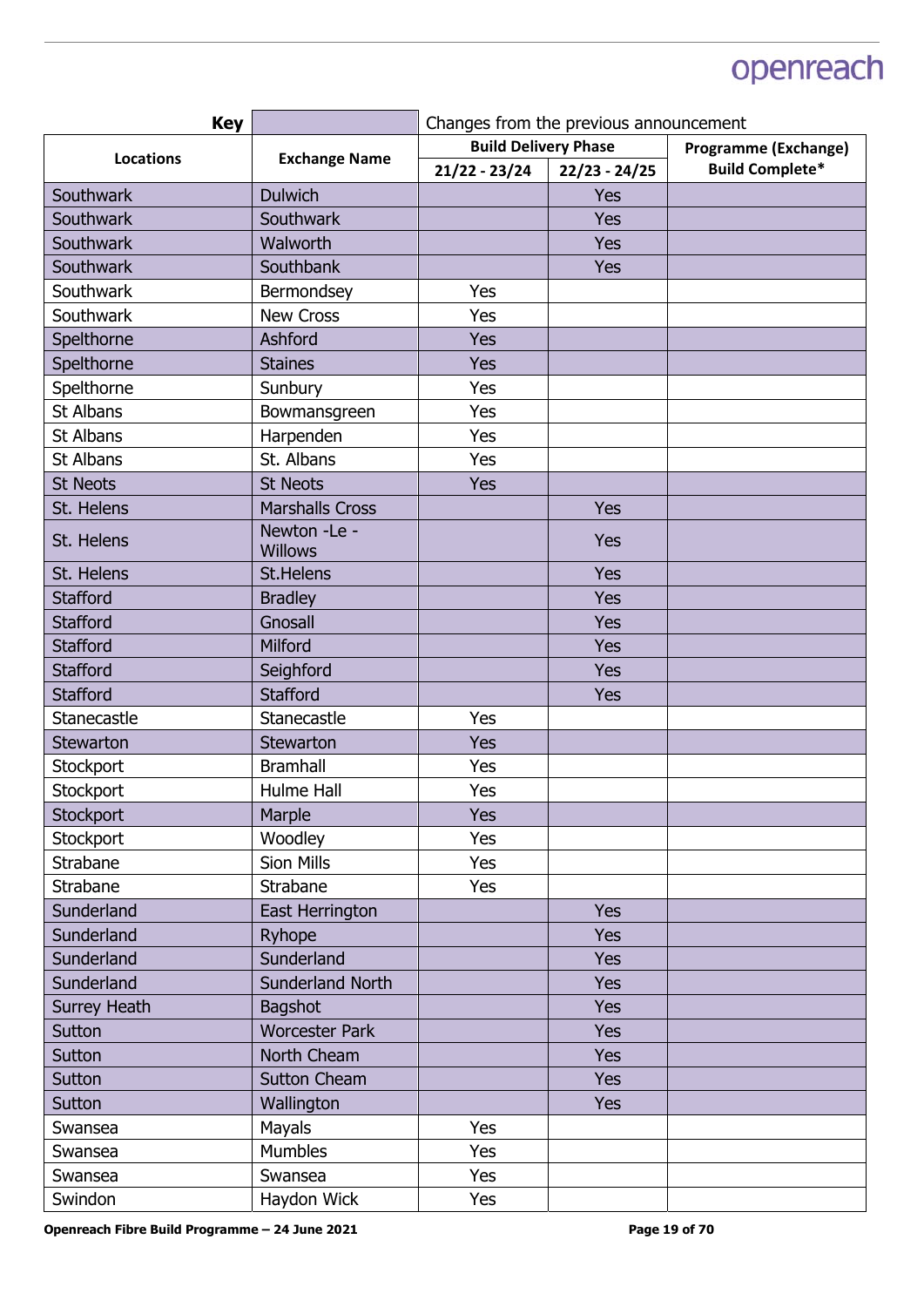| <b>Key</b>                |                                | Changes from the previous announcement |                 |                             |
|---------------------------|--------------------------------|----------------------------------------|-----------------|-----------------------------|
| <b>Locations</b>          | <b>Exchange Name</b>           | <b>Build Delivery Phase</b>            |                 | <b>Programme (Exchange)</b> |
|                           |                                | $21/22 - 23/24$                        | $22/23 - 24/25$ | <b>Build Complete*</b>      |
| Swindon                   | Toothill                       | Yes                                    |                 |                             |
| Swindon                   | Swindon                        | Yes                                    |                 |                             |
| Swindon                   | <b>Blunsdon</b>                | Yes                                    |                 |                             |
| Swindon                   | <b>Stratton St</b><br>Margaret | Yes                                    |                 |                             |
| Tameside                  | Ashton                         |                                        | Yes             |                             |
| <b>Tameside</b>           | Mottram                        |                                        | <b>Yes</b>      |                             |
| <b>Tameside</b>           | Mossley                        |                                        | <b>Yes</b>      |                             |
| <b>Tameside</b>           | Stalybridge                    |                                        | <b>Yes</b>      |                             |
| <b>Tameside</b>           | Droylsden                      |                                        | <b>Yes</b>      |                             |
| Tameside                  | Hyde                           | Yes                                    |                 |                             |
| <b>Tameside</b>           | Denton                         | Yes                                    |                 |                             |
| Tandridge                 | Caterham                       |                                        | <b>Yes</b>      |                             |
| Tandridge                 | Oxted                          |                                        | <b>Yes</b>      |                             |
| <b>Telford and Wrekin</b> | <b>Dawley</b>                  |                                        | <b>Yes</b>      |                             |
| <b>Telford and Wrekin</b> | Hollinswood                    |                                        | <b>Yes</b>      |                             |
| <b>Telford and Wrekin</b> | Newport                        |                                        | <b>Yes</b>      |                             |
| <b>Telford and Wrekin</b> | Oakengates                     |                                        | <b>Yes</b>      |                             |
| <b>Telford and Wrekin</b> | <b>Telford</b>                 |                                        | <b>Yes</b>      |                             |
| Tendring                  | <b>Brightlingsea</b>           |                                        | <b>Yes</b>      |                             |
| Tewkesbury                | <b>Bishops Cleeve</b>          |                                        | <b>Yes</b>      |                             |
| <b>Tewkesbury</b>         | Shurdington                    |                                        | <b>Yes</b>      |                             |
| <b>Thames Ditton</b>      | <b>Thames Ditton</b>           | Yes                                    |                 |                             |
| Thanet                    | Birchington                    |                                        | <b>Yes</b>      |                             |
| Thanet                    | Thanet                         |                                        | <b>Yes</b>      |                             |
| Thanet                    | Westgate                       |                                        | <b>Yes</b>      |                             |
| Thatcham                  | Thatcham                       | Yes                                    |                 |                             |
| <b>Thurrock</b>           | Stanford le Hope               | Yes                                    |                 |                             |
| <b>Thurrock</b>           | South Ockendon                 | Yes                                    |                 |                             |
| Thurrock                  | <b>Grays Thurrock</b>          | Yes                                    |                 |                             |
| Tonbridge                 | Tonbridge                      | <b>Yes</b>                             |                 |                             |
| Torquay                   | St. Marychurch                 | Yes                                    |                 |                             |
| Torquay                   | Torquay                        | Yes                                    |                 |                             |
| Torquay                   | Chelston                       | Yes                                    |                 |                             |
| <b>Torquay</b>            | Shipay Collaton                | <b>Yes</b>                             |                 |                             |
| <b>Tower Hamlets</b>      | Bishopsgate                    |                                        | <b>Yes</b>      |                             |
| <b>Tower Hamlets</b>      | Shoreditch                     |                                        | <b>Yes</b>      |                             |
| <b>Tower Hamlets</b>      | Wapping                        |                                        | <b>Yes</b>      |                             |
| <b>Trafford</b>           | Ringway                        |                                        | <b>Yes</b>      |                             |
| <b>Trafford</b>           | Sale                           |                                        | <b>Yes</b>      |                             |
| <b>Trafford</b>           | <b>Urmston</b>                 |                                        | <b>Yes</b>      |                             |
| <b>Trafford</b>           | Longford                       |                                        | <b>Yes</b>      |                             |
| Troon                     | Troon                          | <b>Yes</b>                             |                 |                             |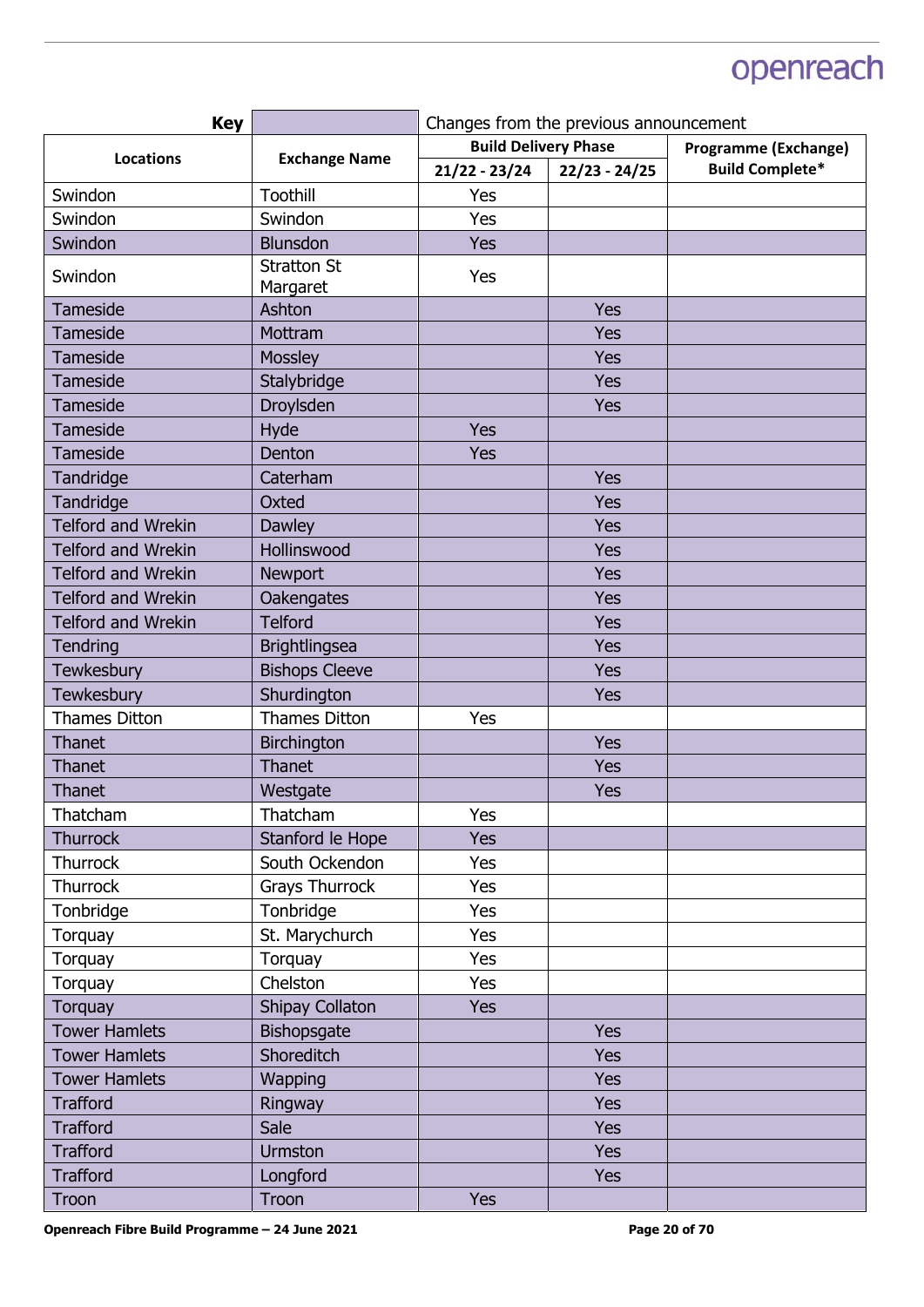| <b>Key</b>            |                       | Changes from the previous announcement |                 |                             |
|-----------------------|-----------------------|----------------------------------------|-----------------|-----------------------------|
| <b>Locations</b>      | <b>Exchange Name</b>  | <b>Build Delivery Phase</b>            |                 | <b>Programme (Exchange)</b> |
|                       |                       | $21/22 - 23/24$                        | $22/23 - 24/25$ | <b>Build Complete*</b>      |
| Trumpington           | Trumpington           | Yes                                    |                 |                             |
| Vale of Glamorgan     | Barry                 | Yes                                    |                 |                             |
| Vale of Glamorgan     | Sully                 | Yes                                    |                 |                             |
| Vale of Glamorgan     | Rhoose                | Yes                                    |                 |                             |
| Vale of Glamorgan     | Penarth               | Yes                                    |                 |                             |
| Vale of White Horse   | Abingdon              |                                        | <b>Yes</b>      |                             |
| Vale of White Horse   | Blewbury              |                                        | <b>Yes</b>      |                             |
| Vale of White Horse   | Childrey              |                                        | <b>Yes</b>      |                             |
| Vale of White Horse   | Cumnor                |                                        | <b>Yes</b>      |                             |
| Vale of White Horse   | Marcham               |                                        | <b>Yes</b>      |                             |
| Vale of White Horse   | Wantage               |                                        | <b>Yes</b>      |                             |
| Wakefield             | Horbury               |                                        | <b>Yes</b>      |                             |
| Wakefield             | <b>Lofthouse Gate</b> |                                        | <b>Yes</b>      |                             |
| <b>Walsall</b>        | <b>Brownhills</b>     |                                        | <b>Yes</b>      |                             |
| Walsall               | Pelsall               | Yes                                    |                 |                             |
| Walsall               | Walsall               | Yes                                    |                 |                             |
| <b>Walsall</b>        | Aldridge              | Yes                                    |                 |                             |
| Walsall               | Bloxwich (Leamore)    | Yes                                    |                 |                             |
| <b>Walsall</b>        | James Bridge          | Yes                                    |                 |                             |
| <b>Waltham Forest</b> | Chingford             | <b>Yes</b>                             |                 |                             |
| <b>Waltham Forest</b> | <b>Highams Park</b>   | Yes                                    |                 |                             |
| Wandsworth            | <b>Balham</b>         | Yes                                    |                 |                             |
| Wandsworth            | Wandsworth            | <b>Yes</b>                             |                 |                             |
| Wandsworth            | South Clapham         | Yes                                    |                 |                             |
| Warrington            | Padgate               |                                        | <b>Yes</b>      |                             |
| Warrington            | <b>Stockton Heath</b> |                                        | <b>Yes</b>      |                             |
| Warrington            | Warrington            |                                        | <b>Yes</b>      |                             |
| Warrington            | Westwood              |                                        | <b>Yes</b>      |                             |
| Warrington            | Penketh               |                                        | <b>Yes</b>      |                             |
| Watford               | Watford               | Yes                                    |                 |                             |
| Watford               | Garston               |                                        | <b>Yes</b>      |                             |
| Wealden               | East Dean             |                                        | <b>Yes</b>      |                             |
| Wellingborough        | Earls Barton          | <b>Yes</b>                             |                 |                             |
| Wellingborough        | Finedon               |                                        | <b>Yes</b>      |                             |
| Wellingborough        | Wellingborough        |                                        | <b>Yes</b>      |                             |
| Welwyn Garden         | Welwyn Garden         | Yes                                    |                 |                             |
| <b>West Berkshire</b> | Compton               |                                        | <b>Yes</b>      |                             |
| <b>West Lothian</b>   | Livingston Station    |                                        | <b>Yes</b>      |                             |
| Westminster           | Lords                 |                                        | <b>Yes</b>      |                             |
| Westminster           | Bloomsbury            |                                        | <b>Yes</b>      |                             |
| Westminster           | Marylebone            |                                        | <b>Yes</b>      |                             |
| Westminster           | Mayfair               |                                        | <b>Yes</b>      |                             |
| Westminster           | Paddington North      |                                        | <b>Yes</b>      |                             |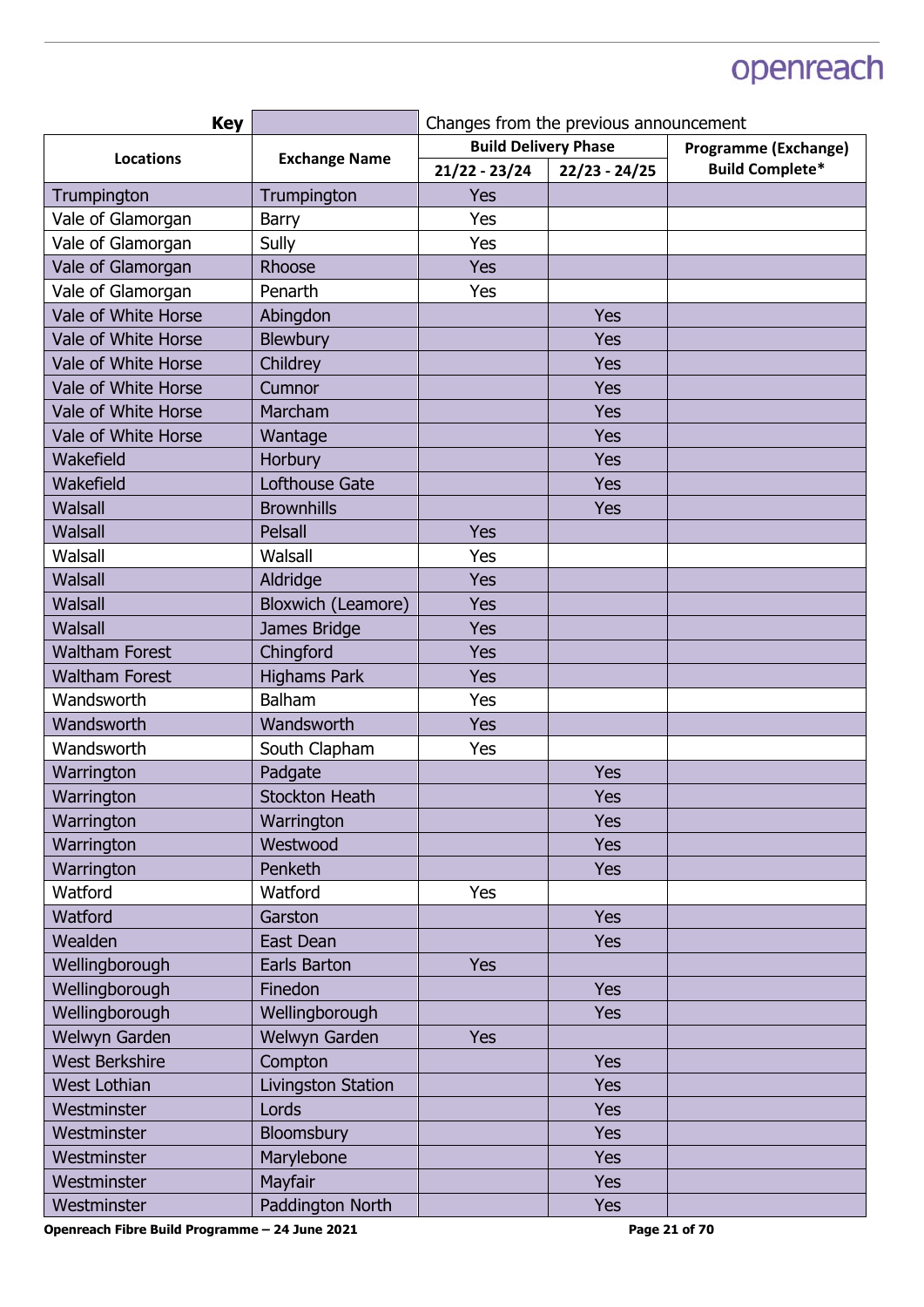| <b>Key</b>                    |                         | Changes from the previous announcement |                 |                             |
|-------------------------------|-------------------------|----------------------------------------|-----------------|-----------------------------|
| Locations                     | <b>Exchange Name</b>    | <b>Build Delivery Phase</b>            |                 | <b>Programme (Exchange)</b> |
|                               |                         | $21/22 - 23/24$                        | $22/23 - 24/25$ | <b>Build Complete*</b>      |
| Westminster                   | Paddington              |                                        | <b>Yes</b>      |                             |
| Wetherby                      | Wetherby                | Yes                                    |                 |                             |
| Wheathampstead                | Wheathampstead          | Yes                                    |                 |                             |
| Whitburn; Lothian             | Whitburn; Lothian       |                                        |                 | <b>Yes</b>                  |
| Wickford                      | Wickford                | Yes                                    |                 |                             |
| Wigan                         | Ashton In<br>Makerfield |                                        | <b>Yes</b>      |                             |
| Wigan                         | <b>Appley Bridge</b>    |                                        | <b>Yes</b>      |                             |
| Wigan                         | <b>Aspull</b>           |                                        | <b>Yes</b>      |                             |
| Wigan                         | Hindley                 |                                        | <b>Yes</b>      |                             |
| Wigan                         | Orrell                  |                                        | Yes             |                             |
| Wigan                         | <b>Platt Bridge</b>     |                                        | <b>Yes</b>      |                             |
| Wigan                         | <b>Standish</b>         |                                        | <b>Yes</b>      |                             |
| Wigan                         | Wigan                   |                                        | <b>Yes</b>      |                             |
| Willowcroft                   | Willowcroft             | Yes                                    |                 |                             |
| Winchester                    | Whiteley                |                                        | Yes             |                             |
| <b>Windsor and Maidenhead</b> | Ascot                   |                                        | <b>Yes</b>      |                             |
| <b>Windsor and Maidenhead</b> | Maidenhead              |                                        | <b>Yes</b>      |                             |
| <b>Windsor and Maidenhead</b> | Windsor                 |                                        | <b>Yes</b>      |                             |
| Wirral                        | Arrowebrook             | Yes                                    |                 |                             |
| Wirral                        | Birkenhead              | Yes                                    |                 |                             |
| Wirral                        | Bromborough             | Yes                                    |                 |                             |
| Wirral                        | Claughton               | Yes                                    |                 |                             |
| Wirral                        | Eastham                 | Yes                                    |                 |                             |
| Wirral                        | Mountwood               | Yes                                    |                 |                             |
| Wirral                        | <b>Rock Ferry</b>       | Yes                                    |                 |                             |
| Wirral                        | Wallasey                |                                        |                 | Yes                         |
| <b>Wirral</b>                 | Hoylake                 | Yes                                    |                 |                             |
| Wirral                        | Caldy                   |                                        | <b>Yes</b>      |                             |
| <b>Wirral</b>                 | <b>Heswall</b>          |                                        | <b>Yes</b>      |                             |
| Woking                        | <b>Byfleet</b>          |                                        | <b>Yes</b>      |                             |
| Wokingham                     | <b>Reading Earley</b>   |                                        | <b>Yes</b>      |                             |
| Wokingham                     | Spencers Wood           |                                        | <b>Yes</b>      |                             |
| Wokingham                     | Twyford                 |                                        | <b>Yes</b>      |                             |
| Wokingham                     | Wargrave                |                                        | <b>Yes</b>      |                             |
| Wokingham                     | Woodley                 |                                        | <b>Yes</b>      |                             |
| Wokingham                     | Wokingham               |                                        | <b>Yes</b>      |                             |
| Wolverhampton                 | Fordhouses              |                                        | <b>Yes</b>      |                             |
| Wolverhampton                 | <b>Horseley Fields</b>  |                                        | <b>Yes</b>      |                             |
| Wolverhampton                 | Penn                    |                                        | <b>Yes</b>      |                             |
| Wolverhampton                 | <b>Tettenhall</b>       |                                        | <b>Yes</b>      |                             |
| Wolverhampton                 | Wolverhampton           |                                        | <b>Yes</b>      |                             |
| Worcester                     | St Peters               | Yes                                    |                 |                             |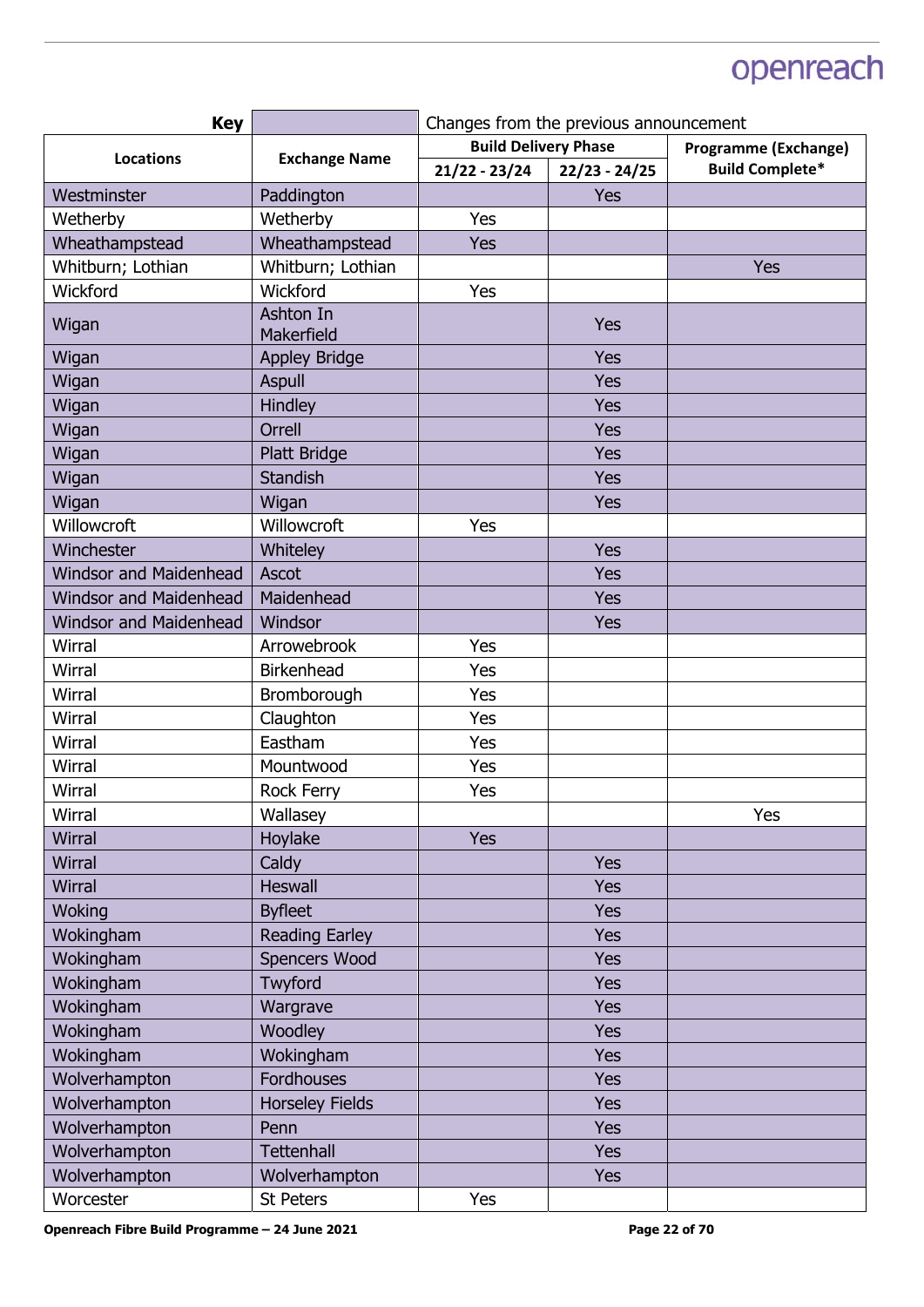| <b>Key</b> |                      | Changes from the previous announcement |                 |                             |
|------------|----------------------|----------------------------------------|-----------------|-----------------------------|
| Locations  | <b>Exchange Name</b> | <b>Build Delivery Phase</b>            |                 | <b>Programme (Exchange)</b> |
|            |                      | $21/22 - 23/24$                        | $22/23 - 24/25$ | <b>Build Complete*</b>      |
| Worcester  | Worcester            | Yes                                    |                 |                             |
| Worcester  | Peopleton            | <b>Yes</b>                             |                 |                             |
| Worcester  | St Johns             | <b>Yes</b>                             |                 |                             |
| Wraysbury  | Wraysbury            | <b>Yes</b>                             |                 |                             |
| Wrexham    | Bangor-On-Dee        |                                        | <b>Yes</b>      |                             |
| Wrexham    | Gresford             |                                        | <b>Yes</b>      |                             |
| Wrexham    | Wrexham              |                                        | <b>Yes</b>      |                             |
| Wyre       | <b>Cleveleys</b>     |                                        | Yes             |                             |

The above table contains a list of locations within our FTTP Fibre First Towns, Cities and Boroughs Build Programme. It does not show FTTP deployment related to BDUK, new sites/retro new-sites, market towns and villages and other smaller scale programmes or infill. Openreach has exercised its best efforts to ensure that the contents of this table accurately reflect its relevant FTTP build plans at the time of publication. Details at an exchange level are shown only where Openreach expects that it will build in the greater majority of the relevant exchange.

Openreach will keep this information updated on a rolling basis, including to reflect any possible changes to existing plans which may become necessary due to unforeseen operational obstacles (particularly where build is yet to commence).

\* Programme Build Complete refers to the exchanges where build has been largely completed as part of the FTTP Fibre First Towns, Cities and Boroughs Build Programme, but does not mean that services will be available from this date, nor that services will be available to every premise.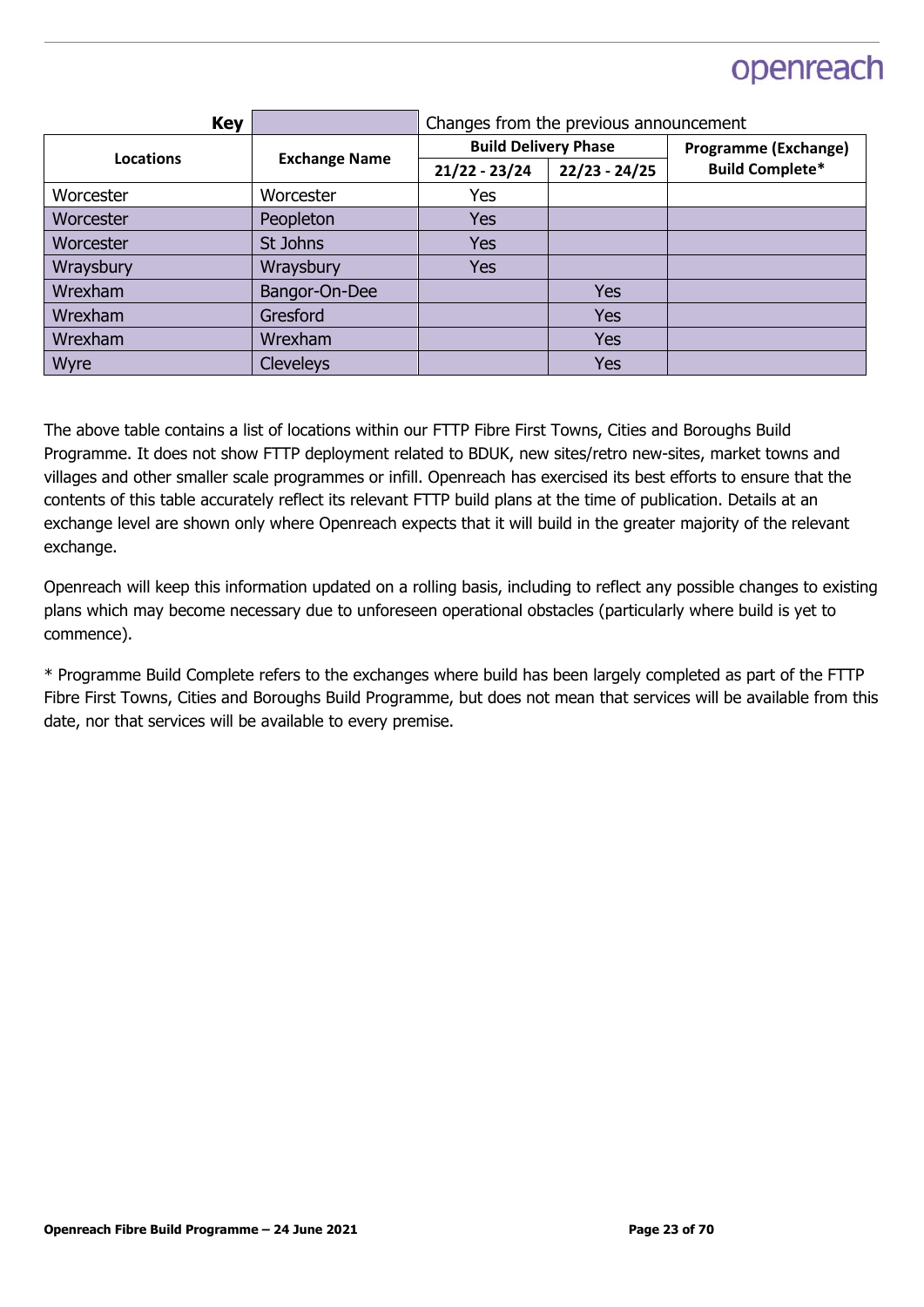#### **Market Towns and Villages**

| <b>Key</b>                                          |                      | Changes from the previous announcement                    |                                                   |  |
|-----------------------------------------------------|----------------------|-----------------------------------------------------------|---------------------------------------------------|--|
| <b>Locations within</b><br>planned exchange<br>area | <b>Exchange Name</b> | <b>Build Delivery</b><br>Phase $21/22 -$<br>December 2026 | <b>Programme</b><br>(Exchange) Build<br>Complete* |  |
| Abbey Village                                       | <b>Brinscall</b>     | Yes                                                       |                                                   |  |
| Aberaeron                                           | Aberaeron            | Yes                                                       |                                                   |  |
| Abercwmboi                                          | Mountain Ash         | Yes                                                       |                                                   |  |
| Abercynon                                           | Abercynon            | Yes                                                       |                                                   |  |
| Aberdare                                            | Aberdare             | Yes                                                       |                                                   |  |
| Aberdeen Culter                                     | Aberdeen Culter      | Yes                                                       |                                                   |  |
| Aberdeen Kingswells                                 | Aberdeen Kingswells  | Yes                                                       |                                                   |  |
| Aberdeen Portlethen                                 | Aberdeen Portlethen  | Yes                                                       |                                                   |  |
| Aberdour                                            | Aberdour             | Yes                                                       |                                                   |  |
| Aberdovey                                           | Aberdovey            | Yes                                                       |                                                   |  |
| Aberfeldy                                           | Aberfeldy            | Yes                                                       |                                                   |  |
| Abergavenny                                         | Abergavenny          | Yes                                                       |                                                   |  |
| Abergele                                            | Abergele             | Yes                                                       |                                                   |  |
| Abergwili                                           | Carmarthen           | Yes                                                       |                                                   |  |
| Aberkenfig                                          | Aberkenfig           | Yes                                                       |                                                   |  |
| Abernant                                            | Aberdare             | Yes                                                       |                                                   |  |
| Abersoch                                            | Abersoch             | Yes                                                       |                                                   |  |
| Abertillery                                         | Abertillery          | Yes                                                       |                                                   |  |
| Aberystwyth                                         | Aberystwyth          | Yes                                                       |                                                   |  |
| Aboyne                                              | Aboyne               | Yes                                                       |                                                   |  |
| Abson                                               | Abson                | Yes                                                       |                                                   |  |
| Acle                                                | Acle                 | Yes                                                       |                                                   |  |
| Adderbury                                           | Adderbury            | Yes                                                       |                                                   |  |
| Addiewell                                           | Stoneyburn           | Yes                                                       |                                                   |  |
| Adlington                                           | Adlington            | Yes                                                       |                                                   |  |
| Aghagallon                                          | Aghalee              | Yes                                                       |                                                   |  |
| Aghalee                                             | Aghalee              | Yes                                                       |                                                   |  |
| Ahoghill                                            | Ahoghill             | Yes                                                       |                                                   |  |
| Ainsdale                                            | Ainsdale             | Yes                                                       |                                                   |  |
| Airth                                               | Airth                | Yes                                                       |                                                   |  |
| Alcester                                            | Alcester             | Yes                                                       |                                                   |  |
| Aldbourne                                           | Aldbourne            | Yes                                                       |                                                   |  |
| Aldbrough                                           | Aldbrough            | Yes                                                       |                                                   |  |
| Aldeburgh                                           | Aldeburgh            | Yes                                                       |                                                   |  |
| Alderbury                                           | Alderbury            | Yes                                                       |                                                   |  |
| Alford                                              | Alford               | Yes                                                       |                                                   |  |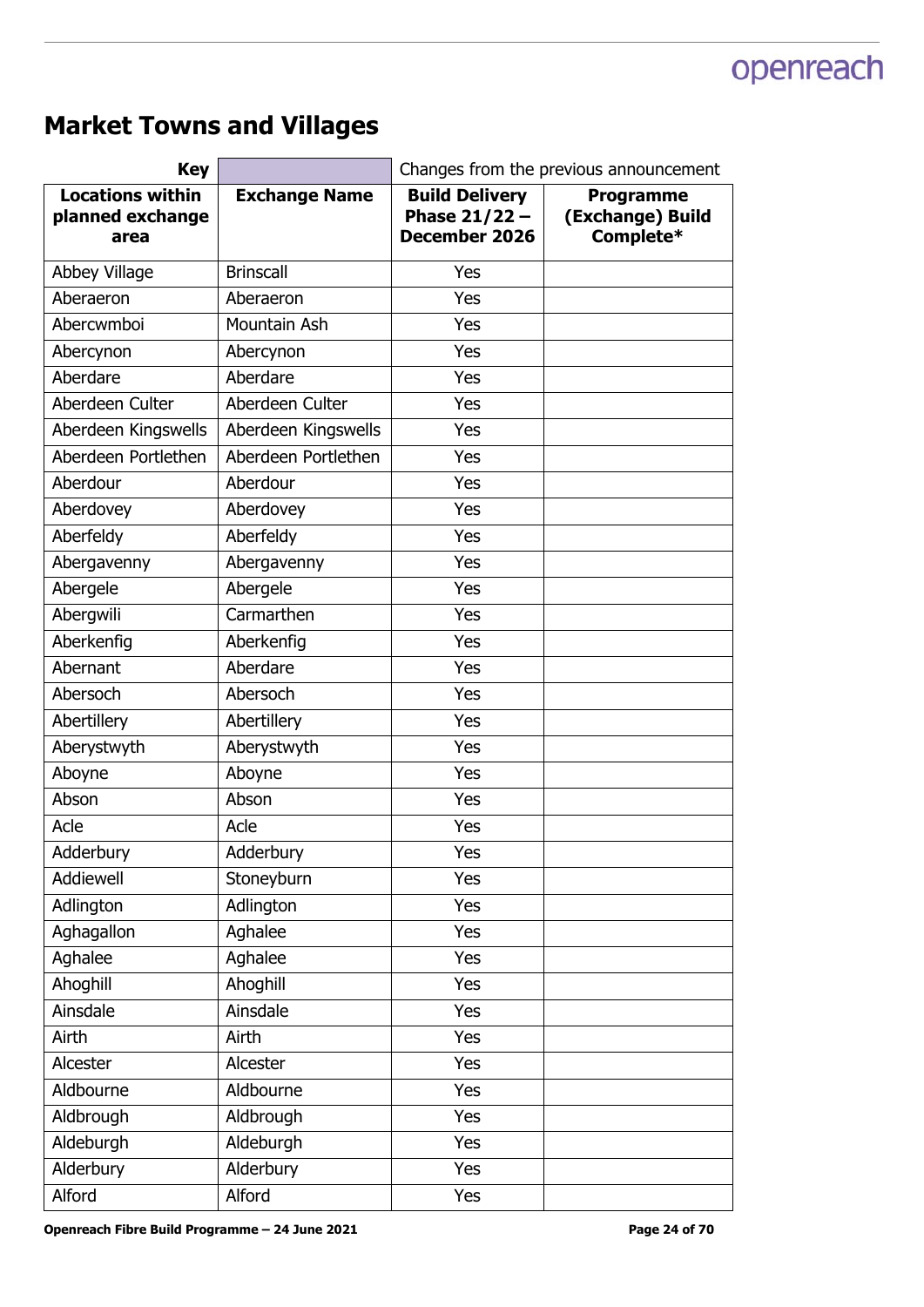| <b>Key</b>                                          |                      | Changes from the previous announcement                           |                                                   |  |
|-----------------------------------------------------|----------------------|------------------------------------------------------------------|---------------------------------------------------|--|
| <b>Locations within</b><br>planned exchange<br>area | <b>Exchange Name</b> | <b>Build Delivery</b><br>Phase $21/22 -$<br><b>December 2026</b> | <b>Programme</b><br>(Exchange) Build<br>Complete* |  |
| <b>Allhallows</b>                                   | <b>Allhallows</b>    | Yes                                                              |                                                   |  |
| Alloa                                               | Alloa                | Yes                                                              |                                                   |  |
| <b>Alness</b>                                       | <b>Alness</b>        | Yes                                                              |                                                   |  |
| Alnmouth                                            | Alnmouth             | Yes                                                              |                                                   |  |
| <b>Alnwick</b>                                      | <b>Alnwick</b>       | Yes                                                              |                                                   |  |
| Alresford                                           | Alresford            | Yes                                                              |                                                   |  |
| (Hampshire)                                         | (Hampshire)          |                                                                  |                                                   |  |
| <b>Alrewas</b>                                      | <b>Alrewas</b>       | Yes                                                              |                                                   |  |
| Alsager                                             | Alsager              | Yes                                                              |                                                   |  |
| Althorne                                            | Latchingdon          | Yes                                                              |                                                   |  |
| Alton                                               | Alton                | Yes                                                              |                                                   |  |
| Altrincham                                          | Altrincham           | Yes                                                              |                                                   |  |
| Alva                                                | Alva                 | Yes                                                              |                                                   |  |
| Alyth                                               | Alyth                | Yes                                                              |                                                   |  |
| Ambergate                                           | Ambergate            | Yes                                                              |                                                   |  |
| Amberley                                            | Amberley             | Yes                                                              |                                                   |  |
| Amble                                               | Amble                | Yes                                                              |                                                   |  |
| Ambleside                                           | Ambleside            | Yes                                                              |                                                   |  |
| Amisfield                                           | Amisfield            | Yes                                                              |                                                   |  |
| Amlwch                                              | Amlwch               | Yes                                                              |                                                   |  |
| Amman Valley                                        | Amman Valley         | Yes                                                              |                                                   |  |
| Ammanford                                           | Ammanford            | Yes                                                              |                                                   |  |
| Ancaster                                            | Ancaster             | Yes                                                              |                                                   |  |
| Annahilt                                            | <b>Bailliesmills</b> | Yes                                                              |                                                   |  |
| Annalong                                            | Annalong             | Yes                                                              |                                                   |  |
| Annan                                               | Annan                | Yes                                                              |                                                   |  |
| Annbank                                             | Annbank              | Yes                                                              |                                                   |  |
| Anstruther                                          | Anstruther           | <b>Yes</b>                                                       |                                                   |  |
| Appleby                                             | Appleby              | Yes                                                              |                                                   |  |
| Arbroath                                            | Arbroath             | Yes                                                              |                                                   |  |
| Ardglass                                            | Ardglass             | Yes                                                              |                                                   |  |
| Ardingly                                            | Ardingly             | Yes                                                              |                                                   |  |
| Ardrossan                                           | Ardrossan            | Yes                                                              |                                                   |  |
| Armoy                                               | Armoy                | Yes                                                              |                                                   |  |
| Arthington                                          | Arthington           | Yes                                                              |                                                   |  |
| Arundel                                             | Arundel              | Yes                                                              |                                                   |  |
| Asfordby                                            | Asfordby             | Yes                                                              |                                                   |  |
| Ash                                                 | Ash                  | Yes                                                              |                                                   |  |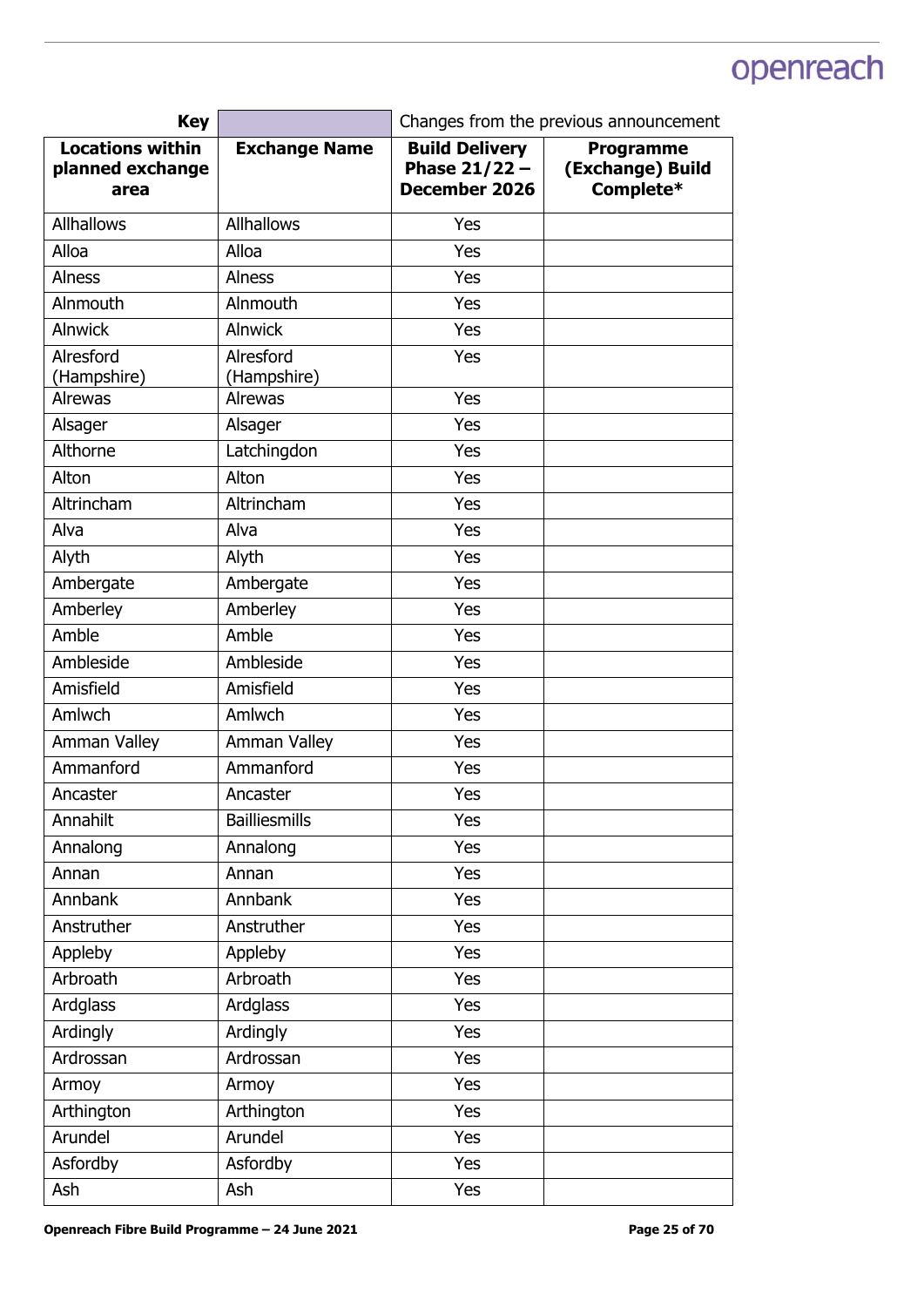| <b>Key</b>                                          |                               | Changes from the previous announcement                           |                                                   |
|-----------------------------------------------------|-------------------------------|------------------------------------------------------------------|---------------------------------------------------|
| <b>Locations within</b><br>planned exchange<br>area | <b>Exchange Name</b>          | <b>Build Delivery</b><br>Phase $21/22 -$<br><b>December 2026</b> | <b>Programme</b><br>(Exchange) Build<br>Complete* |
| Ashbourne                                           | Ashbourne                     | Yes                                                              |                                                   |
| Ashburton                                           | Ashburton                     | Yes                                                              |                                                   |
| Asheldham                                           | Southminster                  | Yes                                                              |                                                   |
| Ashington<br>(Northumberland)                       | Ashington<br>(Northumberland) | Yes                                                              |                                                   |
| Ashington (West<br>Sussex)                          | Ashington                     | Yes                                                              |                                                   |
| Ashley                                              | Ashley                        | Yes                                                              |                                                   |
| Ashwell                                             | Ashwell                       | Yes                                                              |                                                   |
| <b>Askern</b>                                       | Askern                        | Yes                                                              |                                                   |
| <b>Aston Clinton</b>                                | <b>Aston Clinton</b>          | Yes                                                              |                                                   |
| Atherstone                                          | Atherstone                    | Yes                                                              |                                                   |
| Attleborough                                        | Attleborough                  | Yes                                                              |                                                   |
| <b>Atwick</b>                                       | Hornsea                       | Yes                                                              |                                                   |
| Auchinleck                                          | Cumnock                       | Yes                                                              |                                                   |
| Auchterarder                                        | Auchterarder                  | Yes                                                              |                                                   |
| Audlem                                              | Audlem                        | Yes                                                              |                                                   |
| Audley                                              | Audley                        | Yes                                                              |                                                   |
| Aughnacloy                                          | Aughnacloy                    | Yes                                                              |                                                   |
| Aviemore                                            | Aviemore                      | Yes                                                              |                                                   |
| Axminster                                           | Axminster                     | Yes                                                              |                                                   |
| Aycliffe                                            | Aycliffe                      | Yes                                                              |                                                   |
| Aylsham                                             | Aylsham                       | Yes                                                              |                                                   |
| Bacup                                               | Bacup                         | Yes                                                              |                                                   |
| <b>Badsey</b>                                       | <b>Badsey</b>                 | Yes                                                              |                                                   |
| Bagworth                                            | Bagworth                      | Yes                                                              |                                                   |
| <b>Bakewell</b>                                     | <b>Bakewell</b>               | Yes                                                              |                                                   |
| Bala                                                | Bala                          | Yes                                                              |                                                   |
| Balcombe                                            | Balcombe                      | Yes                                                              |                                                   |
| Baldslow                                            | <b>Baldslow</b>               | Yes                                                              |                                                   |
| <b>Balfron</b>                                      | <b>Balfron</b>                | Yes                                                              |                                                   |
| <b>Ballater</b>                                     | <b>Ballater</b>               | Yes                                                              |                                                   |
| Ballinamallard                                      | <b>Ballinamallard</b>         | Yes                                                              |                                                   |
| Ballingry                                           | Ballingry                     | Yes                                                              |                                                   |
| Ballycarry                                          | Whitehead                     | Yes                                                              |                                                   |
| Ballycastle                                         | Ballycastle                   | Yes                                                              |                                                   |
| Ballygally                                          | <b>Ballygally</b>             | Yes                                                              |                                                   |
| Ballygawley                                         | Ballygawley                   | Yes                                                              |                                                   |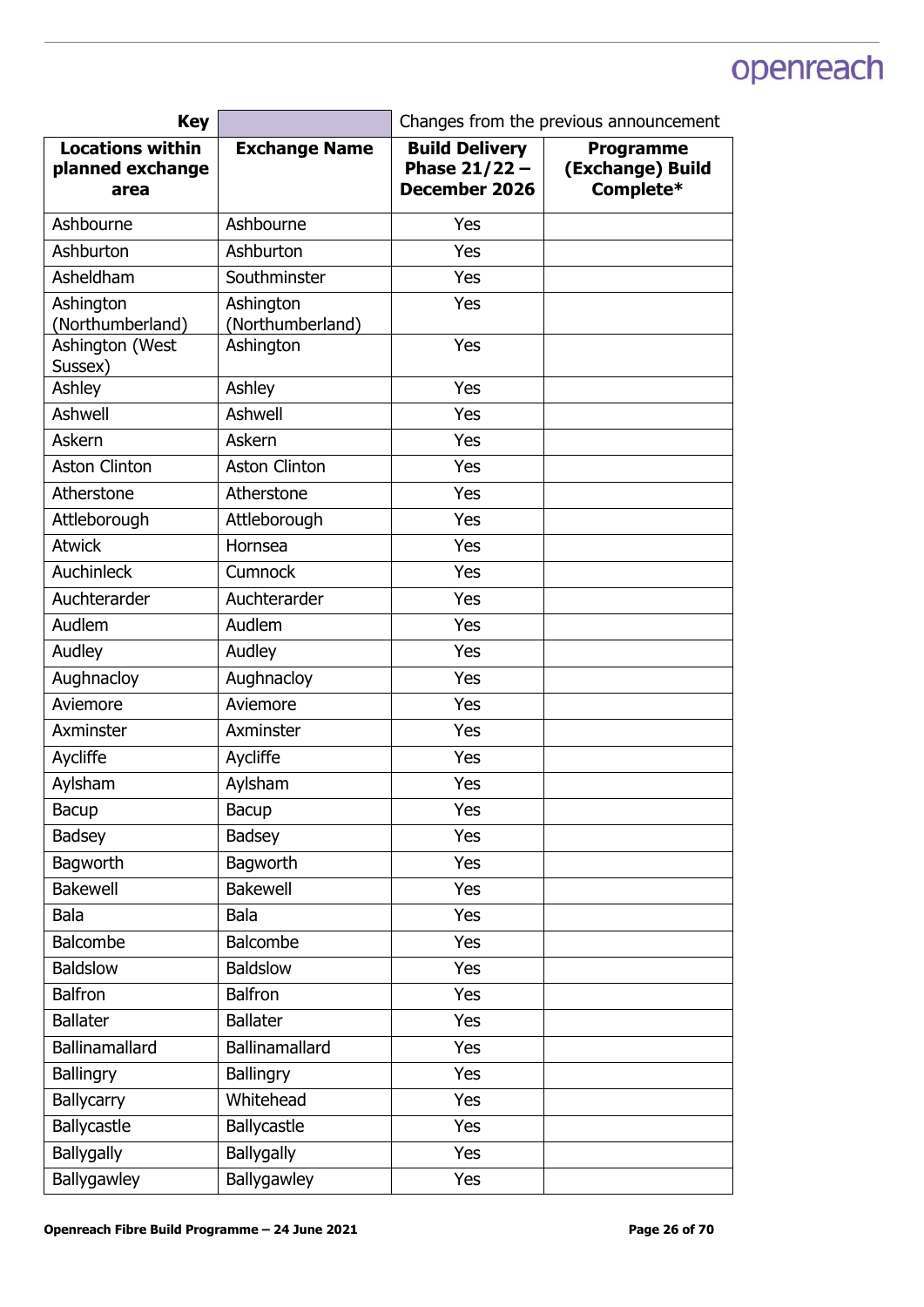| <b>Key</b>                                          |                                 | Changes from the previous announcement                    |                                                   |
|-----------------------------------------------------|---------------------------------|-----------------------------------------------------------|---------------------------------------------------|
| <b>Locations within</b><br>planned exchange<br>area | <b>Exchange Name</b>            | <b>Build Delivery</b><br>Phase $21/22 -$<br>December 2026 | <b>Programme</b><br>(Exchange) Build<br>Complete* |
| Ballyhalbert                                        | Ballywalter                     | Yes                                                       |                                                   |
| Ballykinler                                         | Ballykinler                     | Yes                                                       |                                                   |
| Ballyronan                                          | Ballyronan                      | Yes                                                       |                                                   |
| Ballywalter                                         | Ballywalter                     | Yes                                                       |                                                   |
| <b>Balmedie</b>                                     | <b>Balmedie</b>                 | Yes                                                       |                                                   |
| <b>Balmore</b>                                      | <b>Balmore</b>                  | Yes                                                       |                                                   |
| <b>Banbury</b>                                      | Banbury                         | Yes                                                       |                                                   |
| <b>Banchory</b>                                     | Banchory                        | Yes                                                       |                                                   |
| <b>Banff</b>                                        | <b>Banff</b>                    | Yes                                                       |                                                   |
| Bangor                                              | Bangor                          | Yes                                                       |                                                   |
| <b>Banwell</b>                                      | <b>Banwell</b>                  | Yes                                                       |                                                   |
| Barcombe                                            | <b>Barcombe</b>                 | Yes                                                       |                                                   |
| <b>Bardney</b>                                      | Bardney                         | Yes                                                       |                                                   |
| <b>Barford</b>                                      | Barford                         | Yes                                                       |                                                   |
| Bargoed                                             | Bargoed                         | Yes                                                       |                                                   |
| <b>Barkston Ash</b>                                 | <b>Barkston Ash</b>             | Yes                                                       |                                                   |
| <b>Barlaston</b>                                    | <b>Barlaston</b>                | Yes                                                       |                                                   |
| <b>Barmouth</b>                                     | Barmouth                        | Yes                                                       |                                                   |
| <b>Barnard Castle</b>                               | <b>Barnard Castle</b>           | Yes                                                       |                                                   |
| Barnetby                                            | Barnetby                        | Yes                                                       |                                                   |
| <b>Barnoldswick</b>                                 | Barnoldswick                    | Yes                                                       |                                                   |
| Barnstaple                                          | <b>Barnstaple</b>               | Yes                                                       |                                                   |
| <b>Barnton</b>                                      | Hartford                        | Yes                                                       |                                                   |
| Barrow On Humber                                    | Barrow On Humber                | Yes                                                       |                                                   |
| Barrow-In - Furness                                 | Barrow-In - Furness             | Yes                                                       |                                                   |
| <b>Bartestree Cross</b>                             | <b>Bartestree Cross</b>         | Yes                                                       |                                                   |
| Barton On Humber                                    | Barton On Humber                | Yes                                                       |                                                   |
| <b>Barton Under</b><br>Needwood                     | <b>Barton Under</b><br>Needwood | Yes                                                       |                                                   |
| <b>Barwick In Elmet</b>                             | Barwick In Elmet                | Yes                                                       |                                                   |
| <b>Bassett</b>                                      | <b>Bassett</b>                  | Yes                                                       |                                                   |
| Bassingham                                          | Bassingham                      | Yes                                                       |                                                   |
| <b>Battle</b>                                       | <b>Battle</b>                   | Yes                                                       |                                                   |
| <b>Bawtry</b>                                       | Bawtry                          | Yes                                                       |                                                   |
| Beaconsfield                                        | Beaconsfield                    | Yes                                                       |                                                   |
| <b>Beaminster</b>                                   | <b>Beaminster</b>               | Yes                                                       |                                                   |
| Beamish                                             | Beamish                         | Yes                                                       |                                                   |
| <b>Beaumaris</b>                                    | <b>Beaumaris</b>                | Yes                                                       |                                                   |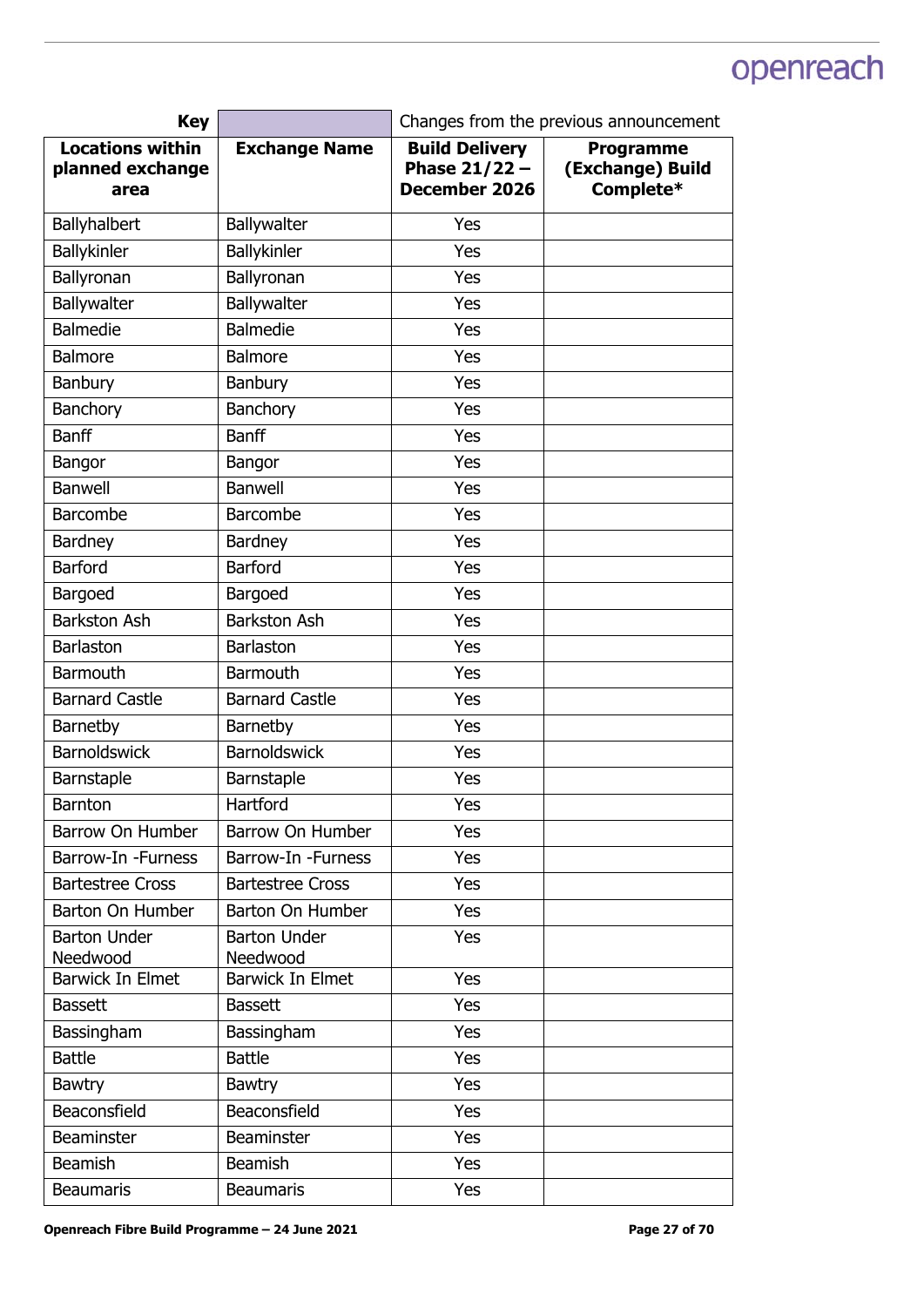| <b>Key</b>                                          |                        | Changes from the previous announcement                    |                                                   |
|-----------------------------------------------------|------------------------|-----------------------------------------------------------|---------------------------------------------------|
| <b>Locations within</b><br>planned exchange<br>area | <b>Exchange Name</b>   | <b>Build Delivery</b><br>Phase $21/22 -$<br>December 2026 | <b>Programme</b><br>(Exchange) Build<br>Complete* |
| Bedale                                              | Bedale                 | Yes                                                       |                                                   |
| Beddau                                              | Newtown Llantwit       | Yes                                                       |                                                   |
| Bedlinog                                            | Bedlinog               | Yes                                                       |                                                   |
| <b>Bedwas</b>                                       | Caerphilly             | Yes                                                       |                                                   |
| <b>Beeford</b>                                      | <b>Beeford</b>         | Yes                                                       |                                                   |
| Belbroughton                                        | Belbroughton           | Yes                                                       |                                                   |
| <b>Belcoo</b>                                       | <b>Belcoo</b>          | Yes                                                       |                                                   |
| Belhaven                                            | Dunbar                 | Yes                                                       |                                                   |
| Bellaghy                                            | Bellaghy               | Yes                                                       |                                                   |
| <b>Bellanaleck</b>                                  | Florencecourt          | Yes                                                       |                                                   |
| <b>Belleek</b>                                      | <b>Belleek</b>         | Yes                                                       |                                                   |
| Bellingham                                          | Bellingham             | Yes                                                       |                                                   |
| <b>Belper</b>                                       | Belper                 | Yes                                                       |                                                   |
| <b>Bentham</b>                                      | <b>Bentham</b>         | Yes                                                       |                                                   |
| <b>Bents</b>                                        | Stoneyburn             | Yes                                                       |                                                   |
| <b>Benwick</b>                                      | <b>Benwick</b>         | Yes                                                       |                                                   |
| <b>Bere Alston</b>                                  | <b>Bere Alston</b>     | Yes                                                       |                                                   |
| <b>Bere Regis</b>                                   | <b>Bere Regis</b>      | Yes                                                       |                                                   |
| <b>Berkeley</b>                                     | <b>Berkeley</b>        | Yes                                                       |                                                   |
| Berthengam                                          | Mostyn                 | Yes                                                       |                                                   |
| <b>Berwick</b>                                      | <b>Berwick</b>         | Yes                                                       |                                                   |
| <b>Bessbrook</b>                                    | <b>Bessbrook</b>       | Yes                                                       |                                                   |
| Besthorpe                                           | Attleborough           | Yes                                                       |                                                   |
| Betchworth                                          | Betchworth             | Yes                                                       |                                                   |
| Bethesda                                            | Bethesda               | Yes                                                       |                                                   |
| <b>Betley</b>                                       | <b>Betley</b>          | Yes                                                       |                                                   |
| <b>Bewdley</b>                                      | <b>Bewdley</b>         | Yes                                                       |                                                   |
| <b>Bexhill</b>                                      | <b>Bexhill</b>         | Yes                                                       |                                                   |
| <b>Bicester</b>                                     | <b>Bicester</b>        | Yes                                                       |                                                   |
| <b>Bideford</b>                                     | <b>Bideford</b>        | Yes                                                       |                                                   |
| Bidford On Avon                                     | Bidford On Avon        | Yes                                                       |                                                   |
| <b>Biggar</b>                                       | Biggar                 | Yes                                                       |                                                   |
| Billinghay                                          | Billinghay             | Yes                                                       |                                                   |
| Billingshurst                                       | Billingshurst          | Yes                                                       |                                                   |
| <b>Bindon Abbey</b>                                 | <b>Bindon Abbey</b>    | Yes                                                       |                                                   |
| <b>Birkdale</b>                                     | <b>Birkdale</b>        | Yes                                                       |                                                   |
| <b>Bishop Auckland</b>                              | <b>Bishop Auckland</b> | Yes                                                       |                                                   |
| <b>Bishops Castle</b>                               | <b>Bishops Castle</b>  | Yes                                                       |                                                   |

Openreach Fibre Build Programme - 24 June 2021 **Page 28 of 70 Page 28 of 70**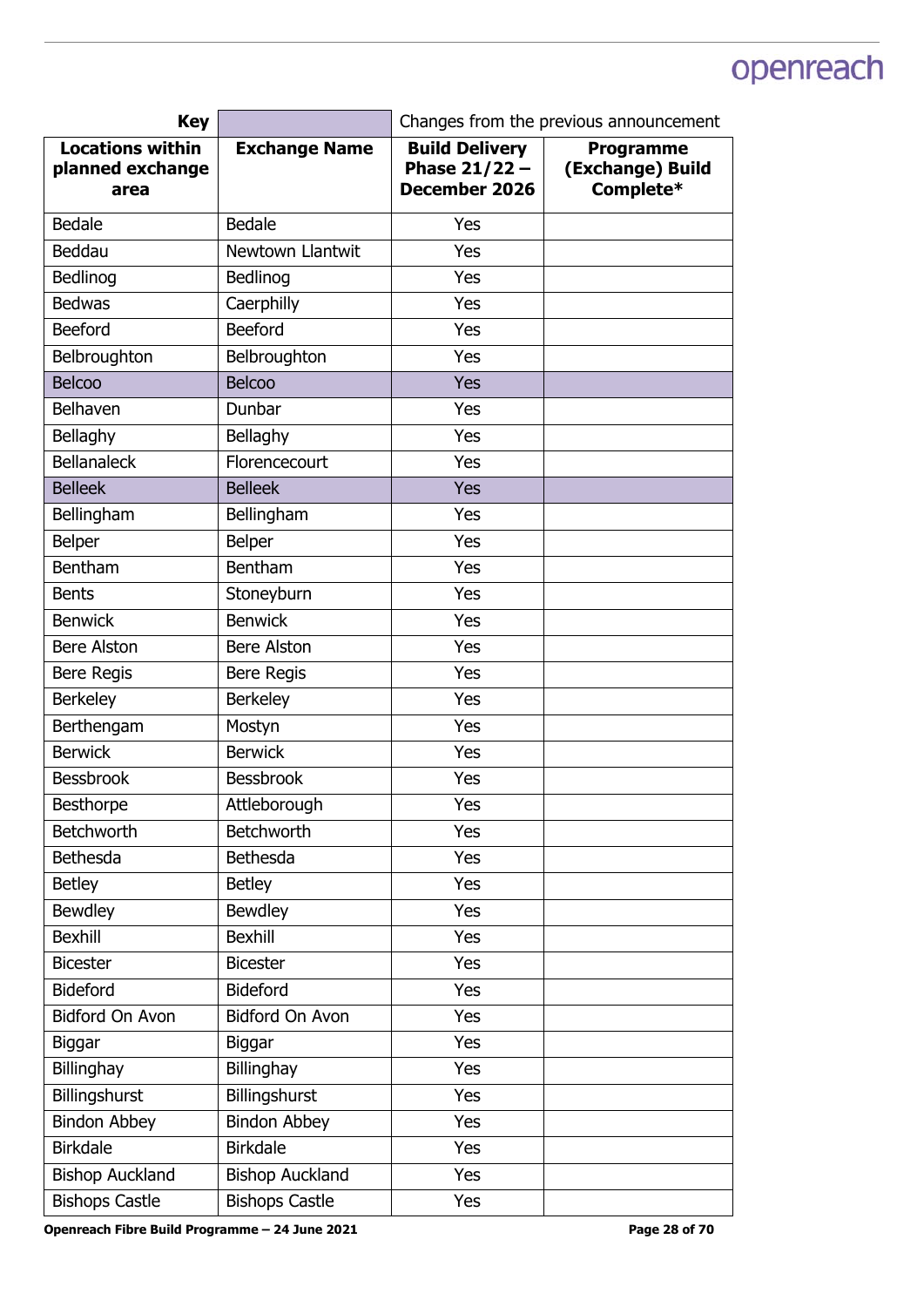| <b>Key</b>                                          |                           | Changes from the previous announcement                           |                                                   |
|-----------------------------------------------------|---------------------------|------------------------------------------------------------------|---------------------------------------------------|
| <b>Locations within</b><br>planned exchange<br>area | <b>Exchange Name</b>      | <b>Build Delivery</b><br>Phase $21/22 -$<br><b>December 2026</b> | <b>Programme</b><br>(Exchange) Build<br>Complete* |
| <b>Bishops Lydeard</b>                              | <b>Bishops Lydeard</b>    | Yes                                                              |                                                   |
| <b>Bishops Waltham</b>                              | <b>Bishops Waltham</b>    | Yes                                                              |                                                   |
| Bishopsteignton                                     | Teignmouth                | Yes                                                              |                                                   |
| Bishopston                                          | Bishopston                | Yes                                                              |                                                   |
| <b>Blackford</b>                                    | <b>Blackford</b>          | Yes                                                              |                                                   |
| <b>Blackmore</b>                                    | <b>Blackmore</b>          | Yes                                                              |                                                   |
| Blackridge                                          | Harthill                  | Yes                                                              |                                                   |
| Blackwood                                           | Blackwood                 | Yes                                                              |                                                   |
| <b>Blaenau Ffestiniog</b>                           | <b>Blaenau Ffestiniog</b> | Yes                                                              |                                                   |
| Blaenavon                                           | Blaenavon                 | Yes                                                              |                                                   |
| <b>Blaina</b>                                       | <b>Blaina</b>             | Yes                                                              |                                                   |
| Blairgowrie                                         | Blairgowrie               | Yes                                                              |                                                   |
| Blakedown                                           | Blakedown                 | Yes                                                              |                                                   |
| Blandford                                           | Blandford                 | Yes                                                              |                                                   |
| Blanefield                                          | Blanefield                | Yes                                                              |                                                   |
| <b>Blisworth</b>                                    | <b>Blisworth</b>          | Yes                                                              |                                                   |
| <b>Bloxham</b>                                      | Bloxham                   | Yes                                                              |                                                   |
| <b>Blundeston</b>                                   | <b>Blundeston</b>         | Yes                                                              |                                                   |
| <b>Blyth</b>                                        | <b>Blyth</b>              | Yes                                                              |                                                   |
| <b>Blythe Bridge</b>                                | <b>Blythe Bridge</b>      | Yes                                                              |                                                   |
| <b>Bodmin</b>                                       | <b>Bodmin Moor</b>        | Yes                                                              |                                                   |
| <b>Bognor Regis</b>                                 | <b>Bognor Regis</b>       | Yes                                                              |                                                   |
| <b>Bolsover</b>                                     | <b>Bolsover</b>           | Yes                                                              |                                                   |
| <b>Booths Hill</b>                                  | Lymm                      | Yes                                                              |                                                   |
| <b>Bordon</b>                                       | <b>Bordon</b>             | Yes                                                              |                                                   |
| Borough Green                                       | Borough Green             | Yes                                                              |                                                   |
| Boroughbridge                                       | Boroughbridge             | Yes                                                              |                                                   |
| <b>Borth</b>                                        | <b>Borth</b>              | Yes                                                              |                                                   |
| <b>Boscastle</b>                                    | <b>Boscastle</b>          | Yes                                                              |                                                   |
| <b>Bosham</b>                                       | <b>Bosham</b>             | Yes                                                              |                                                   |
| <b>Boston</b>                                       | <b>Boston</b>             | Yes                                                              |                                                   |
| <b>Bottesford</b>                                   | <b>Bottesford</b>         | Yes                                                              |                                                   |
| Bottisham                                           | Bottisham                 | Yes                                                              |                                                   |
| Boughton                                            | Boughton                  | Yes                                                              |                                                   |
| Bourne                                              | <b>Bourne</b>             | Yes                                                              |                                                   |
| Bourton-On-The-<br>Water                            | Bourton-On-The-<br>Water  | Yes                                                              |                                                   |
| <b>Bovey Tracey</b>                                 | <b>Bovey Tracey</b>       | Yes                                                              |                                                   |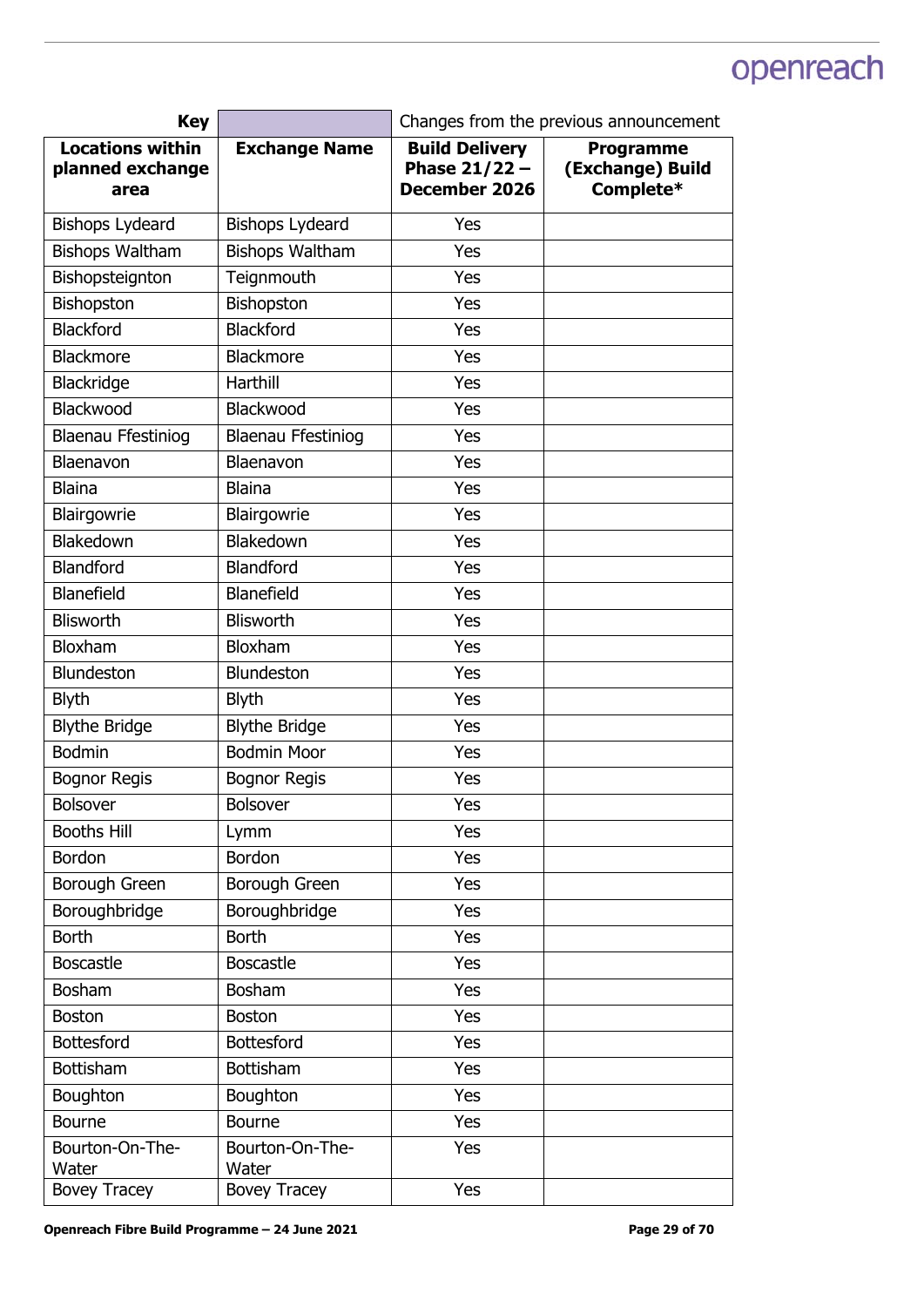| <b>Key</b>                                          |                      | Changes from the previous announcement                    |                                                   |
|-----------------------------------------------------|----------------------|-----------------------------------------------------------|---------------------------------------------------|
| <b>Locations within</b><br>planned exchange<br>area | <b>Exchange Name</b> | <b>Build Delivery</b><br>Phase $21/22 -$<br>December 2026 | <b>Programme</b><br>(Exchange) Build<br>Complete* |
| <b>Bow Street</b>                                   | <b>Bow Street</b>    | Yes                                                       |                                                   |
| <b>Box Hill</b>                                     | <b>Betchworth</b>    | Yes                                                       |                                                   |
| <b>Bozeat</b>                                       | <b>Bozeat</b>        | Yes                                                       |                                                   |
| Bracklesham Bay                                     | Bracklesham Bay      | Yes                                                       |                                                   |
| <b>Brackley</b>                                     | <b>Brackley</b>      | Yes                                                       |                                                   |
| <b>Bradenstoke</b>                                  | <b>Bradenstoke</b>   | Yes                                                       |                                                   |
| Bradford-On-Avon                                    | Bradford-On-Avon     | Yes                                                       |                                                   |
| <b>Braintree</b>                                    | <b>Braintree</b>     | Yes                                                       |                                                   |
| <b>Bramley</b>                                      | <b>Bramley</b>       | Yes                                                       |                                                   |
| <b>Brandon</b>                                      | <b>Brandon</b>       | Yes                                                       |                                                   |
| <b>Bransgore</b>                                    | Bransgore            | Yes                                                       |                                                   |
| <b>Braunston</b>                                    | <b>Braunston</b>     | Yes                                                       |                                                   |
| <b>Braunton</b>                                     | <b>Braunton</b>      | Yes                                                       |                                                   |
| <b>Brean Down</b>                                   | <b>Brean Down</b>    | Yes                                                       |                                                   |
| <b>Brechin</b>                                      | <b>Brechin</b>       | Yes                                                       |                                                   |
| <b>Brecon</b>                                       | <b>Brecon</b>        | Yes                                                       |                                                   |
| <b>Bredon</b>                                       | <b>Bredon</b>        | Yes                                                       |                                                   |
| Breedon On The Hill                                 | Melbourne            | Yes                                                       |                                                   |
| <b>Breich</b>                                       | Fauldhouse           | Yes                                                       |                                                   |
| <b>Bridge Of Earn</b>                               | Bridge Of Earn       | Yes                                                       |                                                   |
| <b>Bridgnorth</b>                                   | <b>Bridgnorth</b>    | Yes                                                       |                                                   |
| <b>Bridgwater</b>                                   | <b>Bridgwater</b>    | Yes                                                       |                                                   |
| <b>Bridlington</b>                                  | Bridlington          | Yes                                                       |                                                   |
| <b>Bridport</b>                                     | <b>Bridport</b>      | Yes                                                       |                                                   |
| <b>Brigg</b>                                        | <b>Brigg</b>         | Yes                                                       |                                                   |
| <b>Brigstock</b>                                    | <b>Brigstock</b>     | Yes                                                       |                                                   |
| <b>Brimscombe</b>                                   | <b>Brimscombe</b>    | Yes                                                       |                                                   |
| <b>Brinscall</b>                                    | <b>Brinscall</b>     | Yes                                                       |                                                   |
| <b>Brixham</b>                                      | <b>Brixham</b>       | Yes                                                       |                                                   |
| <b>Broadway</b>                                     | <b>Broadway</b>      | Yes                                                       |                                                   |
| <b>Brockham</b>                                     | Betchworth           | Yes                                                       |                                                   |
| <b>Brodick</b>                                      | <b>Brodick</b>       | Yes                                                       |                                                   |
| Bromyard                                            | Bromyard             | Yes                                                       |                                                   |
| Bronwydd                                            | Carmarthen           | Yes                                                       |                                                   |
| <b>Broomfield</b>                                   | <b>Broomfield</b>    | Yes                                                       |                                                   |
| <b>Brora</b>                                        | <b>Brora</b>         | Yes                                                       |                                                   |
| <b>Broseley</b>                                     | <b>Broseley</b>      | Yes                                                       |                                                   |
| Broughshane                                         | Broughshane          | Yes                                                       |                                                   |

Openreach Fibre Build Programme - 24 June 2021 **Page 30 of 70 Page 30 of 70**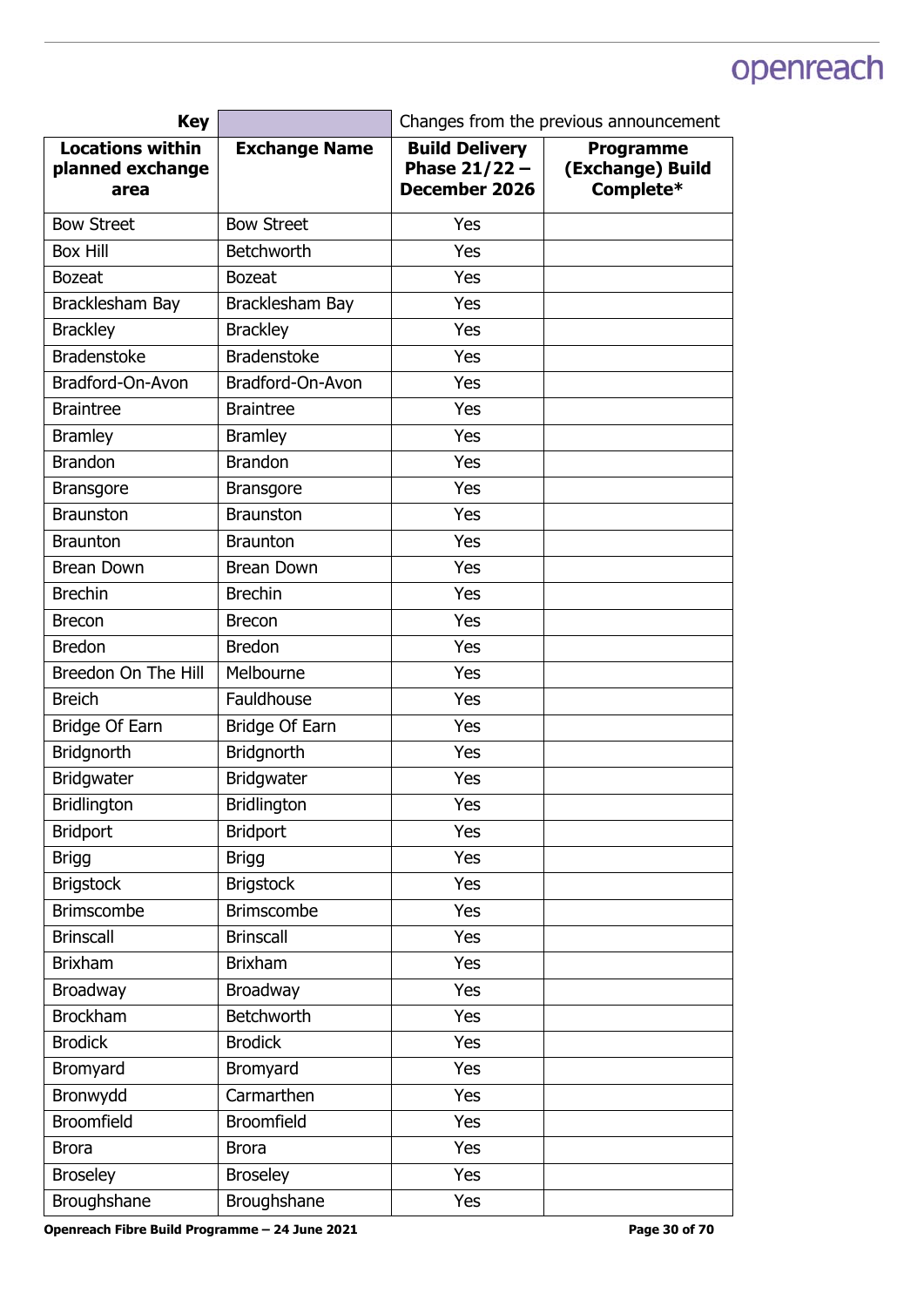| <b>Key</b>                                          |                                | Changes from the previous announcement                           |                                                   |
|-----------------------------------------------------|--------------------------------|------------------------------------------------------------------|---------------------------------------------------|
| <b>Locations within</b><br>planned exchange<br>area | <b>Exchange Name</b>           | <b>Build Delivery</b><br>Phase $21/22 -$<br><b>December 2026</b> | <b>Programme</b><br>(Exchange) Build<br>Complete* |
| <b>Brundall</b>                                     | <b>Brundall</b>                | Yes                                                              |                                                   |
| <b>Bruton</b>                                       | <b>Bruton</b>                  | Yes                                                              |                                                   |
| <b>Brynford</b>                                     | Holywell                       | Yes                                                              |                                                   |
| <b>Brynmawr</b>                                     | <b>Brynmawr</b>                | Yes                                                              |                                                   |
| <b>Brynsiencyn</b>                                  | <b>Brynsiencyn</b>             | Yes                                                              |                                                   |
| <b>Buckden</b>                                      | <b>Buckden</b>                 | Yes                                                              |                                                   |
| Buckfastleigh                                       | Buckfastleigh                  | Yes                                                              |                                                   |
| <b>Buckie</b>                                       | <b>Buckie</b>                  | Yes                                                              |                                                   |
| Buckingham                                          | Buckingham                     | Yes                                                              |                                                   |
| <b>Buckley</b>                                      | <b>Buckley</b>                 | Yes                                                              |                                                   |
| Buckpool                                            | <b>Buckie</b>                  | Yes                                                              |                                                   |
| <b>Bude</b>                                         | <b>Bude</b>                    | Yes                                                              |                                                   |
| <b>Budleigh Salterton</b>                           | <b>Budleigh Salterton</b>      | Yes                                                              |                                                   |
| <b>Builth Wells</b>                                 | <b>Builth Wells</b>            | Yes                                                              |                                                   |
| <b>Bumble's Green</b>                               | Nazeing                        | Yes                                                              |                                                   |
| <b>Bungay</b>                                       | <b>Bungay</b>                  |                                                                  | Yes                                               |
| <b>Buntingford</b>                                  | Buntingford                    | Yes                                                              |                                                   |
| <b>Burgh Castle</b>                                 | <b>Burgh Castle</b>            | Yes                                                              |                                                   |
| <b>Burghill</b>                                     | <b>Burghill</b>                | Yes                                                              |                                                   |
| <b>Burley In</b><br>Wharfedale                      | <b>Burley In</b><br>Wharfedale | Yes                                                              |                                                   |
| <b>Burnham Market</b>                               | <b>Burnham Market</b>          | Yes                                                              |                                                   |
| Burnham On Crouch                                   | Burnham On Crouch              | Yes                                                              |                                                   |
| Burnham-On-Sea                                      | Burnham-On-Sea                 | Yes                                                              |                                                   |
| Burnopfield                                         | Burnopfield                    | Yes                                                              |                                                   |
| <b>Burntisland</b>                                  | <b>Burntisland</b>             | Yes                                                              |                                                   |
| <b>Burry Port</b>                                   | <b>Burry Port</b>              | Yes                                                              |                                                   |
| Burscough                                           | Burscough                      | Yes                                                              |                                                   |
| Burton On Stather                                   | Burton On Stather              | Yes                                                              |                                                   |
| <b>Burton On Trent</b>                              | <b>Burton On Trent</b>         | Yes                                                              |                                                   |
| <b>Burton Pidseac</b>                               | <b>Burton Pidseac</b>          | Yes                                                              |                                                   |
| <b>Bushmills</b>                                    | <b>Bushmills</b>               | Yes                                                              |                                                   |
| <b>Buxted</b>                                       | <b>Buxted</b>                  | Yes                                                              |                                                   |
| <b>Buxton</b>                                       | <b>Buxton</b>                  | Yes                                                              |                                                   |
| <b>Byfield</b>                                      | <b>Byfield</b>                 | Yes                                                              |                                                   |
| Caeathro                                            | Caernarfon                     | Yes                                                              |                                                   |
| Caergwrle                                           | Caergwrle                      |                                                                  | Yes                                               |
| Caerleon                                            | Caerleon                       | Yes                                                              |                                                   |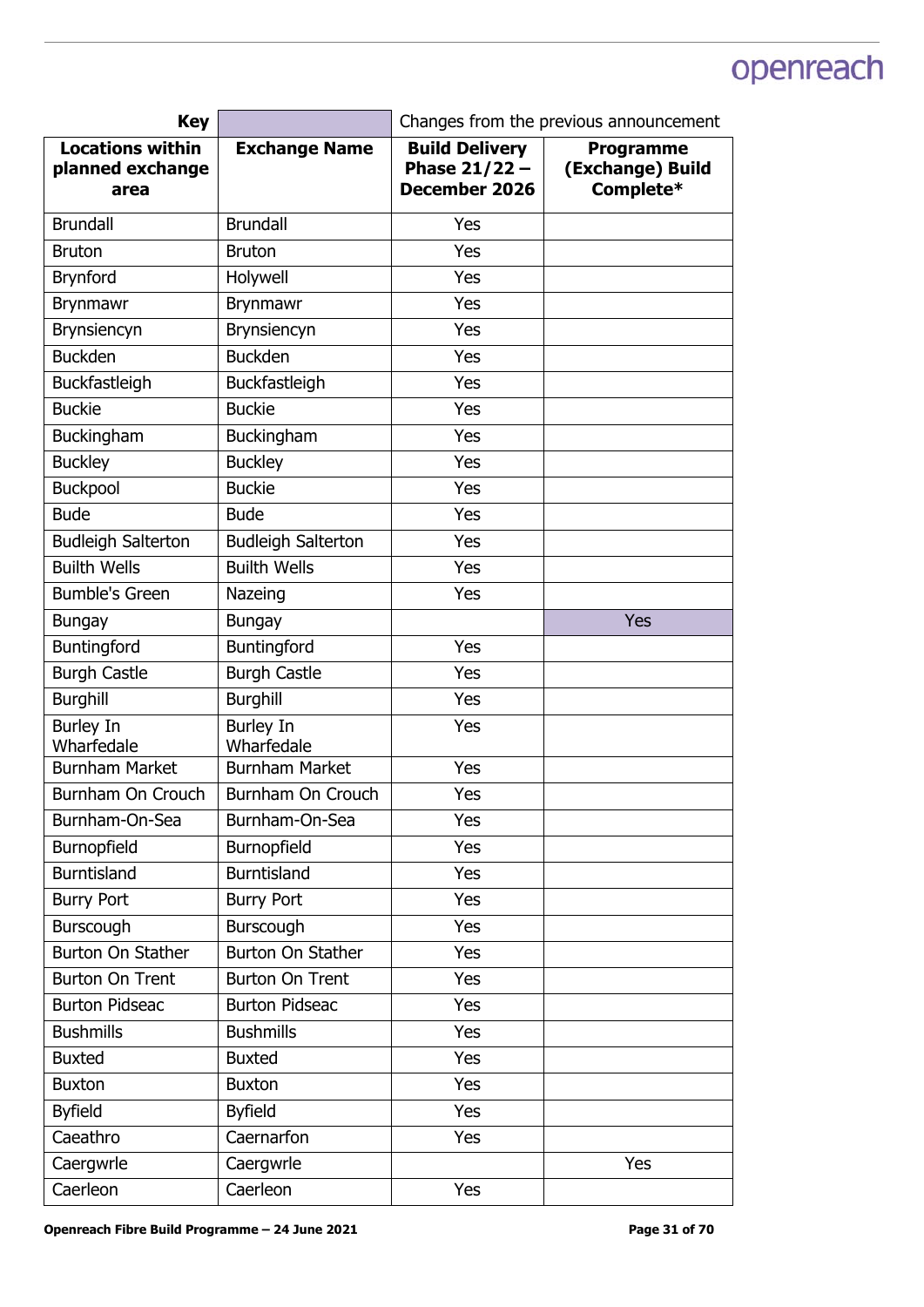| <b>Key</b>                                          |                      | Changes from the previous announcement                    |                                                   |
|-----------------------------------------------------|----------------------|-----------------------------------------------------------|---------------------------------------------------|
| <b>Locations within</b><br>planned exchange<br>area | <b>Exchange Name</b> | <b>Build Delivery</b><br>Phase $21/22 -$<br>December 2026 | <b>Programme</b><br>(Exchange) Build<br>Complete* |
| Caernarfon                                          | Caernarfon           | Yes                                                       |                                                   |
| Caerphilly                                          | Caerphilly           | Yes                                                       |                                                   |
| Caersws                                             | Caersws              | Yes                                                       |                                                   |
| Caister-On-Sea                                      | Caister              | Yes                                                       |                                                   |
| Caistor                                             | Caistor              | Yes                                                       |                                                   |
| Calder Vale                                         | Garstang             | Yes                                                       |                                                   |
| Calder Valley                                       | <b>Calder Valley</b> | Yes                                                       |                                                   |
| Caldercruix                                         | Caldercruix          | Yes                                                       |                                                   |
| Caldicot                                            | Caldicot             | Yes                                                       |                                                   |
| Callander                                           | Callander            | Yes                                                       |                                                   |
| Callington                                          | Callington           | Yes                                                       |                                                   |
| Calne                                               | Calne                | Yes                                                       |                                                   |
| Camblesforth Uc                                     | Camblesforth Uc      | Yes                                                       |                                                   |
| Camborne                                            | Camborne             | Yes                                                       |                                                   |
| Camelford                                           | Camelford            | Yes                                                       |                                                   |
| Camlough                                            | <b>Bessbrook</b>     | Yes                                                       |                                                   |
| Campbeltown                                         | Campbeltown          | Yes                                                       |                                                   |
| Cannock                                             | Cannock              | Yes                                                       |                                                   |
| Canterbury                                          | Canterbury           | Yes                                                       |                                                   |
| Capel Hendre                                        | <b>Cross Hands</b>   | Yes                                                       |                                                   |
| Cardenden                                           | Cardenden            | Yes                                                       |                                                   |
| Cardigan                                            | Cardigan             | Yes                                                       |                                                   |
| Cardross                                            | Cardross             | Yes                                                       |                                                   |
| Carlisle                                            | Carlisle             | Yes                                                       |                                                   |
| Carmarthen                                          | Carmarthen           | Yes                                                       |                                                   |
| Carmel                                              | <b>Cross Hands</b>   | Yes                                                       |                                                   |
| Carmel                                              | Holywell             | Yes                                                       |                                                   |
| Carnwath                                            | Carnwath             | Yes                                                       |                                                   |
| Carrickmore                                         | Carrickmore          | Yes                                                       |                                                   |
| Carstairs                                           | <b>Carstairs</b>     | Yes                                                       |                                                   |
| Castle Cary                                         | Castle Cary          | Yes                                                       |                                                   |
| Castle Douglas                                      | Castle Douglas       | Yes                                                       |                                                   |
| Castledawson                                        | Castledawson         | Yes                                                       |                                                   |
| Castlederg                                          | Castlederg           | Yes                                                       |                                                   |
| Castleham                                           | Castleham            | Yes                                                       |                                                   |
| Castlerock                                          | Castlerock           | Yes                                                       |                                                   |
| Castleton                                           | Castleton            | Yes                                                       |                                                   |
| Castlewellan                                        | Castlewellan         | Yes                                                       |                                                   |

Openreach Fibre Build Programme - 24 June 2021 **Page 32 of 70 Page 32 of 70**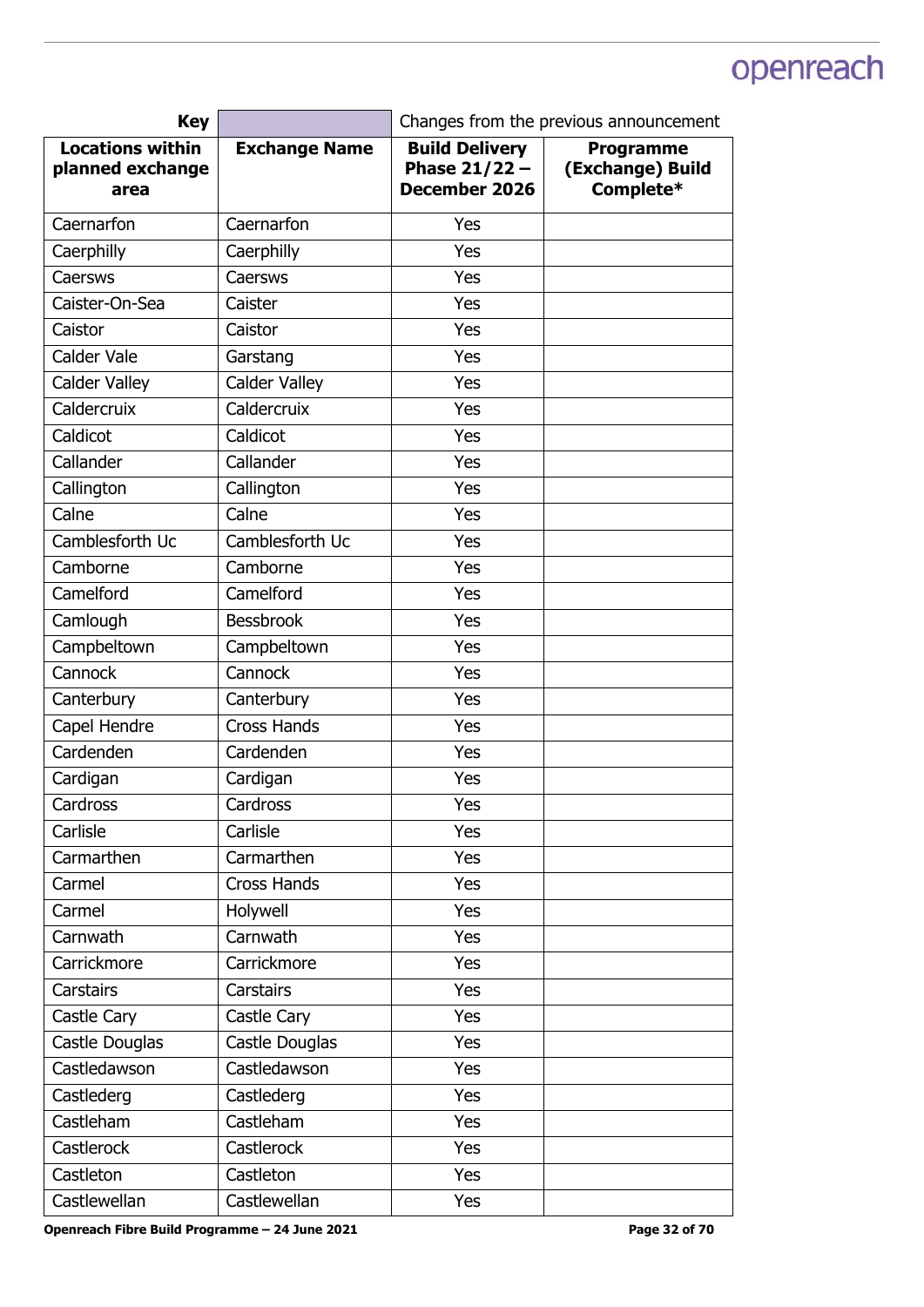| <b>Key</b>                                          |                      | Changes from the previous announcement                    |                                                   |
|-----------------------------------------------------|----------------------|-----------------------------------------------------------|---------------------------------------------------|
| <b>Locations within</b><br>planned exchange<br>area | <b>Exchange Name</b> | <b>Build Delivery</b><br>Phase $21/22 -$<br>December 2026 | <b>Programme</b><br>(Exchange) Build<br>Complete* |
| Castor                                              | Castor               | Yes                                                       |                                                   |
| Caton                                               | Caton                | Yes                                                       |                                                   |
| Catterick Camp                                      | Catterick Camp       | Yes                                                       |                                                   |
| Cawood                                              | Cawood               | Yes                                                       |                                                   |
| Caxton                                              | Caxton               | Yes                                                       |                                                   |
| Cayton Bay Uc                                       | Cayton Bay Uc        | Yes                                                       |                                                   |
| Cefn-Coed-Cymer                                     | Merthyr Tydfil       | Yes                                                       |                                                   |
| Cefneithin                                          | <b>Cross Hands</b>   | Yes                                                       |                                                   |
| Cefn-Y-Bedd                                         | Caergwrle            |                                                           | Yes                                               |
| Cellardyke                                          | Anstruther           | Yes                                                       |                                                   |
| Cemaes Bay                                          | Cemaes Bay           | Yes                                                       |                                                   |
| Chapel En Le Frith                                  | Chapel En Le Frith   | Yes                                                       |                                                   |
| Chapel St Leonards                                  | Chapel St Leonards   | Yes                                                       |                                                   |
| Chard                                               | Chard                | Yes                                                       |                                                   |
| Charlemont                                          | Moy                  | Yes                                                       |                                                   |
| Charmouth                                           | Charmouth            | Yes                                                       |                                                   |
| Chawton                                             | Alton                | Yes                                                       |                                                   |
| Cheadle                                             | Cheadle              | Yes                                                       |                                                   |
| Cheddar                                             | Cheddar              | Yes                                                       |                                                   |
| Cheddington                                         | Cheddington          | Yes                                                       |                                                   |
| Chepstow                                            | Chepstow             | Yes                                                       |                                                   |
| <b>Chester Le Street</b>                            | Chester Le Street    | Yes                                                       |                                                   |
| <b>Chester South</b>                                | <b>Chester South</b> | Yes                                                       |                                                   |
| Chestfield                                          | Chestfield           | Yes                                                       |                                                   |
| Child Okeford                                       | Child Okeford        | Yes                                                       |                                                   |
| Chinley                                             | Chinley              | Yes                                                       |                                                   |
| Chippenham                                          | Chippenham           | Yes                                                       |                                                   |
| Chipping Norton                                     | Chipping Norton      | Yes                                                       |                                                   |
| Chirk                                               | <b>Chirk</b>         | Yes                                                       |                                                   |
| Chobham                                             | Chobham              | Yes                                                       |                                                   |
| Chudleigh                                           | Chudleigh            | Yes                                                       |                                                   |
| Church Village                                      | Newtown Llantwit     | Yes                                                       |                                                   |
| Churchtown                                          | Churchtown           | Yes                                                       |                                                   |
| <b>Churnet Side</b>                                 | <b>Churnet Side</b>  | Yes                                                       |                                                   |
| Churston                                            | Churston             | Yes                                                       |                                                   |
| Cinderford                                          | Cinderford           | Yes                                                       |                                                   |
| Cirencester                                         | Cirencester          | Yes                                                       |                                                   |
| Clackmannan                                         | Alloa                | Yes                                                       |                                                   |

Openreach Fibre Build Programme - 24 June 2021 **Page 33 of 70 Page 33 of 70**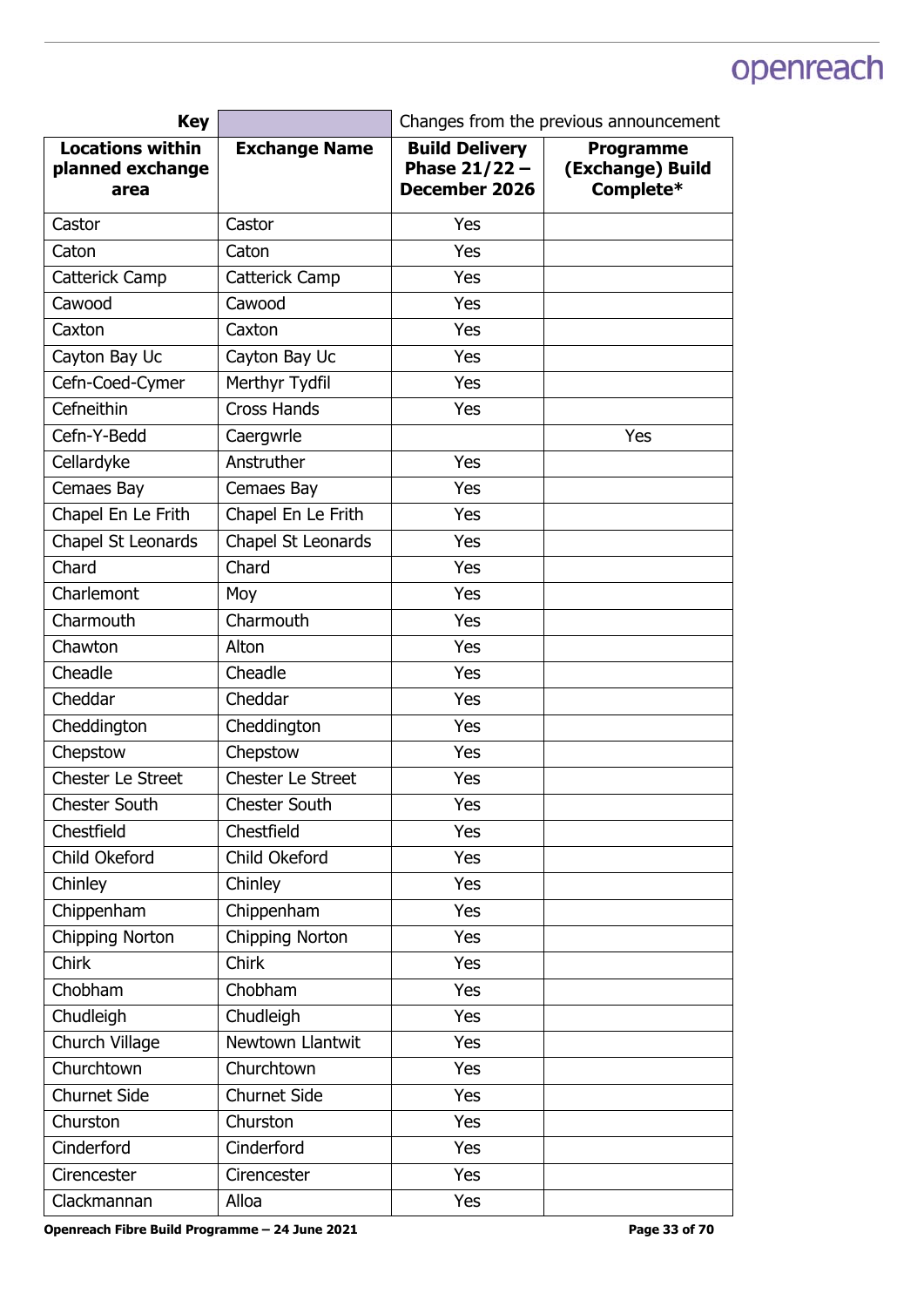| <b>Key</b>                                          |                           | Changes from the previous announcement                           |                                                   |
|-----------------------------------------------------|---------------------------|------------------------------------------------------------------|---------------------------------------------------|
| <b>Locations within</b><br>planned exchange<br>area | <b>Exchange Name</b>      | <b>Build Delivery</b><br>Phase $21/22 -$<br><b>December 2026</b> | <b>Programme</b><br>(Exchange) Build<br>Complete* |
| Clacton                                             | Clacton                   | Yes                                                              |                                                   |
| Clandon                                             | Clandon                   | Yes                                                              |                                                   |
| Claudy                                              | Claudy                    | Yes                                                              |                                                   |
| <b>Cleator Moor</b>                                 | <b>Cleator Moor</b>       | Yes                                                              |                                                   |
| <b>Cleobury Mortimer</b>                            | <b>Cleobury Mortimer</b>  | Yes                                                              |                                                   |
| Cley                                                | Cley                      | Yes                                                              |                                                   |
| Cliffe                                              | Cliffe                    | Yes                                                              |                                                   |
| Clifton                                             | Shefford                  | Yes                                                              |                                                   |
| <b>Clifton Reynes</b>                               | Olney                     | Yes                                                              |                                                   |
| Clitheroe                                           | Clitheroe                 | Yes                                                              |                                                   |
| Cloughmills                                         | Cloughmills               | Yes                                                              |                                                   |
| Clowne                                              | Clowne                    | Yes                                                              |                                                   |
| Clydach                                             | Clydach                   | Yes                                                              |                                                   |
| Clynder                                             | Clynder                   | Yes                                                              |                                                   |
| Coagh                                               | Coagh                     | Yes                                                              |                                                   |
| Coalburn                                            | Coalburn                  | Yes                                                              |                                                   |
| Coalisland                                          | Coalisland                | Yes                                                              |                                                   |
| <b>Cockenzie And Port</b><br>Seton                  | Prestonpans-Port<br>Seton | Yes                                                              |                                                   |
| Cockermouth                                         | Cockermouth               | Yes                                                              |                                                   |
| Codicote                                            | Codicote                  | Yes                                                              |                                                   |
| Coggeshall                                          | Coggeshall                | Yes                                                              |                                                   |
| Colaton Raleigh                                     | Colaton Raleigh           | Yes                                                              |                                                   |
| Coldstream                                          | Coldstream                | Yes                                                              |                                                   |
| Coleford                                            | Coleford                  | Yes                                                              |                                                   |
| Coleshill                                           | Coleshill                 | Yes                                                              |                                                   |
| <b>Colliers Hatch</b>                               | North Weald               | Yes                                                              |                                                   |
| Collingham                                          | Collingham                | Yes                                                              |                                                   |
| Coltishall                                          | Coltishall                | Yes                                                              |                                                   |
| Colwall                                             | Colwall                   | Yes                                                              |                                                   |
| Colwyn Bay                                          | Colwyn Bay                | Yes                                                              |                                                   |
| Colyton                                             | Colyton                   | Yes                                                              |                                                   |
| <b>Combe Martin</b>                                 | <b>Combe Martin</b>       | Yes                                                              |                                                   |
| Comberton                                           | Comberton                 | Yes                                                              |                                                   |
| Combwich                                            | Combwich                  | Yes                                                              |                                                   |
| Congleton                                           | Congleton                 | Yes                                                              |                                                   |
| Coningsby                                           | Coningsby                 | Yes                                                              |                                                   |
| Connahs Quay                                        | Connahs Quay              | Yes                                                              |                                                   |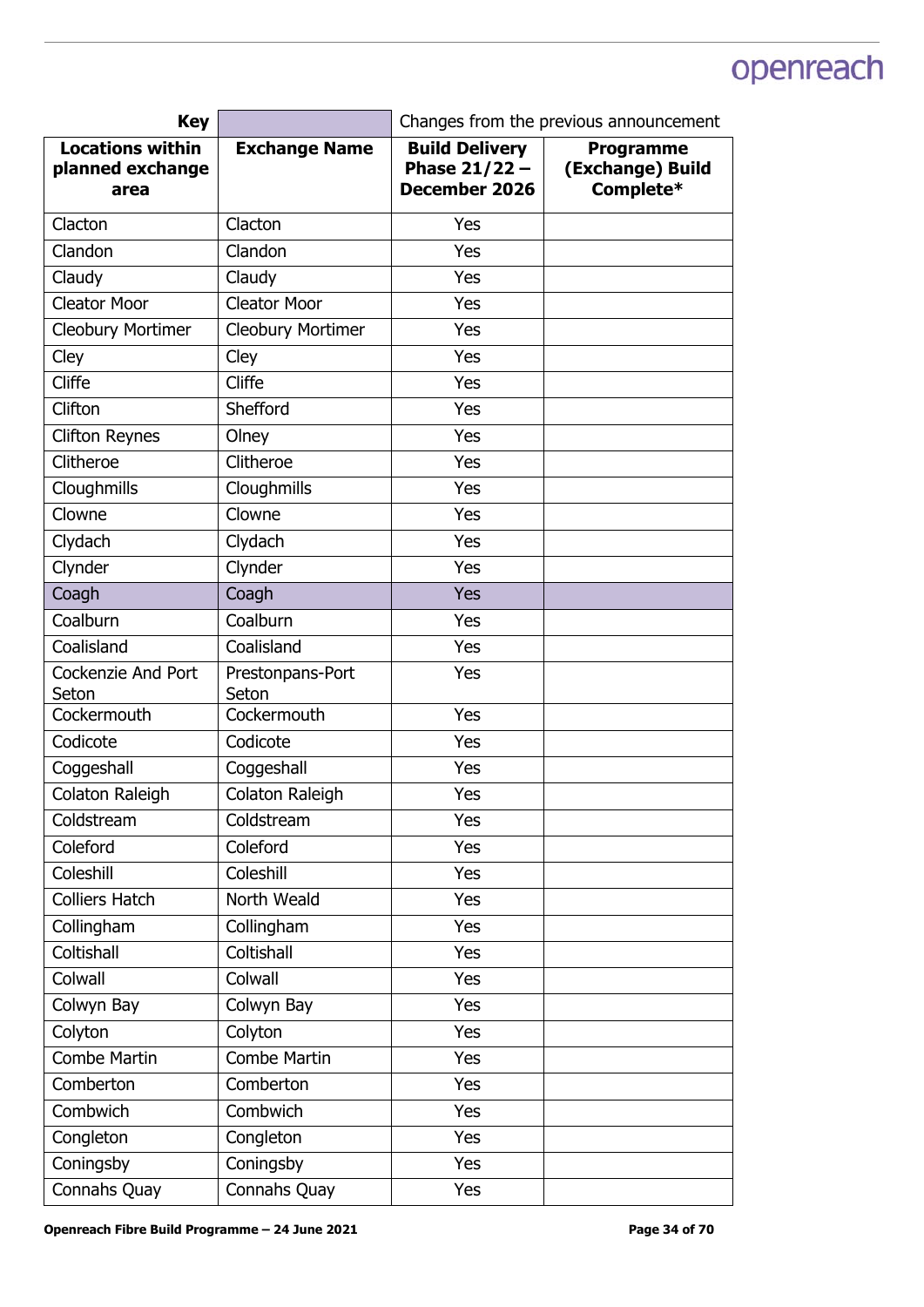| <b>Key</b>                                          |                          | Changes from the previous announcement                    |                                                   |
|-----------------------------------------------------|--------------------------|-----------------------------------------------------------|---------------------------------------------------|
| <b>Locations within</b><br>planned exchange<br>area | <b>Exchange Name</b>     | <b>Build Delivery</b><br>Phase $21/22 -$<br>December 2026 | <b>Programme</b><br>(Exchange) Build<br>Complete* |
| Conwy                                               | Aberconwy                | Yes                                                       |                                                   |
| Cooden                                              | Cooden                   | Yes                                                       |                                                   |
| Copthorne                                           | Copthorne                | Yes                                                       |                                                   |
| Copythorne                                          | <b>Brixham</b>           | Yes                                                       |                                                   |
| Corbridge                                           | Corbridge                | Yes                                                       |                                                   |
| Corpach                                             | Corpach                  | Yes                                                       |                                                   |
| Corsham                                             | Corsham                  | Yes                                                       |                                                   |
| Corwen                                              | Corwen                   | Yes                                                       |                                                   |
| Cottesmore                                          | Cottesmore               | Yes                                                       |                                                   |
| Coupar Angus                                        | Coupar Angus             | Yes                                                       |                                                   |
| Cowbridge                                           | Cowbridge                | Yes                                                       |                                                   |
| Cowes                                               | Cowes                    | Yes                                                       |                                                   |
| Cowie                                               | Stonehaven               | Yes                                                       |                                                   |
| Coxhoe                                              | Coxhoe                   | Yes                                                       |                                                   |
| <b>Coxtie Green</b>                                 | Coxtie Green             | Yes                                                       |                                                   |
| Craddock                                            | Craddock                 | Yes                                                       |                                                   |
| Crail                                               | Crail                    | Yes                                                       |                                                   |
| Cramlington                                         | Cramlington              | Yes                                                       |                                                   |
| Cranfield                                           | Cranfield                | Yes                                                       |                                                   |
| Cranleigh                                           | Cranleigh                | Yes                                                       |                                                   |
| Crantock                                            | <b>Crantock</b>          | Yes                                                       |                                                   |
| Cranwell                                            | Cranwell                 | Yes                                                       |                                                   |
| <b>Craven Arms</b>                                  | Craven Arms              | Yes                                                       |                                                   |
| Crediton                                            | Crediton                 | Yes                                                       |                                                   |
| Creetown                                            | Creetown                 | Yes                                                       |                                                   |
| Creswell                                            | Whitwell                 | Yes                                                       |                                                   |
| Crewkerne                                           | Crewkerne                | Yes                                                       |                                                   |
| Criccieth                                           | Criccieth                | Yes                                                       |                                                   |
| Crick                                               | Crick                    | Yes                                                       |                                                   |
| Crickhowell                                         | Crickhowell              | Yes                                                       |                                                   |
| Cricklade                                           | Cricklade                | Yes                                                       |                                                   |
| Crieff                                              | <b>Crieff</b>            | Yes                                                       |                                                   |
| Croesyceiliog                                       | Carmarthen               | Yes                                                       |                                                   |
| Croft                                               | Culcheth Padgate         | Yes                                                       |                                                   |
| Croft (County<br>Durham)                            | Croft (County<br>Durham) | Yes                                                       |                                                   |
| Crofton                                             | Crofton                  | Yes                                                       |                                                   |
| <b>Cromer Town</b>                                  | <b>Cromer Town</b>       | Yes                                                       |                                                   |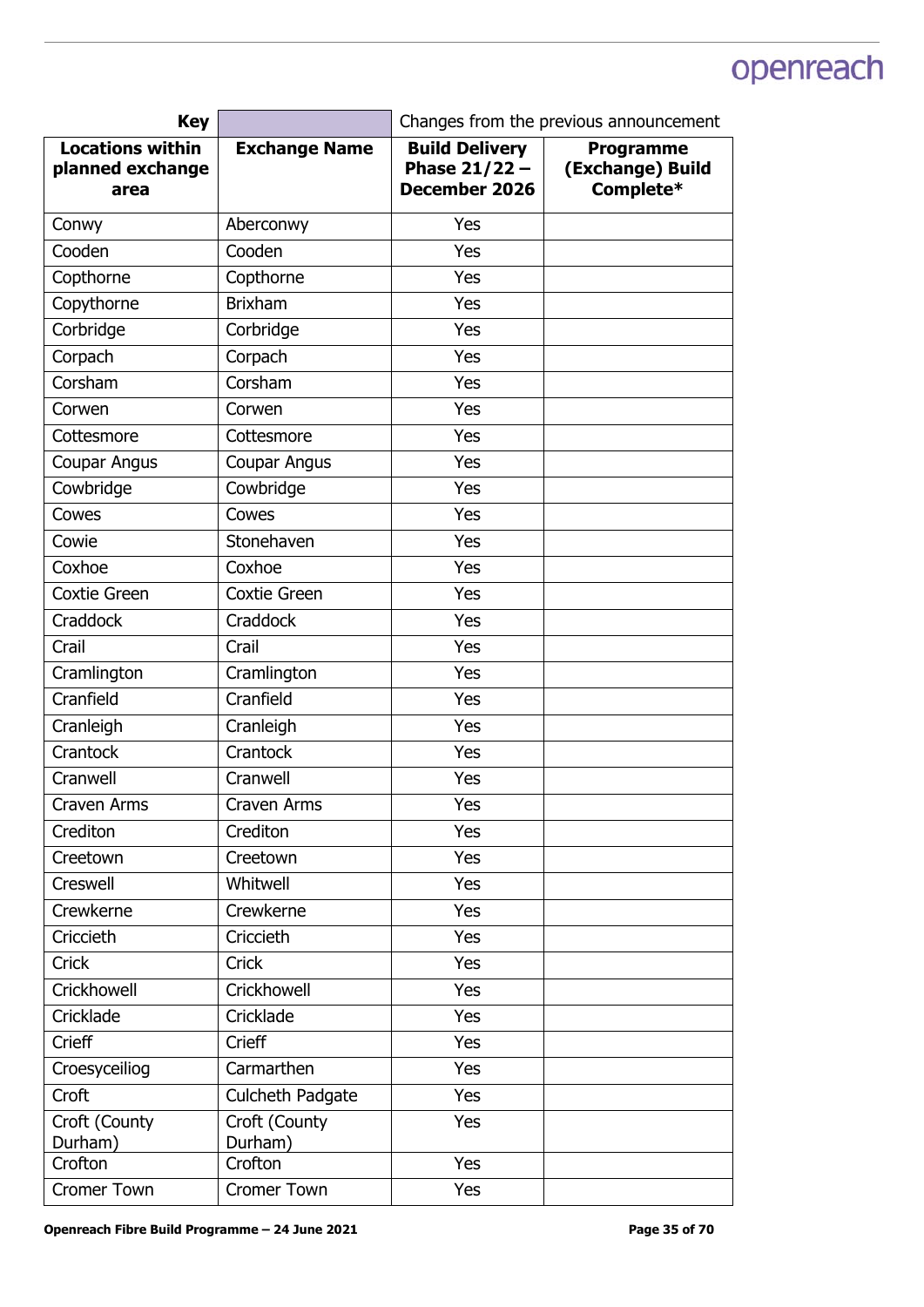| <b>Key</b>                                          |                      | Changes from the previous announcement                    |                                                   |
|-----------------------------------------------------|----------------------|-----------------------------------------------------------|---------------------------------------------------|
| <b>Locations within</b><br>planned exchange<br>area | <b>Exchange Name</b> | <b>Build Delivery</b><br>Phase $21/22 -$<br>December 2026 | <b>Programme</b><br>(Exchange) Build<br>Complete* |
| Crook                                               | Crook                | Yes                                                       |                                                   |
| Cropthorne                                          | Cropthorne           | Yes                                                       |                                                   |
| <b>Cross Hands</b>                                  | <b>Cross Hands</b>   | Yes                                                       |                                                   |
| <b>Cross Hills</b>                                  | <b>Cross Hills</b>   | Yes                                                       |                                                   |
| Cross Keys                                          | Cross Keys           | Yes                                                       |                                                   |
| Crossgar                                            | Crossgar             | Yes                                                       |                                                   |
| Crossmaglen                                         | Crossmaglen          | Yes                                                       |                                                   |
| Croston                                             | Croston              | Yes                                                       |                                                   |
| Crowborough                                         | Crowborough          | Yes                                                       |                                                   |
| Crowland                                            | Crowland             | Yes                                                       |                                                   |
| Crowle                                              | Crowle               | Yes                                                       |                                                   |
| Croyde                                              | Croyde               | Yes                                                       |                                                   |
| Crumlin                                             | Crumlin              | Yes                                                       |                                                   |
| Crynant                                             | Crynant              | Yes                                                       |                                                   |
| Cuddington                                          | Sandiway             | Yes                                                       |                                                   |
| Culcheth                                            | Culcheth Padgate     | Yes                                                       |                                                   |
| Cullen                                              | Cullen               | Yes                                                       |                                                   |
| Cullingworth                                        | Cullingworth         | Yes                                                       |                                                   |
| Cullompton                                          | Cullompton           | Yes                                                       |                                                   |
| Cullybackey                                         | Cullybackey          | Yes                                                       |                                                   |
| <b>Cumnock</b>                                      | Cumnock              | Yes                                                       |                                                   |
| Cupar                                               | Cupar                | Yes                                                       |                                                   |
| Curdworth                                           | Curdworth            | Yes                                                       |                                                   |
| Cushendall                                          | Cushendall           | Yes                                                       |                                                   |
| Cushendun                                           | Cushendun            | Yes                                                       |                                                   |
| <b>Cutlers Green</b>                                | North Weald          | Yes                                                       |                                                   |
| Cwm                                                 | Cwm                  | Yes                                                       |                                                   |
| Cwmbach                                             | Aberdare             | Yes                                                       |                                                   |
| Cwmffrwd                                            | Carmarthen           | Yes                                                       |                                                   |
| Cwmgwili                                            | Cross Hands          | Yes                                                       |                                                   |
| Cymmer                                              | Cymmer               | Yes                                                       |                                                   |
| Dafen                                               | Llanelli             | Yes                                                       |                                                   |
| <b>Dailly</b>                                       | <b>Dailly</b>        | Yes                                                       |                                                   |
| <b>Dalbeattie</b>                                   | <b>Dalbeattie</b>    | Yes                                                       |                                                   |
| Dalmellington                                       | Dalmellington        | Yes                                                       |                                                   |
| Dalry(Ayr)                                          | Dalry(Ayr)           | Yes                                                       |                                                   |
| Dalrymple                                           | Dalrymple            | Yes                                                       |                                                   |
| Dalston                                             | Dalston              | Yes                                                       |                                                   |

Openreach Fibre Build Programme - 24 June 2021 **Page 36 of 70 Page 36 of 70**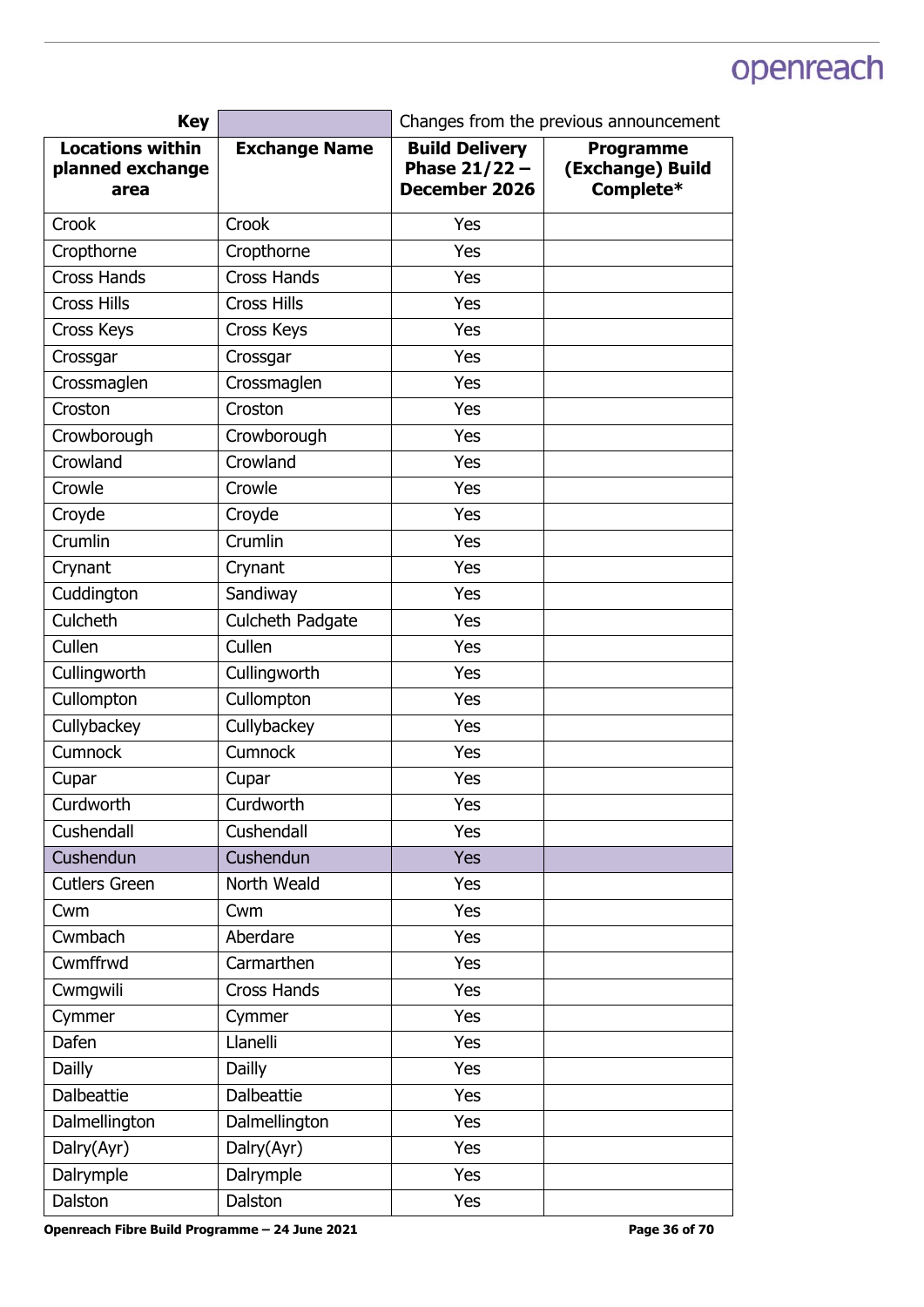| <b>Key</b>                                          |                      | Changes from the previous announcement                           |                                                   |
|-----------------------------------------------------|----------------------|------------------------------------------------------------------|---------------------------------------------------|
| <b>Locations within</b><br>planned exchange<br>area | <b>Exchange Name</b> | <b>Build Delivery</b><br>Phase $21/22 -$<br><b>December 2026</b> | <b>Programme</b><br>(Exchange) Build<br>Complete* |
| Dalton-In-Furness                                   | Dalton-In-Furness    | Yes                                                              |                                                   |
| Danbury                                             | Danbury              | Yes                                                              |                                                   |
| Darley Dale                                         | Darley Dale          | Yes                                                              |                                                   |
| <b>Dartmouth</b>                                    | Dartmouth            | Yes                                                              |                                                   |
| Darvel                                              | Darvel               | Yes                                                              |                                                   |
| Daventry                                            | Daventry             | Yes                                                              |                                                   |
| Davington                                           | Faversham            | Yes                                                              |                                                   |
| <b>Dawlish</b>                                      | Dawlish              | Yes                                                              |                                                   |
| Deal                                                | Deal                 | Yes                                                              |                                                   |
| Debenham                                            | Debenham             | Yes                                                              |                                                   |
| Dechmont                                            | Dechmont             | Yes                                                              |                                                   |
| Deganwy                                             | Aberconwy            | Yes                                                              |                                                   |
| <b>Delamere Park</b>                                | Sandiway             | Yes                                                              |                                                   |
| Denbigh                                             | Denbigh              | Yes                                                              |                                                   |
| Dereham                                             | Dereham              | Yes                                                              |                                                   |
| Derrygonnelly                                       | Derrygonnelly        | Yes                                                              |                                                   |
| Derrylin                                            | Derrylin             | Yes                                                              |                                                   |
| Dersingham                                          | Dersingham           | Yes                                                              |                                                   |
| <b>Dervock</b>                                      | <b>Dervock</b>       | Yes                                                              |                                                   |
| Desford                                             | Desford              | Yes                                                              |                                                   |
| <b>Devizes</b>                                      | <b>Devizes</b>       | Yes                                                              |                                                   |
| Devoran                                             | Devoran              | Yes                                                              |                                                   |
| Dinas Powys                                         | Dinas Powys          | Yes                                                              |                                                   |
| Dingwall                                            | Dingwall             | Yes                                                              |                                                   |
| Dipton                                              | Dipton               | Yes                                                              |                                                   |
| <b>Diss</b>                                         | <b>Diss</b>          | Yes                                                              |                                                   |
| Ditchingham                                         | <b>Bungay</b>        |                                                                  | <b>Yes</b>                                        |
| Docking                                             | Docking              | Yes                                                              |                                                   |
| Dolgellau                                           | Dolgellau            | Yes                                                              |                                                   |
| Dollar                                              | <b>Dollar</b>        | Yes                                                              |                                                   |
| Donaghcloney                                        | Waringstown          | Yes                                                              |                                                   |
| Donaghmore                                          | Donaghmore           | Yes                                                              |                                                   |
| Donington                                           | Donington            | Yes                                                              |                                                   |
| Dorchester                                          | Dorchester           | Yes                                                              |                                                   |
| Dornoch                                             | Dornoch              | Yes                                                              |                                                   |
| Douglas Lanark                                      | Douglas Lanark       | Yes                                                              |                                                   |
| Douglas Water                                       | Douglas Water        | Yes                                                              |                                                   |
| Doune                                               | Doune                | Yes                                                              |                                                   |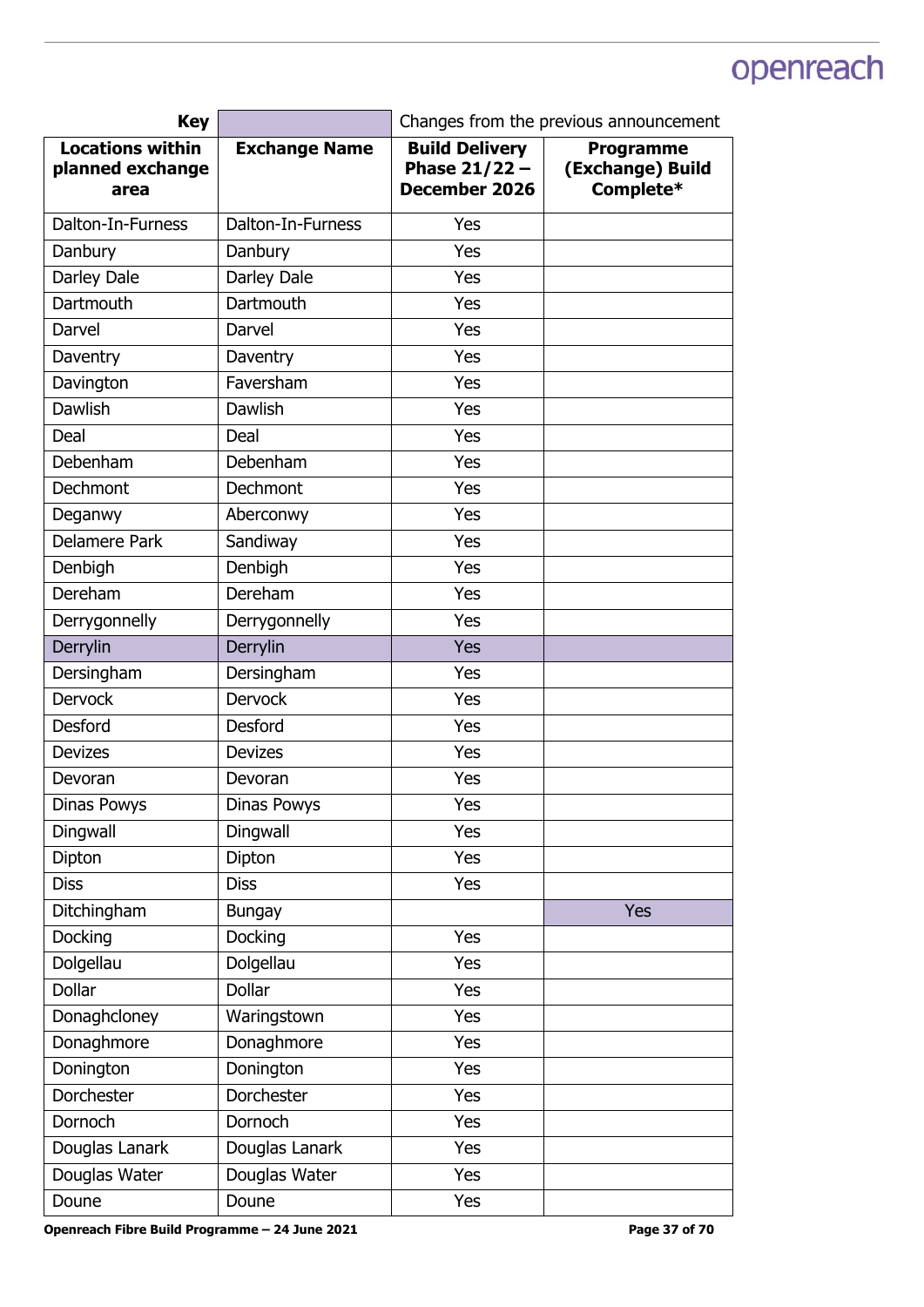| <b>Key</b>                                          |                        | Changes from the previous announcement                    |                                                   |
|-----------------------------------------------------|------------------------|-----------------------------------------------------------|---------------------------------------------------|
| <b>Locations within</b><br>planned exchange<br>area | <b>Exchange Name</b>   | <b>Build Delivery</b><br>Phase $21/22 -$<br>December 2026 | <b>Programme</b><br>(Exchange) Build<br>Complete* |
| Downderry                                           | Downderry              | Yes                                                       |                                                   |
| Downham Market                                      | Downham Market         | Yes                                                       |                                                   |
| Downton                                             | Downton                | Yes                                                       |                                                   |
| Draperstown                                         | Draperstown            | Yes                                                       |                                                   |
| Draycott                                            | Draycott               | Yes                                                       |                                                   |
| Draycott Park                                       | Cheddar                | Yes                                                       |                                                   |
| <b>Drefach</b>                                      | <b>Cross Hands</b>     | Yes                                                       |                                                   |
| Droitwich                                           | Droitwich              | Yes                                                       |                                                   |
| Dromara                                             | Dromara                | Yes                                                       |                                                   |
| Dromore                                             | Dromore (Co Down)      | Yes                                                       |                                                   |
| Dromore                                             | Dromore (Co<br>Tyrone) | Yes                                                       |                                                   |
| Drongan                                             | Drongan                | Yes                                                       |                                                   |
| Drybridge                                           | Drybridge              | Yes                                                       |                                                   |
| <b>Drybrook</b>                                     | <b>Drybrook</b>        | Yes                                                       |                                                   |
| Dufftown                                            | Dufftown               | Yes                                                       |                                                   |
| Dulverton                                           | Dulverton              | Yes                                                       |                                                   |
| <b>Dumfries</b>                                     | <b>Dumfries</b>        | Yes                                                       |                                                   |
| Dummer                                              | Dummer                 | Yes                                                       |                                                   |
| Dunbar                                              | Dunbar                 | Yes                                                       |                                                   |
| Dunblane                                            | Dunblane               | Yes                                                       |                                                   |
| Dundrum                                             | Dundrum                | Yes                                                       |                                                   |
| Dungiven                                            | Dungiven               | Yes                                                       |                                                   |
| Dunloy                                              | <b>Dunloy</b>          | Yes                                                       |                                                   |
| Dunoon                                              | Dunoon                 | Yes                                                       |                                                   |
| Duns                                                | Duns                   | Yes                                                       |                                                   |
| Dunster                                             | Dunster                | Yes                                                       |                                                   |
| Dursley                                             | <b>Dursley</b>         | Yes                                                       |                                                   |
| Dyffryn                                             | Dyffryn                | Yes                                                       |                                                   |
| <b>Dyserth</b>                                      | <b>Dyserth</b>         | Yes                                                       |                                                   |
| Eaglesham                                           | Eaglesham              | Yes                                                       |                                                   |
| Earby                                               | Earby                  | Yes                                                       |                                                   |
| Earlston                                            | Earlston               | Yes                                                       |                                                   |
| Earsham                                             | <b>Bungay</b>          |                                                           | <b>Yes</b>                                        |
| Easingwold                                          | Easingwold             | Yes                                                       |                                                   |
| East Bridgford                                      | East Bridgford         | Yes                                                       |                                                   |
| <b>East Cowes</b>                                   | Cowes                  | Yes                                                       |                                                   |
| East Grinstead                                      | East Grinstead         | Yes                                                       |                                                   |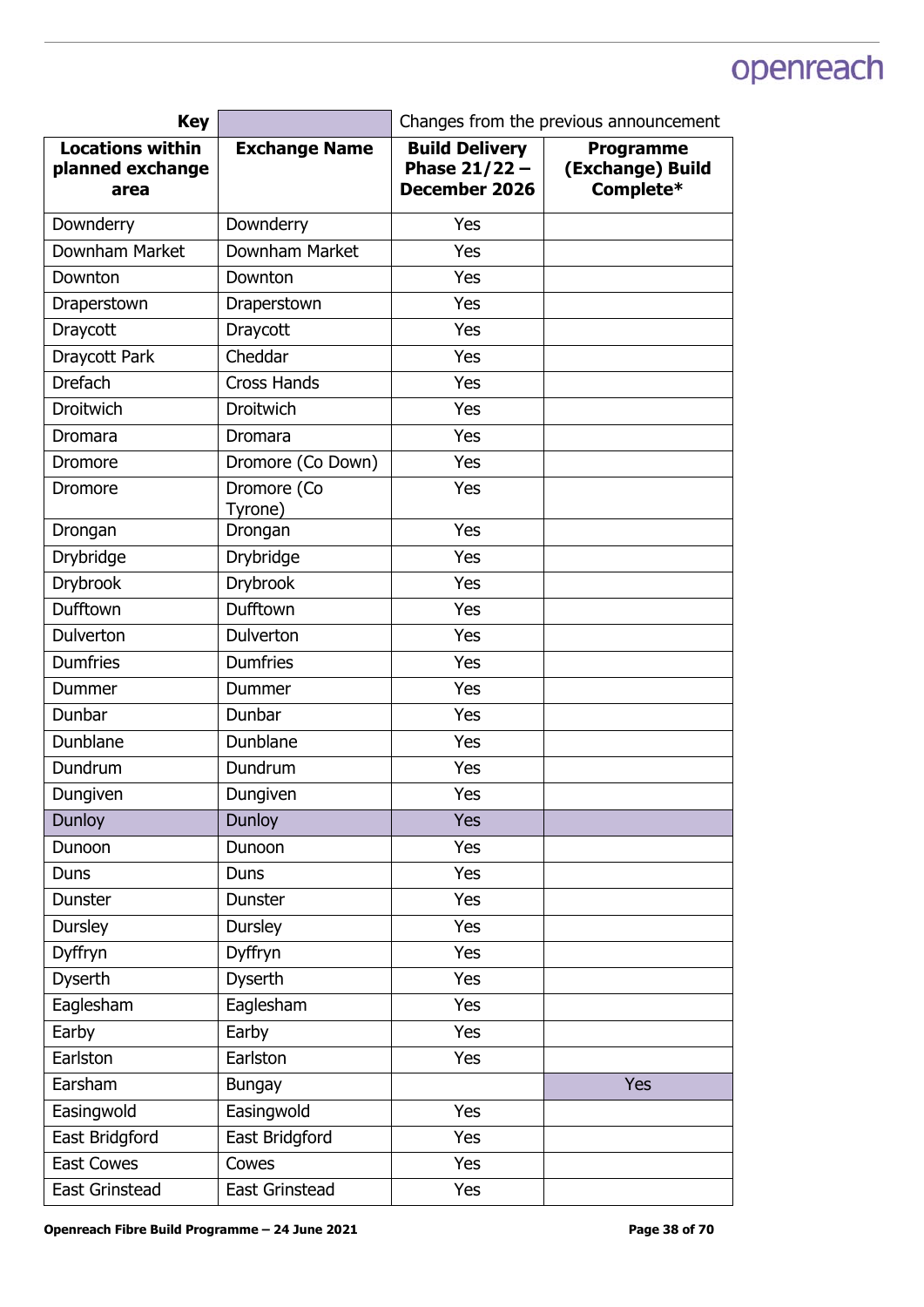| <b>Key</b>                                          |                        | Changes from the previous announcement                    |                                                   |
|-----------------------------------------------------|------------------------|-----------------------------------------------------------|---------------------------------------------------|
| <b>Locations within</b><br>planned exchange<br>area | <b>Exchange Name</b>   | <b>Build Delivery</b><br>Phase $21/22 -$<br>December 2026 | <b>Programme</b><br>(Exchange) Build<br>Complete* |
| East Linton                                         | East Linton            | Yes                                                       |                                                   |
| <b>East Rainton</b>                                 | Houghton Le Spring     | Yes                                                       |                                                   |
| East Stoke                                          | East Stoke             | Yes                                                       |                                                   |
| Eastchurch                                          | Eastchurch             | Yes                                                       |                                                   |
| Eastergate                                          | Eastergate             | Yes                                                       |                                                   |
| Eastfield                                           | Harthill               | Yes                                                       |                                                   |
| Eastriggs                                           | Eastriggs              | Yes                                                       |                                                   |
| Eastry                                              | Sandwich               | Yes                                                       |                                                   |
| <b>Ebbw Vale</b>                                    | Ebbw Vale              | Yes                                                       |                                                   |
| Ebchester                                           | Ebchester              | Yes                                                       |                                                   |
| Eccleshall                                          | Eccleshall             | Yes                                                       |                                                   |
| Eccleston                                           | Eccleston              | Yes                                                       |                                                   |
| Edwinstowe                                          | Edwinstowe             | Yes                                                       |                                                   |
| Egremont                                            | Egremont               | Yes                                                       |                                                   |
| Elgin                                               | Elgin                  | Yes                                                       |                                                   |
| Elie                                                | Elie                   | Yes                                                       |                                                   |
| Ellesmere                                           | Ellesmere              | Yes                                                       |                                                   |
| Ellon                                               | Ellon                  | Yes                                                       |                                                   |
| Elmham                                              | Elmham                 | Yes                                                       |                                                   |
| Elmswell                                            | Elmswell               | Yes                                                       |                                                   |
| <b>Elswick</b>                                      | <b>Great Eccleston</b> | Yes                                                       |                                                   |
| Elvington                                           | Elvington              | Yes                                                       |                                                   |
| Ely                                                 | <b>Ely</b>             | Yes                                                       |                                                   |
| Emberton                                            | Olney                  | Yes                                                       |                                                   |
| Embsay                                              | Skipton                | Yes                                                       |                                                   |
| Epworth                                             | Epworth                | Yes                                                       |                                                   |
| Eriswell                                            | Eriswell               | Yes                                                       |                                                   |
| Etwall                                              | Etwall                 | Yes                                                       |                                                   |
| Evercreech                                          | Evercreech             | Yes                                                       |                                                   |
| Evesham                                             | Evesham                | Yes                                                       |                                                   |
| Exmouth                                             | Exmouth                | Yes                                                       |                                                   |
| Eye                                                 | Eye                    | Yes                                                       |                                                   |
| Eyemouth                                            | Eyemouth               | Yes                                                       |                                                   |
| Eyke                                                | Eyke                   | Yes                                                       |                                                   |
| Fairford                                            | Fairford               | Yes                                                       |                                                   |
| Fairlie                                             | Fairlie                | Yes                                                       |                                                   |
| Fairseat                                            | Fairseat               | Yes                                                       |                                                   |
| Fakenham                                            | Fakenham               | Yes                                                       |                                                   |

Openreach Fibre Build Programme - 24 June 2021 **Page 39 of 70 Page 39 of 70**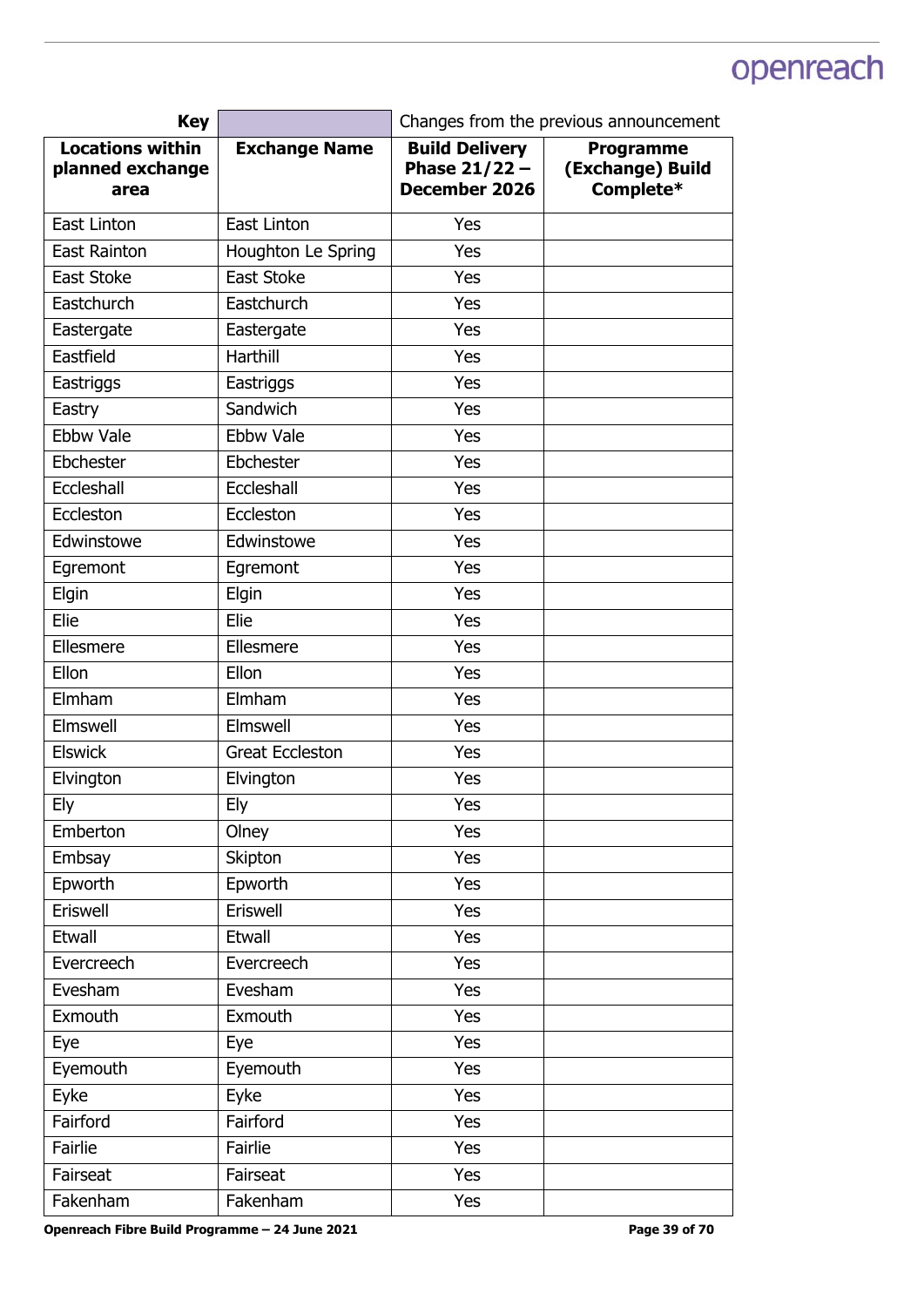| <b>Key</b>                                          |                       | Changes from the previous announcement                           |                                                   |
|-----------------------------------------------------|-----------------------|------------------------------------------------------------------|---------------------------------------------------|
| <b>Locations within</b><br>planned exchange<br>area | <b>Exchange Name</b>  | <b>Build Delivery</b><br>Phase $21/22 -$<br><b>December 2026</b> | <b>Programme</b><br>(Exchange) Build<br>Complete* |
| Falmouth                                            | Falmouth              | Yes                                                              |                                                   |
| Farndon                                             | Farndon               | Yes                                                              |                                                   |
| Fauldhouse                                          | Fauldhouse            | Yes                                                              |                                                   |
| Faversham                                           | Faversham             | Yes                                                              |                                                   |
| Fawley                                              | Fawley                | Yes                                                              |                                                   |
| Faygate                                             | Faygate               | Yes                                                              |                                                   |
| Feeny                                               | Feeny                 | Yes                                                              |                                                   |
| Felbridge                                           | <b>East Grinstead</b> | Yes                                                              |                                                   |
| Felsted                                             | Felsted               | Yes                                                              |                                                   |
| Feniton                                             | Feniton               | Yes                                                              |                                                   |
| Fenwick                                             | Fenwick               | Yes                                                              |                                                   |
| Ferndale                                            | Ferndale              | Yes                                                              |                                                   |
| Ferryhill                                           | Ferryhill             | Yes                                                              |                                                   |
| Ffynongroyw                                         | Mostyn                | Yes                                                              |                                                   |
| Filey                                               | Filey                 | Yes                                                              |                                                   |
| Fillongley                                          | Fillongley            | Yes                                                              |                                                   |
| Findhorn                                            | Findhorn              | Yes                                                              |                                                   |
| Findochty                                           | <b>Buckie</b>         | Yes                                                              |                                                   |
| Finningley                                          | Finningley            | Yes                                                              |                                                   |
| Fintona                                             | Fintona               | Yes                                                              |                                                   |
| Fishguard                                           | Fishguard             | Yes                                                              |                                                   |
| Fivemiletown                                        | Fivemiletown          | Yes                                                              |                                                   |
| Flamborough                                         | Flamborough           | Yes                                                              |                                                   |
| Fleckney                                            | Fleckney              | Yes                                                              |                                                   |
| Fleetwood                                           | Fleetwood             | Yes                                                              |                                                   |
| Flint                                               | Flint                 | Yes                                                              |                                                   |
| Flockton                                            | Flockton              |                                                                  | Yes                                               |
| Fochabers                                           | Fochabers             | Yes                                                              |                                                   |
| Forden                                              | Forden                | Yes                                                              |                                                   |
| Fordham Cambs                                       | Fordham Cambs         | Yes                                                              |                                                   |
| Fordingbridge                                       | Fordingbridge         | Yes                                                              |                                                   |
| Forest Row                                          | Forest Row            |                                                                  | Yes                                               |
| Forkhill                                            | Forkhill              | Yes                                                              |                                                   |
| Forres                                              | Forres                | Yes                                                              |                                                   |
| Fort William                                        | Fort William          | Yes                                                              |                                                   |
| Forth                                               | Forth                 | Yes                                                              |                                                   |
| Fowey                                               | Fowey                 | Yes                                                              |                                                   |
| Fraddon                                             | Fraddon               | Yes                                                              |                                                   |

Openreach Fibre Build Programme - 24 June 2021 **Page 40 of 70 Page 40 of 70**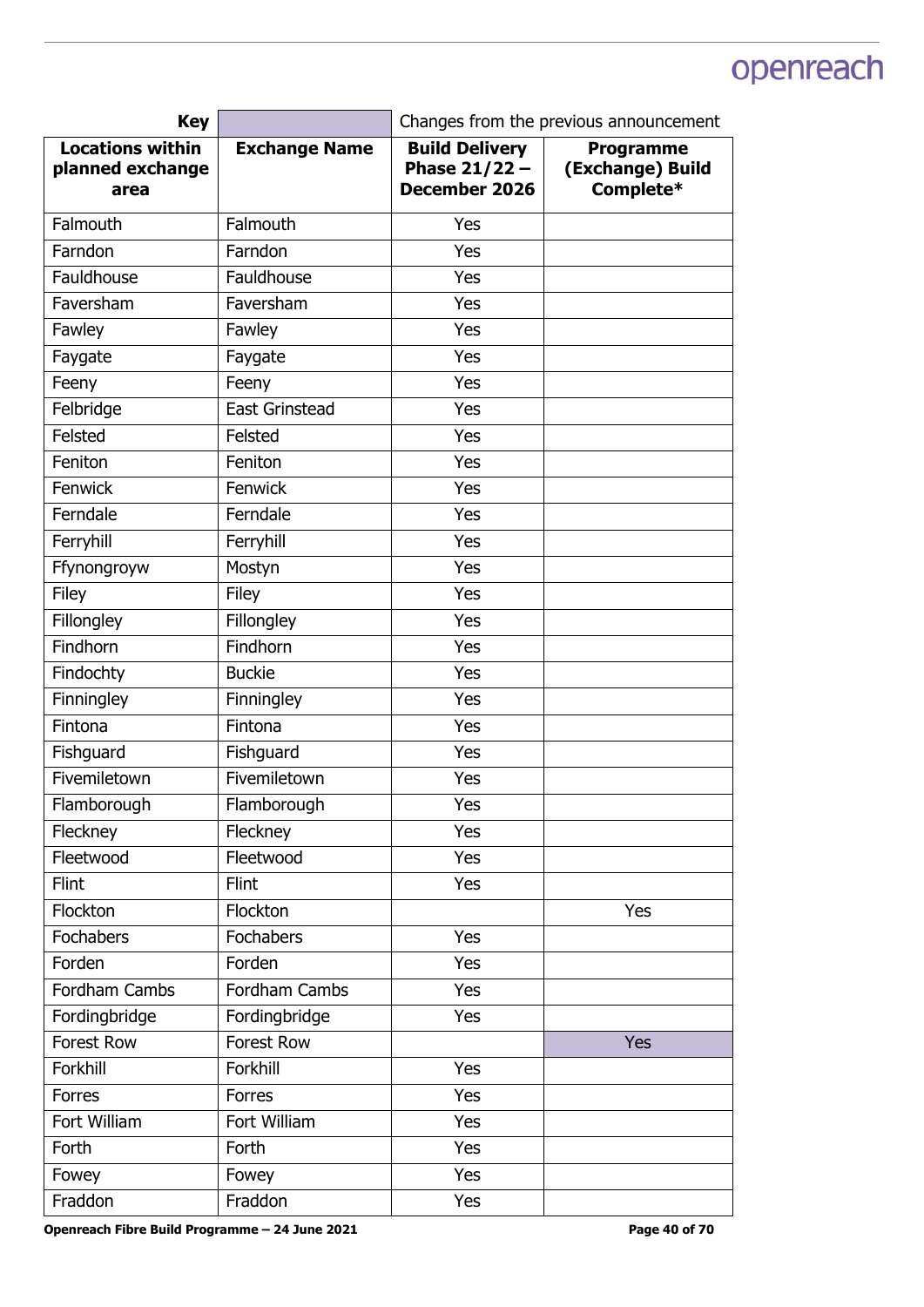| <b>Key</b>                                          |                       | Changes from the previous announcement                           |                                                   |
|-----------------------------------------------------|-----------------------|------------------------------------------------------------------|---------------------------------------------------|
| <b>Locations within</b><br>planned exchange<br>area | <b>Exchange Name</b>  | <b>Build Delivery</b><br>Phase $21/22 -$<br><b>December 2026</b> | <b>Programme</b><br>(Exchange) Build<br>Complete* |
| Framingham                                          | Framingham            | Yes                                                              |                                                   |
| Framlingham                                         | Framlingham           | Yes                                                              |                                                   |
| Fraserburgh                                         | Fraserburgh           | Yes                                                              |                                                   |
| Freethorpe                                          | Freethorpe            | Yes                                                              |                                                   |
| Frensham                                            | Frensham              | Yes                                                              |                                                   |
| Friday Bridge                                       | Friday Bridge         | Yes                                                              |                                                   |
| Frinton On Sea                                      | Frinton On Sea        | Yes                                                              |                                                   |
| Frodsham                                            | Frodsham              | Yes                                                              |                                                   |
| Frosterley                                          | Frosterley            | Yes                                                              |                                                   |
| Furzeham                                            | <b>Brixham</b>        | Yes                                                              |                                                   |
| Gaerwen                                             | Gaerwen               | Yes                                                              |                                                   |
| Gainsborough                                        | Gainsborough          | Yes                                                              |                                                   |
| Galashiels                                          | Galashiels            | Yes                                                              |                                                   |
| Galston                                             | Galston               | Yes                                                              |                                                   |
| Gamlingay                                           | Gamlingay             | Yes                                                              |                                                   |
| Gargrave                                            | Gargrave              | Yes                                                              |                                                   |
| Garstang                                            | Garstang              | Yes                                                              |                                                   |
| Garvagh                                             | Garvagh               | Yes                                                              |                                                   |
| Gateforth                                           | Gateforth             | Yes                                                              |                                                   |
| Georgetown                                          | <b>Dumfries</b>       | Yes                                                              |                                                   |
| <b>Gerrards Cross</b>                               | <b>Gerrards Cross</b> | Yes                                                              |                                                   |
| Gilford                                             | Gilford               | Yes                                                              |                                                   |
| Gillingham                                          | Gillingham            | Yes                                                              |                                                   |
| Gilwern                                             | Gilwern               | Yes                                                              |                                                   |
| Girvan                                              | Girvan                | Yes                                                              |                                                   |
| Glantawe                                            | Glantawe              | Yes                                                              |                                                   |
| Glastonbury                                         | Glastonbury           | Yes                                                              |                                                   |
| Glemsford                                           | Glemsford             | Yes                                                              |                                                   |
| Glenarm                                             | Glenarm               | <b>Yes</b>                                                       |                                                   |
| Glenavy                                             | Crumlin               | Yes                                                              |                                                   |
| Glinton                                             | Glinton               | Yes                                                              |                                                   |
| Glossop                                             | Glossop               | Yes                                                              |                                                   |
| Glynneath                                           | Glynneath             | Yes                                                              |                                                   |
| Godalming                                           | Godalming             | Yes                                                              |                                                   |
| Godstone                                            | Godstone              | Yes                                                              |                                                   |
| Goldthorpe                                          | Goldthorpe            | Yes                                                              |                                                   |
| Golspie                                             | Golspie               | Yes                                                              |                                                   |
| Goole                                               | Goole                 | Yes                                                              |                                                   |

Openreach Fibre Build Programme - 24 June 2021 **Page 41 of 70 Page 41 of 70**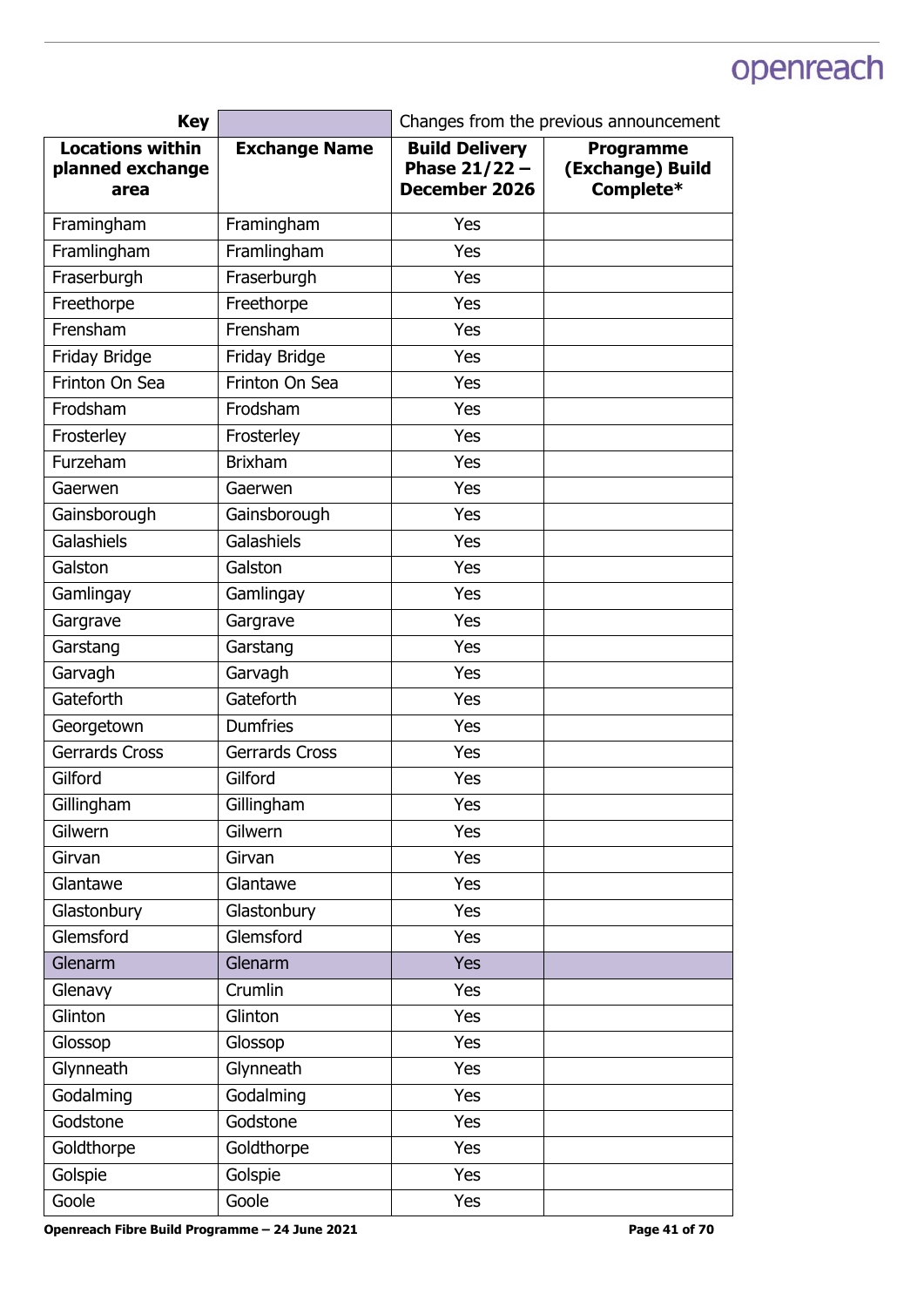| <b>Key</b>                                          |                                | Changes from the previous announcement                           |                                                   |
|-----------------------------------------------------|--------------------------------|------------------------------------------------------------------|---------------------------------------------------|
| <b>Locations within</b><br>planned exchange<br>area | <b>Exchange Name</b>           | <b>Build Delivery</b><br>Phase $21/22 -$<br><b>December 2026</b> | <b>Programme</b><br>(Exchange) Build<br>Complete* |
| Gorsedd                                             | Holywell                       | Yes                                                              |                                                   |
| Gosberton                                           | Gosberton                      | Yes                                                              |                                                   |
| Grampound Road                                      | Grampound Road                 | Yes                                                              |                                                   |
| Grange-Over-Sands                                   | Grange-Over-Sands              | Yes                                                              |                                                   |
| Grassington                                         | Grassington                    | Yes                                                              |                                                   |
| Great Ayton                                         | Great Ayton                    | Yes                                                              |                                                   |
| <b>Great Barford</b>                                | <b>Great Barford</b>           | Yes                                                              |                                                   |
| <b>Great Chesterford</b>                            | <b>Great Chesterford</b>       | Yes                                                              |                                                   |
| <b>Great Dunmow</b>                                 | <b>Great Dunmow</b>            | Yes                                                              |                                                   |
| <b>Great Eccleston</b>                              | <b>Great Eccleston</b>         | Yes                                                              |                                                   |
| Great Ellingham                                     | Attleborough                   | Yes                                                              |                                                   |
| <b>Great Missenden</b>                              | <b>Great Missenden</b>         | Yes                                                              |                                                   |
| <b>Great Wakering</b>                               | <b>Great Wakering</b>          | Yes                                                              |                                                   |
| <b>Great Wenham</b>                                 | Great Wenham                   | Yes                                                              |                                                   |
| Greenbank                                           | Hartford                       | Yes                                                              |                                                   |
| Greenrigg                                           | Harthill                       | Yes                                                              |                                                   |
| Gressenhall                                         | Gressenhall                    | Yes                                                              |                                                   |
| Gretna                                              | Gretna                         | Yes                                                              |                                                   |
| Greyabbey                                           | Greyabbey                      | Yes                                                              |                                                   |
| Grindleford                                         | Grindleford                    | Yes                                                              |                                                   |
| Gronant                                             | Prestatyn                      | Yes                                                              |                                                   |
| Guestling                                           | Guestling                      | Yes                                                              |                                                   |
| Gullane                                             | Gullane                        | Yes                                                              |                                                   |
| Gunnislake                                          | Gunnislake                     | Yes                                                              |                                                   |
| Hackleton                                           | Hackleton                      | Yes                                                              |                                                   |
| Haddenham                                           | Haddenham                      | Yes                                                              |                                                   |
| Haddenham<br>(Buckinghamshire)                      | Haddenham<br>(Buckinghamshire) | Yes                                                              |                                                   |
| Haddington                                          | Haddington                     | Yes                                                              |                                                   |
| Hadleigh Suffolk                                    | Hadleigh Suffolk               | Yes                                                              |                                                   |
| Hailsham                                            | Hailsham                       | Yes                                                              |                                                   |
| Halesworth                                          | Halesworth                     | Yes                                                              |                                                   |
| Halsall                                             | Halsall                        | Yes                                                              |                                                   |
| Halstead                                            | Halstead                       | Yes                                                              |                                                   |
| Halton On Lune                                      | Halton On Lune                 | Yes                                                              |                                                   |
| Haltwhistle                                         | Haltwhistle                    | Yes                                                              |                                                   |
| Hambleton                                           | Hambleton                      | Yes                                                              |                                                   |
| Hampton In Arden                                    | Hampton In Arden               | Yes                                                              |                                                   |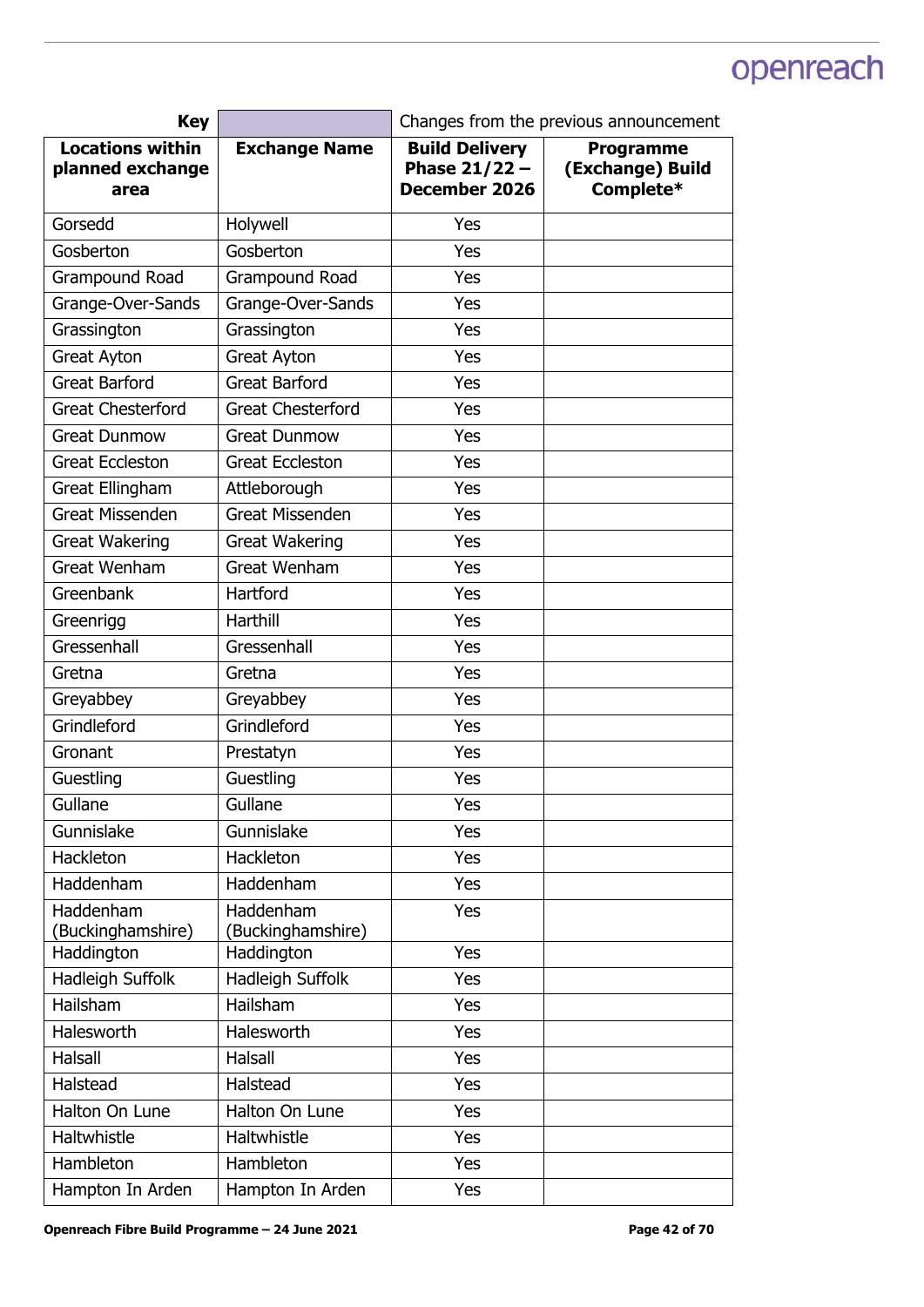| <b>Key</b>                                          |                         | Changes from the previous announcement                    |                                                   |
|-----------------------------------------------------|-------------------------|-----------------------------------------------------------|---------------------------------------------------|
| <b>Locations within</b><br>planned exchange<br>area | <b>Exchange Name</b>    | <b>Build Delivery</b><br>Phase $21/22 -$<br>December 2026 | <b>Programme</b><br>(Exchange) Build<br>Complete* |
| Hanley Swan                                         | Hanley Swan             | Yes                                                       |                                                   |
| Hanningfield                                        | Hanningfield            | Yes                                                       |                                                   |
| Hanslope                                            | Hanslope                | Yes                                                       |                                                   |
| Harbury                                             | Harbury                 | Yes                                                       |                                                   |
| Harleston                                           | Harleston               | Yes                                                       |                                                   |
| Harrington                                          | Harrington              | Yes                                                       |                                                   |
| Hartford                                            | Hartford                | Yes                                                       |                                                   |
| Harthill                                            | Harthill                | Yes                                                       |                                                   |
| Hartley Wintney                                     | Hartley Wintney         | Yes                                                       |                                                   |
| Hartwood                                            | <b>Shotts</b>           | Yes                                                       |                                                   |
| Harvington                                          | Harvington              | Yes                                                       |                                                   |
| Harwich                                             | Harwich                 | Yes                                                       |                                                   |
| Haslemere                                           | Haslemere               | Yes                                                       |                                                   |
| Haslington                                          | Haslington              | Yes                                                       |                                                   |
| <b>Hassocks</b>                                     | <b>Hassocks</b>         | Yes                                                       |                                                   |
| Hastings                                            | Hastings                | Yes                                                       |                                                   |
| Hatfield                                            | Hatfield Woodhouse      | Yes                                                       |                                                   |
| <b>Hatfield Peverel</b>                             | <b>Hatfield Peverel</b> | Yes                                                       |                                                   |
| Haverfordwest                                       | Haverfordwest           | Yes                                                       |                                                   |
| Haverhill                                           | Haverhill               | Yes                                                       |                                                   |
| Hawarden                                            | Hawarden                | Yes                                                       |                                                   |
| <b>Hawick</b>                                       | <b>Hawick</b>           | Yes                                                       |                                                   |
| Hawkhurst                                           | Hawkhurst               | Yes                                                       |                                                   |
| Hawkinge                                            | Hawkinge                | Yes                                                       |                                                   |
| Hawthorn                                            | Hawthorn                | Yes                                                       |                                                   |
| Haxey                                               | Haxey                   | Yes                                                       |                                                   |
| Hay On Wye                                          | Hay On Wye              | Yes                                                       |                                                   |
| Haydon Bridge                                       | Haydon Bridge           | Yes                                                       |                                                   |
| Hayle                                               | Hayle                   | Yes                                                       |                                                   |
| Haywards Heath                                      | Haywards Heath          | Yes                                                       |                                                   |
| Heacham                                             | Heacham                 | Yes                                                       |                                                   |
| Heath And Reach                                     | Heath And Reach         | Yes                                                       |                                                   |
| Heathfield                                          | Heathfield              | Yes                                                       |                                                   |
| Heatley                                             | Lymm                    | Yes                                                       |                                                   |
| Hebden Bridge                                       | Hebden Bridge           | Yes                                                       |                                                   |
| Heckington                                          | Heckington              | Yes                                                       |                                                   |
| Hedingham                                           | Hedingham               | Yes                                                       |                                                   |
| Hednesford                                          | Hednesford              | Yes                                                       |                                                   |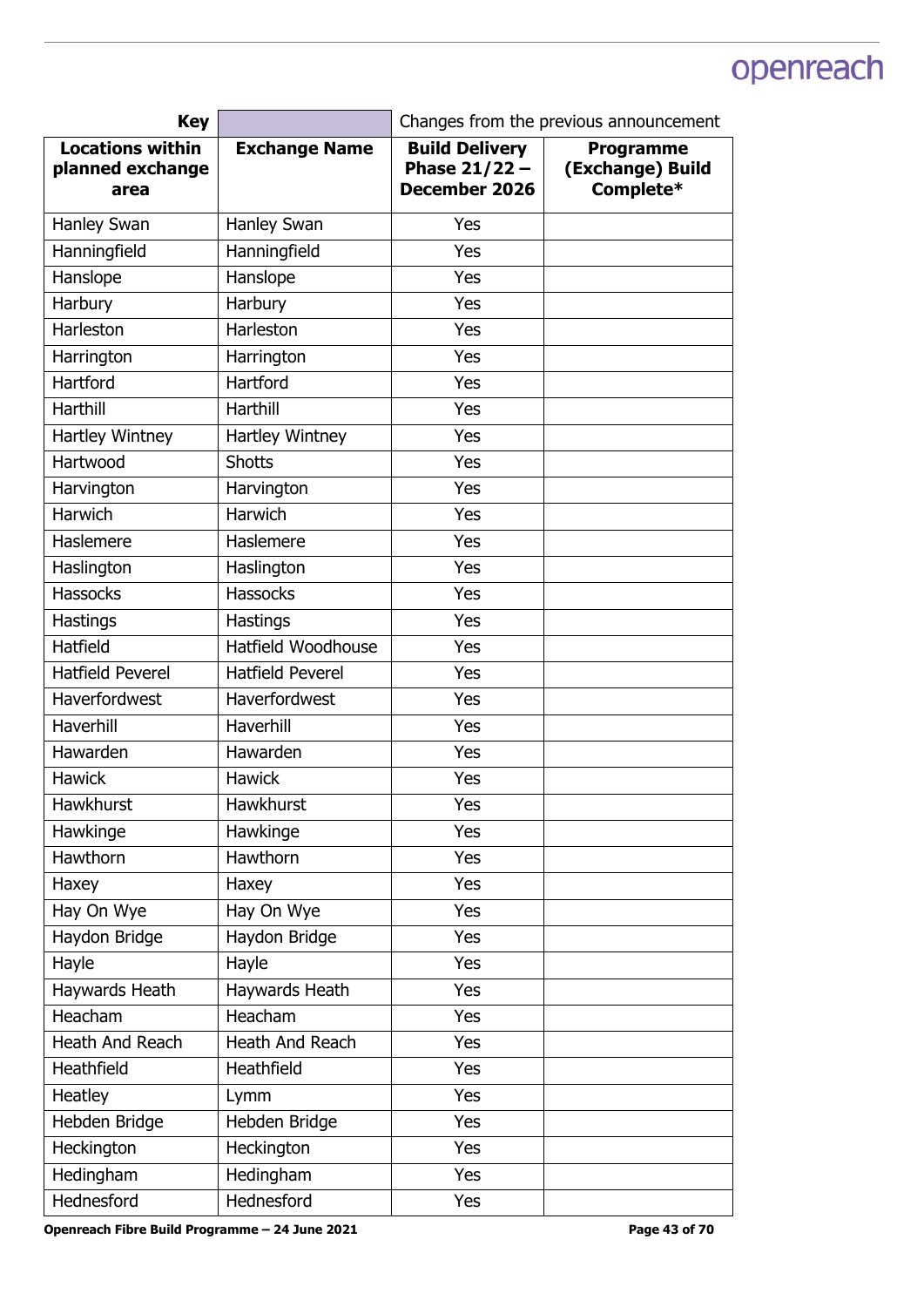| <b>Key</b>                                          |                      | Changes from the previous announcement                           |                                                   |
|-----------------------------------------------------|----------------------|------------------------------------------------------------------|---------------------------------------------------|
| <b>Locations within</b><br>planned exchange<br>area | <b>Exchange Name</b> | <b>Build Delivery</b><br>Phase $21/22 -$<br><b>December 2026</b> | <b>Programme</b><br>(Exchange) Build<br>Complete* |
| Hele                                                | Hele                 | Yes                                                              |                                                   |
| Helensburgh                                         | Helensburgh          | Yes                                                              |                                                   |
| <b>Hellifield</b>                                   | Hellifield           | Yes                                                              |                                                   |
| Helmsley                                            | Helmsley             | Yes                                                              |                                                   |
| Helpston                                            | Glinton              | Yes                                                              |                                                   |
| Helston                                             | Helston              | Yes                                                              |                                                   |
| Hemmingbrough                                       | Hemmingbrough        | Yes                                                              |                                                   |
| Hemsworth                                           | Hemsworth            | Yes                                                              |                                                   |
| Henfield                                            | Henfield             | Yes                                                              |                                                   |
| Hengoed                                             | Hengoed              | Yes                                                              |                                                   |
| Henlade                                             | Henlade              | Yes                                                              |                                                   |
| Henley-In-Arden                                     | Henley-In-Arden      | Yes                                                              |                                                   |
| Henllan                                             | Denbigh              | Yes                                                              |                                                   |
| Henlow                                              | Shefford             | Yes                                                              |                                                   |
| Hereford                                            | Hereford             | Yes                                                              |                                                   |
| Herne Bay                                           | Herne Bay            | Yes                                                              |                                                   |
| Herstmonceux                                        | Herstmonceux         | Yes                                                              |                                                   |
| Hesketh Bank                                        | Hesketh Bank         | Yes                                                              |                                                   |
| Hexham                                              | Hexham               | Yes                                                              |                                                   |
| Heybridge                                           | Maldon               | Yes                                                              |                                                   |
| High Green                                          | High Green           | Yes                                                              |                                                   |
| High Halden                                         | High Halden          | Yes                                                              |                                                   |
| Highbridge                                          | Burnham-On-Sea       | Yes                                                              |                                                   |
| Higher Brixham                                      | <b>Brixham</b>       | Yes                                                              |                                                   |
| Highley                                             | Highley              | Yes                                                              |                                                   |
| Hillsborough                                        | Hillsborough         | Yes                                                              |                                                   |
| Hilltown                                            | Rathfriland          | Yes                                                              |                                                   |
| Hinderwell                                          | Hinderwell           | Yes                                                              |                                                   |
| Hindhead                                            | Hindhead             | Yes                                                              |                                                   |
| Hingham                                             | Hingham              | Yes                                                              |                                                   |
| Hirwaun                                             | Hirwaun              | Yes                                                              |                                                   |
| Hockley Heath                                       | Lapworth             |                                                                  | <b>Yes</b>                                        |
| Hoghton                                             | Hoghton              | Yes                                                              |                                                   |
| Holbeach                                            | Holbeach             | Yes                                                              |                                                   |
| Holland On Sea                                      | Holland On Sea       | Yes                                                              |                                                   |
| Holme Hale                                          | Holme Hale           | Yes                                                              |                                                   |
| Holmer Green                                        | <b>Holmer Green</b>  | Yes                                                              |                                                   |
| Holmes Chapel                                       | Holmes Chapel        | Yes                                                              |                                                   |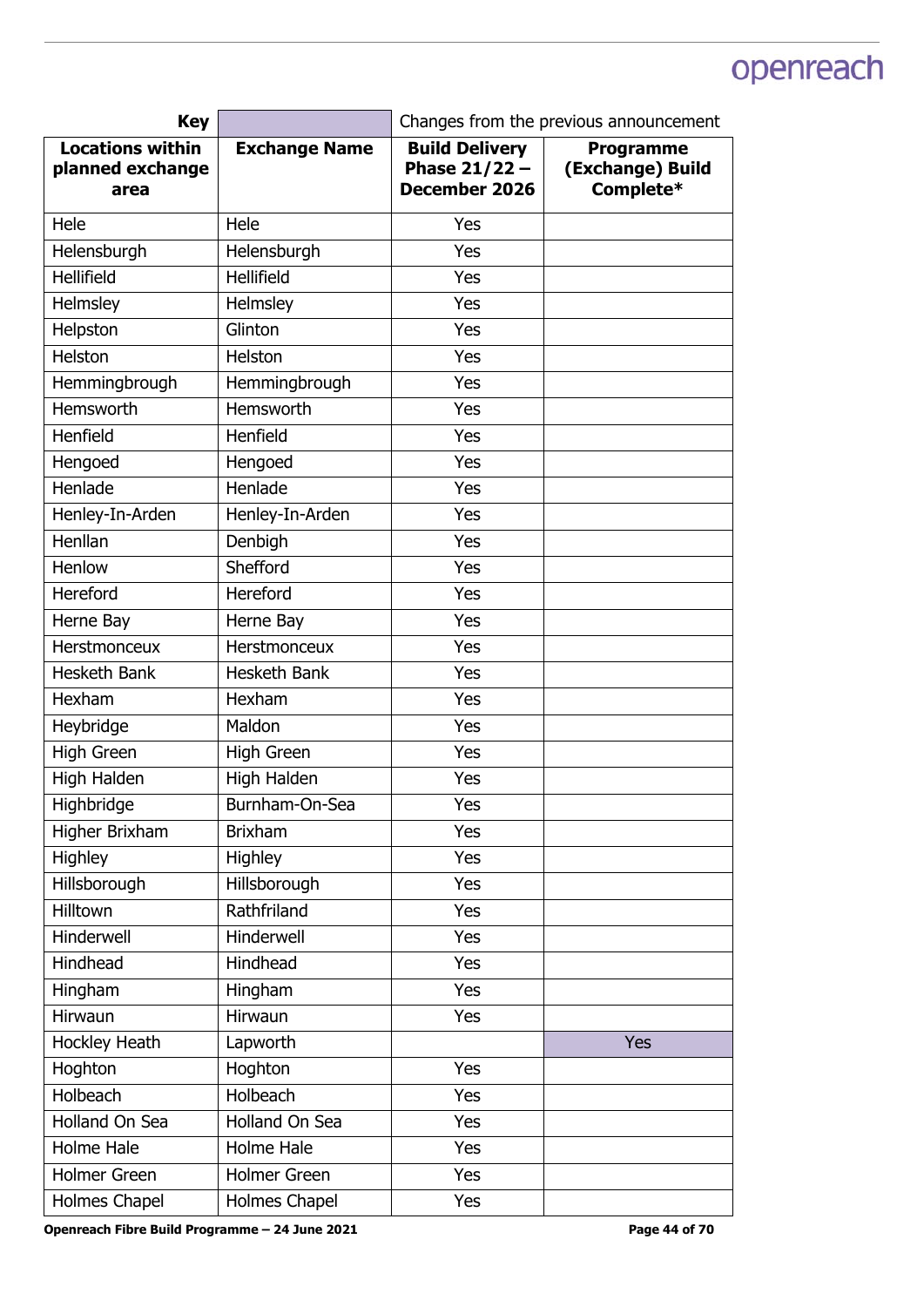| <b>Key</b>                                          |                      | Changes from the previous announcement                    |                                                   |
|-----------------------------------------------------|----------------------|-----------------------------------------------------------|---------------------------------------------------|
| <b>Locations within</b><br>planned exchange<br>area | <b>Exchange Name</b> | <b>Build Delivery</b><br>Phase $21/22 -$<br>December 2026 | <b>Programme</b><br>(Exchange) Build<br>Complete* |
| Holmesfield                                         | Holmesfield          | Yes                                                       |                                                   |
| Holmewood                                           | Holmewood            | Yes                                                       |                                                   |
| Holmhead                                            | Cumnock              | Yes                                                       |                                                   |
| Holsworthy                                          | Holsworthy           | Yes                                                       |                                                   |
| Holt                                                | Holt                 | Yes                                                       |                                                   |
| Holybourne                                          | Alton                | Yes                                                       |                                                   |
| Holyhead                                            | Holyhead             | Yes                                                       |                                                   |
| Holymoorside                                        | Holymoorside         | Yes                                                       |                                                   |
| Holywell                                            | Holywell             | Yes                                                       |                                                   |
| Hook                                                | Hook                 | Yes                                                       |                                                   |
| Hope                                                | Caergwrle            |                                                           | Yes                                               |
| Hope (Derbyshire)                                   | Hope (Derbyshire)    | Yes                                                       |                                                   |
| Hopeman                                             | Hopeman              | Yes                                                       |                                                   |
| Horam Road                                          | Horam Road           | Yes                                                       |                                                   |
| Horncastle                                          | Horncastle           | Yes                                                       |                                                   |
| Hornsea                                             | Hornsea              | Yes                                                       |                                                   |
| Horsebridge                                         | Hailsham             | Yes                                                       |                                                   |
| Horsham                                             | Horsham              | Yes                                                       |                                                   |
| Houghton Le Spring                                  | Houghton Le Spring   | Yes                                                       |                                                   |
| Hovingham                                           | Hovingham            | Yes                                                       |                                                   |
| Howden-Le-Wear                                      | Crook                | Yes                                                       |                                                   |
| Hullbridge                                          | Hullbridge           | Yes                                                       |                                                   |
| Hungerford                                          | Hungerford           | Yes                                                       |                                                   |
| Hunmanby                                            | Hunmanby             | Yes                                                       |                                                   |
| Hunstanton                                          | Hunstanton           | Yes                                                       |                                                   |
| <b>Huntly</b>                                       | Huntly               | Yes                                                       |                                                   |
| Hurley                                              | Hurley               | Yes                                                       |                                                   |
| <b>Hurst Green</b>                                  | <b>Hurst Green</b>   | Yes                                                       |                                                   |
| Hurstpierpoint                                      | Hurstpierpoint       | Yes                                                       |                                                   |
| Iden                                                | Iden                 | Yes                                                       |                                                   |
| Idole                                               | Carmarthen           | Yes                                                       |                                                   |
| Ightham                                             | Borough Green        | Yes                                                       |                                                   |
| Ilchester                                           | Ilchester            | Yes                                                       |                                                   |
| Ilfracombe                                          | Ilfracombe           | Yes                                                       |                                                   |
| Ilminster                                           | Ilminster            | Yes                                                       |                                                   |
| Ingatestone                                         | Ingatestone          | Yes                                                       |                                                   |
| Ingleton                                            | Ingleton             | Yes                                                       |                                                   |
| Innellan                                            | Innellan             | Yes                                                       |                                                   |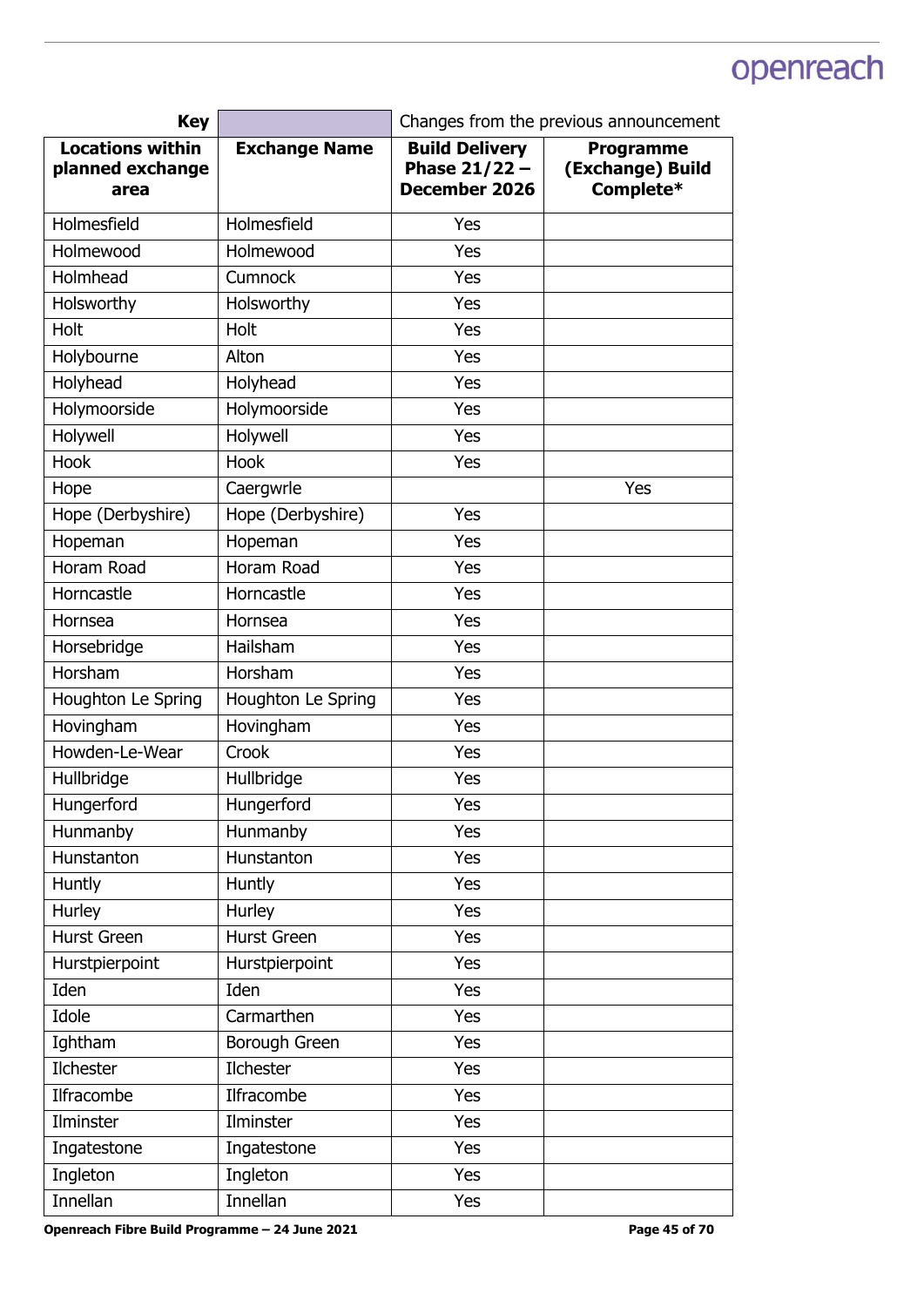| <b>Key</b>                                          |                      | Changes from the previous announcement                    |                                                   |
|-----------------------------------------------------|----------------------|-----------------------------------------------------------|---------------------------------------------------|
| <b>Locations within</b><br>planned exchange<br>area | <b>Exchange Name</b> | <b>Build Delivery</b><br>Phase $21/22 -$<br>December 2026 | <b>Programme</b><br>(Exchange) Build<br>Complete* |
| Innerleithen                                        | Innerleithen         | Yes                                                       |                                                   |
| Instow                                              | Instow               | Yes                                                       |                                                   |
| Inverallochy                                        | Inverallochy         | Yes                                                       |                                                   |
| Inverbervie                                         | Inverbervie          | Yes                                                       |                                                   |
| Invergordon                                         | Invergordon          | Yes                                                       |                                                   |
| Inverurie                                           | Inverurie            | Yes                                                       |                                                   |
| Ipplepen                                            | Ipplepen             | Yes                                                       |                                                   |
| Irby                                                | Irby                 | Yes                                                       |                                                   |
| Ironbridge                                          | Ironbridge           | Yes                                                       |                                                   |
| Irvinestown                                         | Irvinestown          | Yes                                                       |                                                   |
| Islandmagee                                         | Islandmagee          | Yes                                                       |                                                   |
| Isle Of Portland                                    | Portland             | Yes                                                       |                                                   |
| Isleham                                             | Isleham              | Yes                                                       |                                                   |
| <b>Jedburgh</b>                                     | Jedburgh             | Yes                                                       |                                                   |
| Johnston                                            | Johnston             | Yes                                                       |                                                   |
| Joppa                                               | Joppa                | Yes                                                       |                                                   |
| Keadby                                              | Keadby               | Yes                                                       |                                                   |
| Keady                                               | Keady                | Yes                                                       |                                                   |
| <b>Keevil</b>                                       | Keevil               | Yes                                                       |                                                   |
| Keith                                               | Keith                | Yes                                                       |                                                   |
| <b>Kells</b>                                        | Kells                | Yes                                                       |                                                   |
| Kelso                                               | Kelso                |                                                           | Yes                                               |
| Kelty                                               | Kelty                | Yes                                                       |                                                   |
| Kelvedon                                            | Kelvedon             | Yes                                                       |                                                   |
| Kemnay                                              | Kemnay               | Yes                                                       |                                                   |
| Kendal                                              | Kendal               | Yes                                                       |                                                   |
| Kentford                                            | Kentford             |                                                           | <b>Yes</b>                                        |
| <b>Kesh</b>                                         | <b>Kesh</b>          | <b>Yes</b>                                                |                                                   |
| <b>Keswick</b>                                      | <b>Keswick</b>       | Yes                                                       |                                                   |
| Kibworth                                            | Kibworth             | Yes                                                       |                                                   |
| Kidmore End                                         | Kidmore End          | Yes                                                       |                                                   |
| Kidwelly                                            | Kidwelly             | Yes                                                       |                                                   |
| Kilkeel                                             | Kilkeel              | Yes                                                       |                                                   |
| Kilkhampton                                         | Kilkhampton          | Yes                                                       |                                                   |
| Killearn                                            | Killearn             | Yes                                                       |                                                   |
| Killinchy                                           | Killinchy            | <b>Yes</b>                                                |                                                   |
| Killingholme                                        | Killingholme         | Yes                                                       |                                                   |
| Killyleagh                                          | Killyleagh           | Yes                                                       |                                                   |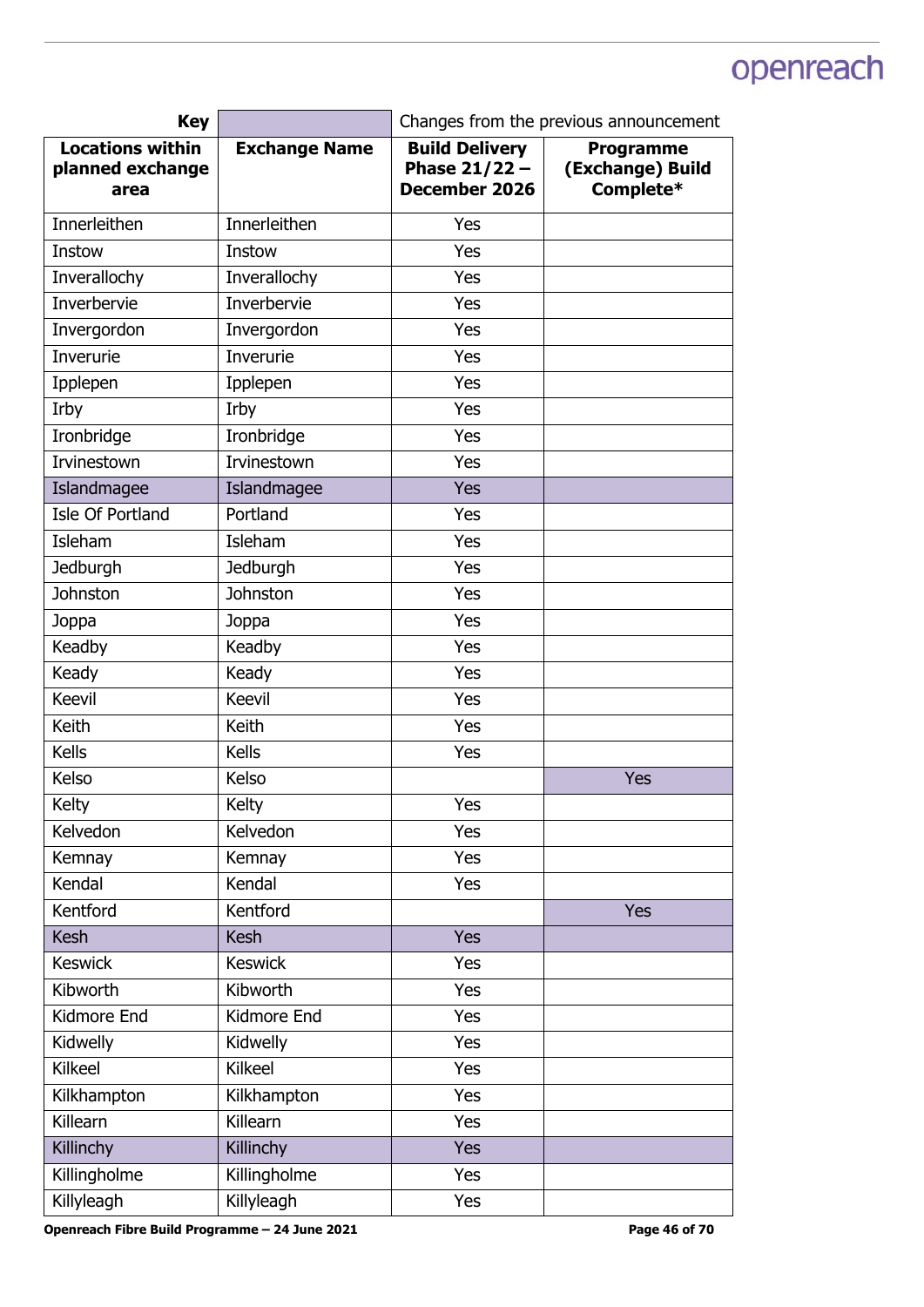| <b>Key</b>                                          |                           | Changes from the previous announcement                           |                                                   |
|-----------------------------------------------------|---------------------------|------------------------------------------------------------------|---------------------------------------------------|
| <b>Locations within</b><br>planned exchange<br>area | <b>Exchange Name</b>      | <b>Build Delivery</b><br>Phase $21/22 -$<br><b>December 2026</b> | <b>Programme</b><br>(Exchange) Build<br>Complete* |
| Kilrea                                              | Kilrea                    | Yes                                                              |                                                   |
| Kilsby                                              | Crick                     | Yes                                                              |                                                   |
| Kilsyth                                             | Kilsyth                   | Yes                                                              |                                                   |
| Kilwinning                                          | Kilwinning                | Yes                                                              |                                                   |
| Kimpton                                             | Kimpton                   | Yes                                                              |                                                   |
| Kincardine                                          | Kincardine                | Yes                                                              |                                                   |
| Kineton                                             | Kineton                   | Yes                                                              |                                                   |
| Kinghorn                                            | Kinghorn                  | Yes                                                              |                                                   |
| Kinglassie                                          | Kinglassie                | Yes                                                              |                                                   |
| Kings Lynn                                          | Kings Lynn                | Yes                                                              |                                                   |
| Kingsbridge                                         | Kingsbridge               | Yes                                                              |                                                   |
| Kingsdown                                           | Deal                      | Yes                                                              |                                                   |
| Kingsley                                            | Bordon                    | Yes                                                              |                                                   |
| Kingston Blount                                     | Kingston Blount           | Yes                                                              |                                                   |
| Kingswear                                           | Kingswear                 | Yes                                                              |                                                   |
| Kington                                             | Kington                   | Yes                                                              |                                                   |
| <b>Kinloss</b>                                      | Findhorn                  | Yes                                                              |                                                   |
| Kinmel Bay                                          | Rhyl                      | Yes                                                              |                                                   |
| Kinnerton                                           | Kinnerton                 | Yes                                                              |                                                   |
| <b>Kinross</b>                                      | <b>Kinross</b>            | Yes                                                              |                                                   |
| Kintore                                             | Kintore                   | Yes                                                              |                                                   |
| Kinver                                              | Kinver                    | Yes                                                              |                                                   |
| Kircubbin                                           | Kircubbin                 | Yes                                                              |                                                   |
| Kirkburton                                          | Kirkburton                | Yes                                                              |                                                   |
| Kirkby Lonsdale                                     | Kirkby Lonsdale           | Yes                                                              |                                                   |
| Kirkbymoorside                                      | Kirkbymoorside            | Yes                                                              |                                                   |
| Kirkconnel                                          | Kirkconnel                | Yes                                                              |                                                   |
| Kirkcudbright                                       | Kirkcudbright             | Yes                                                              |                                                   |
| Kirkwall                                            | Kirkwall                  | Yes                                                              |                                                   |
| Kirriemuir                                          | Kirriemuir                | Yes                                                              |                                                   |
| Kirton                                              | Kirton                    | Yes                                                              |                                                   |
| Kirton Lindsey                                      | Kirton Lindsey            | Yes                                                              |                                                   |
| Knighton                                            | Knighton                  | Yes                                                              |                                                   |
| Knockmill                                           | West Kingsdown            | Yes                                                              |                                                   |
| Knott End-On-Sea                                    | Knott End                 | Yes                                                              |                                                   |
| Knottingley                                         | Knottingley               | Yes                                                              |                                                   |
| Knowle                                              | <b>Budleigh Salterton</b> | Yes                                                              |                                                   |
| Kyle                                                | Kyle                      | Yes                                                              |                                                   |

Openreach Fibre Build Programme - 24 June 2021 **Page 47 of 70 Page 47 of 70**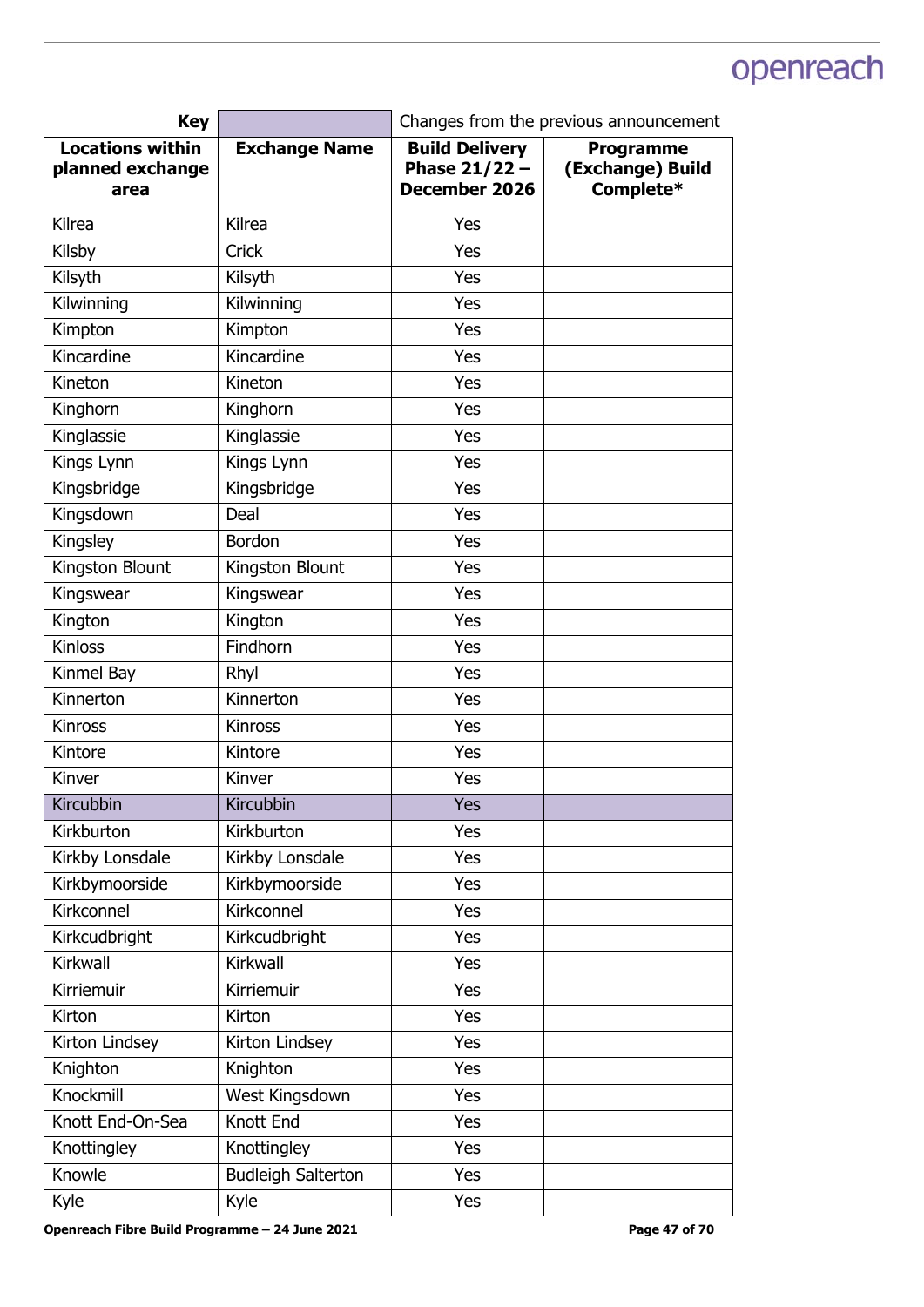| <b>Key</b>                                          |                      | Changes from the previous announcement                    |                                                   |
|-----------------------------------------------------|----------------------|-----------------------------------------------------------|---------------------------------------------------|
| <b>Locations within</b><br>planned exchange<br>area | <b>Exchange Name</b> | <b>Build Delivery</b><br>Phase $21/22 -$<br>December 2026 | <b>Programme</b><br>(Exchange) Build<br>Complete* |
| Ladybank                                            | Ladybank             | Yes                                                       |                                                   |
| Lakenheath                                          | Lakenheath           | Yes                                                       |                                                   |
| Lamerton                                            | <b>Tavistock</b>     | Yes                                                       |                                                   |
| Lamlash                                             | Lamlash              | Yes                                                       |                                                   |
| Lampeter                                            | Lampeter             | Yes                                                       |                                                   |
| Lanark                                              | Lanark               | Yes                                                       |                                                   |
| Lanchester                                          | Lanchester           | Yes                                                       |                                                   |
| Langholm                                            | Langholm             | Yes                                                       |                                                   |
| Langport                                            | Langport             | Yes                                                       |                                                   |
| Langton                                             | Langton              | Yes                                                       |                                                   |
| Lapworth                                            | Lapworth             |                                                           | Yes                                               |
| Largs                                               | Largs                | Yes                                                       |                                                   |
| Latchingdon                                         | Latchingdon          | Yes                                                       |                                                   |
| Launceston                                          | Launceston           | Yes                                                       |                                                   |
| Laurelvale                                          | Tandragee            | Yes                                                       |                                                   |
| Laurencekirk                                        | Laurencekirk         | Yes                                                       |                                                   |
| Lavendon                                            | Olney                | Yes                                                       |                                                   |
| Lavenham                                            | Lavenham             | Yes                                                       |                                                   |
| Lavington                                           | Lavington            | Yes                                                       |                                                   |
| Leabrooks                                           | Leabrooks            | Yes                                                       |                                                   |
| Leasingham                                          | Sleaford             | Yes                                                       |                                                   |
| Lechlade                                            | Lechlade             | Yes                                                       |                                                   |
| Ledbury                                             | Ledbury              | Yes                                                       |                                                   |
| Leedstown                                           | Leedstown            | Yes                                                       |                                                   |
| Leek                                                | Leek                 | Yes                                                       |                                                   |
| Leigh Sinton                                        | Leigh Sinton         | Yes                                                       |                                                   |
| Leiston                                             | Leiston              | Yes                                                       |                                                   |
| Lenham                                              | Lenham               | Yes                                                       |                                                   |
| Lennoxtown                                          | Lennoxtown           | Yes                                                       |                                                   |
| Leominster                                          | Leominster           | Yes                                                       |                                                   |
| Lerwick                                             | Lerwick              | Yes                                                       |                                                   |
| Lesmahagow                                          | Lesmahagow           | Yes                                                       |                                                   |
| Leuchars                                            | Leuchars             | Yes                                                       |                                                   |
| Lewes                                               | Lewes                | Yes                                                       |                                                   |
| Leysdown                                            | Leysdown             | Yes                                                       |                                                   |
| <b>Limekilns</b>                                    | <b>Limekilns</b>     | Yes                                                       |                                                   |
| Lindfield                                           | Lindfield            | Yes                                                       |                                                   |
| Lingfield                                           | Lingfield            | Yes                                                       |                                                   |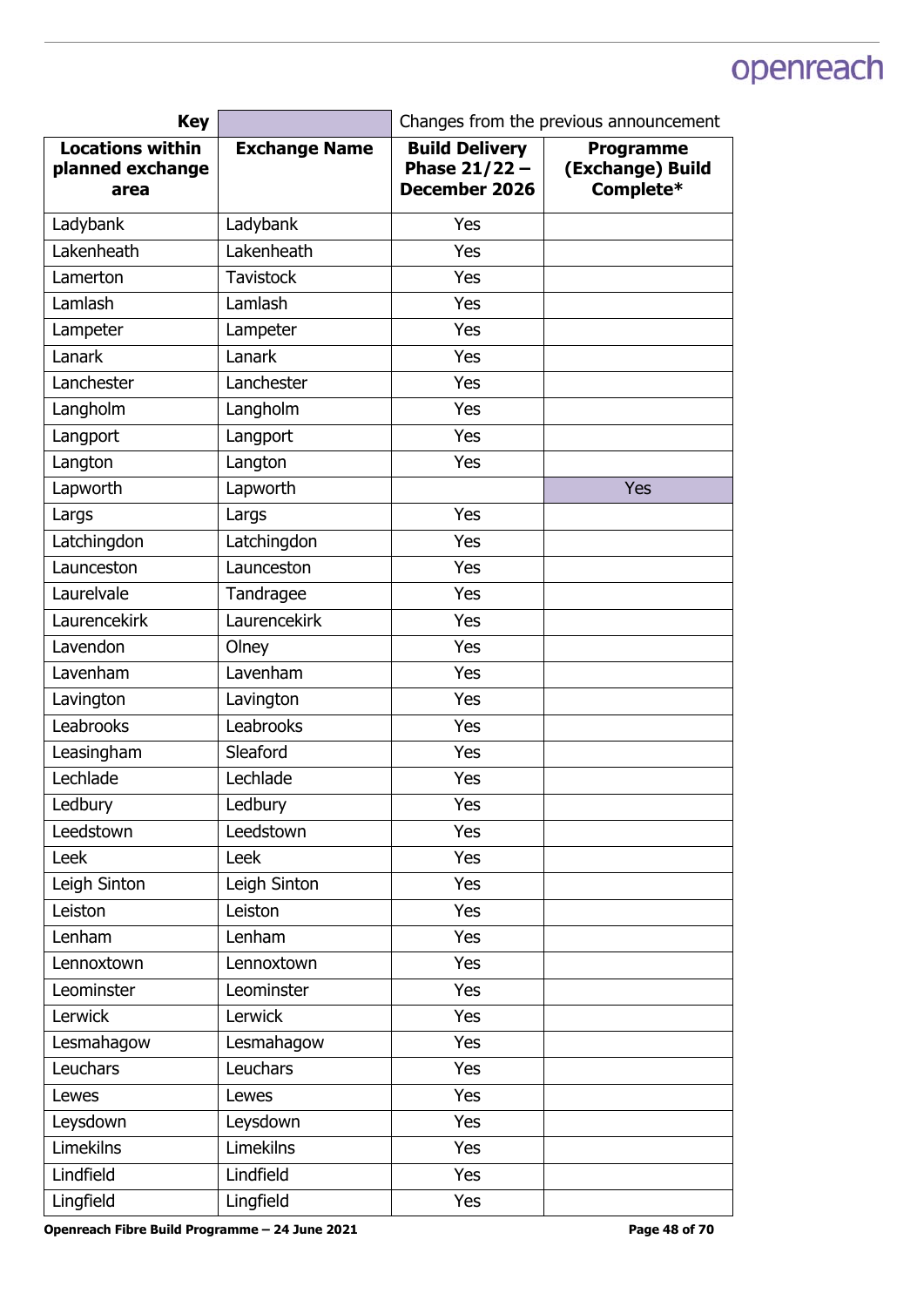| <b>Key</b>                                          |                      | Changes from the previous announcement                    |                                                   |
|-----------------------------------------------------|----------------------|-----------------------------------------------------------|---------------------------------------------------|
| <b>Locations within</b><br>planned exchange<br>area | <b>Exchange Name</b> | <b>Build Delivery</b><br>Phase $21/22 -$<br>December 2026 | <b>Programme</b><br>(Exchange) Build<br>Complete* |
| Linton                                              | Linton               | Yes                                                       |                                                   |
| Linton On Ouse                                      | Linton On Ouse       | Yes                                                       |                                                   |
| Liphook                                             | Liphook              | Yes                                                       |                                                   |
| Lisbellaw                                           | Lisbellaw            | Yes                                                       |                                                   |
| Liskeard                                            | Liskeard             | Yes                                                       |                                                   |
| Lisnaskea                                           | Lisnaskea            | Yes                                                       |                                                   |
| Little Clacton                                      | Little Clacton       | Yes                                                       |                                                   |
| Little Stoke                                        | <b>Stone</b>         | Yes                                                       |                                                   |
| Little Waltham                                      | Little Waltham       | Yes                                                       |                                                   |
| Littleport                                          | Littleport           | Yes                                                       |                                                   |
| Llanberis                                           | Llanberis            | Yes                                                       |                                                   |
| Llanbradach                                         | Caerphilly           | Yes                                                       |                                                   |
| Llandeilo                                           | Llandeilo            | Yes                                                       |                                                   |
| Llandovery                                          | Llandovery           | Yes                                                       |                                                   |
| Llandrindod Wells                                   | Llandrindod Wells    | Yes                                                       |                                                   |
| Llandudno                                           | Llandudno            | Yes                                                       |                                                   |
| Llandybie                                           | Llandybie            | Yes                                                       |                                                   |
| Llanedi                                             | Pontardulais         | Yes                                                       |                                                   |
| Llanelli                                            | Llanelli             | Yes                                                       |                                                   |
| Llanfairfechan                                      | Llanfairfechan       | Yes                                                       |                                                   |
| Llangefni                                           | Llangefni            | Yes                                                       |                                                   |
| Llangennech                                         | Llangennech          | Yes                                                       |                                                   |
| Llangollen                                          | Llangollen           | Yes                                                       |                                                   |
| Llanharan                                           | Llantrisant          | Yes                                                       |                                                   |
| Llanidloes                                          | Llanidloes           | Yes                                                       |                                                   |
| Llannon                                             | <b>Cross Hands</b>   | Yes                                                       |                                                   |
| Llanon                                              | Llanon               | Yes                                                       |                                                   |
| Llanrug                                             | Caernarfon           | Yes                                                       |                                                   |
| Llanrwst                                            | Llanrwst             | Yes                                                       |                                                   |
| Llantrisant                                         | Llantrisant          | Yes                                                       |                                                   |
| <b>Llantwit Fardre</b>                              | Newtown Llantwit     | Yes                                                       |                                                   |
| Llantwit Major                                      | Llantwit Major       | Yes                                                       |                                                   |
| Llanwern                                            | Llanwern             | Yes                                                       |                                                   |
| Llanymynech                                         | Llanymynech          | Yes                                                       |                                                   |
| Llwydcoed                                           | Aberdare             | Yes                                                       |                                                   |
| Loanhead                                            | Loanhead             | Yes                                                       |                                                   |
| Lochgilphead                                        | Lochgilphead         | Yes                                                       |                                                   |
| Lochmaben                                           | Lochmaben            | Yes                                                       |                                                   |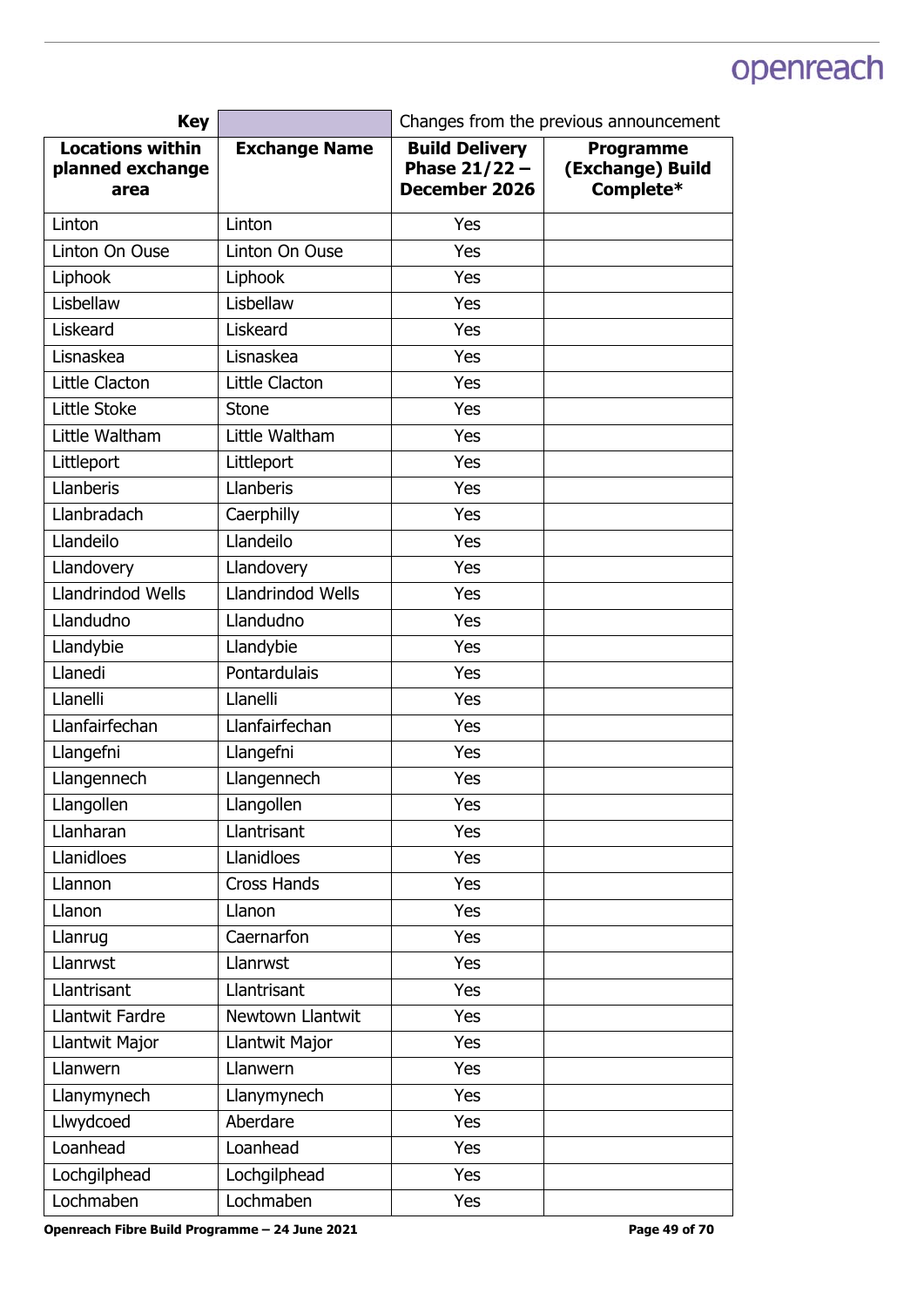| <b>Key</b>                                          |                      | Changes from the previous announcement                           |                                                   |
|-----------------------------------------------------|----------------------|------------------------------------------------------------------|---------------------------------------------------|
| <b>Locations within</b><br>planned exchange<br>area | <b>Exchange Name</b> | <b>Build Delivery</b><br>Phase $21/22 -$<br><b>December 2026</b> | <b>Programme</b><br>(Exchange) Build<br>Complete* |
| Lockerbie                                           | Lockerbie            | Yes                                                              |                                                   |
| Loddiswell                                          | Loddiswell           | Yes                                                              |                                                   |
| Loddon                                              | Loddon               | Yes                                                              |                                                   |
| Long Bennington                                     | Long Bennington      | Yes                                                              |                                                   |
| Long Buckby                                         | Long Buckby          | Yes                                                              |                                                   |
| Long Stratton                                       | Long Stratton        | Yes                                                              |                                                   |
| Long Sutton Lincs                                   | Long Sutton Lincs    | Yes                                                              |                                                   |
| Longframlington                                     | Longframlington      | Yes                                                              |                                                   |
| Longniddry                                          | Longniddry           | Yes                                                              |                                                   |
| Longridge                                           | Longridge            |                                                                  | Yes                                               |
| Longridge                                           | Fauldhouse           | Yes                                                              |                                                   |
| Longtown                                            | Longtown             | Yes                                                              |                                                   |
| Looe                                                | Looe                 | Yes                                                              |                                                   |
| Loose                                               | Loose                | Yes                                                              |                                                   |
| Lossiemouth                                         | Lossiemouth          | Yes                                                              |                                                   |
| Lostwithiel                                         | Lostwithiel          | Yes                                                              |                                                   |
| Loughgall                                           | Loughgall            | Yes                                                              |                                                   |
| <b>Lower Dicker</b>                                 | Hailsham             | Yes                                                              |                                                   |
| Ludlow                                              | Ludlow               | Yes                                                              |                                                   |
| Lundin Links                                        | Lundin Links         |                                                                  | Yes                                               |
| Luppitt                                             | Luppitt              | Yes                                                              |                                                   |
| Lutterworth                                         | Lutterworth          | Yes                                                              |                                                   |
| Lydney                                              | Lydney               | Yes                                                              |                                                   |
| Lyme Regis                                          | Lyme Regis           | Yes                                                              |                                                   |
| Lyminge                                             | Lyminge              | Yes                                                              |                                                   |
| Lymington                                           | Lymington            | Yes                                                              |                                                   |
| Lymm                                                | Lymm                 | Yes                                                              |                                                   |
| Lyndhurst                                           | Lyndhurst            | Yes                                                              |                                                   |
| Lynemouth                                           | Lynemouth            | Yes                                                              |                                                   |
| Lynton                                              | Lynton               | Yes                                                              |                                                   |
| Lytham                                              | Lytham               | Yes                                                              |                                                   |
| Mablethorpe                                         | Mablethorpe          | Yes                                                              |                                                   |
| Macduff                                             | Macduff              | Yes                                                              |                                                   |
| Machen                                              | Machen               | Yes                                                              |                                                   |
| Machynlleth                                         | Machynlleth          | Yes                                                              |                                                   |
| Madeley                                             | Madeley              | Yes                                                              |                                                   |
| Madingley                                           | Madingley            | Yes                                                              |                                                   |
| Madley                                              | Madley               | Yes                                                              |                                                   |

Openreach Fibre Build Programme – 24 June 2021 **Page 50 of 70 Page 50 of 70**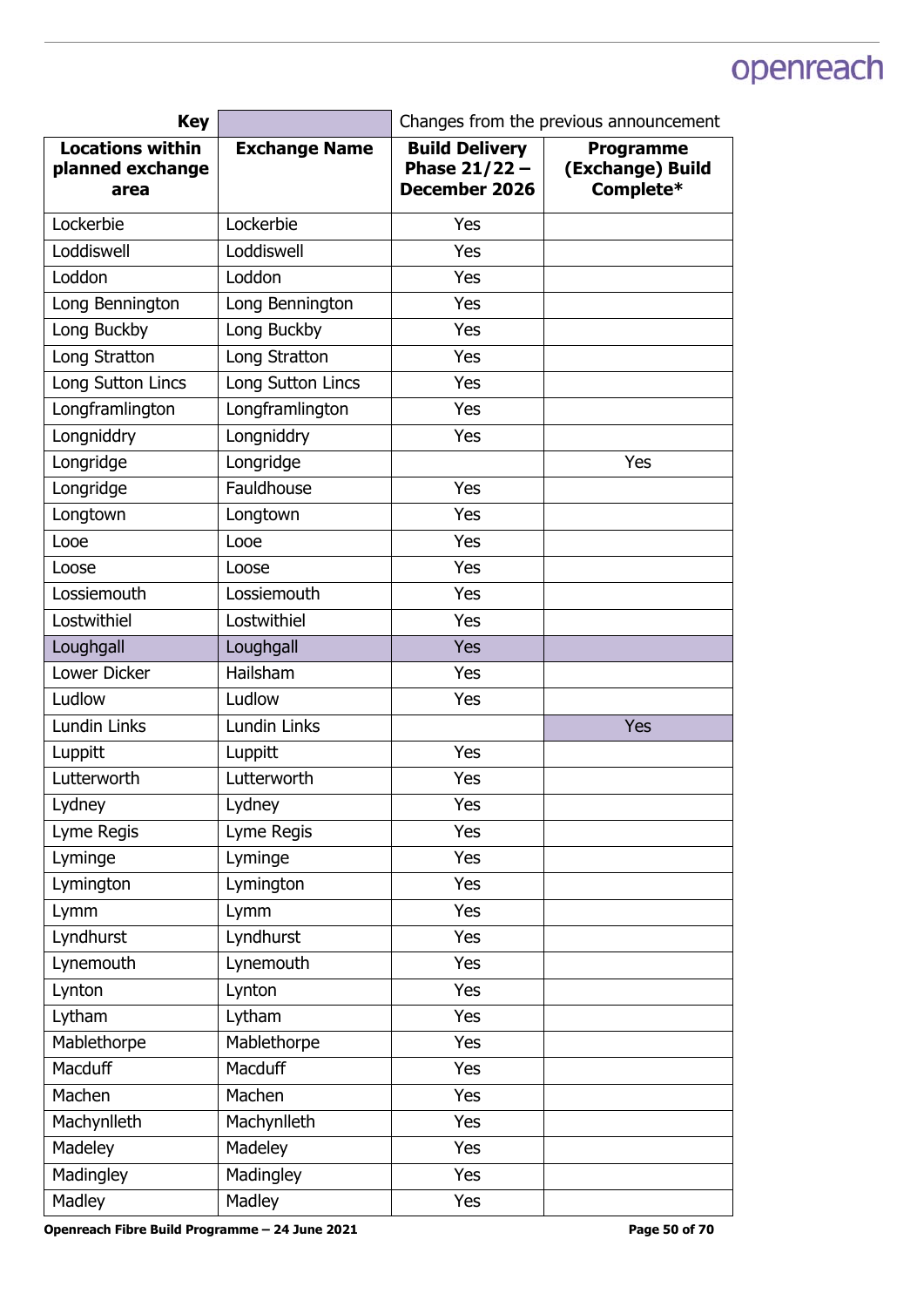| <b>Key</b>                                          |                      | Changes from the previous announcement                    |                                                   |
|-----------------------------------------------------|----------------------|-----------------------------------------------------------|---------------------------------------------------|
| <b>Locations within</b><br>planned exchange<br>area | <b>Exchange Name</b> | <b>Build Delivery</b><br>Phase $21/22 -$<br>December 2026 | <b>Programme</b><br>(Exchange) Build<br>Complete* |
| Maesteg                                             | Maesteg              | Yes                                                       |                                                   |
| Maghaberry                                          | Moira                | Yes                                                       |                                                   |
| Maghera                                             | Maghera              | Yes                                                       |                                                   |
| Magheralin                                          | Moira                | Yes                                                       |                                                   |
| Magheramason                                        | <b>Bready</b>        | Yes                                                       |                                                   |
| Maguiresbridge                                      | Lisnaskea            | Yes                                                       |                                                   |
| Maldon                                              | Maldon               | Yes                                                       |                                                   |
| Malmesbury                                          | Malmesbury           | Yes                                                       |                                                   |
| <b>Malpas</b>                                       | Malpas               | Yes                                                       |                                                   |
| Malton                                              | Malton               | Yes                                                       |                                                   |
| Malvern                                             | Malvern              | Yes                                                       |                                                   |
| Manea                                               | Manea                | Yes                                                       |                                                   |
| Manningtree                                         | Manningtree          | Yes                                                       |                                                   |
| <b>Manor Park</b>                                   | <b>Manor Park</b>    | Yes                                                       |                                                   |
| Marazion                                            | Marazion             | Yes                                                       |                                                   |
| Market Bosworth                                     | Market Bosworth      | Yes                                                       |                                                   |
| <b>Market Deeping</b>                               | Market Deeping       | Yes                                                       |                                                   |
| Market Drayton                                      | Market Drayton       | Yes                                                       |                                                   |
| Market Rasen                                        | Market Rasen         | Yes                                                       |                                                   |
| Markethill                                          | Markethill           | Yes                                                       |                                                   |
| Markfield                                           | Markfield            | Yes                                                       |                                                   |
| Markyate                                            | Markyate             | Yes                                                       |                                                   |
| Marlborough                                         | Marlborough          | Yes                                                       |                                                   |
| Marshfield                                          | Marshfield           | Yes                                                       |                                                   |
| Martham                                             | Martham              | Yes                                                       |                                                   |
| Martinstown                                         | Martinstown          | Yes                                                       |                                                   |
| Martock                                             | <b>Martock</b>       | Yes                                                       |                                                   |
| Maryport                                            | Maryport             | Yes                                                       |                                                   |
| Masham                                              | Masham               | Yes                                                       |                                                   |
| Matlock                                             | <b>Matlock</b>       | Yes                                                       |                                                   |
| Mattishall                                          | Mattishall           | Yes                                                       |                                                   |
| Mauchline                                           | Mauchline            | Yes                                                       |                                                   |
| Mawdesley                                           | Rufford              | Yes                                                       |                                                   |
| Mawnan Smith                                        | Mawnan Smith         | Yes                                                       |                                                   |
| Maxwellheugh                                        | Kelso                |                                                           | <b>Yes</b>                                        |
| Maxwelltown                                         | <b>Dumfries</b>      | Yes                                                       |                                                   |
| Mayfield                                            | Mayfield             | Yes                                                       |                                                   |
| Meadowfield                                         | Meadowfield          | Yes                                                       |                                                   |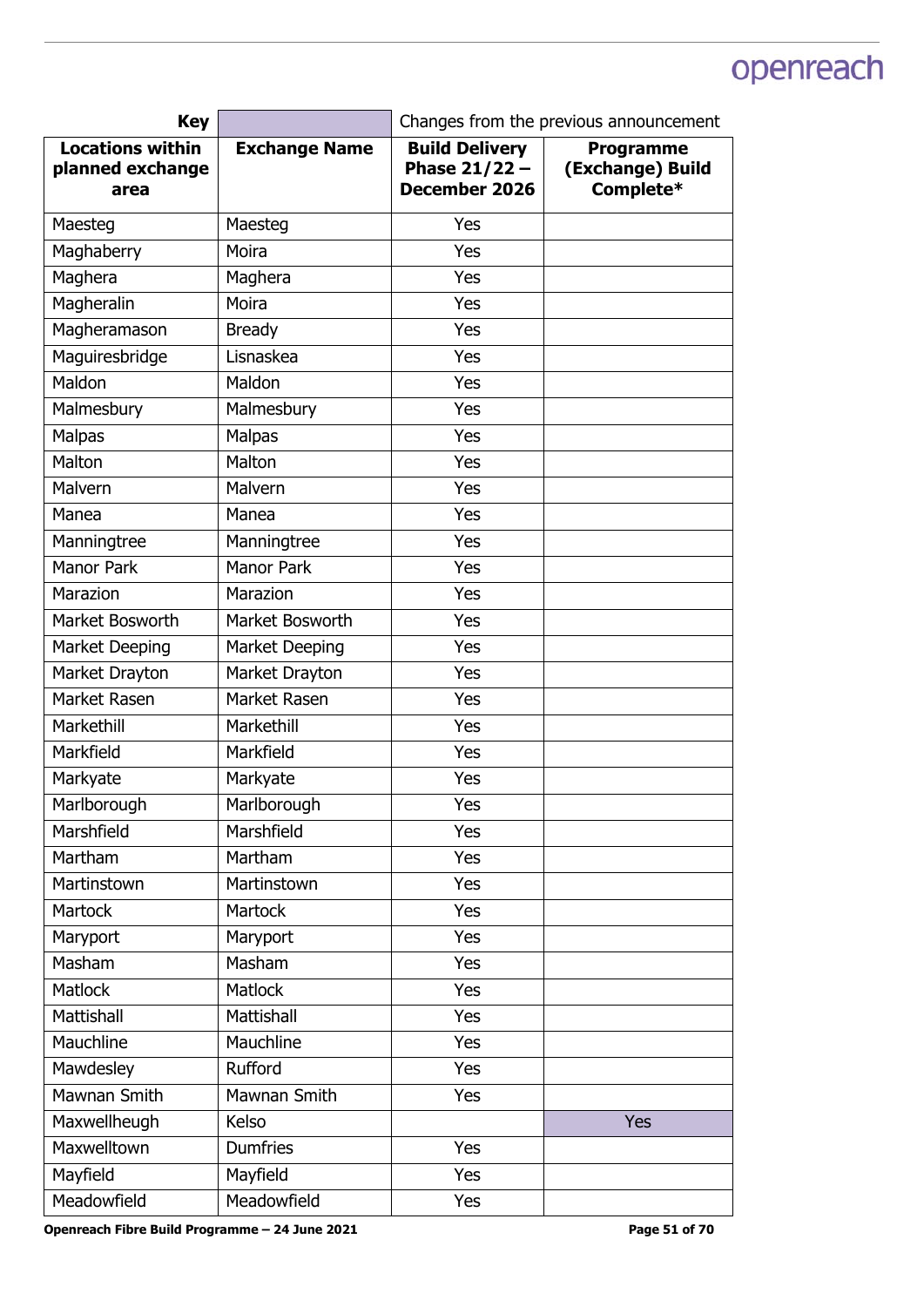| <b>Key</b>                                          |                         | Changes from the previous announcement                    |                                                   |
|-----------------------------------------------------|-------------------------|-----------------------------------------------------------|---------------------------------------------------|
| <b>Locations within</b><br>planned exchange<br>area | <b>Exchange Name</b>    | <b>Build Delivery</b><br>Phase $21/22 -$<br>December 2026 | <b>Programme</b><br>(Exchange) Build<br>Complete* |
| Measham                                             | Measham                 | Yes                                                       |                                                   |
| Medstead                                            | Medstead                | Yes                                                       |                                                   |
| Melbourne                                           | Melbourne               | Yes                                                       |                                                   |
| Mellor                                              | Mellor                  | Yes                                                       |                                                   |
| <b>Mells</b>                                        | <b>Mells</b>            | Yes                                                       |                                                   |
| Melrose                                             | Melrose                 | Yes                                                       |                                                   |
| <b>Melton Constable</b>                             | <b>Melton Constable</b> | Yes                                                       |                                                   |
| Menai Bridge                                        | Menai Bridge            | Yes                                                       |                                                   |
| Menheniot                                           | Liskeard                | Yes                                                       |                                                   |
| Menstrie                                            | Alva                    | Yes                                                       |                                                   |
| Mere                                                | Mere                    | Yes                                                       |                                                   |
| Meriden                                             | Meriden                 | Yes                                                       |                                                   |
| Merthyr Tydfil                                      | Merthyr Tydfil          | Yes                                                       |                                                   |
| Metheringham                                        | Metheringham            | Yes                                                       |                                                   |
| Mevagissey                                          | Mevagissey              | Yes                                                       |                                                   |
| Mickle Trafford                                     | Mickle Trafford         |                                                           | Yes                                               |
| Middleton                                           | Middleton               | Yes                                                       |                                                   |
| <b>Middlewich</b>                                   | <b>Middlewich</b>       | Yes                                                       |                                                   |
| Midhurst                                            | Midhurst                | Yes                                                       |                                                   |
| Midsomer Norton                                     | <b>Midsomer Norton</b>  | Yes                                                       |                                                   |
| Milborne Port                                       | Milborne Port           | Yes                                                       |                                                   |
| Mildenhall                                          | Mildenhall              | Yes                                                       |                                                   |
| Milford Haven                                       | Milford Haven           | Yes                                                       |                                                   |
| Milford On Sea                                      | Milford On Sea          | Yes                                                       |                                                   |
| <b>Millbrook</b>                                    | Millbrook               | Yes                                                       |                                                   |
| Millisle                                            | Millisle                | Yes                                                       |                                                   |
| Millom                                              | Millom                  | Yes                                                       |                                                   |
| Millport                                            | Millport                | Yes                                                       |                                                   |
| Milnthorpe                                          | Milnthorpe              | Yes                                                       |                                                   |
| Milton Of Campsie                                   | Lennoxtown              | Yes                                                       |                                                   |
| Minehead                                            | Minehead                | Yes                                                       |                                                   |
| Minster                                             | Minster Sheppey         | Yes                                                       |                                                   |
| Minster Thanet                                      | Minster Thanet          | Yes                                                       |                                                   |
| Mintlaw                                             | Mintlaw                 | Yes                                                       |                                                   |
| Miskin                                              | Llantrisant             | Yes                                                       |                                                   |
| Misterton                                           | Misterton               | Yes                                                       |                                                   |
| Modbury                                             | Modbury                 | Yes                                                       |                                                   |
| Moelfre                                             | Moelfre                 | Yes                                                       |                                                   |

Openreach Fibre Build Programme - 24 June 2021 **Page 52 of 70 Page 52 of 70**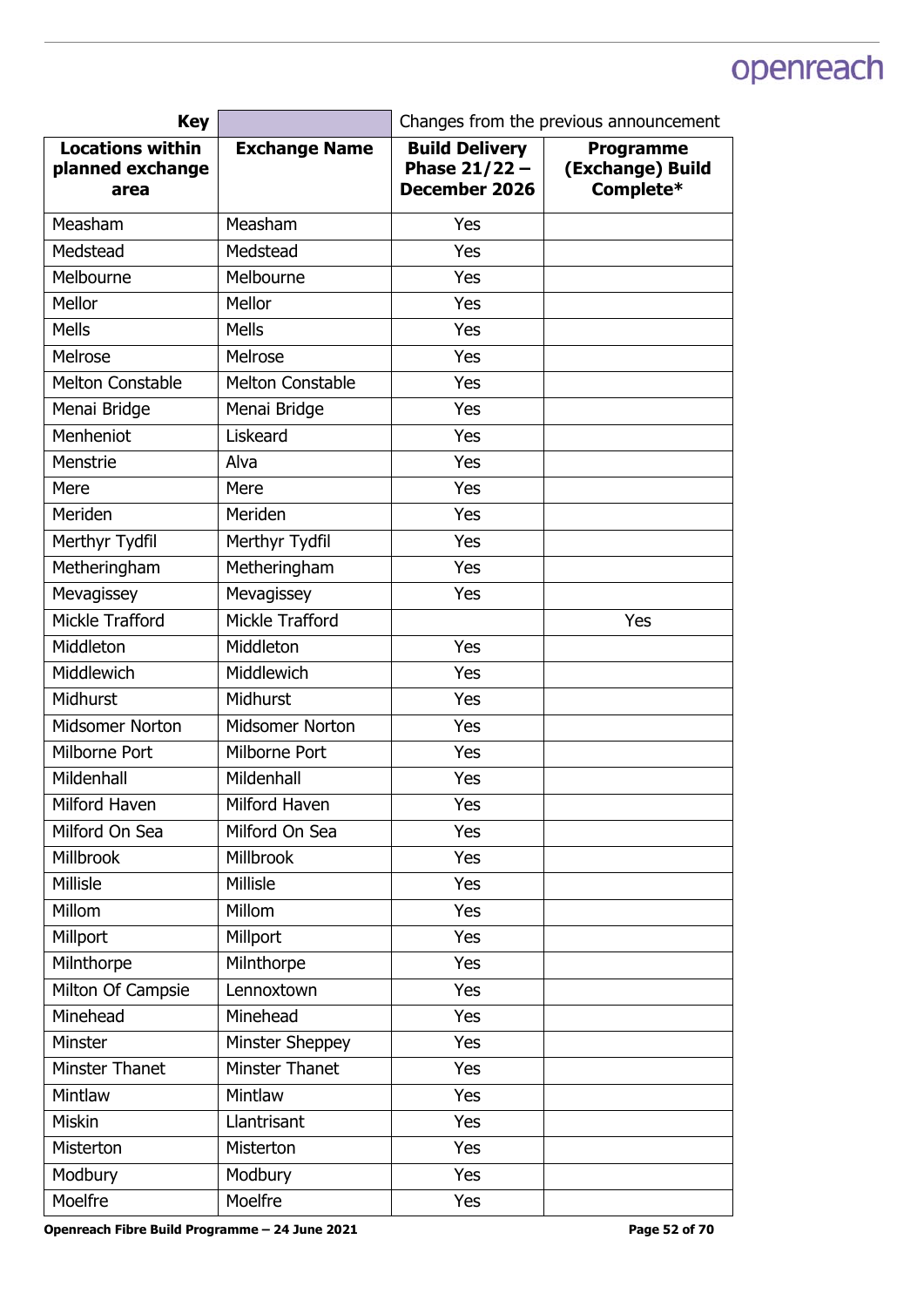| <b>Key</b>                                          |                           | Changes from the previous announcement                           |                                                   |
|-----------------------------------------------------|---------------------------|------------------------------------------------------------------|---------------------------------------------------|
| <b>Locations within</b><br>planned exchange<br>area | <b>Exchange Name</b>      | <b>Build Delivery</b><br>Phase $21/22 -$<br><b>December 2026</b> | <b>Programme</b><br>(Exchange) Build<br>Complete* |
| Moffat                                              | Moffat                    | Yes                                                              |                                                   |
| Moira                                               | Moira                     | Yes                                                              |                                                   |
| Mold                                                | Mold                      | Yes                                                              |                                                   |
| Moneymore                                           | Moneymore                 | Yes                                                              |                                                   |
| Monmouth                                            | Monmouth                  | Yes                                                              |                                                   |
| Montrose                                            | Montrose                  | Yes                                                              |                                                   |
| <b>Moreton Morrell</b>                              | <b>Moreton Morrell</b>    | Yes                                                              |                                                   |
| Moretonhampstead                                    | Moretonhampstead          | Yes                                                              |                                                   |
| Morpeth                                             | Morpeth                   | Yes                                                              |                                                   |
| Mortimer                                            | Mortimer                  | Yes                                                              |                                                   |
| Morton Bourne                                       | Morton Bourne             | Yes                                                              |                                                   |
| Mostyn                                              | Mostyn                    | Yes                                                              |                                                   |
| Motcombe                                            | Shaftesbury               | Yes                                                              |                                                   |
| Moulton<br>(Lincolnshire)                           | Moulton<br>(Lincolnshire) | Yes                                                              |                                                   |
| Moulton Chapel                                      | Moulton Chapel            | Yes                                                              |                                                   |
| Mountain Ash                                        | Mountain Ash              | Yes                                                              |                                                   |
| Mousehole                                           | Mousehole                 | Yes                                                              |                                                   |
| Much Wenlock                                        | Much Wenlock              | Yes                                                              |                                                   |
| Muirhead                                            | Muirhead                  | Yes                                                              |                                                   |
| <b>Muirkirk</b>                                     | <b>Muirkirk</b>           | Yes                                                              |                                                   |
| Mulbarton                                           | Mulbarton                 | Yes                                                              |                                                   |
| Mundesley                                           | Mundesley                 | Yes                                                              |                                                   |
| Mundford                                            | Mundford                  | Yes                                                              |                                                   |
| Nailsworth                                          | Nailsworth                | Yes                                                              |                                                   |
| Nairn                                               | Nairn                     | Yes                                                              |                                                   |
| Nanpean                                             | Nanpean                   | Yes                                                              |                                                   |
| Nantwich                                            | Nantwich                  | Yes                                                              |                                                   |
| Narberth                                            | Narberth                  | Yes                                                              |                                                   |
| Narborough                                          | Narborough                | Yes                                                              |                                                   |
| Navenby                                             | Navenby                   | Yes                                                              |                                                   |
| Nazeing                                             | Nazeing                   | Yes                                                              |                                                   |
| Needham                                             | Needham                   | Yes                                                              |                                                   |
| <b>Nefyn</b>                                        | <b>Nefyn</b>              | Yes                                                              |                                                   |
| Nelson                                              | Nelson                    | Yes                                                              |                                                   |
| <b>Neston</b>                                       | Neston                    |                                                                  | <b>Yes</b>                                        |
| Nether Stowey                                       | Nether Stowey             | Yes                                                              |                                                   |
| Netherthird                                         | Cumnock                   | Yes                                                              |                                                   |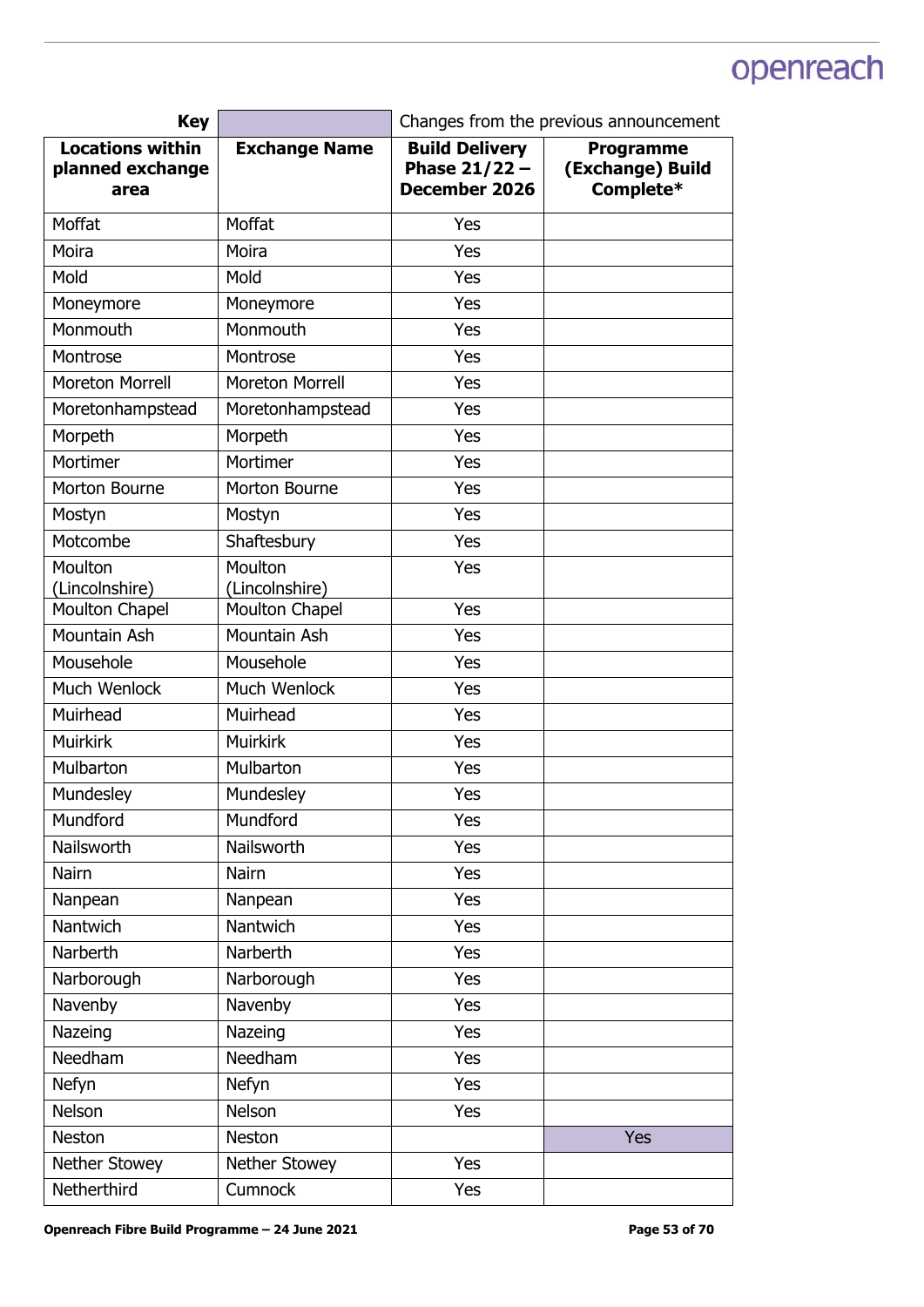| <b>Key</b>                                          |                                         | Changes from the previous announcement                           |                                                   |
|-----------------------------------------------------|-----------------------------------------|------------------------------------------------------------------|---------------------------------------------------|
| <b>Locations within</b><br>planned exchange<br>area | <b>Exchange Name</b>                    | <b>Build Delivery</b><br>Phase $21/22 -$<br><b>December 2026</b> | <b>Programme</b><br>(Exchange) Build<br>Complete* |
| Netherton                                           | Frodsham                                | Yes                                                              |                                                   |
| New Brancepeth                                      | New Brancepeth                          | Yes                                                              |                                                   |
| <b>New Cumnock</b>                                  | <b>New Cumnock</b>                      | Yes                                                              |                                                   |
| <b>New Mills</b>                                    | <b>New Mills</b>                        | Yes                                                              |                                                   |
| New Quay                                            | New Quay                                | Yes                                                              |                                                   |
| Newborough                                          | Newborough                              | Yes                                                              |                                                   |
| Newbridge<br>(Dumfries and<br>Galloway)             | Newbridge<br>(Dumfries and<br>Galloway) | Yes                                                              |                                                   |
| Newbridge; Gwent                                    | Newbridge; Gwent                        | Yes                                                              |                                                   |
| Newburgh                                            | Newburgh                                | Yes                                                              |                                                   |
| <b>Newent</b>                                       | <b>Newent</b>                           | Yes                                                              |                                                   |
| Newhaven                                            | Newhaven                                | Yes                                                              |                                                   |
| <b>Newick</b>                                       | <b>Newick</b>                           | Yes                                                              |                                                   |
| Newington                                           | Newington                               | Yes                                                              |                                                   |
| Newmachar                                           | Newmachar                               | Yes                                                              |                                                   |
| Newport                                             | Newport                                 | Yes                                                              |                                                   |
| Newport Pagnell                                     | Newport Pagnell                         | Yes                                                              |                                                   |
| Newquay                                             | Newquay                                 | Yes                                                              |                                                   |
| Newton Poppleford                                   | Colaton Raleigh                         | Yes                                                              |                                                   |
| <b>Newton Regis</b>                                 | Newton Regis                            | Yes                                                              |                                                   |
| Newton Stewart                                      | Newton Stewart                          | Yes                                                              |                                                   |
| Newtonhill                                          | Newtonhill                              | Yes                                                              |                                                   |
| Newtown                                             | Newtown                                 | Yes                                                              |                                                   |
| Newtownbutler                                       | Newtownbutler                           | Yes                                                              |                                                   |
| Newtownstewart                                      | Newtownstewart                          | Yes                                                              |                                                   |
| Neyland                                             | Neyland                                 | Yes                                                              |                                                   |
| Nonington                                           | Nonington                               | Yes                                                              |                                                   |
| North Berwick                                       | North Berwick                           | Yes                                                              |                                                   |
| North Luffenham                                     | North Luffenham                         | Yes                                                              |                                                   |
| North Petherton                                     | North Petherton                         | Yes                                                              |                                                   |
| North Tawton                                        | North Tawton                            | Yes                                                              |                                                   |
| North Weald                                         | North Weald                             | Yes                                                              |                                                   |
| Northallerton                                       | Northallerton                           | Yes                                                              |                                                   |
| Northam                                             | <b>Bideford</b>                         | Yes                                                              |                                                   |
| Northiam                                            | Northiam                                | Yes                                                              |                                                   |
| Northleach                                          | Northleach                              | Yes                                                              |                                                   |
| Northop                                             | Northop                                 | Yes                                                              |                                                   |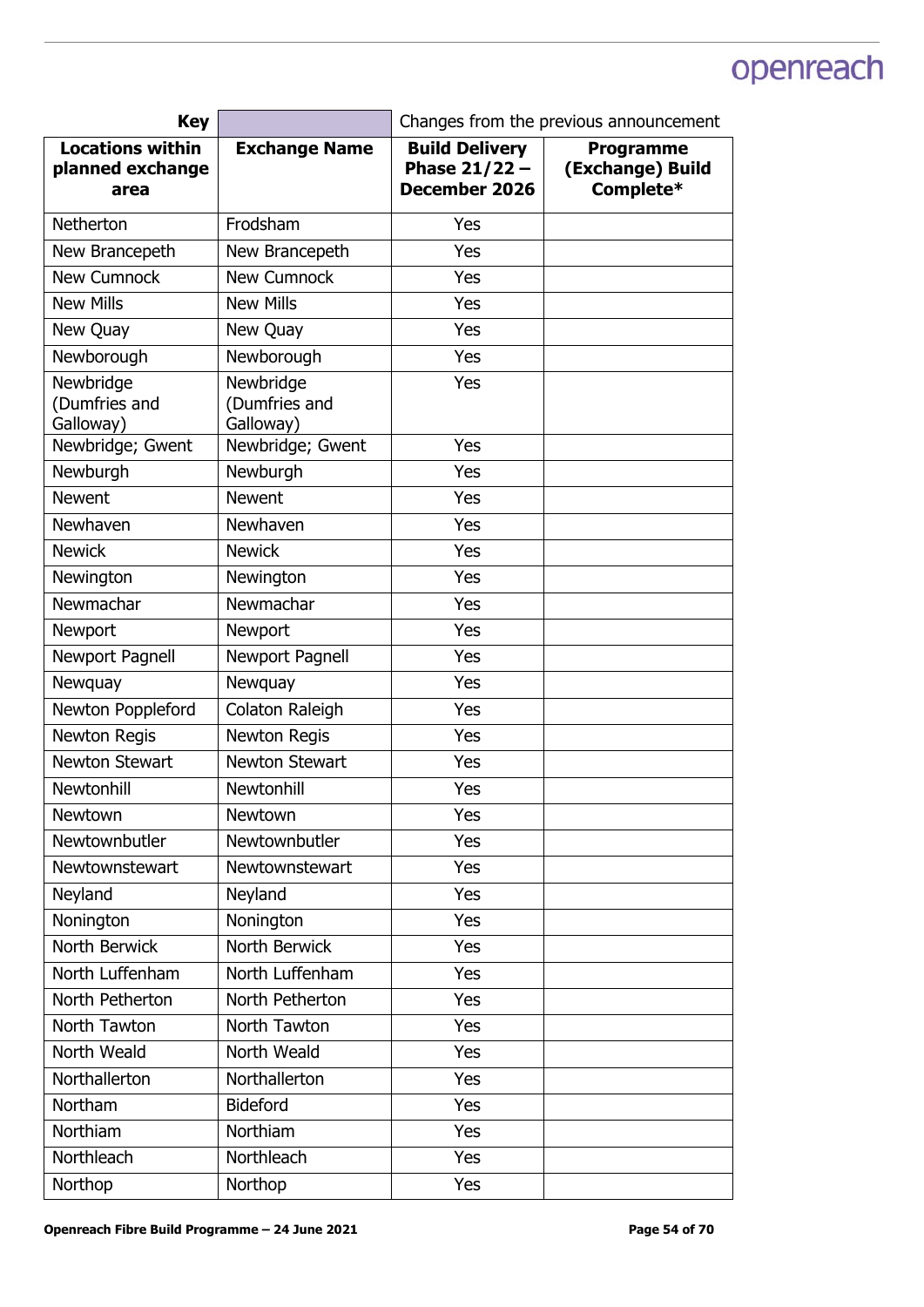| <b>Key</b>                                          |                        | Changes from the previous announcement                           |                                                   |
|-----------------------------------------------------|------------------------|------------------------------------------------------------------|---------------------------------------------------|
| <b>Locations within</b><br>planned exchange<br>area | <b>Exchange Name</b>   | <b>Build Delivery</b><br>Phase $21/22 -$<br><b>December 2026</b> | <b>Programme</b><br>(Exchange) Build<br>Complete* |
| Northwich                                           | Northwich              | Yes                                                              |                                                   |
| Northwood                                           | Cowes                  | Yes                                                              |                                                   |
| Nutfield Ridge                                      | Nutfield Ridge         | Yes                                                              |                                                   |
| Oakham                                              | Oakham                 | Yes                                                              |                                                   |
| Oakley                                              | Oakley                 | Yes                                                              |                                                   |
| Oban                                                | Oban                   | Yes                                                              |                                                   |
| Ochiltree                                           | Ochiltree              | Yes                                                              |                                                   |
| Odiham                                              | Odiham                 | Yes                                                              |                                                   |
| <b>Ogmore Valley</b>                                | <b>Ogmore Valley</b>   | Yes                                                              |                                                   |
| Okehampton                                          | Okehampton             | Yes                                                              |                                                   |
| <b>Old Catterick</b>                                | <b>Old Catterick</b>   | Yes                                                              |                                                   |
| Old Colwyn                                          | Old Colwyn             | Yes                                                              |                                                   |
| Oldmeldrum                                          | Oldmeldrum             | Yes                                                              |                                                   |
| Olney                                               | Olney                  | Yes                                                              |                                                   |
| Ormesby                                             | Ormesby                | Yes                                                              |                                                   |
| Orsett                                              | Orsett                 | Yes                                                              |                                                   |
| Osborne                                             | Cowes                  | Yes                                                              |                                                   |
| Oswestry                                            | Oswestry               | Yes                                                              |                                                   |
| Otford                                              | Otford                 | Yes                                                              |                                                   |
| Otley                                               | Otley                  | Yes                                                              |                                                   |
| Otterburn                                           | Otterburn              | Yes                                                              |                                                   |
| Ottery St Mary                                      | <b>Ottery St.Mary</b>  | Yes                                                              |                                                   |
| Oughtrington                                        | Lymm                   | Yes                                                              |                                                   |
| Oundle                                              | Oundle                 | Yes                                                              |                                                   |
| Overseal                                            | Overseal               | Yes                                                              |                                                   |
| Overton                                             | Frodsham               | Yes                                                              |                                                   |
| Overton<br>(Hampshire)                              | Overton<br>(Hampshire) | Yes                                                              |                                                   |
| Padstow                                             | Padstow                | Yes                                                              |                                                   |
| Painters Forstal                                    | Faversham              | Yes                                                              |                                                   |
| Pakenham                                            | Pakenham               | Yes                                                              |                                                   |
| Par                                                 | Par                    | Yes                                                              |                                                   |
| Parbold                                             | Parbold                |                                                                  | Yes                                               |
| Partridge Green                                     | Partridge Green        | Yes                                                              |                                                   |
| Pateley Bridge                                      | Pateley Bridge         | Yes                                                              |                                                   |
| Patna                                               | Patna                  | Yes                                                              |                                                   |
| Peasmarsh                                           | Peasmarsh              | Yes                                                              |                                                   |
| Pebworth                                            | Pebworth               | Yes                                                              |                                                   |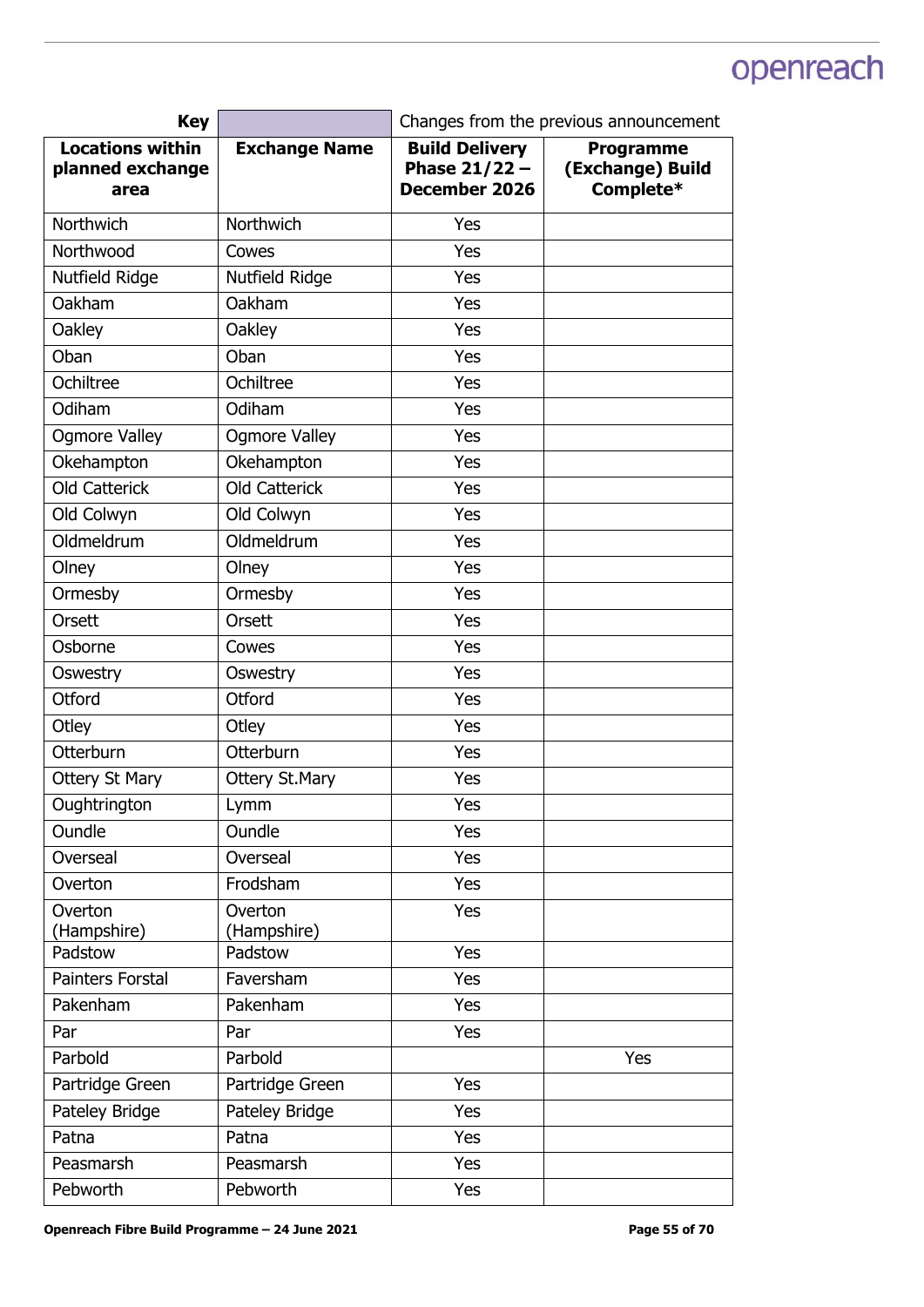| <b>Key</b>                                          |                        | Changes from the previous announcement                           |                                                   |
|-----------------------------------------------------|------------------------|------------------------------------------------------------------|---------------------------------------------------|
| <b>Locations within</b><br>planned exchange<br>area | <b>Exchange Name</b>   | <b>Build Delivery</b><br>Phase $21/22 -$<br><b>December 2026</b> | <b>Programme</b><br>(Exchange) Build<br>Complete* |
| Peebles                                             | <b>Peebles</b>         | Yes                                                              |                                                   |
| Pembrey                                             | <b>Burry Port</b>      | Yes                                                              |                                                   |
| Pembroke                                            | Pembroke               | Yes                                                              |                                                   |
| Penclawdd                                           | Penclawdd              | Yes                                                              |                                                   |
| Pencoed                                             | Pencoed                | Yes                                                              |                                                   |
| Pendleton                                           | Clitheroe              | Yes                                                              |                                                   |
| Penicuik                                            | <b>Penicuik</b>        | Yes                                                              |                                                   |
| Penistone                                           | Penistone              | Yes                                                              |                                                   |
| Penmaenmawr                                         | Penmaenmawr            | Yes                                                              |                                                   |
| Penn                                                | Penn Bucks             | Yes                                                              |                                                   |
| Penrhos Garnedd                                     | Bangor                 | Yes                                                              |                                                   |
| Penrith                                             | Penrith                | Yes                                                              |                                                   |
| Penryn                                              | Penryn                 | Yes                                                              |                                                   |
| Pentyrch                                            | Pentyrch               | Yes                                                              |                                                   |
| Pen-Y-Fford                                         | Mostyn                 | Yes                                                              |                                                   |
| Penygroes                                           | <b>Cross Hands</b>     | Yes                                                              |                                                   |
| Penygroes<br>(Gwynedd)                              | Penygroes<br>(Gwynedd) | Yes                                                              |                                                   |
| Penzance                                            | Penzance               | Yes                                                              |                                                   |
| Perranporth                                         | Perranporth            | Yes                                                              |                                                   |
| Pershore                                            | Pershore               | Yes                                                              |                                                   |
| Peterhead                                           | Peterhead              | Yes                                                              |                                                   |
| Petworth                                            | Petworth               | Yes                                                              |                                                   |
| Pevensey                                            | Pevensey               | Yes                                                              |                                                   |
| Pewsey                                              | Pewsey                 | Yes                                                              |                                                   |
| Pickering                                           | Pickering              | Yes                                                              |                                                   |
| Pickmere                                            | Pickmere               | Yes                                                              |                                                   |
| Pill                                                | Pill                   | Yes                                                              |                                                   |
| Pilning                                             | Pilning                | Yes                                                              |                                                   |
| Pitlochry                                           | Pitlochry              | Yes                                                              |                                                   |
| Pittenweem                                          | Anstruther             | Yes                                                              |                                                   |
| Platt                                               | Borough Green          | Yes                                                              |                                                   |
| Pleasley                                            | Pleasley               | Yes                                                              |                                                   |
| Polperro                                            | Polperro               | Yes                                                              |                                                   |
| Polruan                                             | Polruan                | Yes                                                              |                                                   |
| Pontardawe                                          | Pontardawe             | Yes                                                              |                                                   |
| Pontardulais                                        | Pontardulais           | Yes                                                              |                                                   |
| Ponteland                                           | Ponteland              | Yes                                                              |                                                   |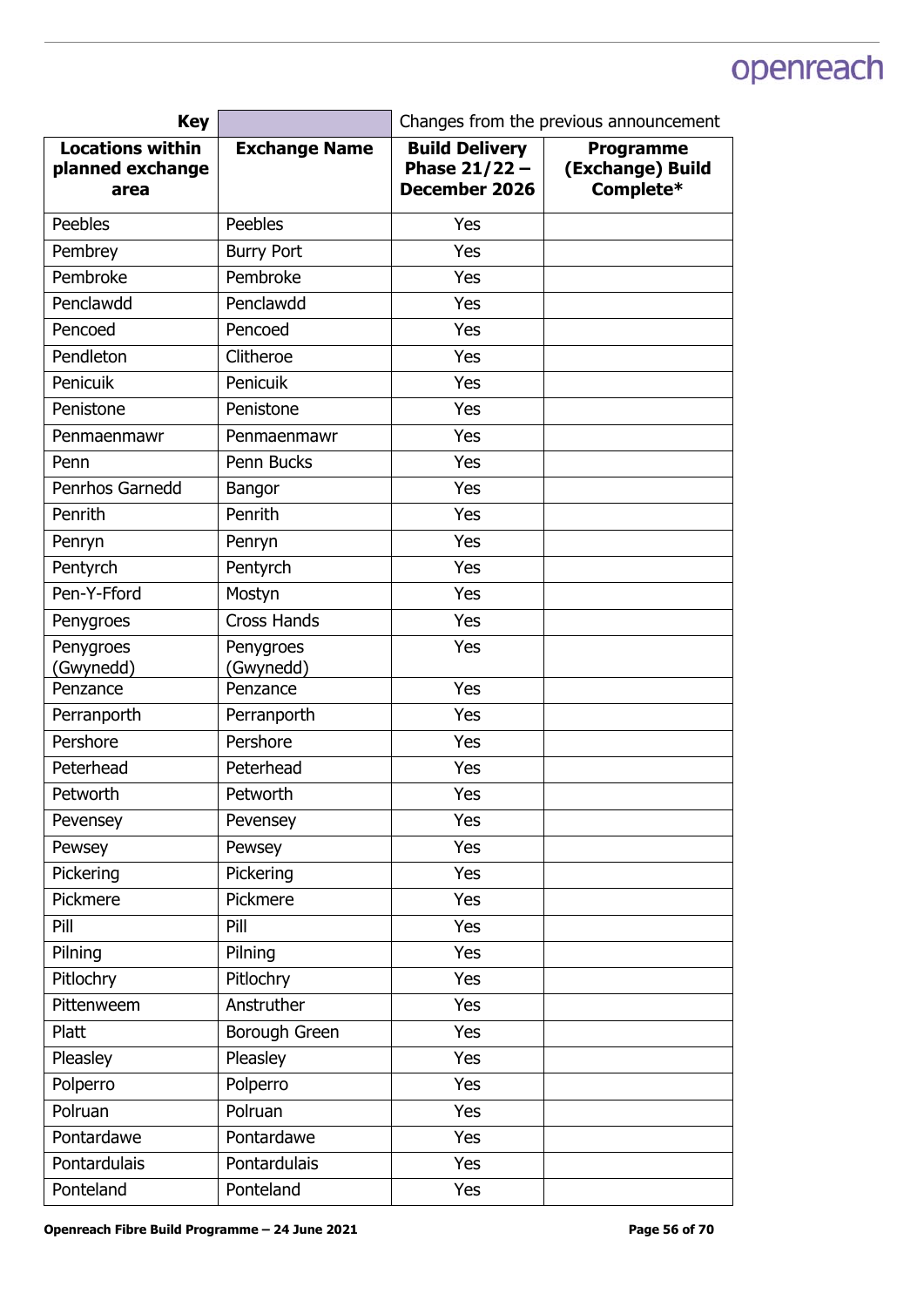| <b>Key</b>                                          |                           | Changes from the previous announcement                           |                                                   |
|-----------------------------------------------------|---------------------------|------------------------------------------------------------------|---------------------------------------------------|
| <b>Locations within</b><br>planned exchange<br>area | <b>Exchange Name</b>      | <b>Build Delivery</b><br>Phase $21/22 -$<br><b>December 2026</b> | <b>Programme</b><br>(Exchange) Build<br>Complete* |
| Pontsticill                                         | Merthyr Tydfil            | Yes                                                              |                                                   |
| Pontybodkin                                         | Pontybodkin               | Yes                                                              |                                                   |
| Pontyclun                                           | Llantrisant               | Yes                                                              |                                                   |
| Pontycymmer                                         | Pontycymmer               | Yes                                                              |                                                   |
| Pontypool                                           | Pontypool                 | Yes                                                              |                                                   |
| Pontypridd                                          | Pontypridd                | Yes                                                              |                                                   |
| Porlock                                             | Porlock                   | Yes                                                              |                                                   |
| Port Dinorwic                                       | Port Dinorwic             | Yes                                                              |                                                   |
| Port Isaac                                          | Port Isaac                | Yes                                                              |                                                   |
| Portaferry                                          | Portaferry                | Yes                                                              |                                                   |
| Portavogie                                          | Portavogie                | Yes                                                              |                                                   |
| Portglenone                                         | Portglenone               | Yes                                                              |                                                   |
| Porth                                               | Porth                     | Yes                                                              |                                                   |
| Porthcawl                                           | Porthcawl                 | Yes                                                              |                                                   |
| Porthmadog                                          | Porthmadog                | Yes                                                              |                                                   |
| Porthtowan                                          | Porthtowan                | Yes                                                              |                                                   |
| Portishead                                          | Portishead                | Yes                                                              |                                                   |
| Portreath                                           | Portreath                 | Yes                                                              |                                                   |
| Portree                                             | Portree                   | Yes                                                              |                                                   |
| Portscatho                                          | Portscatho                | Yes                                                              |                                                   |
| Potton                                              | Potton                    | Yes                                                              |                                                   |
| Poulton-Le-Fylde                                    | Poulton-Le-Fylde          | Yes                                                              |                                                   |
| Powick                                              | Powick                    | Yes                                                              |                                                   |
| Preesall                                            | Knott End                 | Yes                                                              |                                                   |
| Prestatyn                                           | Prestatyn                 | Yes                                                              |                                                   |
| Presteigne                                          | Presteigne                | Yes                                                              |                                                   |
| Preston                                             | Preston                   | Yes                                                              |                                                   |
| Prestonpans                                         | Prestonpans-Port<br>Seton | Yes                                                              |                                                   |
| Princes Risborough                                  | Princes Risborough        | Yes                                                              |                                                   |
| Pulborough                                          | Pulborough                | Yes                                                              |                                                   |
| Puriton                                             | Puriton                   | Yes                                                              |                                                   |
| Pwllheli                                            | Pwllheli                  | Yes                                                              |                                                   |
| Pymore                                              | Pymore                    | Yes                                                              |                                                   |
| Queenborough                                        | <b>Sheerness</b>          | Yes                                                              |                                                   |
| Queenzieburn                                        | Kilsyth                   | Yes                                                              |                                                   |
| Radnage                                             | Radnage                   | Yes                                                              |                                                   |
| Ramsden Heath                                       | Ramsden Heath             | Yes                                                              |                                                   |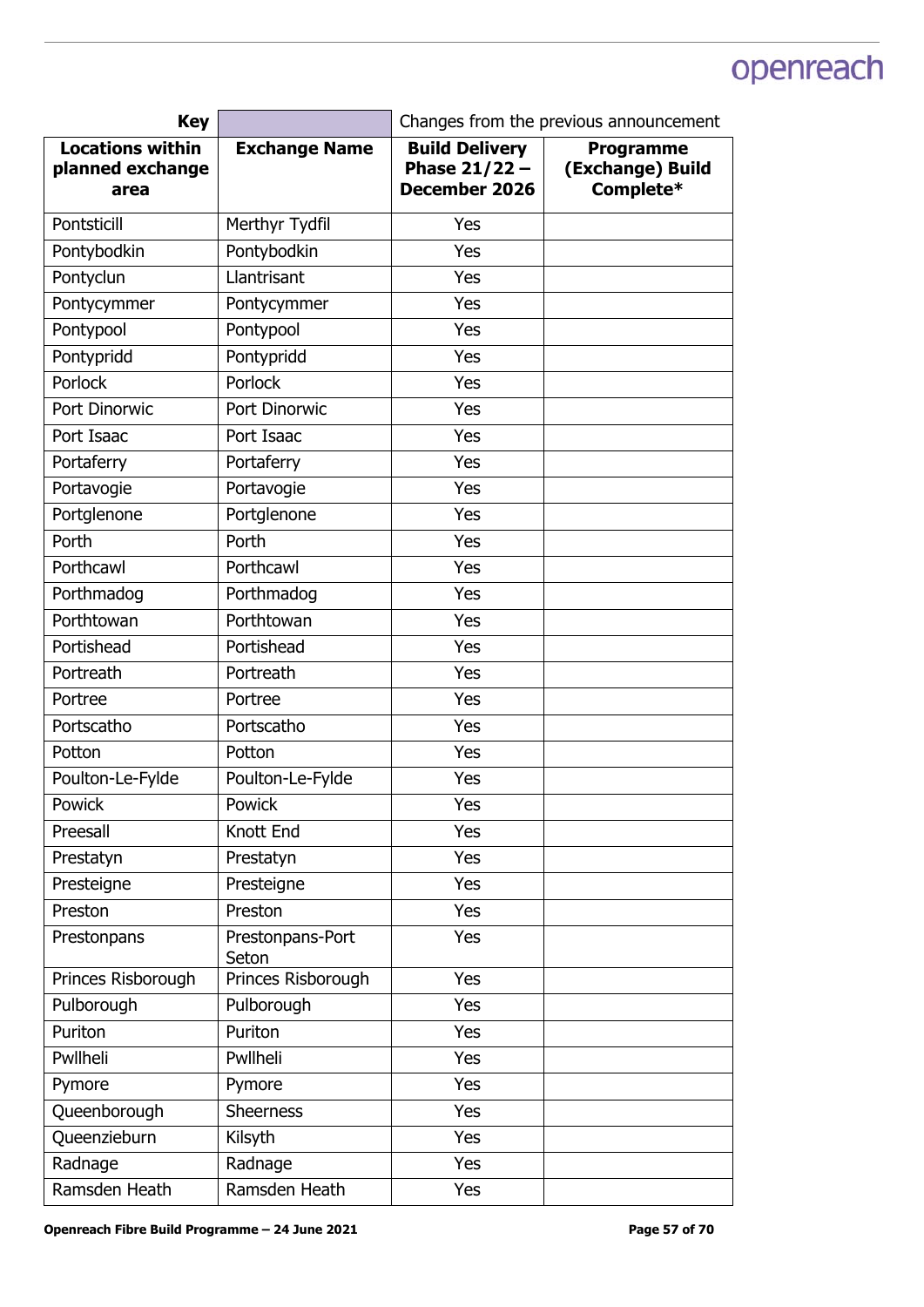| <b>Key</b>                                          |                      | Changes from the previous announcement                           |                                                   |
|-----------------------------------------------------|----------------------|------------------------------------------------------------------|---------------------------------------------------|
| <b>Locations within</b><br>planned exchange<br>area | <b>Exchange Name</b> | <b>Build Delivery</b><br>Phase $21/22 -$<br><b>December 2026</b> | <b>Programme</b><br>(Exchange) Build<br>Complete* |
| Ramsey Hunts                                        | Ramsey Hunts         | Yes                                                              |                                                   |
| Randalstown                                         | Randalstown          | Yes                                                              |                                                   |
| Rangeworthy                                         | Rangeworthy          | Yes                                                              |                                                   |
| Rasharkin                                           | Rasharkin            | Yes                                                              |                                                   |
| Rathfriland                                         | Rathfriland          | Yes                                                              |                                                   |
| Rawcliffe                                           | Rawcliffe            | Yes                                                              |                                                   |
| Rayleigh                                            | Rayleigh             | Yes                                                              |                                                   |
| <b>Red Row</b>                                      | <b>Red Row</b>       | Yes                                                              |                                                   |
| Reddish                                             | Lymm                 | Yes                                                              |                                                   |
| Redruth                                             | Redruth              | Yes                                                              |                                                   |
| Reepham                                             | Reepham              | Yes                                                              |                                                   |
| Repton                                              | Repton               | Yes                                                              |                                                   |
| Resolven                                            | Resolven             | Yes                                                              |                                                   |
| Retford                                             | Retford              | Yes                                                              |                                                   |
| Rhos On Sea                                         | Rhos On Sea          | Yes                                                              |                                                   |
| Rhosllanerchrugog                                   | Rhosllanerchrugog    | Yes                                                              |                                                   |
| Rhosneigr                                           | Rhosneigr            | Yes                                                              |                                                   |
| <b>Rhuddlan</b>                                     | <b>Rhuddlan</b>      | Yes                                                              |                                                   |
| Rhyl                                                | Rhyl                 | Yes                                                              |                                                   |
| Rhymney                                             | Rhymney              | Yes                                                              |                                                   |
| <b>Riccall</b>                                      | <b>Riccall</b>       | Yes                                                              |                                                   |
| <b>Richill</b>                                      | Richill              | Yes                                                              |                                                   |
| Richmond                                            | Richmond             | Yes                                                              |                                                   |
| Rillington                                          | Rillington           | Yes                                                              |                                                   |
| Ringmer                                             | Ringmer              | Yes                                                              |                                                   |
| Ringwood                                            | Ringwood             | Yes                                                              |                                                   |
| Ringwould                                           | Deal                 | Yes                                                              |                                                   |
| Ripple                                              | Deal                 | Yes                                                              |                                                   |
| Ripponden                                           | Ripponden            | Yes                                                              |                                                   |
| Robertsbridge                                       | Robertsbridge        | Yes                                                              |                                                   |
| Robin Hoods Bay                                     | Robin Hoods Bay      | Yes                                                              |                                                   |
| Rocester                                            | Rocester             | Yes                                                              |                                                   |
| Roche                                               | Roche                | Yes                                                              |                                                   |
| Rochford                                            | Rochford             | Yes                                                              |                                                   |
| Romsley                                             | Romsley              | Yes                                                              |                                                   |
| Rosehearty                                          | Rosehearty           | Yes                                                              |                                                   |
| Roslea                                              | Roslea               | <b>Yes</b>                                                       |                                                   |
| Ross On Wye                                         | Ross On Wye          | Yes                                                              |                                                   |

Openreach Fibre Build Programme - 24 June 2021 **Page 58 of 70 Page 58 of 70**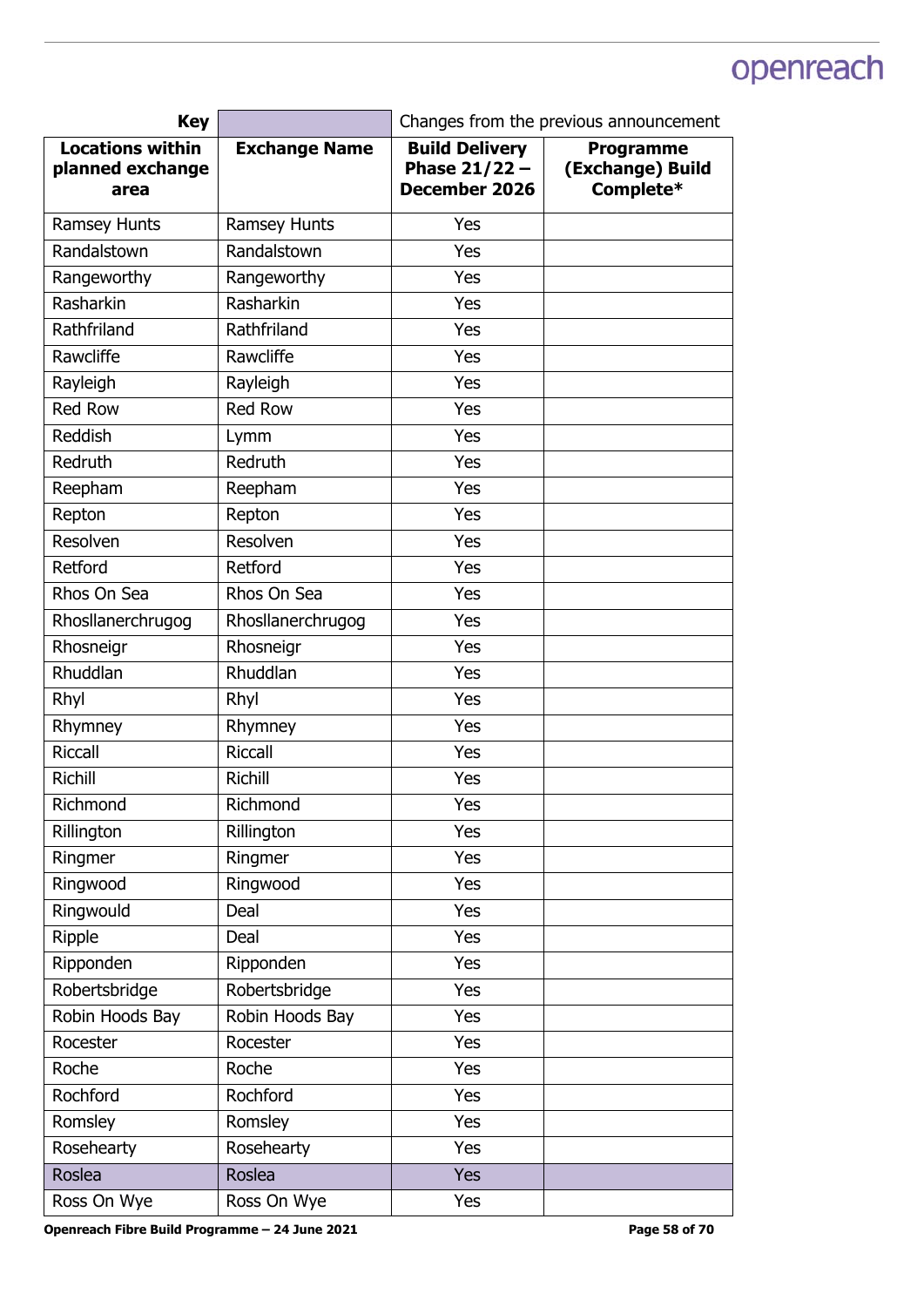| <b>Key</b>                                          |                        | Changes from the previous announcement                           |                                                   |
|-----------------------------------------------------|------------------------|------------------------------------------------------------------|---------------------------------------------------|
| <b>Locations within</b><br>planned exchange<br>area | <b>Exchange Name</b>   | <b>Build Delivery</b><br>Phase $21/22 -$<br><b>December 2026</b> | <b>Programme</b><br>(Exchange) Build<br>Complete* |
| <b>Rossett</b>                                      | Rossett                | Yes                                                              |                                                   |
| Rostrevor                                           | Rostrevor              | Yes                                                              |                                                   |
| Rothbury                                            | Rothbury               | Yes                                                              |                                                   |
| Rotherfield                                         | Rotherfield            | Yes                                                              |                                                   |
| Rothes                                              | Rothes                 | Yes                                                              |                                                   |
| <b>Rowlands Castle</b>                              | <b>Rowlands Castle</b> | Yes                                                              |                                                   |
| <b>Rowlands Gill</b>                                | <b>Rowlands Gill</b>   | Yes                                                              |                                                   |
| Roxton                                              | Roxton                 | Yes                                                              |                                                   |
| Ruabon                                              | Ruabon                 | Yes                                                              |                                                   |
| Rudgwick                                            | Rudgwick               | Yes                                                              |                                                   |
| Rufford                                             | Rufford                | Yes                                                              |                                                   |
| Runfold                                             | Runfold                | Yes                                                              |                                                   |
| Rushyford                                           | Rushyford              | Yes                                                              |                                                   |
| Ruskington                                          | Ruskington             | Yes                                                              |                                                   |
| Ruthin                                              | Ruthin                 | Yes                                                              |                                                   |
| Rye                                                 | Rye                    | Yes                                                              |                                                   |
| Sacriston                                           | Sacriston              | Yes                                                              |                                                   |
| Saddleworth                                         | Saddleworth            | Yes                                                              |                                                   |
| Saint Hill Green                                    | <b>East Grinstead</b>  | Yes                                                              |                                                   |
| Saint Osyth                                         | Saint Osyth            | Yes                                                              |                                                   |
| Salcombe                                            | Salcombe               | Yes                                                              |                                                   |
| Salhouse                                            | Salhouse               | Yes                                                              |                                                   |
| Saltcoats                                           | Ardrossan              | Yes                                                              |                                                   |
| Sampford Peverell                                   | Sampford Peverell      | Yes                                                              |                                                   |
| Sandbach                                            | Sandbach               | Yes                                                              |                                                   |
| Sandiway                                            | Sandiway               | Yes                                                              |                                                   |
| Sandwich                                            | Sandwich               | Yes                                                              |                                                   |
| Sanguhar                                            | Sanquhar               | Yes                                                              |                                                   |
| Sapcote                                             | Sapcote                | Yes                                                              |                                                   |
| Sauchie                                             | Alloa                  | Yes                                                              |                                                   |
| Saundby                                             | Saundby                | Yes                                                              |                                                   |
| Saxmundham                                          | Saxmundham             |                                                                  | <b>Yes</b>                                        |
| Scampton                                            | Scampton               | Yes                                                              |                                                   |
| Scarborough                                         | Scarborough            | Yes                                                              |                                                   |
| Scarisbrick                                         | Scarisbrick            | Yes                                                              |                                                   |
| <b>Scaynes Hill</b>                                 | <b>Scaynes Hill</b>    | Yes                                                              |                                                   |
| Scotter                                             | Scotter                | Yes                                                              |                                                   |
| Seaford                                             | Seaford                | Yes                                                              |                                                   |

Openreach Fibre Build Programme – 24 June 2021 **Page 59 of 70 Page 59 of 70**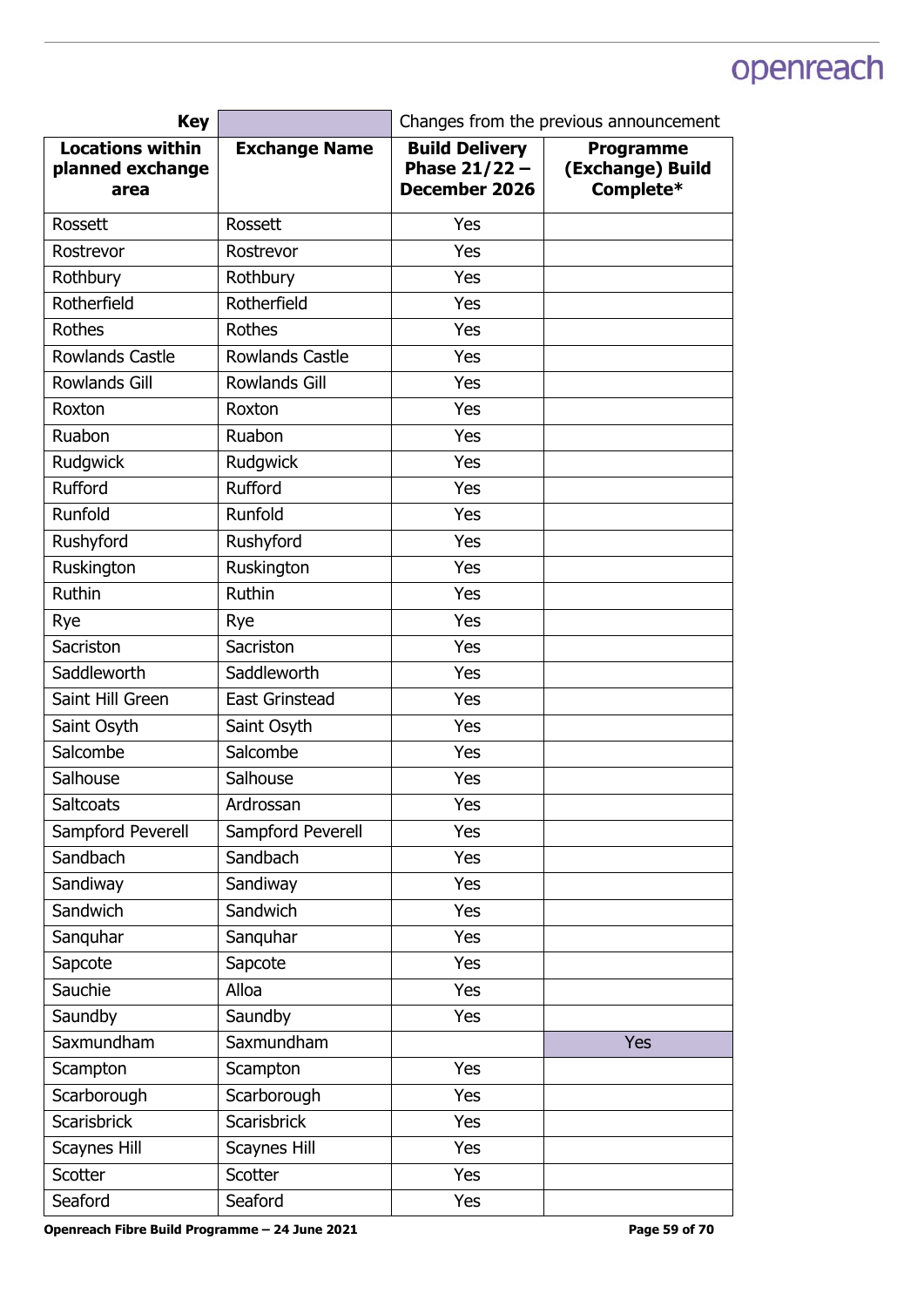| <b>Key</b>                                          |                      | Changes from the previous announcement                    |                                                   |
|-----------------------------------------------------|----------------------|-----------------------------------------------------------|---------------------------------------------------|
| <b>Locations within</b><br>planned exchange<br>area | <b>Exchange Name</b> | <b>Build Delivery</b><br>Phase $21/22 -$<br>December 2026 | <b>Programme</b><br>(Exchange) Build<br>Complete* |
| Seaforde                                            | Seaforde             | <b>Yes</b>                                                |                                                   |
| Seahouses                                           | <b>Seahouses</b>     | Yes                                                       |                                                   |
| Seal                                                | Seal                 | Yes                                                       |                                                   |
| Seamill                                             | West Kilbride        | Yes                                                       |                                                   |
| Seascale                                            | Seascale             | Yes                                                       |                                                   |
| Seaton                                              | Seaton               | Yes                                                       |                                                   |
| Sedgefield                                          | Sedgefield           | Yes                                                       |                                                   |
| Sedlescombe                                         | Sedlescombe          | Yes                                                       |                                                   |
| Selby                                               | Selby                | Yes                                                       |                                                   |
| <b>Selkirk</b>                                      | <b>Selkirk</b>       | Yes                                                       |                                                   |
| Selsey                                              | Selsey               | Yes                                                       |                                                   |
| Senghenydd                                          | Senghenydd           | Yes                                                       |                                                   |
| Settle                                              | Settle               | Yes                                                       |                                                   |
| Sevenoaks                                           | Sevenoaks            | Yes                                                       |                                                   |
| Sevenoaks Weald                                     | <b>Sevenoaks</b>     | Yes                                                       |                                                   |
| Sevington                                           | Sevington            | Yes                                                       |                                                   |
| Shaftesbury                                         | Shaftesbury          | Yes                                                       |                                                   |
| Shaldon                                             | Alton                | Yes                                                       |                                                   |
| Shaldon (Devon)                                     | Shaldon (Devon)      | Yes                                                       |                                                   |
| Shap                                                | Shap                 | Yes                                                       |                                                   |
| Sheering                                            | Sheering             | Yes                                                       |                                                   |
| <b>Sheerness</b>                                    | <b>Sheerness</b>     | Yes                                                       |                                                   |
| Shefford                                            | Shefford             | Yes                                                       |                                                   |
| Sheldwich                                           | Faversham            | Yes                                                       |                                                   |
| Shenstone                                           | Shenstone            | Yes                                                       |                                                   |
| Shephall                                            | Shephall             | Yes                                                       |                                                   |
| Shepherdswell                                       | Shepherdswell        | Yes                                                       |                                                   |
| Shepton Mallet                                      | Shepton Mallet       | Yes                                                       |                                                   |
| Sherborne                                           | Sherborne            | Yes                                                       |                                                   |
| Sherburn                                            | Sherburn             | Yes                                                       |                                                   |
| Sherburn Hill                                       | Sherburn Hill        | Yes                                                       |                                                   |
| Sheringham                                          | Sheringham           | Yes                                                       |                                                   |
| Shilbottle                                          | Shilbottle           | Yes                                                       |                                                   |
| Shildon                                             | Shildon              | Yes                                                       |                                                   |
| Shillington                                         | Shillington          | Yes                                                       |                                                   |
| Shipdham                                            | Shipdham             | Yes                                                       |                                                   |
| Shipham                                             | Winscombe            | Yes                                                       |                                                   |
| Shipston On Stour                                   | Shipston On Stour    | Yes                                                       |                                                   |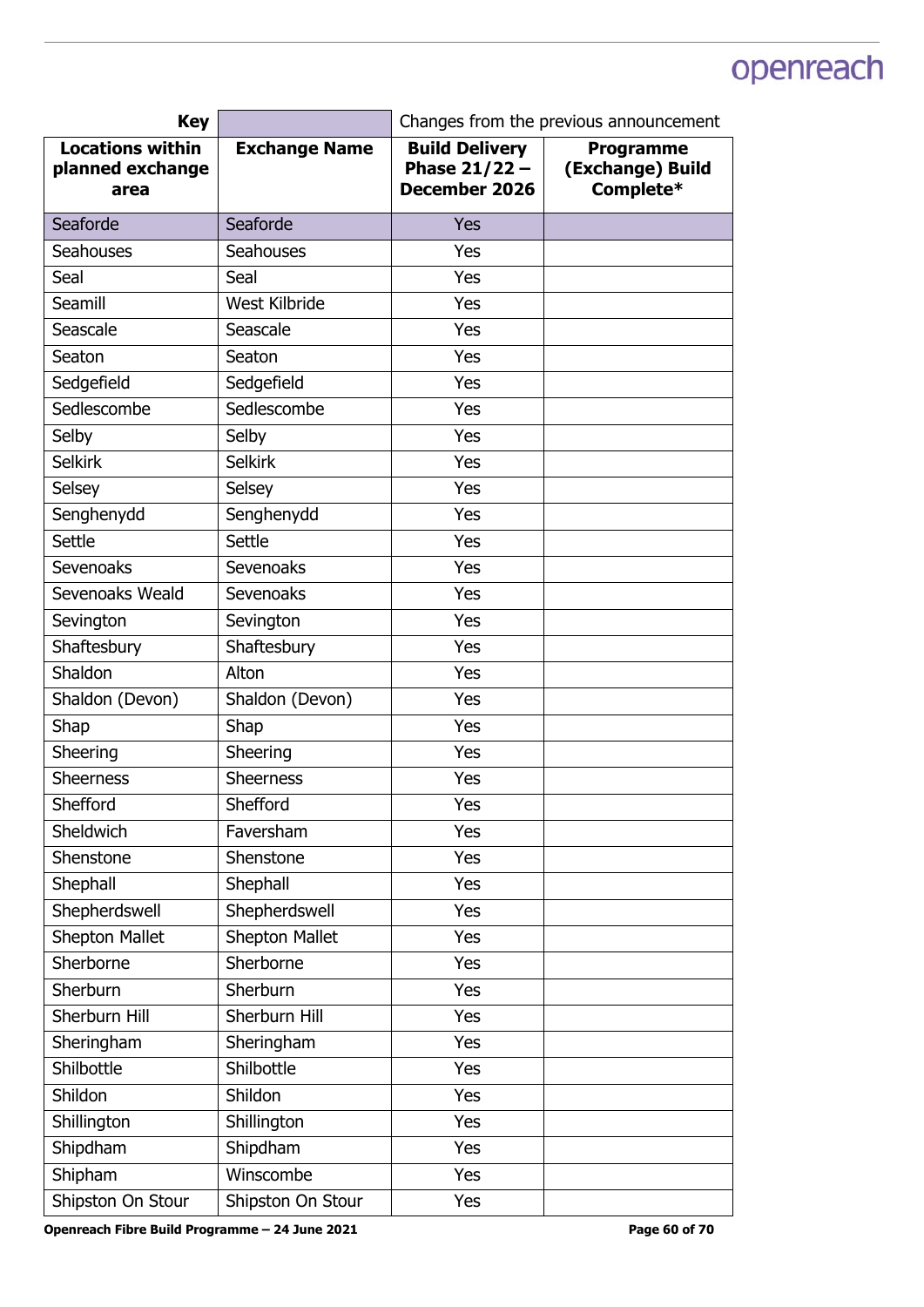| <b>Key</b>                                          |                      | Changes from the previous announcement                    |                                                   |
|-----------------------------------------------------|----------------------|-----------------------------------------------------------|---------------------------------------------------|
| <b>Locations within</b><br>planned exchange<br>area | <b>Exchange Name</b> | <b>Build Delivery</b><br>Phase $21/22 -$<br>December 2026 | <b>Programme</b><br>(Exchange) Build<br>Complete* |
| Shotley                                             | Shotley              | Yes                                                       |                                                   |
| <b>Shotts</b>                                       | <b>Shotts</b>        | Yes                                                       |                                                   |
| Sidmouth                                            | Sidmouth             | Yes                                                       |                                                   |
| Silloth                                             | Silloth              | Yes                                                       |                                                   |
| Silsoe                                              | Silsoe               | Yes                                                       |                                                   |
| Silver End                                          | Silver End           | Yes                                                       |                                                   |
| Silverton                                           | Silverton            | Yes                                                       |                                                   |
| <b>Skegness</b>                                     | <b>Skegness</b>      | Yes                                                       |                                                   |
| Skelmanthorpe                                       | Skelmanthorpe        | Yes                                                       |                                                   |
| Skelmersdale                                        | Skelmersdale         | Yes                                                       |                                                   |
| <b>Skipsea</b>                                      | <b>Skipsea</b>       | Yes                                                       |                                                   |
| Skipton                                             | Skipton              | Yes                                                       |                                                   |
| Sleaford                                            | Sleaford             | Yes                                                       |                                                   |
| Sleights                                            | Sleights             | Yes                                                       |                                                   |
| Smallfield                                          | Smallfield           | Yes                                                       |                                                   |
| Snaith                                              | Snaith               | Yes                                                       |                                                   |
| Snitterfield                                        | Snitterfield         | Yes                                                       |                                                   |
| Soham                                               | Soham                | Yes                                                       |                                                   |
| Somercoates                                         | Leabrooks            | Yes                                                       |                                                   |
| Somersham                                           | Somersham            | Yes                                                       |                                                   |
| Somerton                                            | Somerton             | Yes                                                       |                                                   |
| South Brent                                         | South Brent          | Yes                                                       |                                                   |
| South Cerney                                        | South Cerney         | Yes                                                       |                                                   |
| South Chard                                         | South Chard          | Yes                                                       |                                                   |
| South Elmsall                                       | South Elmsall        | Yes                                                       |                                                   |
| South Godstone                                      | South Godstone       | Yes                                                       |                                                   |
| South Kirkby                                        | South Elmsall        | Yes                                                       |                                                   |
| South Lynn                                          | Kings Lynn           | Yes                                                       |                                                   |
| South Milford                                       | South Milford        | Yes                                                       |                                                   |
| South Molton                                        | South Molton         | Yes                                                       |                                                   |
| South Petherton                                     | South Petherton      | Yes                                                       |                                                   |
| South Queensferry                                   | South Queensferry    | Yes                                                       |                                                   |
| South Rauceby                                       | South Rauceby        | Yes                                                       |                                                   |
| South Wootton                                       | South Wootton        | Yes                                                       |                                                   |
| Southam                                             | Southam              | Yes                                                       |                                                   |
| Southerndown                                        | Southerndown         | Yes                                                       |                                                   |
| Southminster                                        | Southminster         | Yes                                                       |                                                   |
| Southport                                           | Southport            | Yes                                                       |                                                   |

Openreach Fibre Build Programme - 24 June 2021 **Page 61 of 70 Page 61 of 70**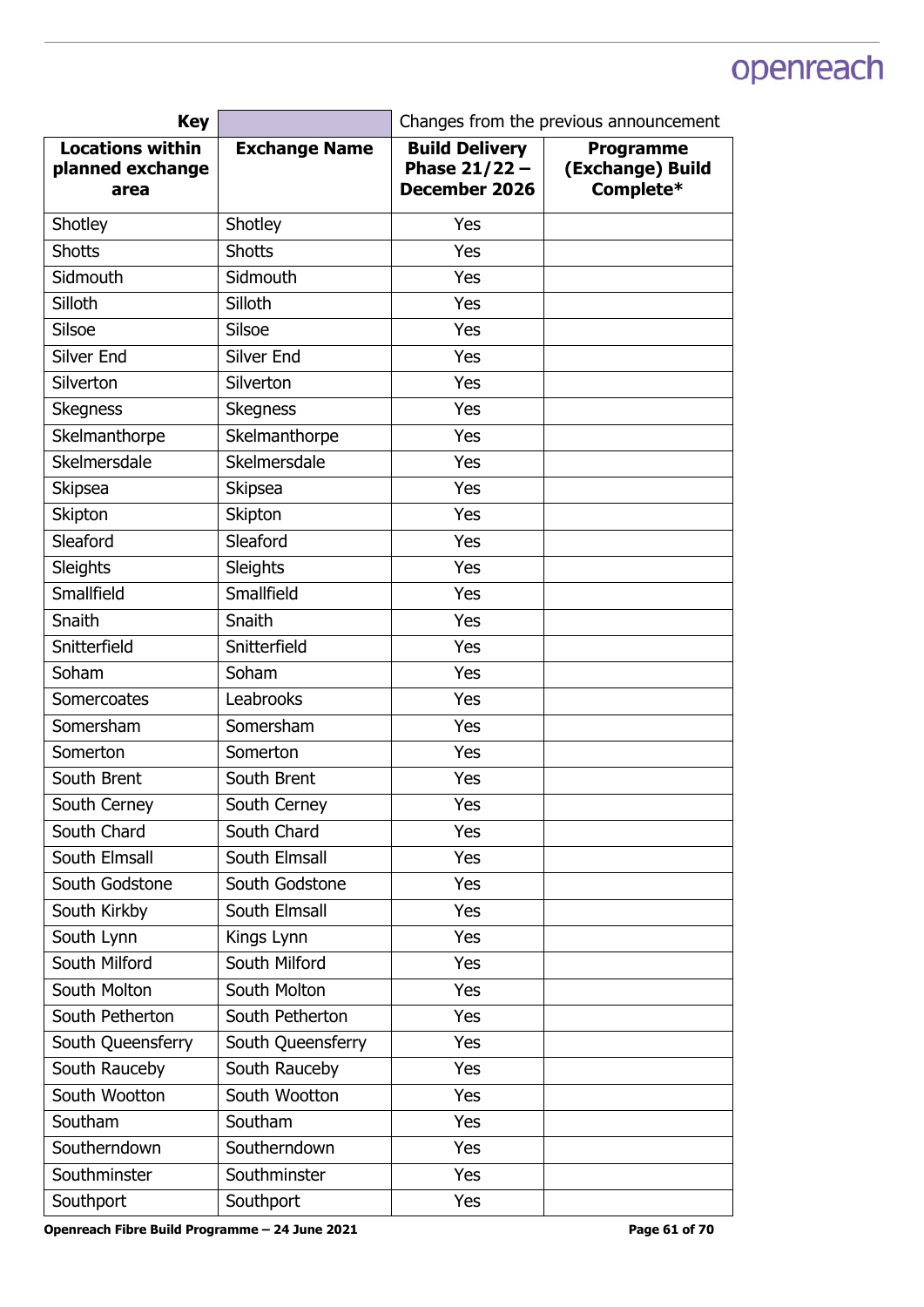| <b>Key</b>                                          |                      | Changes from the previous announcement                    |                                                   |
|-----------------------------------------------------|----------------------|-----------------------------------------------------------|---------------------------------------------------|
| <b>Locations within</b><br>planned exchange<br>area | <b>Exchange Name</b> | <b>Build Delivery</b><br>Phase $21/22 -$<br>December 2026 | <b>Programme</b><br>(Exchange) Build<br>Complete* |
| Southwater                                          | Southwater           | Yes                                                       |                                                   |
| Southwell                                           | Southwell            | Yes                                                       |                                                   |
| Southwold                                           | Southwold            | Yes                                                       |                                                   |
| Spalding                                            | Spalding             | Yes                                                       |                                                   |
| Spennymoor                                          | Spennymoor           | Yes                                                       |                                                   |
| Spilsby                                             | Spilsby              | Yes                                                       |                                                   |
| Springfield                                         | Springfield          | Yes                                                       |                                                   |
| Sprouston                                           | Kelso                |                                                           | Yes                                               |
| St Agnes                                            | St Agnes             | Yes                                                       |                                                   |
| <b>St Andrews</b>                                   | <b>St Andrews</b>    | Yes                                                       |                                                   |
| St Asaph                                            | St Asaph             | Yes                                                       |                                                   |
| St Athan                                            | St Athan             | Yes                                                       |                                                   |
| <b>St Austell</b>                                   | <b>St Austell</b>    | Yes                                                       |                                                   |
| <b>St Boswells</b>                                  | <b>St Boswells</b>   | Yes                                                       |                                                   |
| St Cleer                                            | Liskeard             | Yes                                                       |                                                   |
| St Columb                                           | St Columb            | Yes                                                       |                                                   |
| St Day                                              | St Day               | Yes                                                       |                                                   |
| St Ives                                             | St Ives              | Yes                                                       |                                                   |
| St Just                                             | St Just              | Yes                                                       |                                                   |
| St Keyne                                            | Liskeard             | Yes                                                       |                                                   |
| St Margarets Bay                                    | St Margarets Bay     | Yes                                                       |                                                   |
| St Merryn                                           | St Merryn            | Yes                                                       |                                                   |
| St Michael's                                        | Tenterden            | Yes                                                       |                                                   |
| St Monans                                           | St Monans            | Yes                                                       |                                                   |
| St. Annes                                           | St Annes             | Yes                                                       |                                                   |
| Staindrop                                           | Staindrop            | Yes                                                       |                                                   |
| <b>Stainforth</b>                                   | Hatfield Woodhouse   | Yes                                                       |                                                   |
| Stalham                                             | Stalham              | Yes                                                       |                                                   |
| Stamford                                            | Stamford             | Yes                                                       |                                                   |
| Standeford                                          | <b>Standeford</b>    | Yes                                                       |                                                   |
| <b>Stanley</b>                                      | <b>Stanley</b>       | Yes                                                       |                                                   |
| Stansted                                            | Stansted             | Yes                                                       |                                                   |
| <b>Starcross</b>                                    | <b>Starcross</b>     | Yes                                                       |                                                   |
| <b>Staveley</b>                                     | Staveley             | Yes                                                       |                                                   |
| Staveley (Cumbria)                                  | Staveley (Cumbria)   | Yes                                                       |                                                   |
| <b>Steeple</b>                                      | Southminster         | Yes                                                       |                                                   |
| <b>Stenalees</b>                                    | <b>Stenalees</b>     | Yes                                                       |                                                   |
| Stevenston                                          | Ardrossan            | Yes                                                       |                                                   |

Openreach Fibre Build Programme - 24 June 2021 **Page 62 of 70 Page 62 of 70**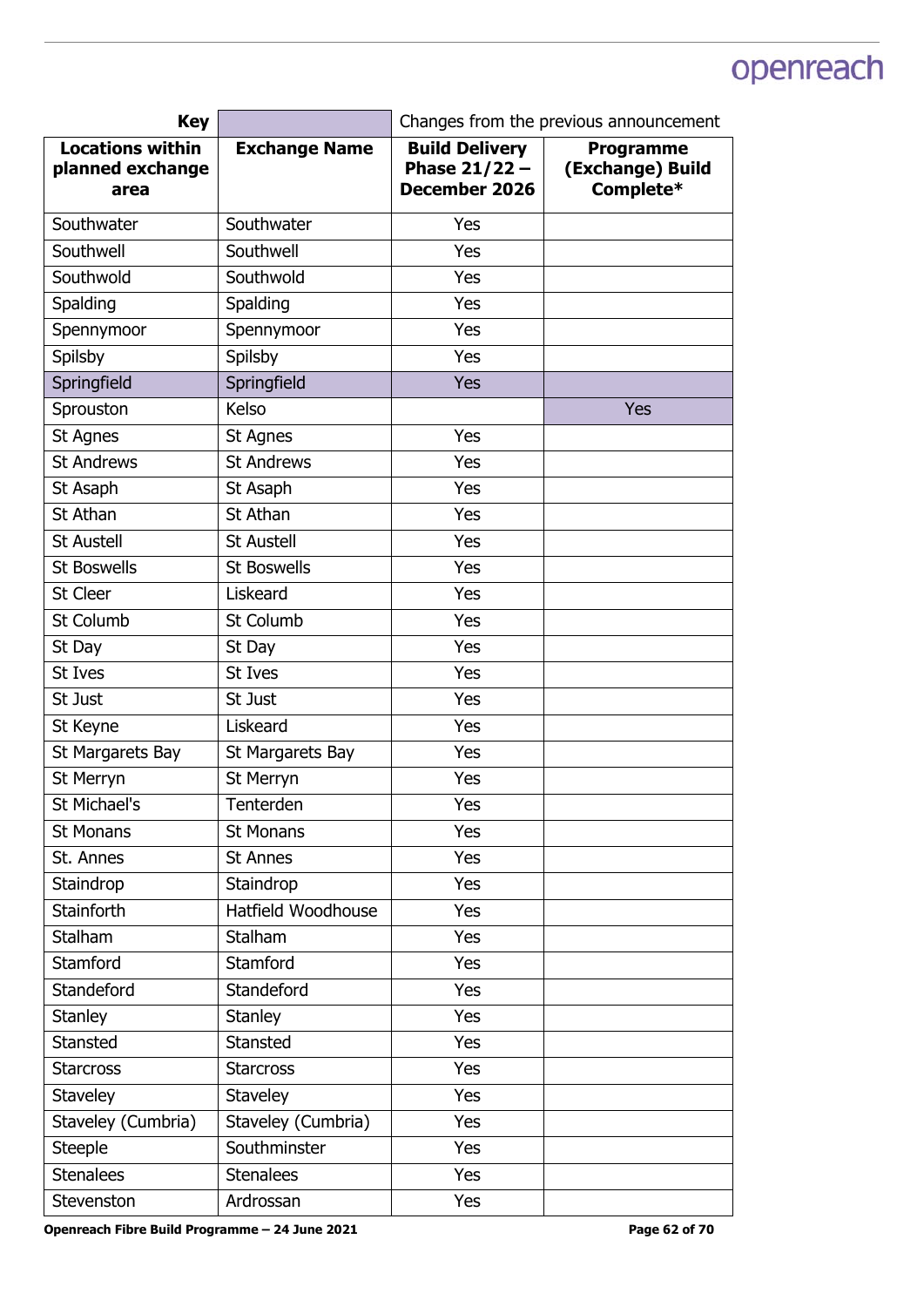| <b>Key</b>                                          |                                 | Changes from the previous announcement                           |                                                   |
|-----------------------------------------------------|---------------------------------|------------------------------------------------------------------|---------------------------------------------------|
| <b>Locations within</b><br>planned exchange<br>area | <b>Exchange Name</b>            | <b>Build Delivery</b><br>Phase $21/22 -$<br><b>December 2026</b> | <b>Programme</b><br>(Exchange) Build<br>Complete* |
| Stewartstown                                        | Stewartstown                    | <b>Yes</b>                                                       |                                                   |
| Stillington                                         | Stillington                     | Yes                                                              |                                                   |
| <b>Stock</b>                                        | <b>Stock</b>                    | Yes                                                              |                                                   |
| Stocksfield                                         | Stocksfield                     | Yes                                                              |                                                   |
| Stockton On Forest                                  | Stockton On Forest              | Yes                                                              |                                                   |
| <b>Stoke Fleming</b>                                | <b>Stoke Fleming</b>            | Yes                                                              |                                                   |
| <b>Stoke Gabriel</b>                                | <b>Stoke Gabriel</b>            | Yes                                                              |                                                   |
| <b>Stoke Golding</b>                                | <b>Stoke Golding</b>            | Yes                                                              |                                                   |
| <b>Stoke Mandeville</b>                             | <b>Stoke Mandeville</b>         | Yes                                                              |                                                   |
| <b>Stokesley</b>                                    | Stokesley                       | Yes                                                              |                                                   |
| <b>Stone</b>                                        | Stone                           | Yes                                                              |                                                   |
| Stonehaven                                          | Stonehaven                      | Yes                                                              |                                                   |
| Stonehouse                                          | Stonehouse                      | Yes                                                              |                                                   |
| Stonehouse<br>(Gloucestershire)                     | Stonehouse<br>(Gloucestershire) | Yes                                                              |                                                   |
| Stoneyburn                                          | Stoneyburn                      | Yes                                                              |                                                   |
| Stornoway                                           | Stornoway                       | Yes                                                              |                                                   |
| Storrington                                         | Storrington                     | Yes                                                              |                                                   |
| Stourport                                           | Stourport                       | Yes                                                              |                                                   |
| Stowmarket                                          | Stowmarket                      | Yes                                                              |                                                   |
| Strangford                                          | Strangford                      | Yes                                                              |                                                   |
| Stranraer                                           | Stranraer                       | Yes                                                              |                                                   |
| Stratford On Avon                                   | <b>Stratford On Avon</b>        | Yes                                                              |                                                   |
| Strathaven                                          | Strathaven                      | Yes                                                              |                                                   |
| <b>Stratton On The</b><br>Fosse                     | <b>Stratton On The</b><br>Fosse | Yes                                                              |                                                   |
| <b>Street</b>                                       | <b>Street</b>                   | Yes                                                              |                                                   |
| <b>Strete</b>                                       | <b>Stoke Fleming</b>            | Yes                                                              |                                                   |
| Stretham                                            | Stretham                        | Yes                                                              |                                                   |
| Stroud                                              | Stroud                          | Yes                                                              |                                                   |
| <b>Sturminster Newton</b>                           | <b>Sturminster Newton</b>       | Yes                                                              |                                                   |
| <b>Sturry</b>                                       | <b>Sturry</b>                   | Yes                                                              |                                                   |
| Sturton Le Steeple                                  | Sturton Le Steeple              | Yes                                                              |                                                   |
| Sudbury                                             | Sudbury                         | Yes                                                              |                                                   |
| Sutton                                              | Sutton                          | Yes                                                              |                                                   |
| Sutton (Cheshire)                                   | Sutton (Cheshire)               | Yes                                                              |                                                   |
| <b>Sutton Bridge</b>                                | <b>Sutton Bridge</b>            | Yes                                                              |                                                   |
| <b>Sutton Cross</b>                                 | <b>Sutton Cross</b>             | Yes                                                              |                                                   |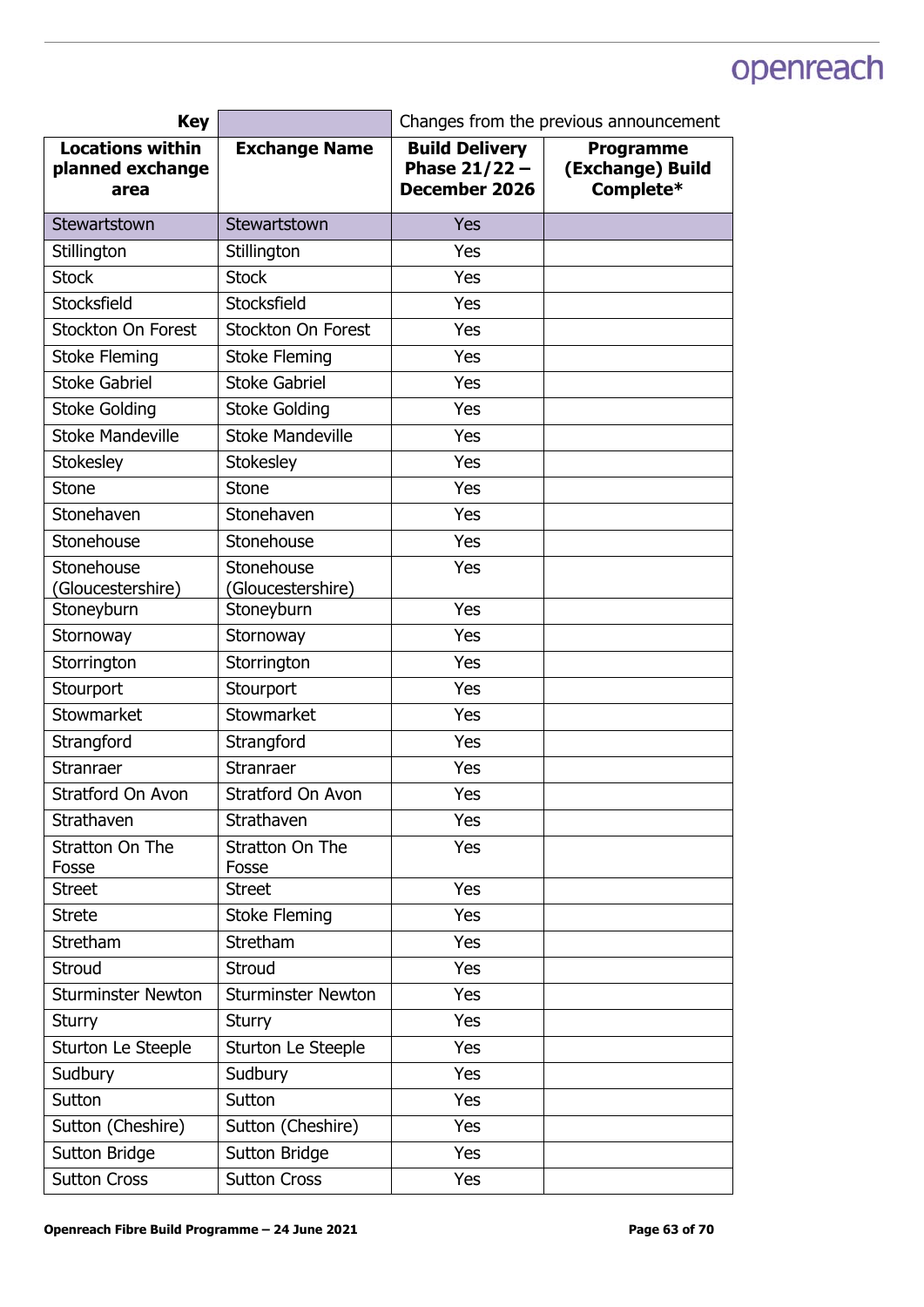| <b>Key</b>                                          |                                 | Changes from the previous announcement                    |                                                   |
|-----------------------------------------------------|---------------------------------|-----------------------------------------------------------|---------------------------------------------------|
| <b>Locations within</b><br>planned exchange<br>area | <b>Exchange Name</b>            | <b>Build Delivery</b><br>Phase $21/22 -$<br>December 2026 | <b>Programme</b><br>(Exchange) Build<br>Complete* |
| Sutton On Sea                                       | Sutton On Sea                   | Yes                                                       |                                                   |
| Sutton On Trent                                     | Sutton On Trent                 | Yes                                                       |                                                   |
| Swadlincote                                         | Swadlincote                     | Yes                                                       |                                                   |
| Swaffham                                            | Swaffham                        | Yes                                                       |                                                   |
| Swainsthorpe                                        | Swainsthorpe                    | Yes                                                       |                                                   |
| Swanage                                             | Swanage                         | Yes                                                       |                                                   |
| <b>Swanick</b>                                      | Leabrooks                       | Yes                                                       |                                                   |
| <b>Swanton Morley</b>                               | <b>Swanton Morley</b>           | Yes                                                       |                                                   |
| Swatragh                                            | Swatragh                        | Yes                                                       |                                                   |
| Swimbridge                                          | Swimbridge                      | Yes                                                       |                                                   |
| Swinderby                                           | Swinderby                       | Yes                                                       |                                                   |
| Swineshead                                          | Swineshead                      | Yes                                                       |                                                   |
| <b>Swiss Valley</b>                                 | Llanelli                        | Yes                                                       |                                                   |
| Symington                                           | Symington                       | Yes                                                       |                                                   |
| <b>Tadcaster</b>                                    | Tadcaster                       |                                                           | Yes                                               |
| <b>Taffs Well</b>                                   | <b>Taffs Well</b>               | Yes                                                       |                                                   |
| Tain                                                | Tain                            | Yes                                                       |                                                   |
| <b>Takeley</b>                                      | <b>Takeley</b>                  | Yes                                                       |                                                   |
| Talgarth                                            | Talgarth                        | Yes                                                       |                                                   |
| Talybont                                            | Talybont                        | Yes                                                       |                                                   |
| Talywain                                            | Talywain                        | Yes                                                       |                                                   |
| Tandragee                                           | Tandragee                       | Yes                                                       |                                                   |
| Tarbolton                                           | Tarbolton                       | Yes                                                       |                                                   |
| Tarporley                                           | <b>Tarporley</b>                |                                                           | Yes                                               |
| <b>Tarvin</b>                                       | Tarvin                          |                                                           | Yes                                               |
| Taunton                                             | Taunton                         | Yes                                                       |                                                   |
| <b>Tavistock</b>                                    | <b>Tavistock</b>                | Yes                                                       |                                                   |
| Tean                                                | Tean                            | Yes                                                       |                                                   |
| Teignmouth                                          | Teignmouth                      | Yes                                                       |                                                   |
| Templepatrick                                       | Templepatrick                   | Yes                                                       |                                                   |
| Tempo                                               | Tempo                           | <b>Yes</b>                                                |                                                   |
| <b>Tenbury Wells</b>                                | <b>Tenbury Wells</b>            | Yes                                                       |                                                   |
| Tenby                                               | Tenby                           | Yes                                                       |                                                   |
| Tenterden                                           | Tenterden                       | Yes                                                       |                                                   |
| <b>Terrington St</b><br>Clement                     | <b>Terrington St</b><br>Clement | Yes                                                       |                                                   |
| Terrington St John                                  | Terrington St John              | Yes                                                       |                                                   |
| Tetbury                                             | Tetbury                         | Yes                                                       |                                                   |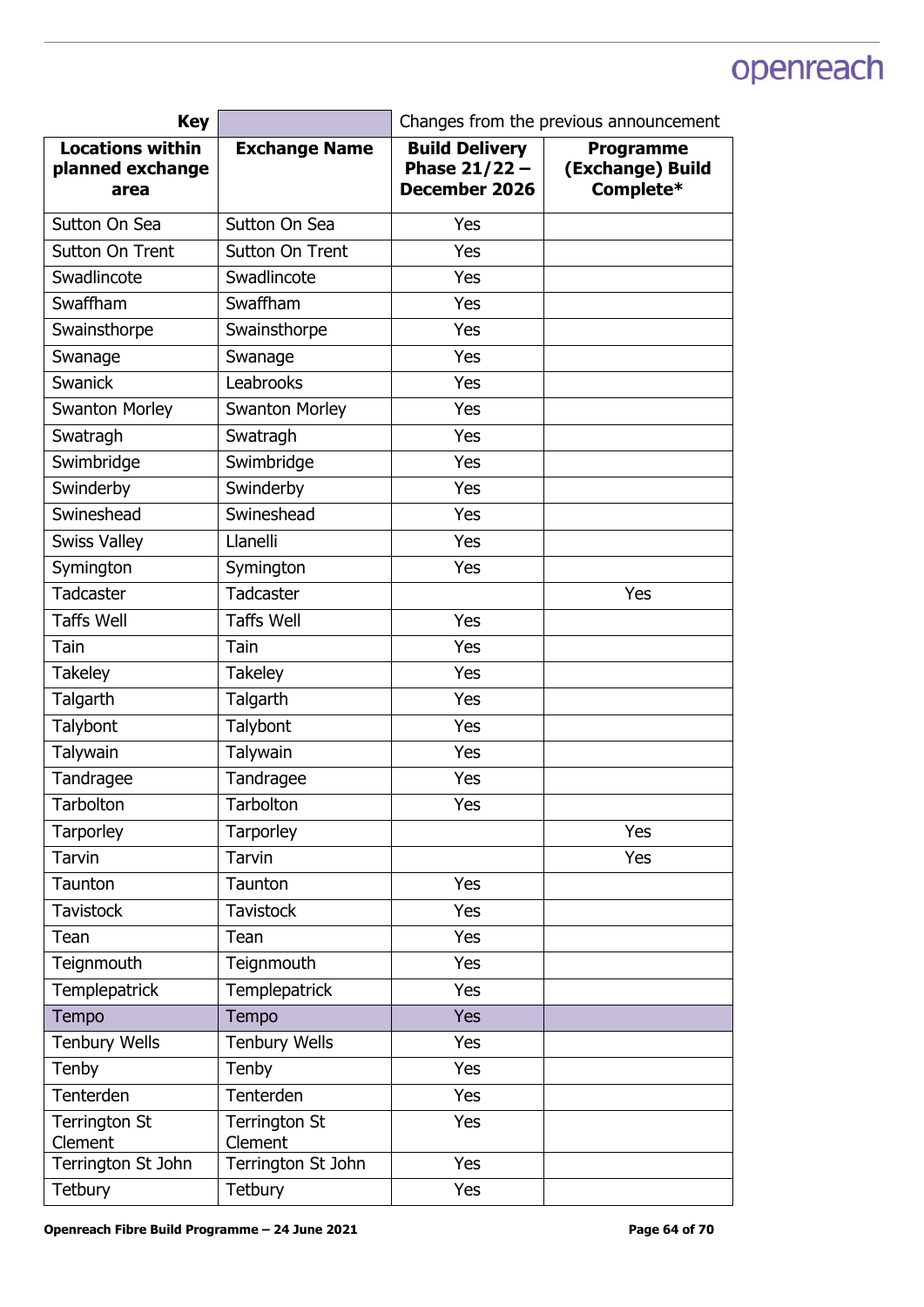| <b>Key</b>                                          |                      | Changes from the previous announcement                    |                                                   |
|-----------------------------------------------------|----------------------|-----------------------------------------------------------|---------------------------------------------------|
| <b>Locations within</b><br>planned exchange<br>area | <b>Exchange Name</b> | <b>Build Delivery</b><br>Phase $21/22 -$<br>December 2026 | <b>Programme</b><br>(Exchange) Build<br>Complete* |
| Tewkesbury                                          | Tewkesbury           | Yes                                                       |                                                   |
| Teynham                                             | Teynham              | Yes                                                       |                                                   |
| Thame                                               | Thame                | Yes                                                       |                                                   |
| <b>Thaxted</b>                                      | Thaxted              | Yes                                                       |                                                   |
| The Burren                                          | Warrenpoint          | Yes                                                       |                                                   |
| The Lizard                                          | The Lizard           | Yes                                                       |                                                   |
| <b>Thetford</b>                                     | <b>Thetford</b>      | Yes                                                       |                                                   |
| <b>Thirsk</b>                                       | <b>Thirsk</b>        | Yes                                                       |                                                   |
| Thorner                                             | Thorner              | Yes                                                       |                                                   |
| Thorney                                             | Thorney              | Yes                                                       |                                                   |
| Thornley                                            | Thornley             | Yes                                                       |                                                   |
| Thrapston                                           | Thrapston            | Yes                                                       |                                                   |
| Thurcroft                                           | Wickersley           | Yes                                                       |                                                   |
| Thurso                                              | Thurso               | Yes                                                       |                                                   |
| <b>Tibshelf</b>                                     | <b>Tibshelf</b>      | Yes                                                       |                                                   |
| <b>Ticehurst</b>                                    | <b>Ticehurst</b>     | Yes                                                       |                                                   |
| <b>Tillicoultry</b>                                 | <b>Tillicoultry</b>  | Yes                                                       |                                                   |
| Tillingham                                          | Tillingham           | Yes                                                       |                                                   |
| Tintagel                                            | Tintagel             | Yes                                                       |                                                   |
| <b>Tisbury</b>                                      | <b>Tisbury</b>       | Yes                                                       |                                                   |
| Tiverton                                            | Tiverton             | Yes                                                       |                                                   |
| Todmorden                                           | Todmorden            | Yes                                                       |                                                   |
| Toftwood                                            | Dereham              | Yes                                                       |                                                   |
| Tollesbury                                          | Tollesbury           | Yes                                                       |                                                   |
| Tonteg                                              | Newtown Llantwit     | Yes                                                       |                                                   |
| Tonypandy                                           | Tonypandy            | Yes                                                       |                                                   |
| Tonyrefail                                          | Tonyrefail           | Yes                                                       |                                                   |
| Toome                                               | Toomebridge          | Yes                                                       |                                                   |
| <b>Topcliffe</b>                                    | <b>Topcliffe</b>     | Yes                                                       |                                                   |
| Torbothie                                           | <b>Shotts</b>        | Yes                                                       |                                                   |
| <b>Torcross</b>                                     | <b>Torcross</b>      | Yes                                                       |                                                   |
| <b>Torksey</b>                                      | <b>Torksey</b>       | Yes                                                       |                                                   |
| Torrington                                          | Torrington           | Yes                                                       |                                                   |
| <b>Totnes</b>                                       | <b>Totnes</b>        | Yes                                                       |                                                   |
| Tow Law                                             | Tow Law              | Yes                                                       |                                                   |
| Towcester                                           | Towcester            | Yes                                                       |                                                   |
| Tranent                                             | Tranent              | Yes                                                       |                                                   |
| Trawsfynydd                                         | Trawsfynydd          | Yes                                                       |                                                   |

Openreach Fibre Build Programme - 24 June 2021 **Page 65 of 70 Page 65 of 70**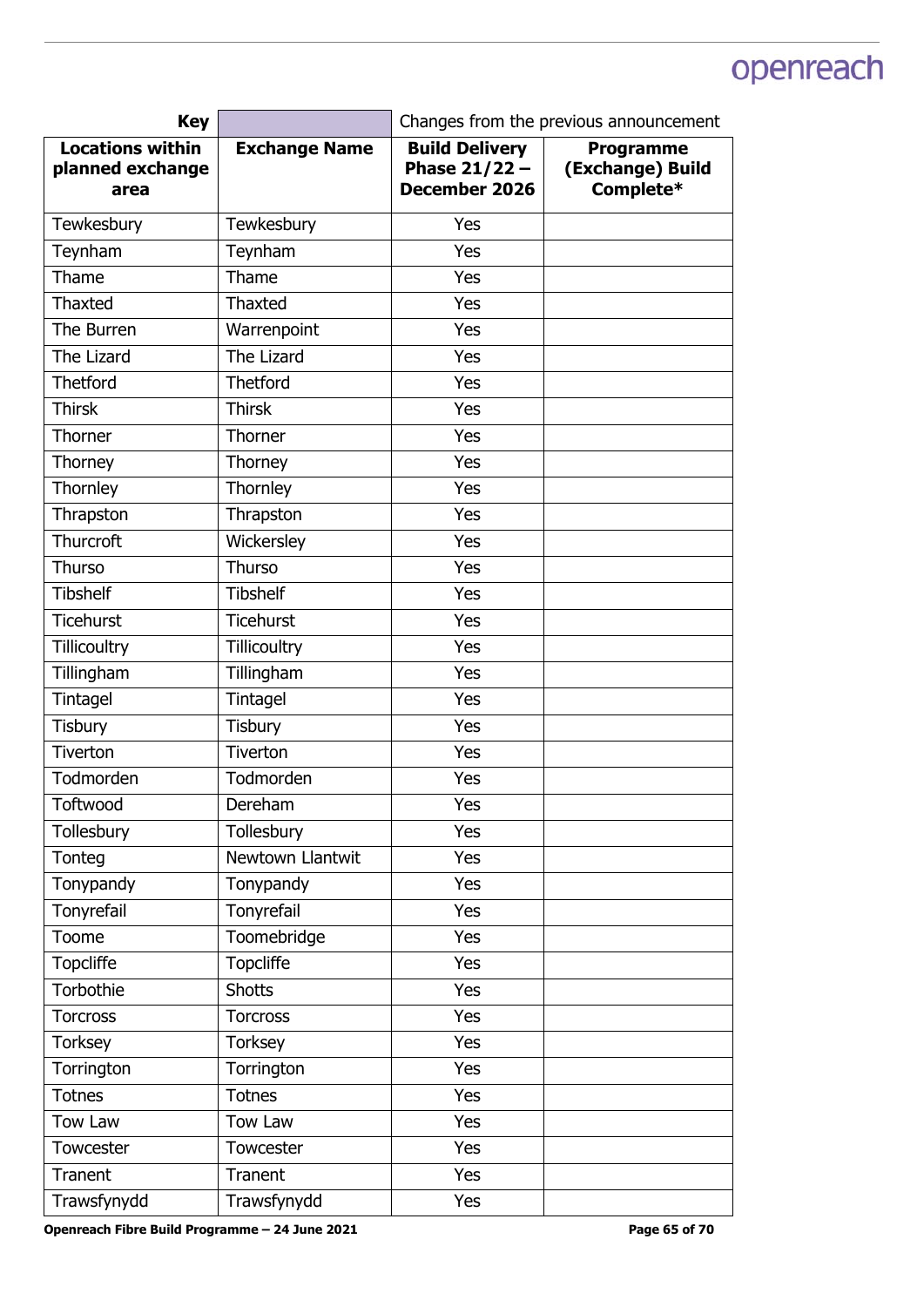| <b>Key</b>                                          |                      | Changes from the previous announcement                    |                                                   |
|-----------------------------------------------------|----------------------|-----------------------------------------------------------|---------------------------------------------------|
| <b>Locations within</b><br>planned exchange<br>area | <b>Exchange Name</b> | <b>Build Delivery</b><br>Phase $21/22 -$<br>December 2026 | <b>Programme</b><br>(Exchange) Build<br>Complete* |
| <b>Trebetherick</b>                                 | <b>Trebetherick</b>  | Yes                                                       |                                                   |
| Tredegar                                            | Tredegar             | Yes                                                       |                                                   |
| Trefnant                                            | <b>Trefnant</b>      | Yes                                                       |                                                   |
| Tregony                                             | Tregony              | Yes                                                       |                                                   |
| <b>Treharris</b>                                    | <b>Treharris</b>     | Yes                                                       |                                                   |
| Trentham                                            | Trentham             | Yes                                                       |                                                   |
| Treorchy                                            | Treorchy             | Yes                                                       |                                                   |
| Tresillian                                          | Tresillian           | Yes                                                       |                                                   |
| Trimdon                                             | Trimdon              | Yes                                                       |                                                   |
| Trimsaran                                           | Trimsaran            | Yes                                                       |                                                   |
| Trumpsgreen                                         | Wentworth            | Yes                                                       |                                                   |
| Truro                                               | Truro                | Yes                                                       |                                                   |
| Tumbe                                               | <b>Cross Hands</b>   | Yes                                                       |                                                   |
| <b>Turgis Green</b>                                 | <b>Turgis Green</b>  | Yes                                                       |                                                   |
| <b>Turriff</b>                                      | Turriff              | Yes                                                       |                                                   |
| Tutbury                                             | Tutbury              | Yes                                                       |                                                   |
| <b>Tuxford</b>                                      | <b>Tuxford</b>       | Yes                                                       |                                                   |
| Tweedbank                                           | Galashiels           | Yes                                                       |                                                   |
| Twyford                                             | Twyford              | Yes                                                       |                                                   |
| Tylorstown                                          | Ferndale             | Yes                                                       |                                                   |
| Tynygongl                                           | Tynygongl            | Yes                                                       |                                                   |
| Tywyn                                               | Aberconwy            | Yes                                                       |                                                   |
| Tywyn (Gwynedd)                                     | Tywyn (Gwynedd)      | Yes                                                       |                                                   |
| Ulgham                                              | Ulgham               | Yes                                                       |                                                   |
| Ullapool                                            | Ullapool             | Yes                                                       |                                                   |
| <b>Ulverston</b>                                    | Ulverston            | Yes                                                       |                                                   |
| <b>Upper Dicker</b>                                 | Hailsham             | Yes                                                       |                                                   |
| <b>Upper Heyford</b>                                | <b>Upper Heyford</b> | Yes                                                       |                                                   |
| Upton                                               | South Elmsall        | Yes                                                       |                                                   |
| Upton Upon Severn                                   | Upton Upon Severn    | Yes                                                       |                                                   |
| Upwell                                              | Upwell               | Yes                                                       |                                                   |
| Upwey                                               | Upwey                | Yes                                                       |                                                   |
| <b>Usk</b>                                          | <b>Usk</b>           | Yes                                                       |                                                   |
| <b>Uttoxeter</b>                                    | <b>Uttoxeter</b>     | Yes                                                       |                                                   |
| Valley                                              | Valley               | Yes                                                       |                                                   |
| Verwood                                             | Verwood              | Yes                                                       |                                                   |
| Virginia Water                                      | Wentworth            | Yes                                                       |                                                   |
| Waddington                                          | Clitheroe            | Yes                                                       |                                                   |

Openreach Fibre Build Programme - 24 June 2021 **Page 66 of 70 Page 66 of 70**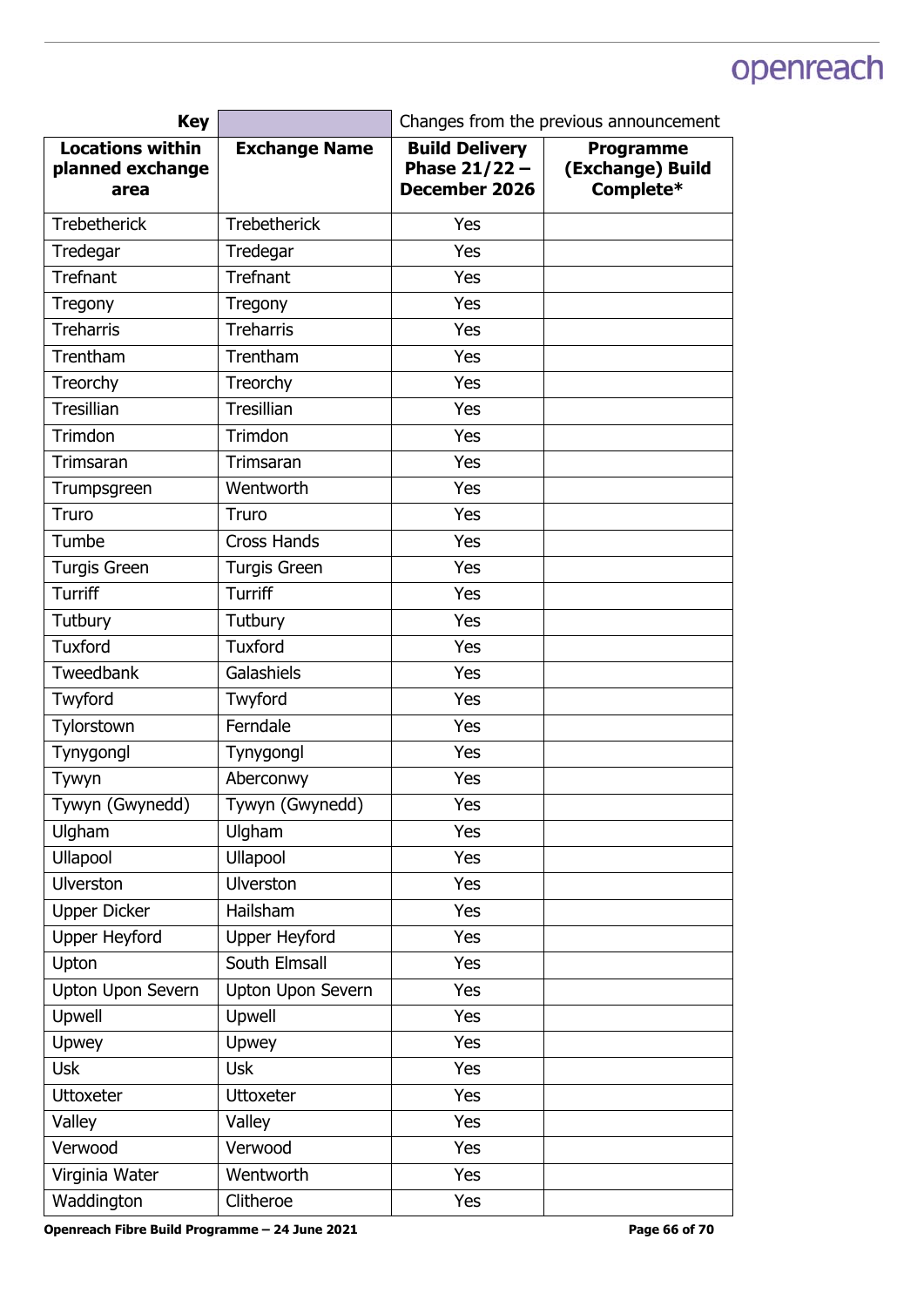| <b>Key</b>                                          |                      | Changes from the previous announcement                    |                                                   |
|-----------------------------------------------------|----------------------|-----------------------------------------------------------|---------------------------------------------------|
| <b>Locations within</b><br>planned exchange<br>area | <b>Exchange Name</b> | <b>Build Delivery</b><br>Phase $21/22 -$<br>December 2026 | <b>Programme</b><br>(Exchange) Build<br>Complete* |
| Wadebridge                                          | Wadebridge           | Yes                                                       |                                                   |
| Wadhurst                                            | Wadhurst             | Yes                                                       |                                                   |
| Wainfleet                                           | Wainfleet            | Yes                                                       |                                                   |
| Walcott                                             | Walcott              | Yes                                                       |                                                   |
| Walkerburn                                          | Walkerburn           | Yes                                                       |                                                   |
| Walkern                                             | Walkern              | Yes                                                       |                                                   |
| Wallop                                              | Wallop               | Yes                                                       |                                                   |
| Walney                                              | Walney               | Yes                                                       |                                                   |
| Walton                                              | Stone                | Yes                                                       |                                                   |
| Wansford                                            | Wansford             | Yes                                                       |                                                   |
| Warboys                                             | Warboys              | Yes                                                       |                                                   |
| Wareham                                             | Wareham              | Yes                                                       |                                                   |
| Waringstown                                         | Waringstown          | Yes                                                       |                                                   |
| Warmwell                                            | Warmwell             | Yes                                                       |                                                   |
| Warrenpoint                                         | Warrenpoint          | Yes                                                       |                                                   |
| Waterhayes Farm                                     | Waterhayes Farm      | Yes                                                       |                                                   |
| Wateringbury                                        | Wateringbury         | Yes                                                       |                                                   |
| Watlington                                          | Watlington           | Yes                                                       |                                                   |
| Watton                                              | Watton               | Yes                                                       |                                                   |
| Wattstown                                           | Ferndale             | Yes                                                       |                                                   |
| Weaverham                                           | Weaverham            | Yes                                                       |                                                   |
| Weedon                                              | Weedon               | Yes                                                       |                                                   |
| Welford On Avon                                     | Welford On Avon      | Yes                                                       |                                                   |
| Wellesbourne                                        | Wellesbourne         | Yes                                                       |                                                   |
| Wellington                                          | Wellington           | Yes                                                       |                                                   |
| Wells                                               | Wells                | Yes                                                       |                                                   |
| Welshpool                                           | Welshpool            | Yes                                                       |                                                   |
| Welwyn                                              | Welwyn               | Yes                                                       |                                                   |
| Wem                                                 | Wem                  | Yes                                                       |                                                   |
| Wemyss Bay                                          | Wemyss Bay           | Yes                                                       |                                                   |
| Wentbridge                                          | Wentbridge           | Yes                                                       |                                                   |
| Wentworth                                           | Wentworth            | Yes                                                       |                                                   |
| Weobley                                             | Weobley              | Yes                                                       |                                                   |
| West Ashby                                          | Horncastle           | Yes                                                       |                                                   |
| <b>West Auckland</b>                                | <b>West Auckland</b> | Yes                                                       |                                                   |
| West Ayton                                          | West Ayton           | Yes                                                       |                                                   |
| West Bradford                                       | Clitheroe            | Yes                                                       |                                                   |
| <b>West Calder</b>                                  | <b>West Calder</b>   |                                                           | Yes                                               |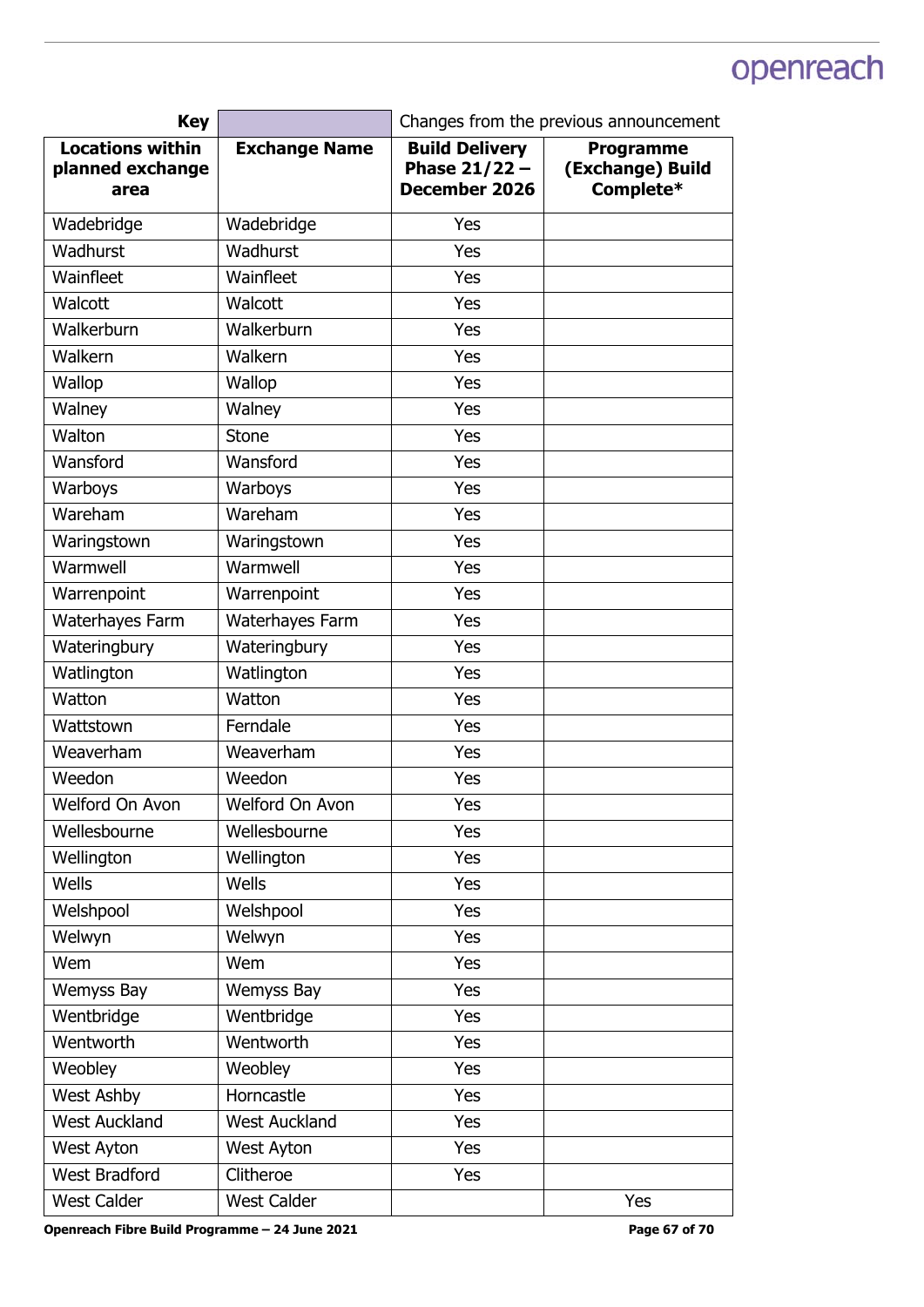| <b>Key</b>                                          |                             | Changes from the previous announcement                    |                                                   |
|-----------------------------------------------------|-----------------------------|-----------------------------------------------------------|---------------------------------------------------|
| <b>Locations within</b><br>planned exchange<br>area | <b>Exchange Name</b>        | <b>Build Delivery</b><br>Phase $21/22 -$<br>December 2026 | <b>Programme</b><br>(Exchange) Build<br>Complete* |
| West Chiltington                                    | West Chiltington            | Yes                                                       |                                                   |
| West Kilbride                                       | West Kilbride               | Yes                                                       |                                                   |
| West Kingsdown                                      | West Kingsdown              | Yes                                                       |                                                   |
| <b>West Linton</b>                                  | <b>West Linton</b>          | Yes                                                       |                                                   |
| <b>West Mersea</b>                                  | <b>West Mersea</b>          | Yes                                                       |                                                   |
| <b>West Monkton</b>                                 | <b>West Monkton</b>         | Yes                                                       |                                                   |
| <b>West Rainton</b>                                 | Houghton Le Spring          | Yes                                                       |                                                   |
| Westerham                                           | Westerham                   | Yes                                                       |                                                   |
| <b>Weston Underwood</b>                             | Olney                       | Yes                                                       |                                                   |
| Weston Zoyland                                      | Weston Zoyland              | Yes                                                       |                                                   |
| Weybourne                                           | Weybourne                   | Yes                                                       |                                                   |
| Weymouth                                            | Weymouth                    | Yes                                                       |                                                   |
| Whalley                                             | Whalley                     | Yes                                                       |                                                   |
| <b>Whalley Bridge</b>                               | <b>Whalley Bridge</b>       | Yes                                                       |                                                   |
| Wheelton                                            | <b>Brinscall</b>            | Yes                                                       |                                                   |
| Whimple                                             | Whimple                     | Yes                                                       |                                                   |
| Whitby                                              | Whitby                      | Yes                                                       |                                                   |
| Whitchurch<br>(Hampshire)                           | Whitchurch<br>(Hampshire)   | Yes                                                       |                                                   |
| Whitchurch<br>(Shropshire)                          | Whitchurch<br>(Shropshire)  | Yes                                                       |                                                   |
| Whitecroft                                          | Whitecroft                  | Yes                                                       |                                                   |
| Whitehaven                                          | Whitehaven                  | Yes                                                       |                                                   |
| Whitehead                                           | Whitehead                   | Yes                                                       |                                                   |
| Whitehills                                          | Whitehills                  | Yes                                                       |                                                   |
| <b>Whitley Bridge</b>                               | <b>Whitley Bridge</b>       | Yes                                                       |                                                   |
| Whitstable                                          | Whitstable                  | Yes                                                       |                                                   |
| Whitwell                                            | Whitwell                    | Yes                                                       |                                                   |
| Whitwell<br>(Hertfordshire)                         | Whitwell<br>(Hertfordshire) | Yes                                                       |                                                   |
| Whitworth                                           | Whitworth                   | Yes                                                       |                                                   |
| <b>Wick</b>                                         | <b>Wick</b>                 | Yes                                                       |                                                   |
| Wickersley                                          | Wickersley                  | Yes                                                       |                                                   |
| Wickham Bishops                                     | Wickham Bishops             | Yes                                                       |                                                   |
| Widemouth Bay                                       | Widemouth Bay               | Yes                                                       |                                                   |
| Wigton                                              | Wigton                      | Yes                                                       |                                                   |
| Wigtown                                             | Wigtown                     | Yes                                                       |                                                   |
| <b>Wilberfoss</b>                                   | <b>Wilberfoss</b>           | Yes                                                       |                                                   |
| Willaston                                           | Willaston                   | Yes                                                       |                                                   |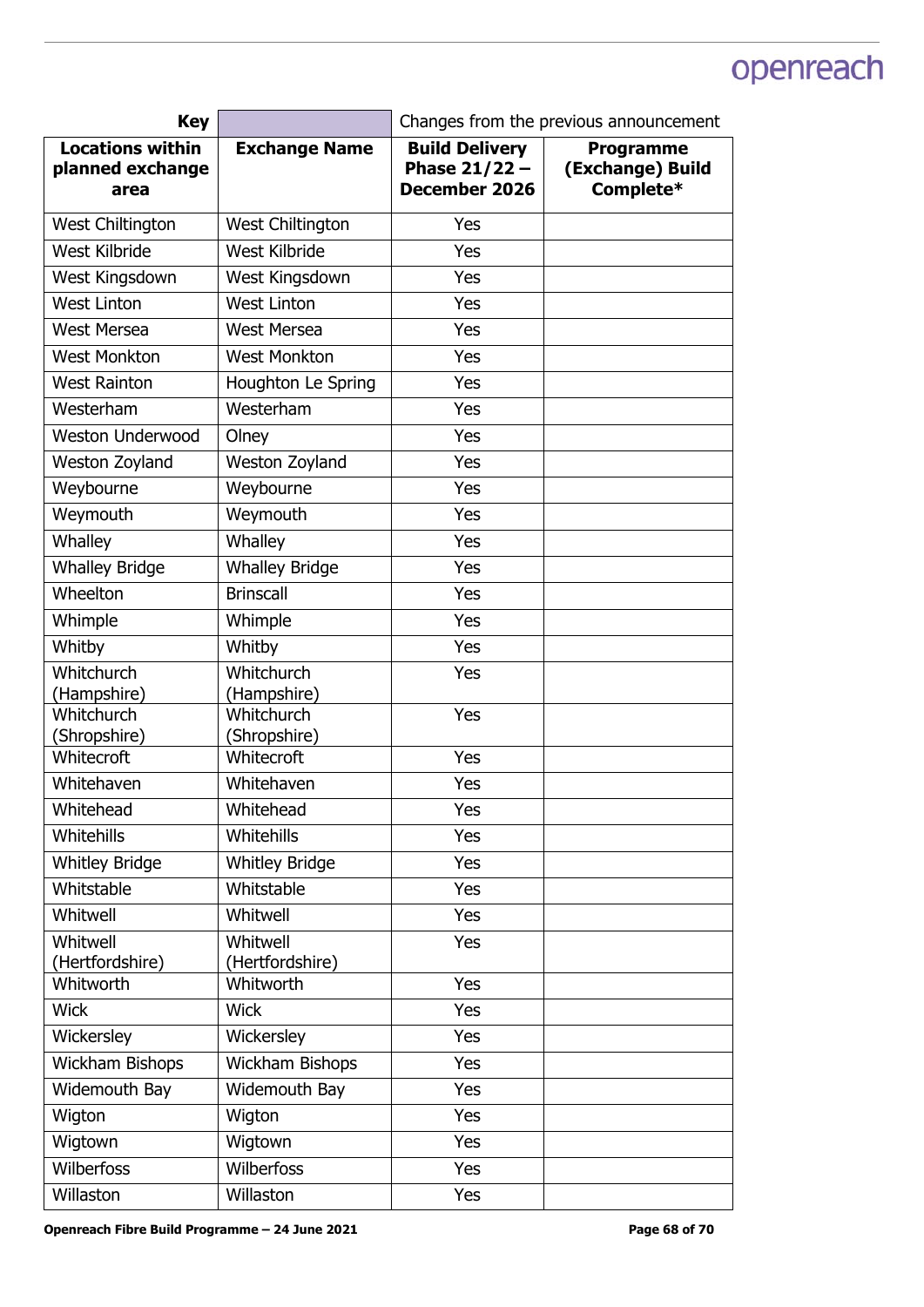| <b>Key</b>                                          |                        | Changes from the previous announcement                           |                                                   |
|-----------------------------------------------------|------------------------|------------------------------------------------------------------|---------------------------------------------------|
| <b>Locations within</b><br>planned exchange<br>area | <b>Exchange Name</b>   | <b>Build Delivery</b><br>Phase $21/22 -$<br><b>December 2026</b> | <b>Programme</b><br>(Exchange) Build<br>Complete* |
| Willington                                          | Willington             | Yes                                                              |                                                   |
| Williton                                            | Williton               | Yes                                                              |                                                   |
| Wilpshire                                           | Wilpshire              | Yes                                                              |                                                   |
| Wilsden                                             | Cullingworth           | Yes                                                              |                                                   |
| Wincanton                                           | Wincanton              | Yes                                                              |                                                   |
| Winchcombe                                          | Winchcombe             | Yes                                                              |                                                   |
| Windermere                                          | Windermere             | Yes                                                              |                                                   |
| Wingham                                             | Wingham                | Yes                                                              |                                                   |
| Winnington                                          | Hartford               | Yes                                                              |                                                   |
| Winscombe                                           | Winscombe              | Yes                                                              |                                                   |
| Winsford                                            | Winsford               | Yes                                                              |                                                   |
| Winsford (Somerset)                                 | Winsford               | Yes                                                              |                                                   |
| Winster                                             | Winster                | Yes                                                              |                                                   |
| Winteringham                                        | Winterton              | Yes                                                              |                                                   |
| Winterton                                           | Winterton              | Yes                                                              |                                                   |
| Winterton-On-Sea                                    | Winterton-On-Sea       | Yes                                                              |                                                   |
| Wirksworth                                          | Wirksworth             | Yes                                                              |                                                   |
| Wisbech St Mary                                     | Wisbech St Mary        | Yes                                                              |                                                   |
| Witham                                              | Witham                 | Yes                                                              |                                                   |
| Withernsea                                          | Withernsea             | Yes                                                              |                                                   |
| Withnell                                            | <b>Brinscall</b>       | Yes                                                              |                                                   |
| Wiveliscombe                                        | Wiveliscombe           | Yes                                                              |                                                   |
| Wivelsfield Green                                   | Wivelsfield Green      | Yes                                                              |                                                   |
| Wivenhoe                                            | Wivenhoe               | Yes                                                              |                                                   |
| Woldingham                                          | Woldingham             | Yes                                                              |                                                   |
| Wolston                                             | Wolston                | Yes                                                              |                                                   |
| Wolverley                                           | Wolverley              | Yes                                                              |                                                   |
| Woodhall Spa                                        | Woodhall Spa           | Yes                                                              |                                                   |
| <b>Woodham Ferrers</b>                              | <b>Woodham Ferrers</b> | Yes                                                              |                                                   |
| <b>Woodhouse Eaves</b>                              | <b>Woodhouse Eaves</b> | Yes                                                              |                                                   |
| Woodstock                                           | Woodstock              | Yes                                                              |                                                   |
| Wootton                                             | Wootton                | Yes                                                              |                                                   |
| Wootton Wawen                                       | Henley-In-Arden        | Yes                                                              |                                                   |
| Workington                                          | Workington             | Yes                                                              |                                                   |
| Wormley                                             | Wormley                | Yes                                                              |                                                   |
| Worth                                               | Sandwich               | Yes                                                              |                                                   |
| Wrentham                                            | Wrentham               | Yes                                                              |                                                   |
| Wrexham North                                       | Wrexham North          | Yes                                                              |                                                   |